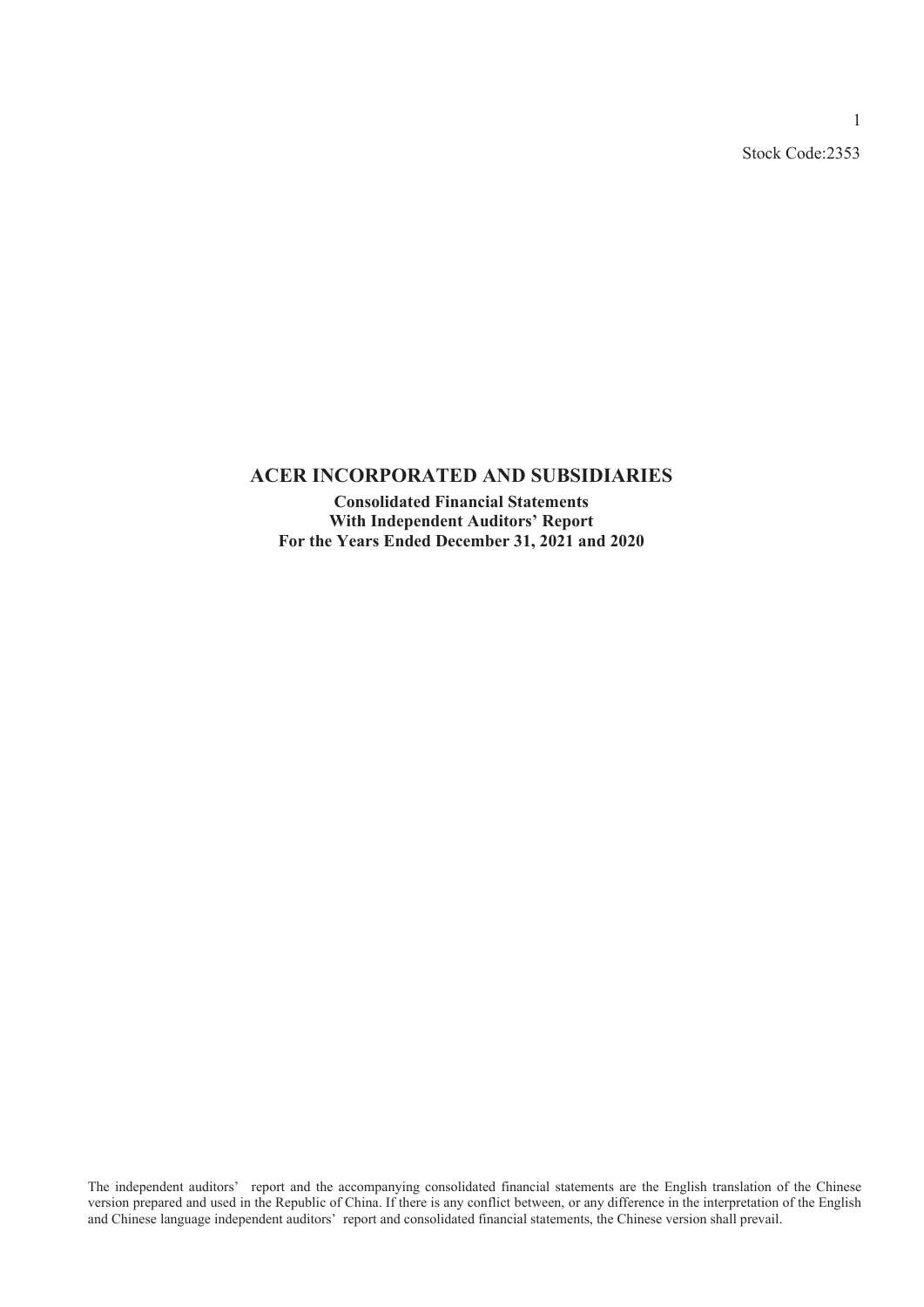# **Table of contents**

| Contents                                                                                         | Page               |
|--------------------------------------------------------------------------------------------------|--------------------|
| 1. Cover Page                                                                                    | 1                  |
| 2. Table of Contents                                                                             | 2                  |
| 3. Representation Letter                                                                         | 3                  |
| 4. Independent Auditors' Report                                                                  | 4                  |
| 5. Consolidated Balance Sheets                                                                   | 5                  |
| 6. Consolidated Statements of Comprehensive Income                                               | 6                  |
| 7. Consolidated Statements of Changes in Equity                                                  | 7                  |
| 8. Consolidated Statements of Cash Flows                                                         | 8                  |
| 9. Notes to the Consolidated Financial Statements                                                |                    |
| Organization and business<br>(1)                                                                 | 9                  |
| Authorization of the consolidated financial statements<br>(2)                                    | 9                  |
| Application of new and revised accounting standards and interpretations<br>(3)                   | $9 - 10$           |
| Summary of significant accounting policies<br>(4)                                                | $11 - 38$          |
| Critical accounting judgments and key sources of estimation and<br>(5)<br>assumption uncertainty | 38                 |
| Significant account disclosures<br>(6)                                                           | $39 - 84$          |
| Related-party transactions<br>(7)                                                                | $85 - 88$          |
| Pledged assets<br>(8)                                                                            | 88                 |
| Significant commitments and contingencies<br>(9)                                                 | 89                 |
| (10) Significant loss from disaster                                                              | 89                 |
| (11) Significant subsequent events                                                               | 89                 |
| $(12)$ Others                                                                                    | 90                 |
| (13) Additional disclosures                                                                      |                    |
| (a) Information on significant transactions                                                      | 90, 94 $\sim$ 110  |
| (b) Information on investees                                                                     | 90, $111 \sim 113$ |
| (c) Information on investment in Mainland China                                                  | 91, $114 \sim 115$ |
| (d) Major shareholders                                                                           | 91                 |
| (14) Segment information                                                                         | $91 - 93$          |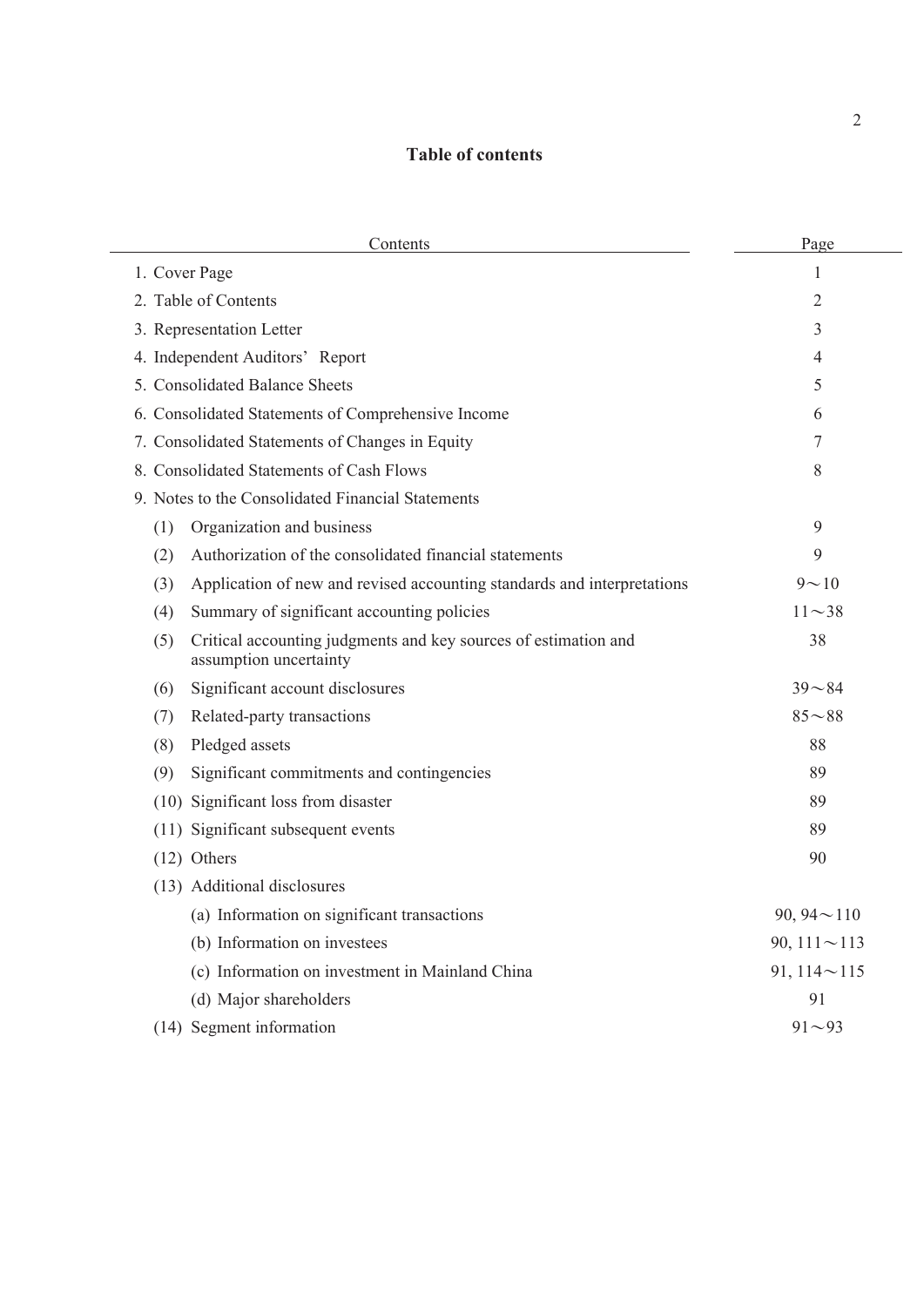#### **Representation Letter**

The entities that are required to be included in the combined financial statements of Acer Incorporated as of and for the year ended December 31, 2021 under the Criteria Governing the Preparation of Affiliation Reports, Consolidated Business Reports, and Consolidated Financial Statements of Affiliated Enterprises are the same as those included in the consolidated financial statements prepared in conformity with International Financial Reporting Standards No. 10 endorsed by the Financial Supervisory Commission, "Consolidated Financial Statements." In addition, the information required to be disclosed in the combined financial statements is included in the consolidated financial statements. Consequently, Acer Incorporated and Subsidiaries do not prepare a separate set of combined financial statements.

Hereby declare

Acer Incorporated Jason Chen Chairman March 16, 2022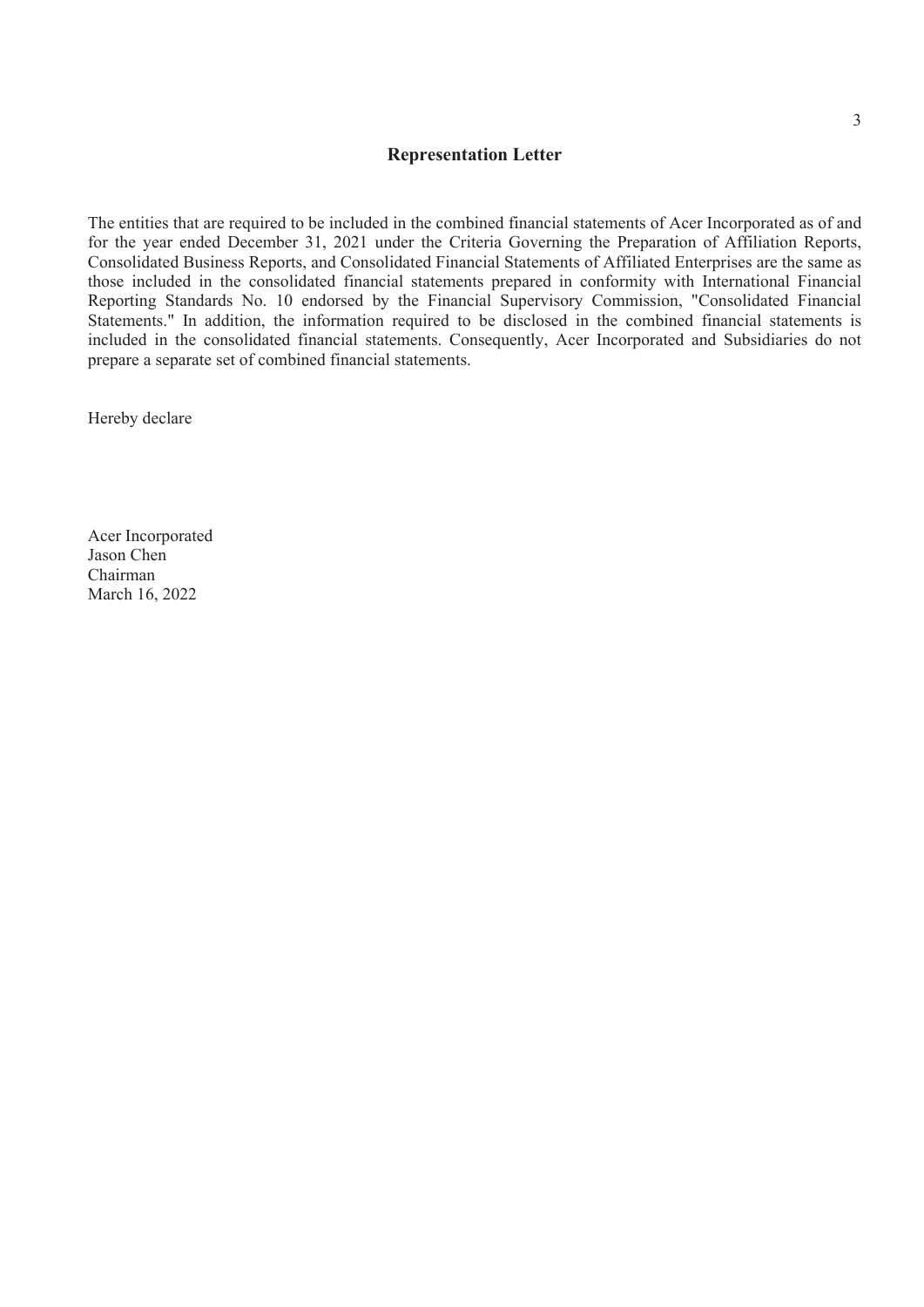#### **Independent Auditors' Report**

To the Board of Directors Acer Incorporated:

#### **Opinion**

We have audited the consolidated financial statements of Acer Incorporated and its subsidiaries, which comprise the consolidated balance sheets as of December 31, 2021 and 2020, and the consolidated statements of comprehensive income, changes in equity and cash flows for the years then ended, and notes to the consolidated financial statements, including a summary of significant accounting policies.

In our opinion, the accompanying consolidated financial statements present fairly, in all material respects, the consolidated financial position of Acer Incorporated and its subsidiaries as of December 31, 2021 and 2020, and its consolidated financial performance and its consolidated cash flows for the years then ended in accordance with the Regulations Governing the Preparation of Financial Reports by Securities Issuers and with the International Financial Reporting Standards (" IFRSs" ), International Accounting Standards (" IASs" ), and interpretations developed by the International Financial Reporting Interpretations Committee ("IFRIC") or the former Standing Interpretations Committee ("SIC") endorsed and issued into effect by the Financial Supervisory Commission of the Republic of China.

#### **Basis for Opinion**

We conducted our audits of the consolidated financial statements in accordance with the Regulations Governing Auditing and Attestation of Financial Statements by Certified Public Accountants, and the auditing standards generally accepted in the Republic of China. Our responsibilities under those standards are further described in the Auditors' Responsibilities for the Audit of the Consolidated Financial Statements section of our report. We are independent of Acer Incorporated and its subsidiaries in accordance with the Certified Public Accountants Code of Professional Ethics in Republic of China (the " Code" ), and we have fulfilled our other ethical responsibilities in accordance with the Code. We believe that the audit evidence we have obtained is sufficient and appropriate to provide a basis of our opinion.

#### **Key Audit Matters**

Key audit matters are those matters that, in our professional judgment, were of most significance in our audit of the consolidated financial statements of the current period. These matters were addressed in the context of our audit of the consolidated financial statements as a whole, and in forming our opinion thereon, and we do not provide a separate opinion on these matters.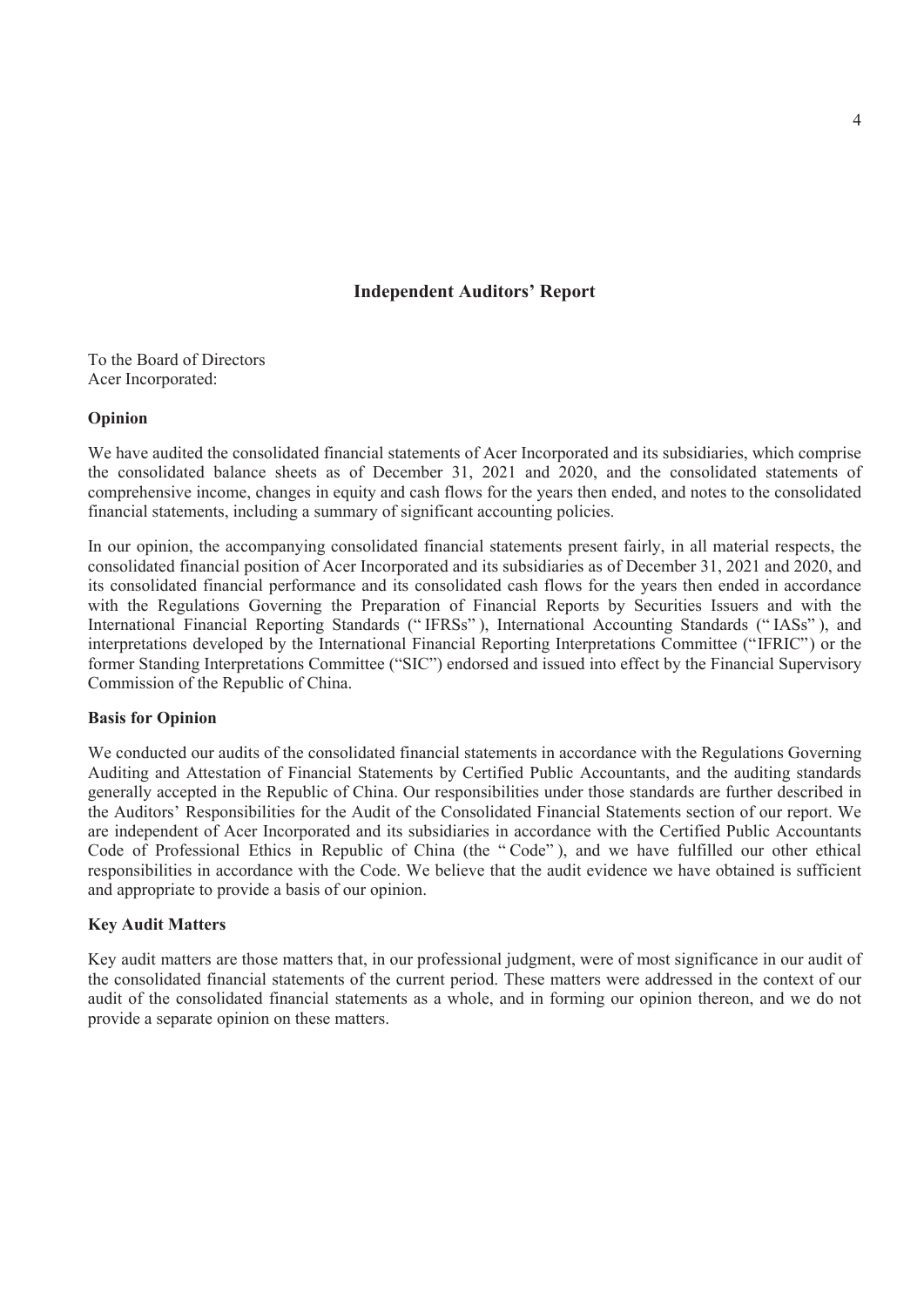Key audit matters for the consolidated financial statements for the year ended December 31, 2021 are stated as follows:

1. Revenue recognition

Refer to Note  $4(p)$  for the accounting policies on recognizing revenue and Note  $5(a)$  for uncertainty of accounting estimations and assumptions for sales returns and allowances.

#### Description of key audit matter:

Acer Incorporated and its subsidiaries engaged primarily in the sale of brand-name IT products. Revenue is recognized depending on the various trade terms agreed with customers. This exposes Acer Incorporated and its subsidiaries to the risk that the sales transactions made close to the balance sheet date are not recorded in the appropriate period. Furthermore, the accrual of sales allowances and returns based on business practice is subject to management' s judgment, which involves significant uncertainty. Consequently, the revenue recognition and accrual of sales allowances and returns have been identified as one of the key audit matters.

How the matter was addressed in our audit:

In relation to the key audit matters above, we have performed certain audit procedures including, among others, testing the design and operating effectiveness of Acer Incorporated and its subsidiaries' internal controls over the timing of revenue recognition; performing a sample test of sales transactions taking place before and after the balance sheet date to ensure that revenue was recognized in the appropriate period; assessing the methodology used by management in estimating sales allowances and returns, including the reasonableness of key assumptions; and inspecting the historical payments of sales allowances and returns to evaluate the reasonableness of the sales allowances and returns estimated by management.

2. Valuation of inventories

Refer to Note 4(h) for the accounting policies on inventory valuation, Note 5(b) for uncertainty of accounting estimations and assumptions for inventory valuation and Note 6(e) for the details of the write-down of inventories.

#### Description of key audit matter:

Inventories are measured at the lower of cost and net realizable value. Due to the rapid innovation of computech industry and fierce market competition, Acer Incorporated and its subsidiaries' product price may fluctuate rapidly. Furthermore, the stocks for products and components may exceed customers' demands thus becoming obsolete. These factors expose Acer Incorporated and its subsidiaries to significant level of uncertainty particularly in the area of estimating net realizable value, which is subject to management' s judgments. Therefore, the valuation of inventories has been identified as one of the key audit matters.

How the matter was addressed in our audit:

In relation to the key audit matter above, we have performed certain audit procedures including, among others, evaluating whether valuation of inventories was accounted for in accordance with Acer Incorporated and its subsidiaries' accounting policies; obtaining the inventory aging report, analyzing the fluctuation of inventory aging and selecting samples to verify the accuracy of inventory aging classification; and testing the net realizable value of inventories to evaluate the reasonableness of inventory provisions.

#### 3. Impairment of goodwill

Refer to Note  $4(n)$  for the accounting policies on impairment of non-financial assets, Note  $5(c)$  for uncertainty of accounting estimations and assumptions for goodwill impairment and Note 6(k) for the evaluation of goodwill impairment.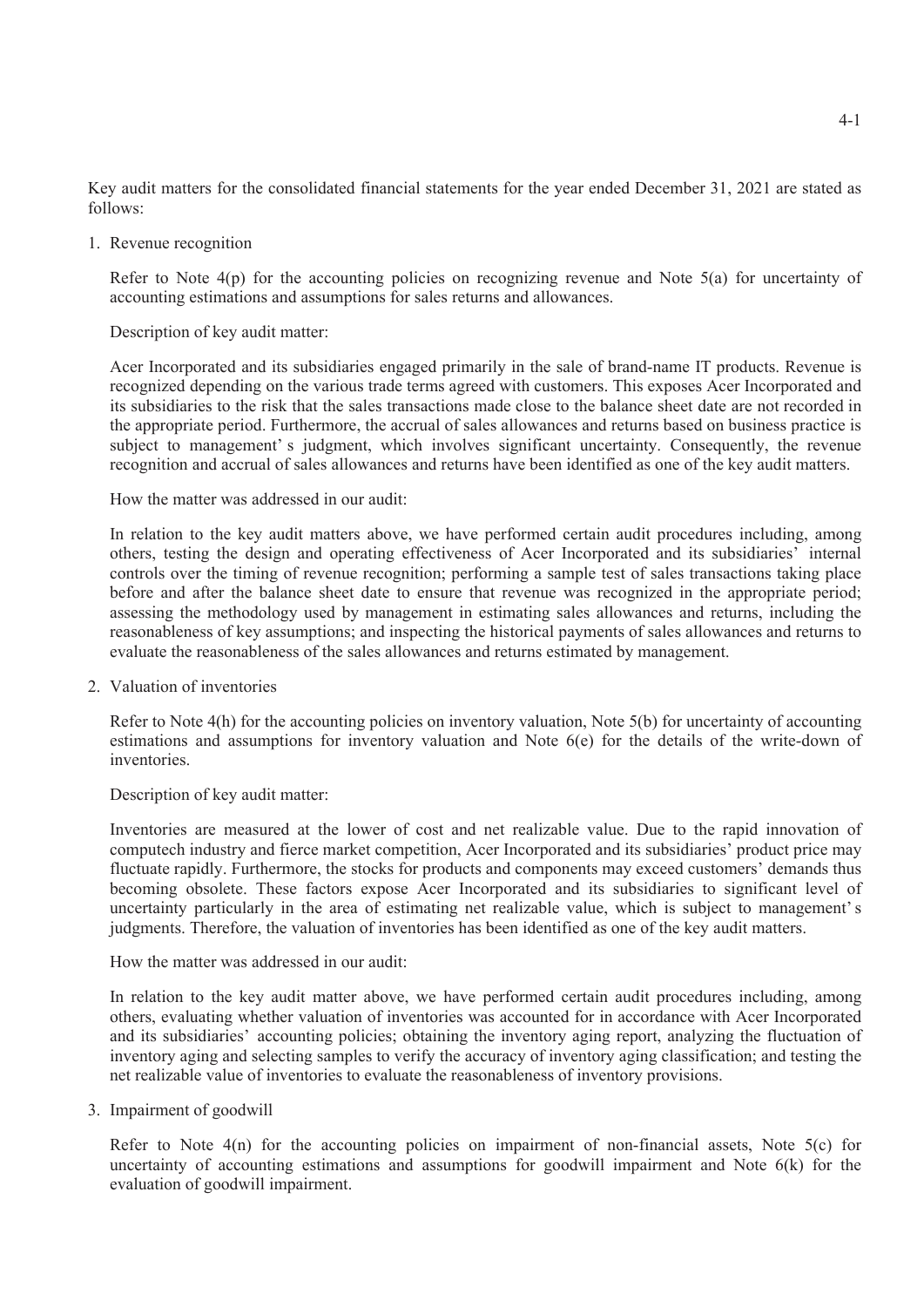Description of key audit matter:

Goodwill arising from acquisition of subsidiaries is subject to impairment test annually or at the time there are indications that goodwill may have been impaired. The assessment of the recoverable amount of the cash-generating unit of goodwill involves management's judgment and estimation with respect to the future cash flows and key assumptions which are complex and involve significant uncertainty. Accordingly, the assessment of impairment of goodwill has been identified as one of the key audit matters.

How the matter was addressed in our audit:

In relation to the key audit matter above, we have performed certain audit procedures including, among others, assessing the basis used by management for identifying the cash-generating units and whether book value of assets belonging to respective cash-generating units have been completely covered; assessing the appropriateness of the estimation base and key assumptions (in particular projected sales growth rate and weighted-average cost of capital) used by the management in measuring the recoverable amount; assessing the historical reasonableness of management's estimates of business forecasts, and performing a sensitivity analysis of key assumptions. In addition to the above audit procedures, we have also involved a valuation specialist to evaluate the appropriateness of the weighted-average cost of capital used and its underlying assumptions; and inspecting the adequacy disclosures of related information on impairment evaluation of goodwill.

#### **Other Matter**

Acer Incorporated has additionally prepared its parent-company-only financial statements as of and for the years ended December 31, 2021 and 2020, on which we have issued an unmodified audit opinion.

#### **Responsibilities of Management and Those Charged with Governance for the Consolidated Financial Statements**

Management is responsible for the preparation and fair presentation of the consolidated financial statements in accordance with the Regulations Governing the Preparation of Financial Reports by Securities Issuers and the IFRSs, IASs, IFRIC, and SIC endorsed and issued into effect by the Financial Supervisory Commission of the Republic of China, and for such internal control as management determines is necessary to enable the preparation of consolidated financial statements that are free from material misstatement, whether due to fraud or error.

In preparing the consolidated financial statements, management is responsible for assessing Acer Incorporated and its subsidiaries' ability to continue as a going concern, disclosing, as applicable, matters related to going concern and using the going concern basis of accounting unless management either intends to liquidate Acer Incorporated and its subsidiaries or to cease operations, or has no realistic alternative but to do so.

Those charged with governance (including members of the Audit Committee) are responsible for overseeing Acer Incorporated and its subsidiaries' financial reporting process.

#### **Auditors' Responsibilities for the Audit of the Consolidated Financial Statements**

Our objectives are to obtain reasonable assurance about whether the consolidated financial statements, as a whole, are free from material misstatement, whether due to fraud or error, and to issue an auditors' report that includes our opinion. Reasonable assurance is a high level of assurance, but is not a guarantee that an audit conducted in accordance with the auditing standards generally accepted in the Republic of China will always detect a material misstatement when it exists. Misstatements can arise from fraud or error and are considered material if, individually or aggregated, they could reasonably be expected to influence the economic decisions of users taken on the basis of these consolidated financial statements.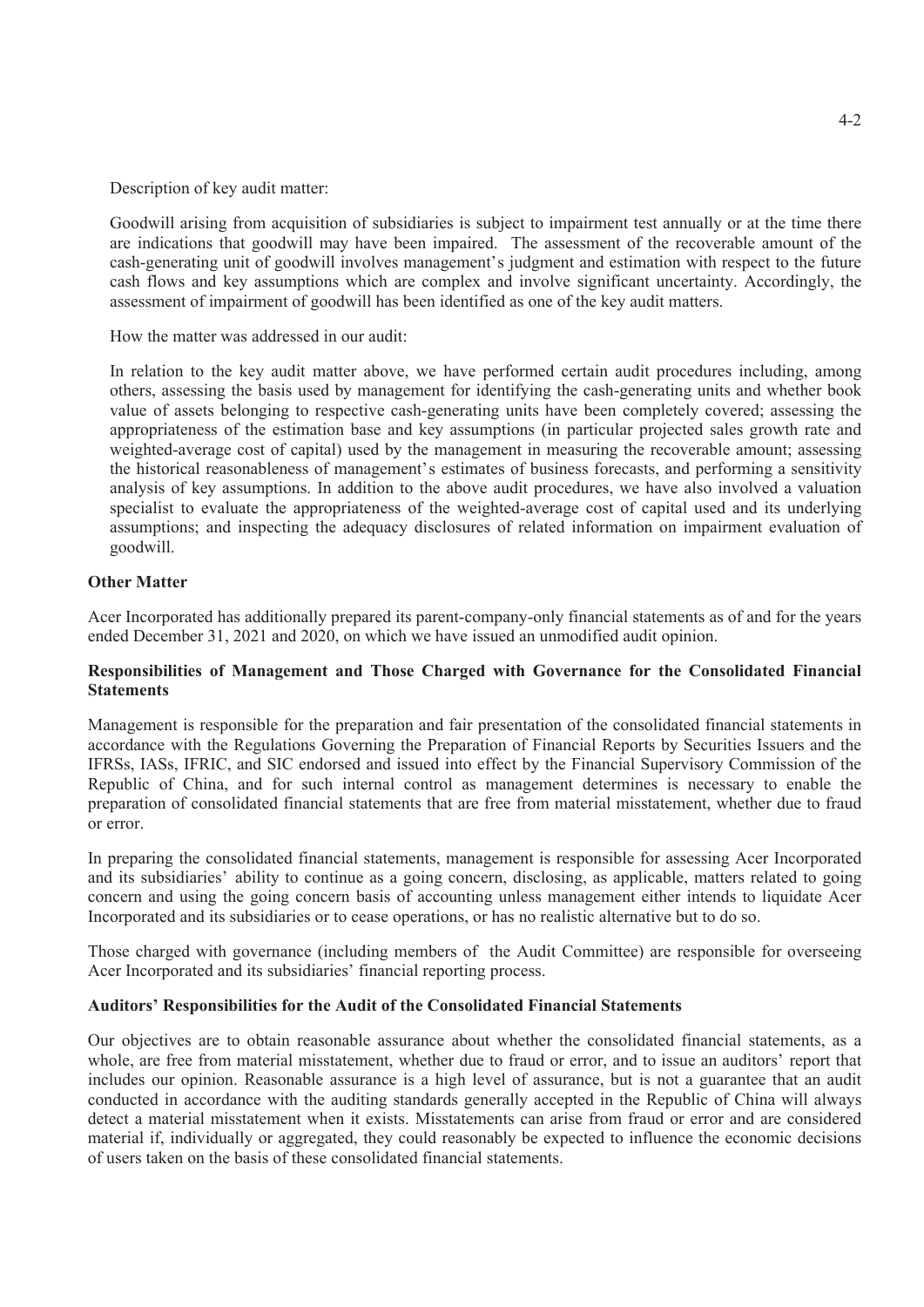As part of an audit in accordance with auditing standards generally accepted in the Republic of China, we exercise professional judgment and maintain professional skepticism throughout the audit. We also:

- 1. Identify and assess the risks of material misstatement of the consolidated financial statements, whether due to fraud or error, design and perform audit procedures responsive to those risks, and obtain audit evidence that is sufficient and appropriate to provide a basis for our opinion. The risk of not detecting a material misstatement resulting from fraud is higher than for one resulting from error, as fraud may involve collusion, forgery, intentional omissions, misrepresentations, or the override of internal control.
- 2. Obtain an understanding of internal control relevant to the audit in order to design audit procedures that are appropriate in the circumstances, but not for the purpose of expressing an opinion on the effectiveness of Acer Incorporated and its subsidiaries' internal control.
- 3. Evaluate the appropriateness of accounting policies used and the reasonableness of accounting estimates and related disclosures made by management.
- 4. Conclude on the appropriateness of management's use of the going concern basis of accounting and, based on the audit evidence obtained, whether a material uncertainty exists related to events or conditions that may cast significant doubt on Acer Incorporated and its subsidiaries' ability to continue as a going concern. If we conclude that a material uncertainty exists, we are required to draw attention in our auditors' report to the related disclosures in the consolidated financial statements or, if such disclosures are inadequate, to modify our opinion. Our conclusions are based on the audit evidence obtained up to the date of our auditors' report. However, future events or conditions may cause Acer Incorporated and its subsidiaries to cease to continue as a going concern.
- 5. Evaluate the overall presentation, structure and content of the consolidated financial statements, including the disclosures, and whether the consolidated financial statements represent the underlying transactions and events in a manner that achieves fair presentation.
- 6. Obtain sufficient appropriate audit evidence regarding the financial information of the entities or business activities within Acer Incorporated and its subsidiaries to express an opinion on the consolidated financial statements. We are responsible for the direction, supervision and performance of the group audit. We remain solely responsible for our audit opinion.

We communicate with those charged with governance regarding, among other matters, the planned scope and timing of the audit and significant audit findings, including any significant deficiencies in internal control that we identify during our audit.

We also provide those charged with governance with a statement that we have complied with relevant ethical requirements regarding independence, and to communicate with them all relationships and other matters that may reasonably be thought to bear on our independence, and where applicable, related safeguards.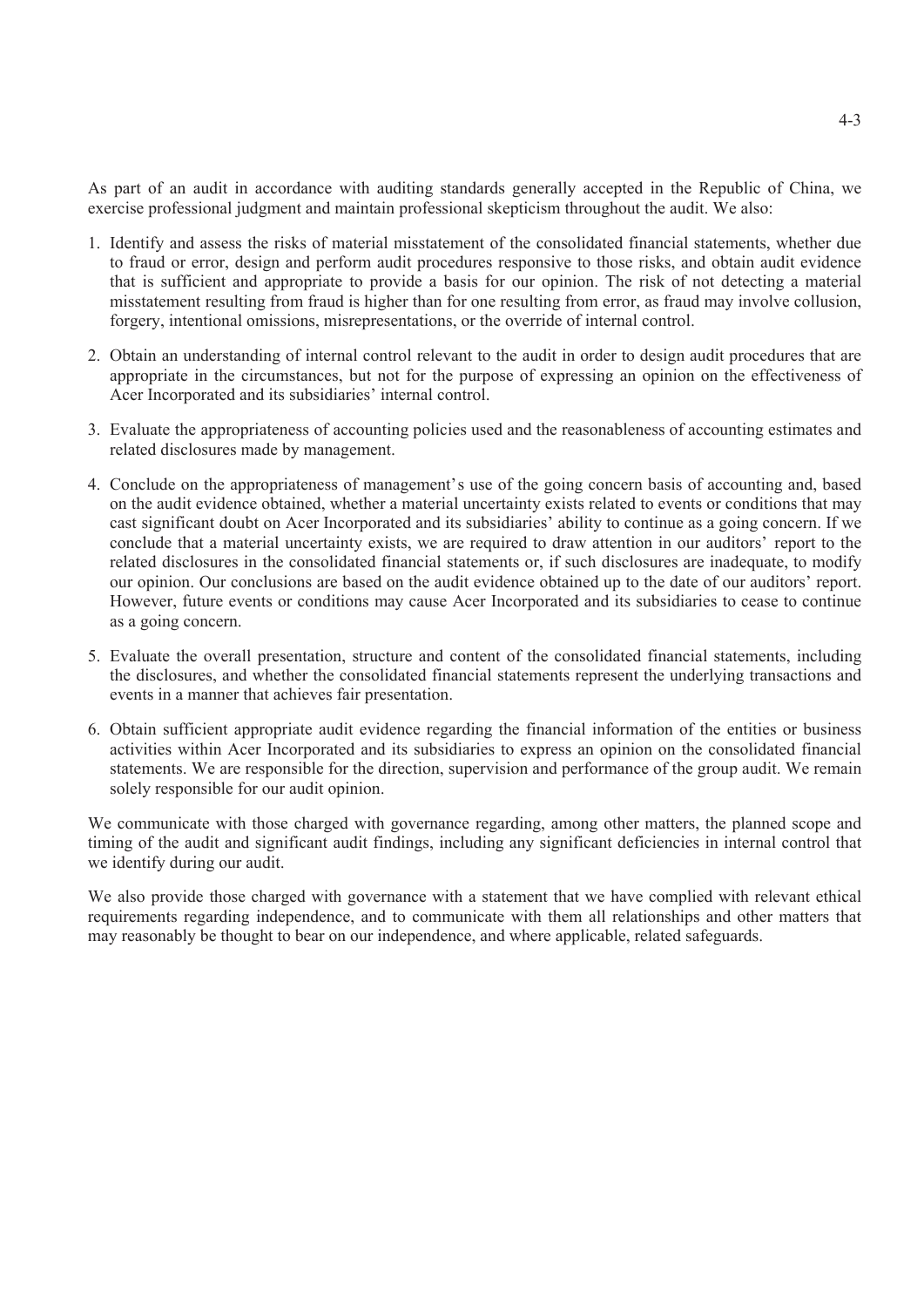From the matters communicated with those charged with governance, we determine those matters that were of most significance in the audit of the consolidated financial statements of the current period and are therefore the key audit matters. We describe these matters in our auditors' report unless law or regulation precludes public disclosure about the matter or when, in extremely rare circumstances, we determine that a matter should not be communicated in our report because the adverse consequences of doing so would reasonably be expected to outweigh the public interest benefits of such communication.

The engagement partners on the audit resulting in this independent auditors' report are Huei-Chen Chang and Ching-Wen Kao.

KPMG

Taipei, Taiwan (Republic of China) March 16, 2022

#### **Notes to Readers**

The accompanying consolidated financial statements are intended only to present the consolidated financial position, financial performance and cash flows in accordance with the accounting principles and practices generally accepted in the Republic of China and not those of any other jurisdictions. The standards, procedures and practices to audit such consolidated financial statements are those generally accepted and applied in the Republic of China.

The independent auditors' report and the accompanying consolidated financial statements are the English translation of the Chinese version prepared and used in the Republic of China. If there is any conflict between, or any difference in the interpretation of the English and Chinese language independent auditors' report and consolidated financial statements, the Chinese version shall prevail.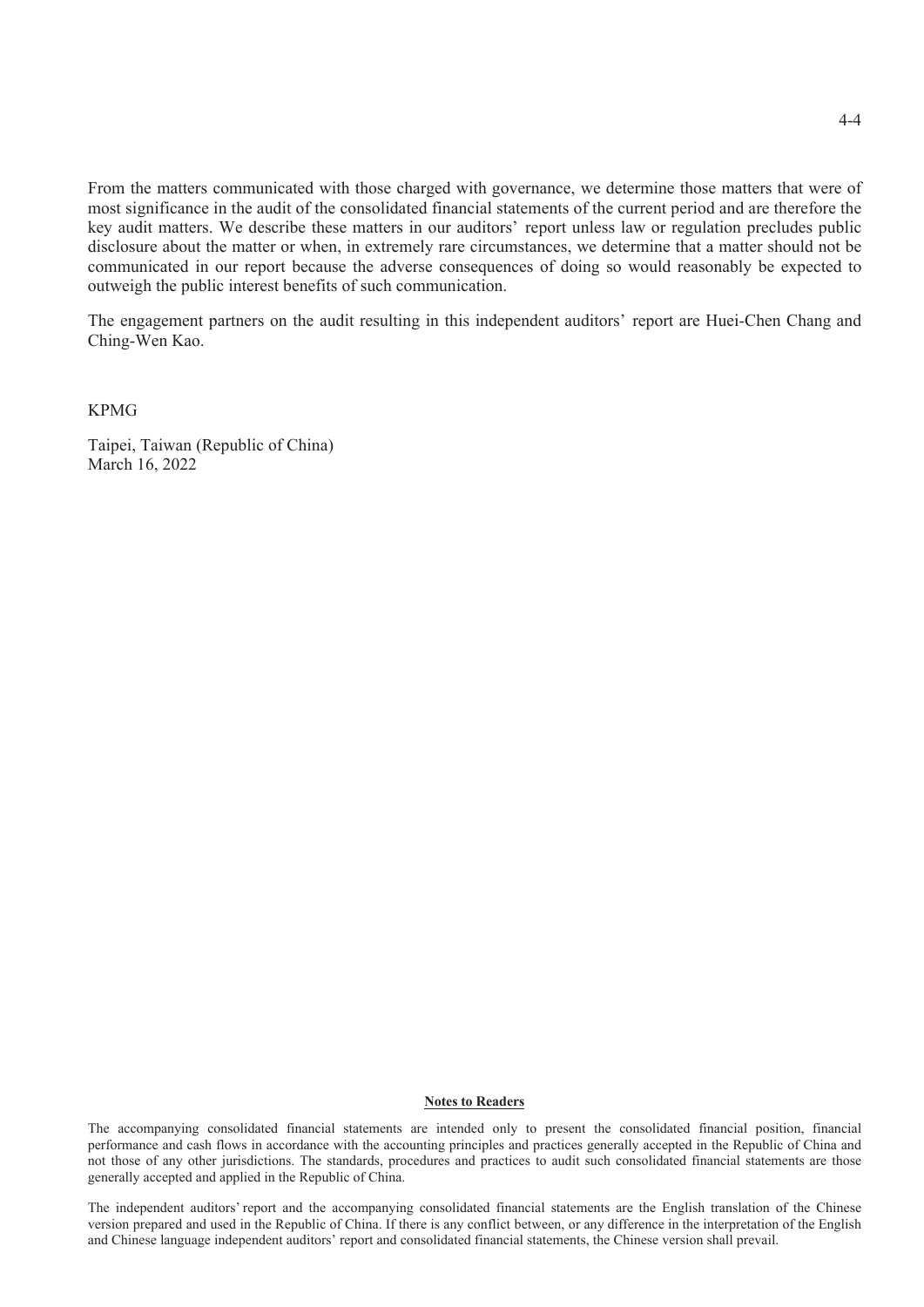### **Consolidated Balance Sheets**

#### **December 31, 2021 and 2020**

#### **(Expressed in Thousands of New Taiwan Dollars)**

|                                                                               | December 31, 2021 |                          | December 31, 2020 |                          |
|-------------------------------------------------------------------------------|-------------------|--------------------------|-------------------|--------------------------|
| <b>Assets</b>                                                                 | <b>Amount</b>     | $\frac{6}{6}$            | <b>Amount</b>     | $\frac{0}{0}$            |
| <b>Current assets:</b>                                                        |                   |                          |                   |                          |
| 1100<br>Cash and cash equivalents (note $6(a)$ )                              | 44,619,541<br>S.  | 21                       | 39,181,023        | 21                       |
| Financial assets measured at fair value through profit or loss-<br>1110       |                   |                          |                   |                          |
| current (note $6(b)$ )                                                        | 3,222,868         | $\overline{2}$           | 5,841,103         | 3                        |
| Financial assets measured at fair value through other comprehensive<br>1120   |                   |                          |                   |                          |
| income – current (note $6(c)$ )                                               |                   |                          | 98,818            |                          |
| 1140<br>Contract assets – current (note $6(x)$ )                              | 451,354           |                          | 514,369           |                          |
| 1170<br>Notes and accounts receivable, net (notes $6(d) & (x)$ )              | 64,039,437        | 30                       | 55,170,110        | 30                       |
| Accounts receivable from related parties (notes $6(d)$ & (x) and 7)<br>1180   | 1,329             | $\overline{\phantom{0}}$ | 27,419            |                          |
| Other receivables (notes 6(d) and 7)<br>1200                                  | 505,914           | $\overline{a}$           | 548,016           | $\overline{\phantom{a}}$ |
| 1220<br>Current income tax assets                                             | 486,468           | $\frac{1}{2}$            | 365,493           |                          |
| 130X<br>Inventories (note $6(e)$ )                                            | 58,703,827        | 27                       | 42,983,432        | 24                       |
| 1470<br>Other current assets (note 6(l))                                      | 3,064,500         | -1                       | 4,006,693         | 3                        |
| <b>Total current assets</b>                                                   | 175,095,238       | 81                       | 148,736,476       | 81                       |
| <b>Non-current assets:</b>                                                    |                   |                          |                   |                          |
| 1517<br>Financial assets measured at fair value through other comprehensive   |                   |                          |                   |                          |
| income — non-current (note $6(c)$ and 7)                                      | 7,806,702         | $\overline{4}$           | 6,109,592         | 3                        |
| Investments accounted for using the equity method (note $6(f)$ and 7)<br>1550 | 937,129           | $\overline{\phantom{a}}$ | 1,008,312         | $\mathbf{1}$             |
| 1600<br>Property, plant and equipment (notes 6(h))                            | 4,055,870         | 2                        | 3,865,909         | $\overline{c}$           |
| Right-of-use assets (note $6(i)$ )<br>1755                                    | 1,736,642         | -1                       | 1,857,520         | $\mathbf{1}$             |
| 1760<br>Investment property (note $6(j)$ )                                    | 819,591           | $\qquad \qquad -$        | 749,843           |                          |
| Intangible assets (note $6(k)$ )<br>1780                                      | 16,527,283        | $8\phantom{1}$           | 16,292,729        | 9                        |
| Deferred income tax assets<br>1840                                            | 3,671,634         | $\overline{2}$           | 2,480,776         | $\mathbf{1}$             |
| 1900<br>Other non-current assets (notes $6(1)$ & $(s)$ )                      | 2,943,066         | 1                        | 1,748,559         | $\mathbf{1}$             |
| 1980<br>Other financial assets $-$ non-current (note 8)                       | 1,195,156         | -1                       | 1,058,956         | 1                        |
| <b>Total non-current assets</b>                                               | 39,693,073        | 19                       | 35,172,196        | 19                       |
| <b>Total assets</b>                                                           | \$214,788,311     | 100                      | 183,908,672       | 100                      |

(Continued)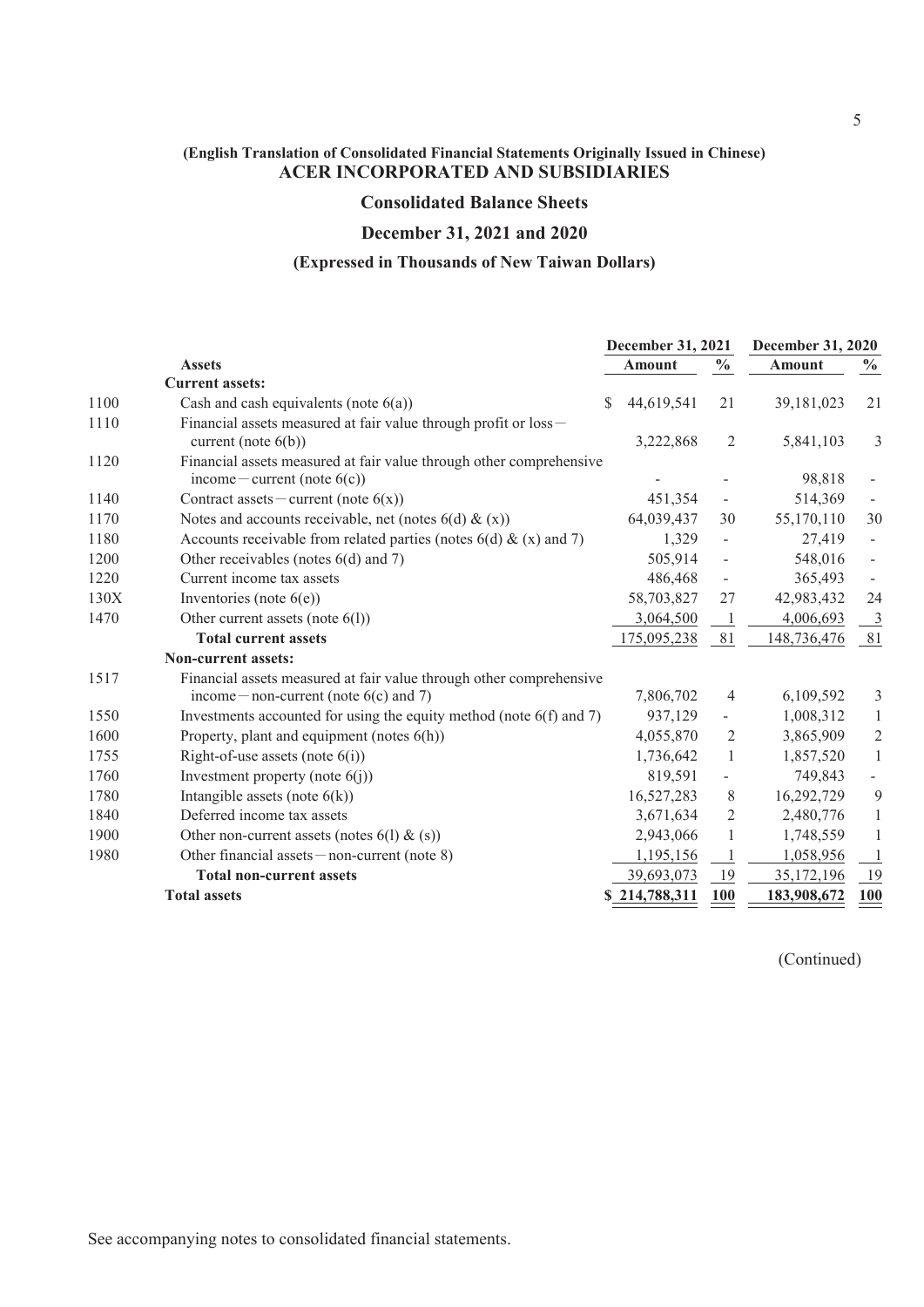#### **Consolidated Balance Sheets (Continued)**

### **December 31, 2021 and 2020**

#### **(Expressed in Thousands of New Taiwan Dollars)**

| $\frac{0}{0}$<br>$\frac{6}{10}$<br><b>Liabilities and Equity</b><br><b>Amount</b><br><b>Amount</b><br><b>Current liabilities:</b><br>2100<br>Short-term borrowings (notes $6(m)$ and 8)<br>1,253,590<br>\$<br>$\mathbf{1}$<br>1,029,117<br>2120<br>Financial liabilities measured at fair value through profit or loss-<br>291,917<br>current (note $6(b) & (g)$ )<br>1,526,494<br>$\overline{\phantom{a}}$<br>2130<br>Contract liabilities – current (note $6(x)$ )<br>2,455,504<br>$\mathbf{1}$<br>2,269,409<br>2170<br>Notes and accounts payable (note 7)<br>57,897,697<br>49,405,634<br>27<br>2200<br>Other payables (notes $6(y)$ and 7)<br>37,249,145<br>17<br>29,810,924<br>2230<br>Current tax liabilities<br>$\overline{2}$<br>3,371,032<br>5,205,928<br>$\mathfrak{Z}$<br>2250<br>Provisions – current (notes $6(q)$ and 9)<br>6,401,659<br>5,948,144<br>Lease liabilities – current (note $6(p)$ )<br>2280<br>530,564<br>602,656<br>$\blacksquare$<br>$\frac{1}{2}$<br>2322<br>Current portion of long-term debt (notes $6(n)$ and 8)<br>20,106<br>18,113<br>$\overline{\phantom{a}}$<br>Refund liabilities - current<br>2365<br>16,128,976<br>8<br>15,074,621<br>2399<br>Other current liabilities (note $6(s)$ )<br>1,987,969<br>1,664,174<br>$\mathbf{1}$<br><b>Total current liabilities</b><br>60<br>129,423,055<br>110,720,318<br><b>Non-current liabilities:</b><br>Financial liabilities measured at fair value through profit or loss-<br>2500<br>3,066<br>non-current (note $6(b)$ & $(g)$ )<br>Contract liabilities - non-current (note $6(x)$ )<br>1,002,391<br>827,783<br>2527<br>$\overline{\phantom{0}}$<br>10,000,000<br>2531<br>Bonds payable (notes $6(0)$ )<br>5<br>2540<br>Long-term debt (notes $6(n)$ and 8)<br>99,820<br>3,395,102<br>$\overline{\phantom{a}}$<br>2550<br>Provisions – non-current (note $6(q)$ and 9)<br>201,650<br>33,121<br>$\qquad \qquad \blacksquare$<br>Deferred income tax liabilities<br>$\overline{2}$<br>2570<br>4,643,830<br>3,555,113<br>2580<br>Lease liabilities – non-current (note $6(p)$ )<br>1,320,713<br>$\mathbf{1}$<br>1,353,697<br>2600<br>Other non-current liabilities<br>$\mathbf{1}$<br>2,070,843<br>2,081,574<br>9<br><b>Total non-current liabilities</b><br>19,342,313<br>11,246,390<br>69<br><b>Total liabilities</b><br>148,765,368<br>121,966,708<br>Equity (note $6(u)$ ):<br>3110<br>Common stock<br>30,478,538<br>14<br>30,478,538<br>3200<br>Capital surplus<br>13<br>27,378,068<br>27,514,269<br>Retained earnings:<br>Legal reserve<br>3310<br>1,456,427<br>$\mathbf{1}$<br>853,852<br>3320<br>Special reserve<br>4,833,750<br>$\overline{c}$<br>3,976,265<br>5<br>3350<br>Unappropriated retained earnings<br>10,596,212<br>6,038,916<br>3400<br>Other equity<br>(8, 287, 624)<br>(5,517,452)<br>(4)<br>3500<br>Treasury stock<br>(2,914,856)<br>(1)<br>(2,914,856) |                                                          | December 31, 2021 |            |    | <b>December 31, 2020</b> |                  |
|----------------------------------------------------------------------------------------------------------------------------------------------------------------------------------------------------------------------------------------------------------------------------------------------------------------------------------------------------------------------------------------------------------------------------------------------------------------------------------------------------------------------------------------------------------------------------------------------------------------------------------------------------------------------------------------------------------------------------------------------------------------------------------------------------------------------------------------------------------------------------------------------------------------------------------------------------------------------------------------------------------------------------------------------------------------------------------------------------------------------------------------------------------------------------------------------------------------------------------------------------------------------------------------------------------------------------------------------------------------------------------------------------------------------------------------------------------------------------------------------------------------------------------------------------------------------------------------------------------------------------------------------------------------------------------------------------------------------------------------------------------------------------------------------------------------------------------------------------------------------------------------------------------------------------------------------------------------------------------------------------------------------------------------------------------------------------------------------------------------------------------------------------------------------------------------------------------------------------------------------------------------------------------------------------------------------------------------------------------------------------------------------------------------------------------------------------------------------------------------------------------------------------------------------------------------------------------------------------------------------------------------------------------------------------------------------------------------------------------------------------------------------------------------------------------------------------------------------------------------|----------------------------------------------------------|-------------------|------------|----|--------------------------|------------------|
|                                                                                                                                                                                                                                                                                                                                                                                                                                                                                                                                                                                                                                                                                                                                                                                                                                                                                                                                                                                                                                                                                                                                                                                                                                                                                                                                                                                                                                                                                                                                                                                                                                                                                                                                                                                                                                                                                                                                                                                                                                                                                                                                                                                                                                                                                                                                                                                                                                                                                                                                                                                                                                                                                                                                                                                                                                                                |                                                          |                   |            |    |                          |                  |
|                                                                                                                                                                                                                                                                                                                                                                                                                                                                                                                                                                                                                                                                                                                                                                                                                                                                                                                                                                                                                                                                                                                                                                                                                                                                                                                                                                                                                                                                                                                                                                                                                                                                                                                                                                                                                                                                                                                                                                                                                                                                                                                                                                                                                                                                                                                                                                                                                                                                                                                                                                                                                                                                                                                                                                                                                                                                |                                                          |                   |            |    |                          |                  |
|                                                                                                                                                                                                                                                                                                                                                                                                                                                                                                                                                                                                                                                                                                                                                                                                                                                                                                                                                                                                                                                                                                                                                                                                                                                                                                                                                                                                                                                                                                                                                                                                                                                                                                                                                                                                                                                                                                                                                                                                                                                                                                                                                                                                                                                                                                                                                                                                                                                                                                                                                                                                                                                                                                                                                                                                                                                                |                                                          |                   |            |    |                          | $\mathbf{1}$     |
|                                                                                                                                                                                                                                                                                                                                                                                                                                                                                                                                                                                                                                                                                                                                                                                                                                                                                                                                                                                                                                                                                                                                                                                                                                                                                                                                                                                                                                                                                                                                                                                                                                                                                                                                                                                                                                                                                                                                                                                                                                                                                                                                                                                                                                                                                                                                                                                                                                                                                                                                                                                                                                                                                                                                                                                                                                                                |                                                          |                   |            |    |                          |                  |
|                                                                                                                                                                                                                                                                                                                                                                                                                                                                                                                                                                                                                                                                                                                                                                                                                                                                                                                                                                                                                                                                                                                                                                                                                                                                                                                                                                                                                                                                                                                                                                                                                                                                                                                                                                                                                                                                                                                                                                                                                                                                                                                                                                                                                                                                                                                                                                                                                                                                                                                                                                                                                                                                                                                                                                                                                                                                |                                                          |                   |            |    |                          | $\mathbf{1}$     |
|                                                                                                                                                                                                                                                                                                                                                                                                                                                                                                                                                                                                                                                                                                                                                                                                                                                                                                                                                                                                                                                                                                                                                                                                                                                                                                                                                                                                                                                                                                                                                                                                                                                                                                                                                                                                                                                                                                                                                                                                                                                                                                                                                                                                                                                                                                                                                                                                                                                                                                                                                                                                                                                                                                                                                                                                                                                                |                                                          |                   |            |    |                          | $\mathbf{1}$     |
|                                                                                                                                                                                                                                                                                                                                                                                                                                                                                                                                                                                                                                                                                                                                                                                                                                                                                                                                                                                                                                                                                                                                                                                                                                                                                                                                                                                                                                                                                                                                                                                                                                                                                                                                                                                                                                                                                                                                                                                                                                                                                                                                                                                                                                                                                                                                                                                                                                                                                                                                                                                                                                                                                                                                                                                                                                                                |                                                          |                   |            |    |                          | 27               |
|                                                                                                                                                                                                                                                                                                                                                                                                                                                                                                                                                                                                                                                                                                                                                                                                                                                                                                                                                                                                                                                                                                                                                                                                                                                                                                                                                                                                                                                                                                                                                                                                                                                                                                                                                                                                                                                                                                                                                                                                                                                                                                                                                                                                                                                                                                                                                                                                                                                                                                                                                                                                                                                                                                                                                                                                                                                                |                                                          |                   |            |    |                          | 16               |
|                                                                                                                                                                                                                                                                                                                                                                                                                                                                                                                                                                                                                                                                                                                                                                                                                                                                                                                                                                                                                                                                                                                                                                                                                                                                                                                                                                                                                                                                                                                                                                                                                                                                                                                                                                                                                                                                                                                                                                                                                                                                                                                                                                                                                                                                                                                                                                                                                                                                                                                                                                                                                                                                                                                                                                                                                                                                |                                                          |                   |            |    |                          | $\mathbf{2}$     |
|                                                                                                                                                                                                                                                                                                                                                                                                                                                                                                                                                                                                                                                                                                                                                                                                                                                                                                                                                                                                                                                                                                                                                                                                                                                                                                                                                                                                                                                                                                                                                                                                                                                                                                                                                                                                                                                                                                                                                                                                                                                                                                                                                                                                                                                                                                                                                                                                                                                                                                                                                                                                                                                                                                                                                                                                                                                                |                                                          |                   |            |    |                          | $\mathfrak{Z}$   |
|                                                                                                                                                                                                                                                                                                                                                                                                                                                                                                                                                                                                                                                                                                                                                                                                                                                                                                                                                                                                                                                                                                                                                                                                                                                                                                                                                                                                                                                                                                                                                                                                                                                                                                                                                                                                                                                                                                                                                                                                                                                                                                                                                                                                                                                                                                                                                                                                                                                                                                                                                                                                                                                                                                                                                                                                                                                                |                                                          |                   |            |    |                          |                  |
|                                                                                                                                                                                                                                                                                                                                                                                                                                                                                                                                                                                                                                                                                                                                                                                                                                                                                                                                                                                                                                                                                                                                                                                                                                                                                                                                                                                                                                                                                                                                                                                                                                                                                                                                                                                                                                                                                                                                                                                                                                                                                                                                                                                                                                                                                                                                                                                                                                                                                                                                                                                                                                                                                                                                                                                                                                                                |                                                          |                   |            |    |                          |                  |
|                                                                                                                                                                                                                                                                                                                                                                                                                                                                                                                                                                                                                                                                                                                                                                                                                                                                                                                                                                                                                                                                                                                                                                                                                                                                                                                                                                                                                                                                                                                                                                                                                                                                                                                                                                                                                                                                                                                                                                                                                                                                                                                                                                                                                                                                                                                                                                                                                                                                                                                                                                                                                                                                                                                                                                                                                                                                |                                                          |                   |            |    |                          | 8                |
|                                                                                                                                                                                                                                                                                                                                                                                                                                                                                                                                                                                                                                                                                                                                                                                                                                                                                                                                                                                                                                                                                                                                                                                                                                                                                                                                                                                                                                                                                                                                                                                                                                                                                                                                                                                                                                                                                                                                                                                                                                                                                                                                                                                                                                                                                                                                                                                                                                                                                                                                                                                                                                                                                                                                                                                                                                                                |                                                          |                   |            |    |                          | $\perp$          |
|                                                                                                                                                                                                                                                                                                                                                                                                                                                                                                                                                                                                                                                                                                                                                                                                                                                                                                                                                                                                                                                                                                                                                                                                                                                                                                                                                                                                                                                                                                                                                                                                                                                                                                                                                                                                                                                                                                                                                                                                                                                                                                                                                                                                                                                                                                                                                                                                                                                                                                                                                                                                                                                                                                                                                                                                                                                                |                                                          |                   |            |    |                          | 60               |
|                                                                                                                                                                                                                                                                                                                                                                                                                                                                                                                                                                                                                                                                                                                                                                                                                                                                                                                                                                                                                                                                                                                                                                                                                                                                                                                                                                                                                                                                                                                                                                                                                                                                                                                                                                                                                                                                                                                                                                                                                                                                                                                                                                                                                                                                                                                                                                                                                                                                                                                                                                                                                                                                                                                                                                                                                                                                |                                                          |                   |            |    |                          |                  |
|                                                                                                                                                                                                                                                                                                                                                                                                                                                                                                                                                                                                                                                                                                                                                                                                                                                                                                                                                                                                                                                                                                                                                                                                                                                                                                                                                                                                                                                                                                                                                                                                                                                                                                                                                                                                                                                                                                                                                                                                                                                                                                                                                                                                                                                                                                                                                                                                                                                                                                                                                                                                                                                                                                                                                                                                                                                                |                                                          |                   |            |    |                          |                  |
|                                                                                                                                                                                                                                                                                                                                                                                                                                                                                                                                                                                                                                                                                                                                                                                                                                                                                                                                                                                                                                                                                                                                                                                                                                                                                                                                                                                                                                                                                                                                                                                                                                                                                                                                                                                                                                                                                                                                                                                                                                                                                                                                                                                                                                                                                                                                                                                                                                                                                                                                                                                                                                                                                                                                                                                                                                                                |                                                          |                   |            |    |                          |                  |
|                                                                                                                                                                                                                                                                                                                                                                                                                                                                                                                                                                                                                                                                                                                                                                                                                                                                                                                                                                                                                                                                                                                                                                                                                                                                                                                                                                                                                                                                                                                                                                                                                                                                                                                                                                                                                                                                                                                                                                                                                                                                                                                                                                                                                                                                                                                                                                                                                                                                                                                                                                                                                                                                                                                                                                                                                                                                |                                                          |                   |            |    |                          |                  |
|                                                                                                                                                                                                                                                                                                                                                                                                                                                                                                                                                                                                                                                                                                                                                                                                                                                                                                                                                                                                                                                                                                                                                                                                                                                                                                                                                                                                                                                                                                                                                                                                                                                                                                                                                                                                                                                                                                                                                                                                                                                                                                                                                                                                                                                                                                                                                                                                                                                                                                                                                                                                                                                                                                                                                                                                                                                                |                                                          |                   |            |    |                          |                  |
|                                                                                                                                                                                                                                                                                                                                                                                                                                                                                                                                                                                                                                                                                                                                                                                                                                                                                                                                                                                                                                                                                                                                                                                                                                                                                                                                                                                                                                                                                                                                                                                                                                                                                                                                                                                                                                                                                                                                                                                                                                                                                                                                                                                                                                                                                                                                                                                                                                                                                                                                                                                                                                                                                                                                                                                                                                                                |                                                          |                   |            |    |                          | $\mathfrak{2}$   |
|                                                                                                                                                                                                                                                                                                                                                                                                                                                                                                                                                                                                                                                                                                                                                                                                                                                                                                                                                                                                                                                                                                                                                                                                                                                                                                                                                                                                                                                                                                                                                                                                                                                                                                                                                                                                                                                                                                                                                                                                                                                                                                                                                                                                                                                                                                                                                                                                                                                                                                                                                                                                                                                                                                                                                                                                                                                                |                                                          |                   |            |    |                          |                  |
|                                                                                                                                                                                                                                                                                                                                                                                                                                                                                                                                                                                                                                                                                                                                                                                                                                                                                                                                                                                                                                                                                                                                                                                                                                                                                                                                                                                                                                                                                                                                                                                                                                                                                                                                                                                                                                                                                                                                                                                                                                                                                                                                                                                                                                                                                                                                                                                                                                                                                                                                                                                                                                                                                                                                                                                                                                                                |                                                          |                   |            |    |                          | $\sqrt{2}$       |
|                                                                                                                                                                                                                                                                                                                                                                                                                                                                                                                                                                                                                                                                                                                                                                                                                                                                                                                                                                                                                                                                                                                                                                                                                                                                                                                                                                                                                                                                                                                                                                                                                                                                                                                                                                                                                                                                                                                                                                                                                                                                                                                                                                                                                                                                                                                                                                                                                                                                                                                                                                                                                                                                                                                                                                                                                                                                |                                                          |                   |            |    |                          | $\mathbf{1}$     |
|                                                                                                                                                                                                                                                                                                                                                                                                                                                                                                                                                                                                                                                                                                                                                                                                                                                                                                                                                                                                                                                                                                                                                                                                                                                                                                                                                                                                                                                                                                                                                                                                                                                                                                                                                                                                                                                                                                                                                                                                                                                                                                                                                                                                                                                                                                                                                                                                                                                                                                                                                                                                                                                                                                                                                                                                                                                                |                                                          |                   |            |    |                          | $\perp$          |
|                                                                                                                                                                                                                                                                                                                                                                                                                                                                                                                                                                                                                                                                                                                                                                                                                                                                                                                                                                                                                                                                                                                                                                                                                                                                                                                                                                                                                                                                                                                                                                                                                                                                                                                                                                                                                                                                                                                                                                                                                                                                                                                                                                                                                                                                                                                                                                                                                                                                                                                                                                                                                                                                                                                                                                                                                                                                |                                                          |                   |            |    |                          | 6                |
|                                                                                                                                                                                                                                                                                                                                                                                                                                                                                                                                                                                                                                                                                                                                                                                                                                                                                                                                                                                                                                                                                                                                                                                                                                                                                                                                                                                                                                                                                                                                                                                                                                                                                                                                                                                                                                                                                                                                                                                                                                                                                                                                                                                                                                                                                                                                                                                                                                                                                                                                                                                                                                                                                                                                                                                                                                                                |                                                          |                   |            |    |                          | 66               |
|                                                                                                                                                                                                                                                                                                                                                                                                                                                                                                                                                                                                                                                                                                                                                                                                                                                                                                                                                                                                                                                                                                                                                                                                                                                                                                                                                                                                                                                                                                                                                                                                                                                                                                                                                                                                                                                                                                                                                                                                                                                                                                                                                                                                                                                                                                                                                                                                                                                                                                                                                                                                                                                                                                                                                                                                                                                                |                                                          |                   |            |    |                          |                  |
|                                                                                                                                                                                                                                                                                                                                                                                                                                                                                                                                                                                                                                                                                                                                                                                                                                                                                                                                                                                                                                                                                                                                                                                                                                                                                                                                                                                                                                                                                                                                                                                                                                                                                                                                                                                                                                                                                                                                                                                                                                                                                                                                                                                                                                                                                                                                                                                                                                                                                                                                                                                                                                                                                                                                                                                                                                                                |                                                          |                   |            |    |                          | 17               |
|                                                                                                                                                                                                                                                                                                                                                                                                                                                                                                                                                                                                                                                                                                                                                                                                                                                                                                                                                                                                                                                                                                                                                                                                                                                                                                                                                                                                                                                                                                                                                                                                                                                                                                                                                                                                                                                                                                                                                                                                                                                                                                                                                                                                                                                                                                                                                                                                                                                                                                                                                                                                                                                                                                                                                                                                                                                                |                                                          |                   |            |    |                          | 15               |
|                                                                                                                                                                                                                                                                                                                                                                                                                                                                                                                                                                                                                                                                                                                                                                                                                                                                                                                                                                                                                                                                                                                                                                                                                                                                                                                                                                                                                                                                                                                                                                                                                                                                                                                                                                                                                                                                                                                                                                                                                                                                                                                                                                                                                                                                                                                                                                                                                                                                                                                                                                                                                                                                                                                                                                                                                                                                |                                                          |                   |            |    |                          |                  |
|                                                                                                                                                                                                                                                                                                                                                                                                                                                                                                                                                                                                                                                                                                                                                                                                                                                                                                                                                                                                                                                                                                                                                                                                                                                                                                                                                                                                                                                                                                                                                                                                                                                                                                                                                                                                                                                                                                                                                                                                                                                                                                                                                                                                                                                                                                                                                                                                                                                                                                                                                                                                                                                                                                                                                                                                                                                                |                                                          |                   |            |    |                          | $\mathbf{1}$     |
|                                                                                                                                                                                                                                                                                                                                                                                                                                                                                                                                                                                                                                                                                                                                                                                                                                                                                                                                                                                                                                                                                                                                                                                                                                                                                                                                                                                                                                                                                                                                                                                                                                                                                                                                                                                                                                                                                                                                                                                                                                                                                                                                                                                                                                                                                                                                                                                                                                                                                                                                                                                                                                                                                                                                                                                                                                                                |                                                          |                   |            |    |                          | $\boldsymbol{2}$ |
|                                                                                                                                                                                                                                                                                                                                                                                                                                                                                                                                                                                                                                                                                                                                                                                                                                                                                                                                                                                                                                                                                                                                                                                                                                                                                                                                                                                                                                                                                                                                                                                                                                                                                                                                                                                                                                                                                                                                                                                                                                                                                                                                                                                                                                                                                                                                                                                                                                                                                                                                                                                                                                                                                                                                                                                                                                                                |                                                          |                   |            |    |                          | 3                |
|                                                                                                                                                                                                                                                                                                                                                                                                                                                                                                                                                                                                                                                                                                                                                                                                                                                                                                                                                                                                                                                                                                                                                                                                                                                                                                                                                                                                                                                                                                                                                                                                                                                                                                                                                                                                                                                                                                                                                                                                                                                                                                                                                                                                                                                                                                                                                                                                                                                                                                                                                                                                                                                                                                                                                                                                                                                                |                                                          |                   |            |    |                          | (3)              |
|                                                                                                                                                                                                                                                                                                                                                                                                                                                                                                                                                                                                                                                                                                                                                                                                                                                                                                                                                                                                                                                                                                                                                                                                                                                                                                                                                                                                                                                                                                                                                                                                                                                                                                                                                                                                                                                                                                                                                                                                                                                                                                                                                                                                                                                                                                                                                                                                                                                                                                                                                                                                                                                                                                                                                                                                                                                                |                                                          |                   |            |    |                          | (2)              |
|                                                                                                                                                                                                                                                                                                                                                                                                                                                                                                                                                                                                                                                                                                                                                                                                                                                                                                                                                                                                                                                                                                                                                                                                                                                                                                                                                                                                                                                                                                                                                                                                                                                                                                                                                                                                                                                                                                                                                                                                                                                                                                                                                                                                                                                                                                                                                                                                                                                                                                                                                                                                                                                                                                                                                                                                                                                                | <b>Equity attributable to shareholders of the Parent</b> |                   | 63,676,716 | 30 | 60,293,331               | $\frac{33}{2}$   |
| Non-controlling interests<br>2,346,227<br>1,648,633<br>36XX<br>$\mathbf{1}$                                                                                                                                                                                                                                                                                                                                                                                                                                                                                                                                                                                                                                                                                                                                                                                                                                                                                                                                                                                                                                                                                                                                                                                                                                                                                                                                                                                                                                                                                                                                                                                                                                                                                                                                                                                                                                                                                                                                                                                                                                                                                                                                                                                                                                                                                                                                                                                                                                                                                                                                                                                                                                                                                                                                                                                    |                                                          |                   |            |    |                          | $\mathbf{1}$     |
| <b>Total equity</b><br>31<br>66,022,943<br>61,941,964                                                                                                                                                                                                                                                                                                                                                                                                                                                                                                                                                                                                                                                                                                                                                                                                                                                                                                                                                                                                                                                                                                                                                                                                                                                                                                                                                                                                                                                                                                                                                                                                                                                                                                                                                                                                                                                                                                                                                                                                                                                                                                                                                                                                                                                                                                                                                                                                                                                                                                                                                                                                                                                                                                                                                                                                          |                                                          |                   |            |    |                          | $\frac{34}{5}$   |
| <b>Total liabilities and equity</b><br>\$214,788,311<br>183,908,672<br>100                                                                                                                                                                                                                                                                                                                                                                                                                                                                                                                                                                                                                                                                                                                                                                                                                                                                                                                                                                                                                                                                                                                                                                                                                                                                                                                                                                                                                                                                                                                                                                                                                                                                                                                                                                                                                                                                                                                                                                                                                                                                                                                                                                                                                                                                                                                                                                                                                                                                                                                                                                                                                                                                                                                                                                                     |                                                          |                   |            |    |                          | 100              |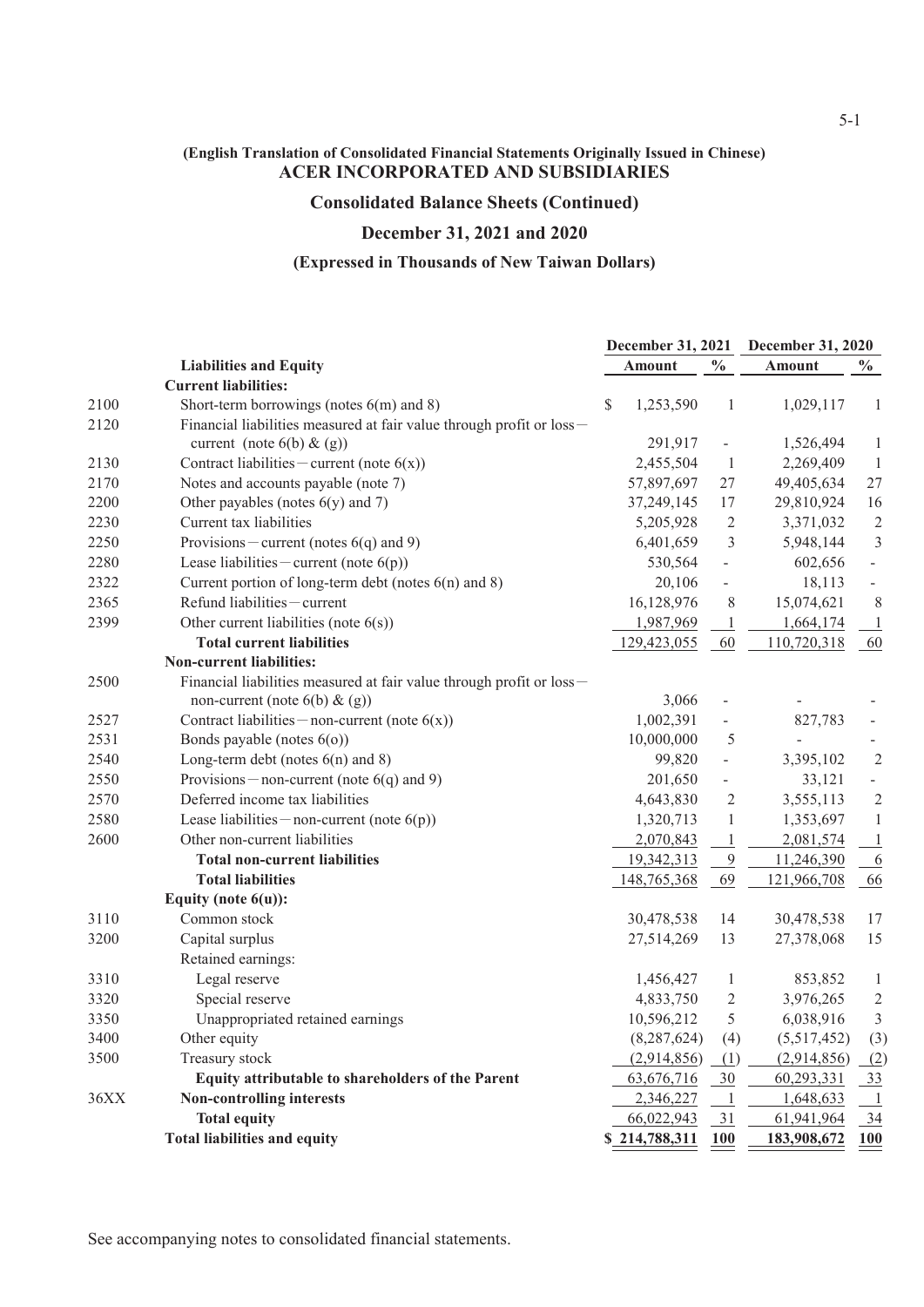#### **Consolidated Statements of Comprehensive Income**

#### **For the years ended December 31, 2021 and 2020**

#### **(Expressed in Thousands of New Taiwan Dollars, Except for Earnings Per Share)**

|      |                                                                                                                                               | 2021                       |                             | 2020           |                          |
|------|-----------------------------------------------------------------------------------------------------------------------------------------------|----------------------------|-----------------------------|----------------|--------------------------|
|      |                                                                                                                                               | Amount                     | $\frac{0}{0}$               | Amount         | $\frac{0}{0}$            |
| 4000 | Net revenue (notes $6(x)$ , 7 and 14)                                                                                                         | 319,005,456                | 100                         | 277,112,477    | 100                      |
| 5000 | Cost of revenue (notes $6(e)$ , (h), (i), (k), (p), (q) & (s), 7 and 12)                                                                      | (281, 814, 400)            | (88)                        | (246,992,862)  | (89)                     |
|      | Gross profit                                                                                                                                  | 37,191,056                 | 12                          | 30,119,615     | 11                       |
|      | Operating expenses (notes 6(d), (h), (i), (j), (k), (p), (q), (s), (v), (y), 7 and 12):                                                       |                            |                             |                |                          |
| 6100 | Selling expenses                                                                                                                              | (15,492,033)               | (5)                         | (14,397,099)   | (5)                      |
| 6200 | General and administrative expenses                                                                                                           | (5,002,271)                | (2)                         | (4,632,802)    | (2)                      |
| 6300 | Research and development expenses                                                                                                             | (2,646,170)                | (1)                         | (2,382,649)    | (1)                      |
|      | <b>Total operating expenses</b>                                                                                                               | (23, 140, 474)             | (8)                         | (21, 412, 550) | (8)                      |
| 6500 | Other operating income and expenses, net (notes $6(r)$ & (z) and 7)                                                                           | 112,279                    | $\mathcal{L}^{\mathcal{A}}$ | 228,773        | $\omega$                 |
|      | <b>Operating income</b>                                                                                                                       | 14,162,861                 | $\overline{4}$              | 8,935,838      | $\overline{3}$           |
|      | Non-operating income and loss:                                                                                                                |                            |                             |                |                          |
| 7100 | Interest income (note $6(aa)$ )                                                                                                               | 318,945                    |                             | 315,460        |                          |
| 7010 | Other income (note $6(aa)$ )                                                                                                                  | 354,416                    |                             | 243,073        |                          |
| 7020 | Other gains and losses (notes 6(aa) and 7)                                                                                                    | 867,673                    |                             | (437, 479)     |                          |
| 7050 | Finance costs (notes $6(p)$ & (aa))                                                                                                           | (336,677)                  |                             | (155,301)      |                          |
| 7060 | Share of profits (losses) of associates and joint ventures (note $6(f)$ )                                                                     | 68,427                     |                             | 3,512          |                          |
|      | Total non-operating income and loss                                                                                                           | 1,272,784                  | $\overline{a}$              | (30, 735)      | $\mathcal{L}$            |
| 7900 | <b>Income before taxes</b>                                                                                                                    | 15,435,645                 | $\overline{4}$              | 8,905,103      | $\overline{3}$           |
| 7950 | Income tax expense (note $6(t)$ )                                                                                                             | (4,148,332)                | (1)                         | (2,759,493)    | (1)                      |
|      | <b>Net income</b>                                                                                                                             | 11,287,313                 | 3                           | 6,145,610      | $\overline{2}$           |
|      | Other comprehensive income (loss) (notes $6(f)$ , (u), (ab)):                                                                                 |                            |                             |                |                          |
| 8310 | Items that will not be reclassified subsequently to profit or loss                                                                            |                            |                             |                |                          |
| 8311 |                                                                                                                                               |                            |                             |                |                          |
| 8316 | Remeasurements of defined benefit plans                                                                                                       | (37, 137)                  |                             | 37,203         |                          |
|      | Unrealized gains (losses) from investments in equity instruments measured at fair value through<br>other comprehensive income                 | (358,717)                  |                             | 635,743        |                          |
| 8320 |                                                                                                                                               | 17                         |                             | 42             |                          |
| 8349 | Share of other comprehensive income of associates<br>Income tax related to items that will not be reclassified subsequently to profit or loss | 39,131                     |                             |                |                          |
|      | Total items that will not be reclassified to profit or loss                                                                                   |                            |                             | 162<br>673,150 |                          |
| 8360 |                                                                                                                                               | (356, 706)                 | $\overline{\phantom{a}}$    |                | $\overline{\phantom{a}}$ |
| 8361 | Items that may be reclassified subsequently to profit or loss<br>Exchange differences on translation of foreign operations                    |                            |                             |                |                          |
| 8370 |                                                                                                                                               | (2,788,067)                | (1)                         | (1,841,430)    |                          |
|      | Share of other comprehensive gains (losses) of associates                                                                                     | 2,166                      | $\overline{a}$              | (3,271)        |                          |
| 8399 | Income tax related to items that may be reclassified subsequently to profit or loss                                                           |                            |                             |                |                          |
|      | Total items that may be reclassified subsequently to profit or loss                                                                           | (2,785,901)                | (1)                         | (1,844,701)    |                          |
|      | Other comprehensive income (loss), net of taxes                                                                                               | (3,142,607)                | (1)                         | (1,171,551)    | $\overline{\phantom{a}}$ |
|      | Total comprehensive income for the year                                                                                                       | 8,144,706<br>S             | $\boldsymbol{2}$            | 4,974,059      | $\overline{2}$           |
|      | Net income (loss) attributable to:                                                                                                            |                            |                             |                |                          |
| 8610 | Shareholders of the Parent                                                                                                                    | $\mathbb{S}$<br>10,897,427 | 3                           | 6,029,287      | $\overline{2}$           |
| 8620 | Non-controlling interests                                                                                                                     | 389,886                    |                             | 116,323        |                          |
|      |                                                                                                                                               | 11,287,313<br>S            | 3                           | 6,145,610      | $\overline{2}$           |
|      | Total comprehensive income (loss) attributable to:                                                                                            |                            |                             |                |                          |
| 8710 | Shareholders of the Parent                                                                                                                    | $\mathbb{S}$<br>7,818,893  | $\overline{c}$              | 4,850,535      | $\overline{2}$           |
| 8720 | Non-controlling interests                                                                                                                     | 325,813                    | $\overline{\phantom{a}}$    | 123,524        |                          |
|      |                                                                                                                                               | 8,144,706                  | $\overline{2}$              | 4,974,059      | $\overline{2}$           |
|      | Earnings per share (in New Taiwan dollars) (note $6(w)$ ):                                                                                    |                            |                             |                |                          |
| 9750 | Basic earnings per share                                                                                                                      | S                          | 3.63                        |                | 2.01                     |
| 9850 | Diluted earnings per share                                                                                                                    |                            | 3.60                        |                | 1.99                     |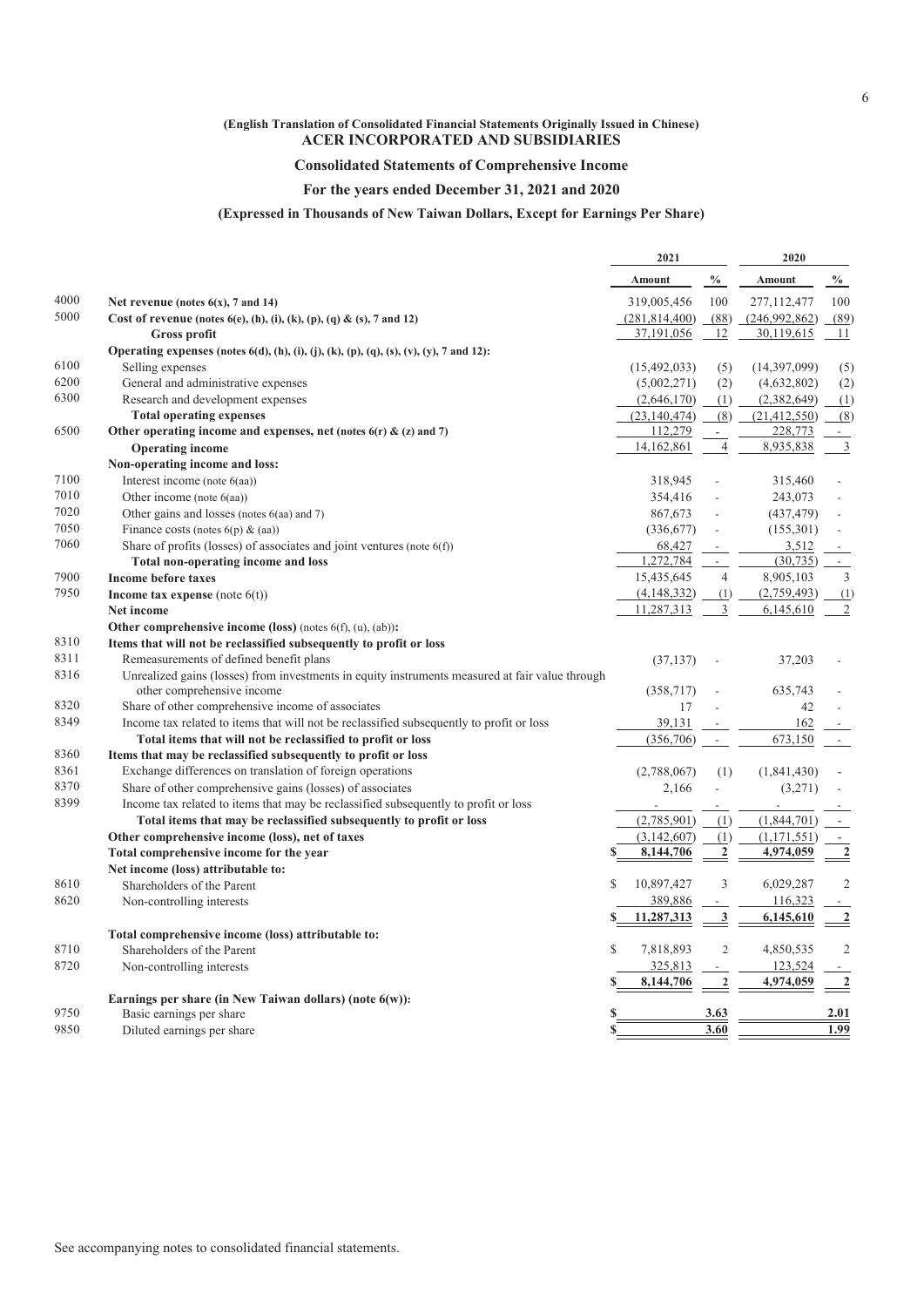#### **Consolidated Statements of Changes in Equity**

#### **For the years ended December 31, 2021 and 2020**

#### **(Expressed in Thousands of New Taiwan Dollars)**

|                                                                                                           |                     |             | <b>Retained earnings</b> |           | Other equity   |             |                     |                                                                                                  |                       |               |             |                                           |             |                     |
|-----------------------------------------------------------------------------------------------------------|---------------------|-------------|--------------------------|-----------|----------------|-------------|---------------------|--------------------------------------------------------------------------------------------------|-----------------------|---------------|-------------|-------------------------------------------|-------------|---------------------|
|                                                                                                           |                     |             |                          |           | Unappropriated |             | Foreign<br>currency | Unrealized gain<br>(loss) from<br>financial assets<br>measured at fair<br>value through<br>other | <b>Remeasurements</b> |               |             | <b>Total equity</b><br>attributable<br>to | Non-        |                     |
|                                                                                                           |                     | Capital     | Legal                    | Special   | retained       |             | translation         | comprehensive                                                                                    | of defined benefit    |               | Treasury    | shareholders                              | controlling |                     |
|                                                                                                           | <b>Common stock</b> | surplus     | reserve                  | reserve   | earnings       | Total       | differences         | income                                                                                           | plans                 | Total         | stock       | of the parent                             | interests   | <b>Total equity</b> |
| Balance at January 1, 2020                                                                                | 30,749,338          | 28,152,962  | 587.602                  | 2,940,572 | 2,668,082      | 6,196,256   | (4,187,394)         | 133,070                                                                                          | (287,903)             | (4,342,227)   | (2,914,856) | 57,841,473                                | 1.353,766   | 59,195,239          |
| Net income for the year                                                                                   |                     |             |                          |           | 6,029,287      | 6,029,287   |                     |                                                                                                  |                       |               |             | 6,029,287                                 | 116,323     | 6,145,610           |
| Other comprehensive income (loss) for the year                                                            |                     |             |                          |           |                |             | (1,855,833)         | 632,065                                                                                          | 45,016                | (1,178,752)   |             | (1, 178, 752)                             | 7,201       | (1,171,551)         |
| Total comprehensive income (loss) for the year                                                            |                     |             |                          |           | 6,029,287      | 6,029,287   | (1,855,833)         | 632,065                                                                                          | 45,016                | (1.178, 752)  |             | 4,850,535                                 | 123,524     | 4.974.059           |
| Appropriation approved by the stockholders:                                                               |                     |             |                          |           |                |             |                     |                                                                                                  |                       |               |             |                                           |             |                     |
| Legal reserve                                                                                             |                     |             | 266,250                  |           | (266, 250)     |             |                     |                                                                                                  |                       |               |             |                                           |             |                     |
| Special reserve                                                                                           |                     |             |                          | 1,035,693 | (1,035,693)    |             |                     |                                                                                                  |                       |               |             |                                           |             |                     |
| Cash dividends                                                                                            |                     |             |                          |           | (1,352,971)    | (1,352,971) |                     |                                                                                                  |                       |               |             | (1, 352, 971)                             |             | (1,352,971)         |
| Cash distributed from capital surplus                                                                     |                     | (1,014,728) |                          |           |                |             |                     |                                                                                                  |                       |               |             | (1,014,728)                               |             | (1,014,728)         |
| Adjustments of capital surplus for the cash dividends distributed to subsidiaries                         |                     | 36,416      |                          |           |                |             |                     |                                                                                                  |                       |               |             | 36,416                                    |             | 36,416              |
| Purchase of treasury stock                                                                                |                     |             |                          |           |                |             |                     |                                                                                                  |                       |               | (361,943)   | (361.943)                                 |             | (361, 943)          |
| Retirement of treasury stock                                                                              | (270, 800)          | (91, 143)   |                          |           |                |             |                     |                                                                                                  |                       |               | 361,943     |                                           |             |                     |
| Share of changes in equity of associates                                                                  |                     | 76,443      |                          |           |                |             |                     |                                                                                                  |                       |               |             | 76,443                                    | 33,556      | 109,999             |
| Change in ownership interests in subsidiaries                                                             |                     | 43,604      |                          |           |                |             |                     |                                                                                                  |                       |               |             | 43,604                                    | (43,604)    |                     |
| Acquisition and disposal of interests in subsidiaries                                                     |                     |             |                          |           |                |             |                     |                                                                                                  |                       |               |             |                                           | 301,669     | 301,669             |
| Difference between consideration and carrying amount of subsidiaries disposed                             |                     | 174,404     |                          |           |                |             |                     |                                                                                                  |                       |               |             | 174,404                                   | (174, 404)  |                     |
| Stock option compensation cost of subsidiaries                                                            |                     | 110         |                          |           |                |             |                     |                                                                                                  |                       |               |             | 110                                       | 71          | 181                 |
| Reorganization under common control                                                                       |                     |             |                          |           | (12)           | (12)        |                     |                                                                                                  |                       |               |             | (12)                                      | 12          |                     |
| Increase in non-controlling interests                                                                     |                     |             |                          |           |                |             |                     |                                                                                                  |                       |               |             |                                           | 135,581     | 135,581             |
| Cash dividends paid to non-controlling interests by subsidiaries                                          |                     |             |                          |           |                |             |                     |                                                                                                  |                       |               |             |                                           | (76, 181)   | (76, 181)           |
|                                                                                                           |                     |             |                          |           |                |             |                     |                                                                                                  |                       |               |             |                                           |             |                     |
| Disposal of financial assets measured at fair value through other comprehensive income by<br>subsidiaries |                     |             |                          |           | (3.527)        | (3.527)     |                     | 3.527                                                                                            |                       | 3.527         |             |                                           | (5.357)     | (5.357)             |
| Balance at December 31, 2020                                                                              | 30,478,538          | 27,378,068  | 853,852                  | 3,976,265 | 6.038.916      | 10,869,033  | (6,043,227)         | 768,662                                                                                          | (242.887)             | (5.517.452)   | (2.914.856) | 60,293,331                                | 1,648,633   | 61,941,964          |
| Net income for the year                                                                                   |                     |             |                          |           | 10,897,427     | 10,897,427  |                     | $\sim$                                                                                           |                       |               |             | 10,897,427                                | 389,886     | 11,287,313          |
| Other comprehensive income (loss) for the year                                                            |                     |             |                          |           |                |             | (2,766,226)         | (324, 225)                                                                                       | 11,917                | (3,078,534)   |             | (3,078,534)                               | (64,073)    | (3,142,607)         |
| Total comprehensive income (loss) for the year                                                            |                     |             |                          |           | 10,897,427     | 10,897,427  | (2,766,226)         | (324.225)                                                                                        | 11.917                | (3.078.534)   |             | 7,818,893                                 | 325,813     | 8,144,706           |
| Appropriation approved by the stockholders:                                                               |                     |             |                          |           |                |             |                     |                                                                                                  |                       |               |             |                                           |             |                     |
|                                                                                                           |                     |             | 602,575                  |           | (602, 575)     |             |                     |                                                                                                  |                       |               |             |                                           |             |                     |
| Legal reserve<br>Special reserve                                                                          |                     |             |                          |           |                |             |                     |                                                                                                  |                       |               |             |                                           |             |                     |
| Cash dividends                                                                                            |                     |             |                          | 857,485   | (857, 485)     |             |                     |                                                                                                  |                       |               |             |                                           |             |                     |
|                                                                                                           |                     |             |                          |           | (4,571,781)    | (4,571,781) |                     |                                                                                                  |                       |               |             | (4,571,781)                               |             | (4,571,781)         |
| Adjustments of capital surplus for the cash dividends distributed to subsidiaries                         |                     | 70,119      |                          |           |                |             |                     |                                                                                                  |                       |               |             | 70,119                                    |             | 70,119              |
| Share of changes in equity of associates                                                                  |                     | (24,908)    |                          |           |                |             |                     |                                                                                                  |                       |               |             | (24,908)                                  | (37, 414)   | (62, 322)           |
| Changes in ownership interests in subsidiaries                                                            |                     | 60,105      |                          |           |                |             | 3,856               | (6,544)                                                                                          | 2.760                 | 72            |             | 60,177                                    | (60, 177)   |                     |
| Acquisition and disposal of interests in subsidiaries                                                     |                     |             |                          |           |                |             |                     |                                                                                                  |                       |               |             |                                           | 53,032      | 53,032              |
| Difference between consideration and carrying amount of subsidiaries acquired or disposed                 |                     | 29,880      |                          |           |                |             |                     |                                                                                                  |                       |               |             | 29,880                                    | (29, 880)   |                     |
| Stock option compensation cost of subsidiaries                                                            |                     | 1,005       |                          |           |                |             |                     |                                                                                                  |                       |               |             | 1,005                                     | 699         | 1,704               |
| Acquisition of subsidiaries                                                                               |                     |             |                          |           |                |             |                     |                                                                                                  |                       |               |             |                                           | 249,470     | 249,470             |
| Increase in non-controlling interests                                                                     |                     |             |                          |           |                |             |                     |                                                                                                  |                       |               |             |                                           | 337,722     | 337,722             |
| Cash dividends paid to non-controlling interests by subsidiaries                                          |                     |             |                          |           |                |             |                     |                                                                                                  |                       |               |             |                                           | (141,671)   | (141, 671)          |
| Disposal of financial assets measured at fair value through other comprehensive income by<br>subsidiaries |                     |             |                          |           | (308.290)      | (308, 290)  |                     | 308.290                                                                                          |                       | 308.290       |             |                                           |             |                     |
| Balance at December 31, 2021                                                                              | 30,478,538          | 27,514,269  | 1,456,427                | 4,833,750 | 10,596,212     | 16,886,389  | (8,805,597)         | 746,183                                                                                          | (228, 210)            | (8, 287, 624) | (2,914,856) | 63,676,716                                | 2,346,227   | 66,022,943          |
|                                                                                                           |                     |             |                          |           |                |             |                     |                                                                                                  |                       |               |             |                                           |             |                     |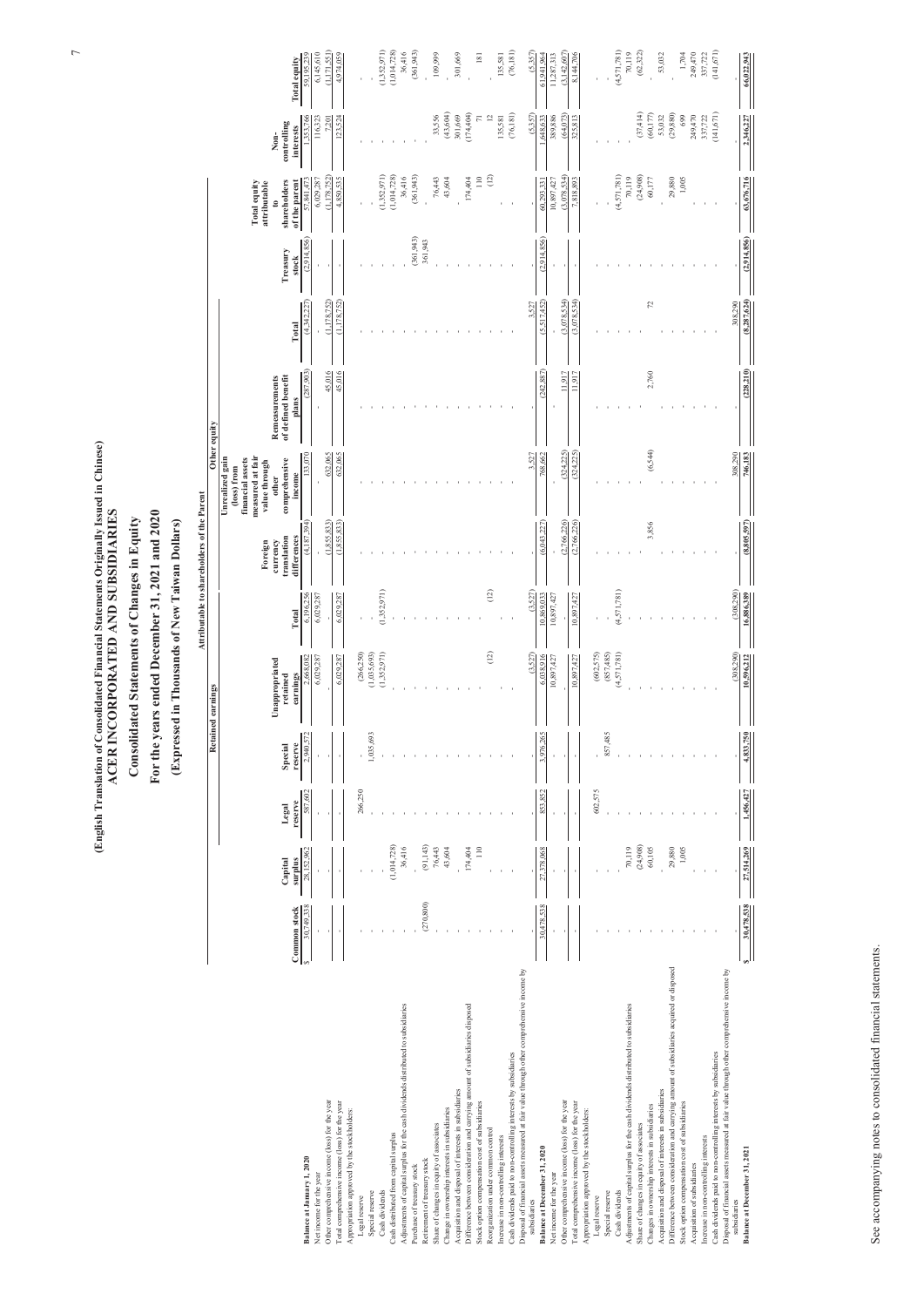#### **Consolidated Statements of Cash Flows**

#### **For the years ended December 31, 2021 and 2020**

#### **(Expressed in Thousands of New Taiwan Dollars)**

|                                                                                | 2021            | 2020        |
|--------------------------------------------------------------------------------|-----------------|-------------|
| Cash flows from operating activities:                                          |                 |             |
| Income before income tax                                                       | 15,435,645<br>S | 8,905,103   |
| <b>Adjustments for:</b>                                                        |                 |             |
| Adjustments to reconcile profit or loss:                                       |                 |             |
| Depreciation                                                                   | 1,022,560       | 1,078,156   |
| Amortization                                                                   | 492,670         | 573,592     |
| Net gain on financial assets measured at fair value through profit or loss     | (30,094)        | (4,930)     |
| Interest expense                                                               | 336,677         | 155,301     |
| Net gain on disposal of investments accounted for using the equity method      | (47, 815)       |             |
| Interest income                                                                | (318, 945)      | (315, 460)  |
| Dividend income                                                                | (354, 416)      | (243, 073)  |
| Share-based compensation cost                                                  | 1,704           | 181         |
| Share of profit of associates and joint ventures                               | (68, 427)       | (3,512)     |
| Loss (gain) on disposal of equipment and intangible assets                     | 8,252           | (2,713)     |
| Net gain on disposal of investment property                                    | (1,141)         |             |
| Property, plant and equipment reclassified to expenses                         | 917             |             |
| Intangible assets reclassified to expenses                                     |                 | 6,806       |
| Acquisition of financial asset by contribution of technical know-how           |                 | (17, 421)   |
| Gain on liquidation of subsidiaries and other investments                      | (3,068)         | (902)       |
| Total adjustments for profit or loss                                           | 1,038,874       | 1,226,025   |
| Changes in operating assets and liabilities:                                   |                 |             |
| Changes in operating assets:                                                   |                 |             |
| Derivative financial instruments measured at fair value through profit or loss | (1,744,184)     | 960,364     |
| Contract assets                                                                | 63,015          | (93, 487)   |
| Notes and accounts receivable                                                  | (8, 283, 499)   | (5,716,202) |
| Receivables from related parties                                               | 30,990          | 13,782      |
| Inventories                                                                    | (15,317,842)    | (1,968,800) |
| Other receivables and other current assets                                     | 268,860         | 384,523     |
| Other non-current assets                                                       | (16, 406)       | (5,429)     |
| Changes in operating assets                                                    | (24,999,066)    | (6,425,249) |
| <b>Changes in operating liabilities:</b>                                       |                 |             |
| Contract liabilities                                                           | 198,239         | 602,249     |
| Notes and accounts payable                                                     | 8,138,491       | 14,181,820  |
| Other payables and other current liabilities                                   | 7,158,143       | 5,252,540   |
| Provisions                                                                     | 622,044         | 995,189     |
| Refund liabilities                                                             | 1,052,018       | 2,633,421   |
| Other non-current liabilities                                                  | (11,505)        | 155,044     |
| <b>Changes in operating liabilities</b>                                        | 17,157,430      | 23,820,263  |
| Cash provided by operations                                                    | 8,632,883       | 27,526,142  |
| Interest received                                                              | 318,103         | 319,923     |
| Income taxes paid                                                              | (2,453,171)     | (355, 523)  |
| Net cash flows provided by operating activities                                | 6,497,815       | 27,490,542  |

(Continued)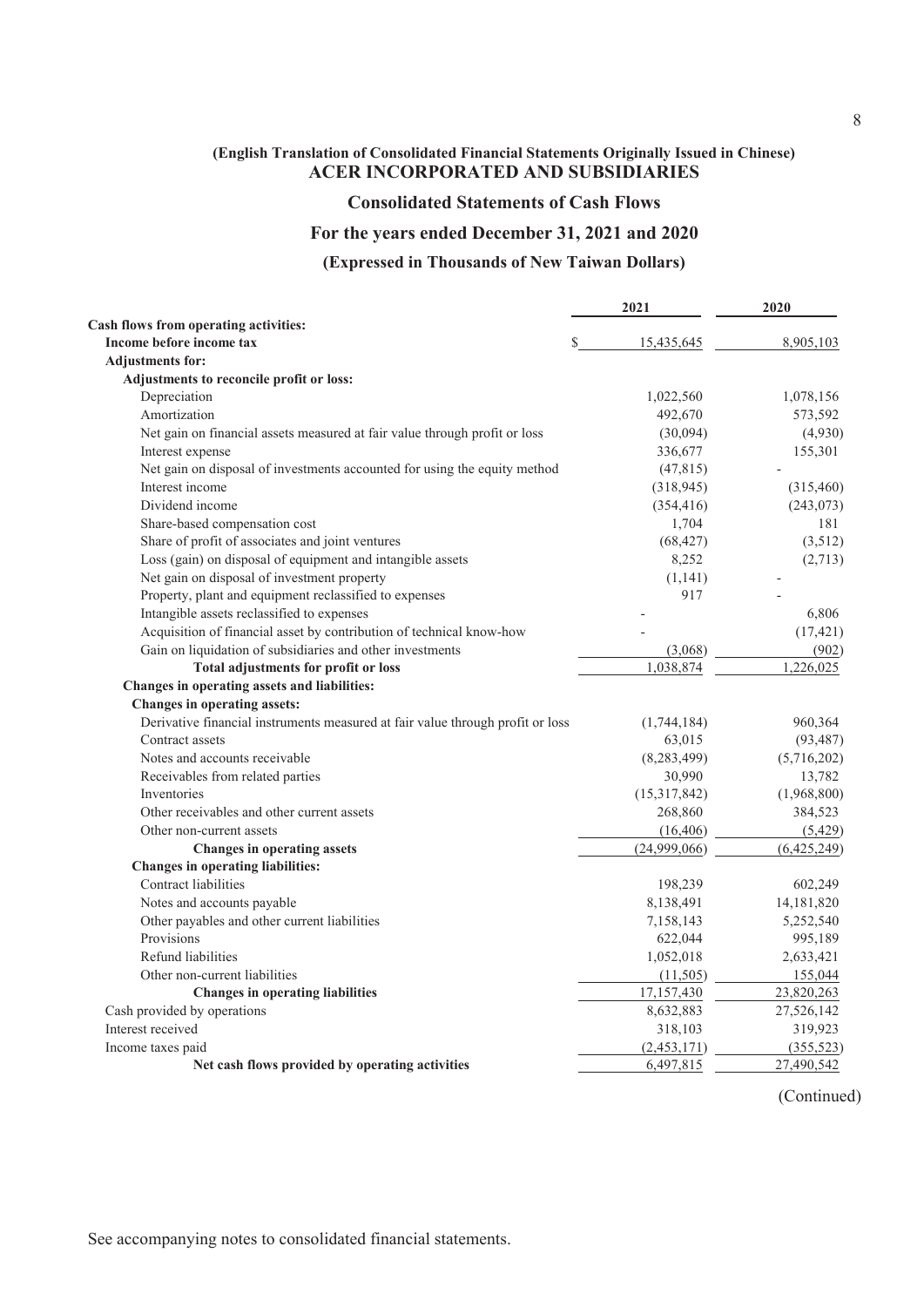### **Consolidated Statements of Cash Flows (Continued)**

### **For the years ended December 31, 2021 and 2020**

#### **(Expressed in Thousands of New Taiwan Dollars)**

|                                                                                     | 2021        | 2020          |
|-------------------------------------------------------------------------------------|-------------|---------------|
| Cash flows from investing activities:                                               |             |               |
| Purchase of financial assets measured at fair value through other comprehensive     |             |               |
| income                                                                              | (2,234,039) | (356,940)     |
| Proceeds from disposal of financial assets measured at fair value through other     |             |               |
| comprehensive income                                                                | 178,648     | 458           |
| Proceeds from capital return and liquidation of financial assets measured at fair   |             |               |
| value through other comprehensive income                                            | 2,845       | 2,746         |
| Purchase of financial assets measured at fair value through profit or loss          |             | (4,748,217)   |
| Proceeds from disposal of financial assets measured at fair value through profit or |             |               |
| loss                                                                                | 2,849,874   | 267,856       |
| Proceeds from disposal of investments accounted for using equity method             |             | (2,991)       |
| Additions to property, plant and equipment and investment property                  | (552, 937)  | (327, 885)    |
| Proceeds from disposal of property, plant and equipment                             | 10,260      | 70,735        |
| Proceeds from disposal of investment property                                       | 18,497      |               |
| Additions to intangible assets                                                      | (373, 199)  | (217, 927)    |
| Net cash flow from disposal of subsidiaries and other investments                   | 2,872       | 31            |
| Net cash received from acquisition of subsidiaries                                  | 154,958     |               |
| Increase in assets recognized from costs to fulfill contracts with customers        | (364, 440)  | (266, 927)    |
| Decrease (increase) in other non-current financial assets                           | (130, 914)  | 43,007        |
| Dividends received                                                                  | 416,584     | 282,517       |
| Net cash flows used in investing activities                                         | (20,991)    | (5,253,537)   |
| Cash flows from financing activities:                                               |             |               |
| Increase in short-term borrowings                                                   | 3,070,574   | 5,507,521     |
| Decrease in short-term borrowings                                                   | (3,664,124) | (5,911,621)   |
| Proceeds from issuing bonds                                                         | 10,000,000  |               |
| Increase in long-term debt                                                          | 64,510      | 79,771        |
| Repayment of long-term debt                                                         | (3,349,490) | (2,515,061)   |
| Payment of lease liabilities                                                        | (679, 795)  | (693,094)     |
| Cash dividends                                                                      | (4,501,662) | (1, 332, 162) |
| Cash distributed from capital surplus                                               |             | (999, 121)    |
| Purchase of treasury stock                                                          |             | (361, 943)    |
| Cash dividends paid to non-controlling interests by subsidiaries                    | (141,671)   | (76, 181)     |
| Issuance of common stock by subsidiaries not subscribed by the Group                | 337,722     | 135,581       |
| Acquisition of ownership to interests in subsidiaries                               | (22, 736)   |               |
| Proceeds from disposal of interests in subsidiaries (without losing control)        | 75,768      | 301,669       |
| Interest paid                                                                       | (294, 441)  | (145, 572)    |
| Net cash flows provided by (used in) financing activities                           | 894,655     | (6,010,213)   |
| Effect of foreign exchange rate changes                                             | (1,932,961) | (1,230,101)   |
| Net increase in cash and cash equivalents                                           | 5,438,518   | 14,996,691    |
| Cash and cash equivalents at beginning of period                                    | 39,181,023  | 24,184,332    |
| Cash and cash equivalents at end of period<br>S                                     | 44,619,541  | 39,181,023    |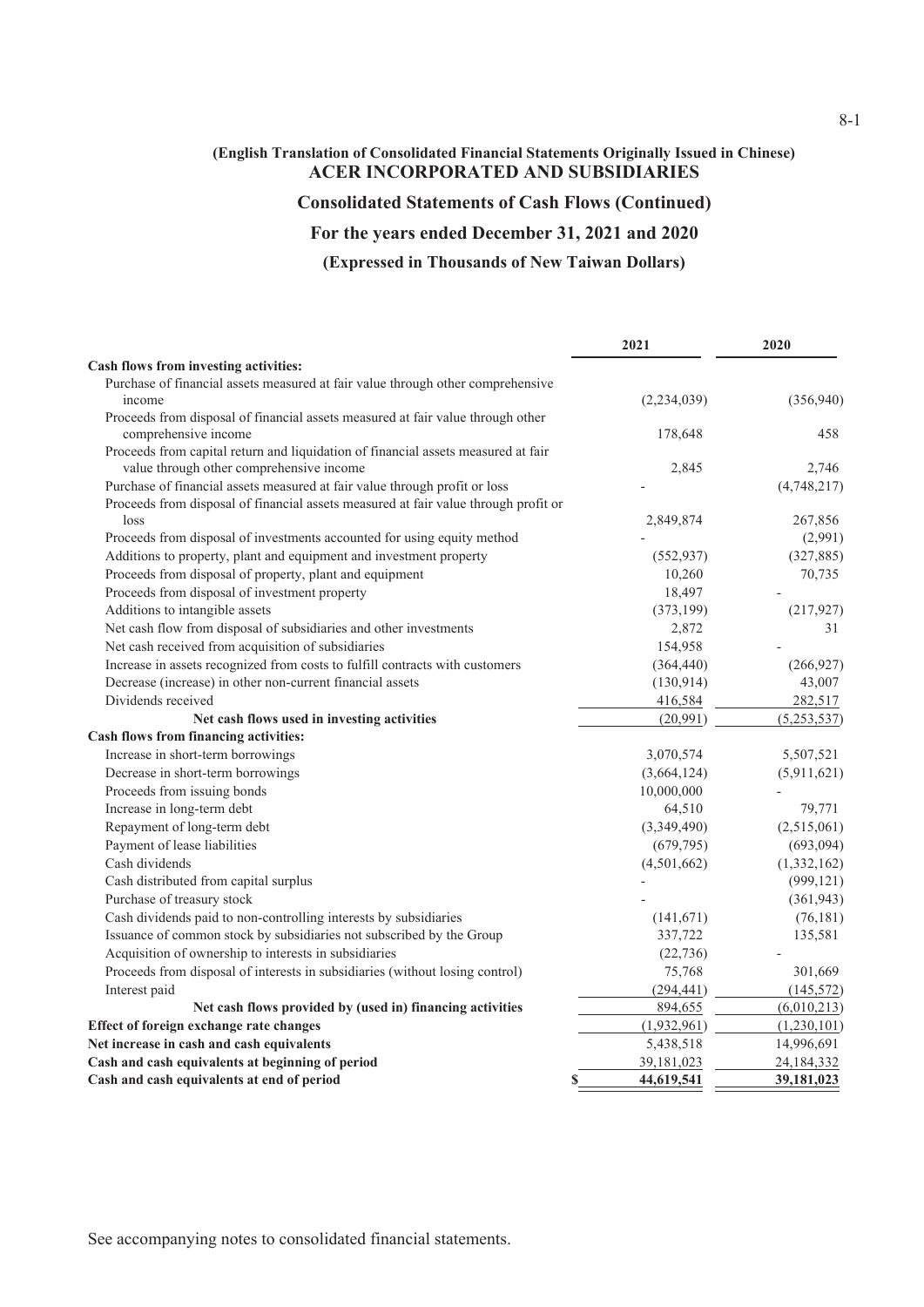#### **Notes to the Consolidated Financial Statements**

#### **For the years ended December 31, 2021 and 2020**

#### **(Expressed in Thousands of New Taiwan Dollars, Except for Per Share Information And Otherwise Specified)**

#### **1. Organization and business**

Acer Incorporated (the "Company") was incorporated on August 1, 1976, as a company limited by shares under the laws of the Republic of China (" R.O.C." ) and registered under the Ministry of Economic Affairs, R.O.C.

The Company and its subsidiaries (the "Group") primarily engages in the marketing and sale of brandname IT products, as well as providing electronic information services to its clients. The Group aims at the integrated applications of Internet of Things (IoT) and service-oriented technology to provide more products and integrated applications combining software, hardware and service for consumer and commercial markets.

#### **2. Authorization of the consolidated financial statements**

These consolidated financial statements were authorized for issue by the Board of Directors on March 16, 2022.

#### **3. Application of new and revised accounting standards and interpretations:**

(a) The impact of the International Financial Reporting Standards ("IFRSs") endorsed by the Financial Supervisory Commission, R.O.C. which have already been adopted.

The Group has initially adopted the following new amendments, which do not have a significant impact on its consolidated financial statements, from January 1, 2021:

- Amendments to IFRS 4 "Extension of the Temporary Exemption from Applying IFRS 9"
- Amendments to IFRS 9, IAS39, IFRS7, IFRS 4 and IFRS 16 "Interest Rate Benchmark Reform— Phase 2"
- Amendments to IFRS 16 "Covid-19-Related Rent Concessions beyond June 30, 2021"
- (b) The impact of IFRS issued by the FSC but not yet effective

The Group assesses that the adoption of the following new amendments, effective for annual period beginning on January 1, 2022, would not have a significant impact on its consolidated financial statements:

- Amendments to IAS 16 "Property, Plant and Equipment-Proceeds before Intended Use"
- Amendments to IAS 37 "Onerous Contracts Cost of Fulfilling a Contract"
- Annual Improvements to IFRS Standards 2018–2020
- Amendments to IFRS 3 "Reference to the Conceptual Framework"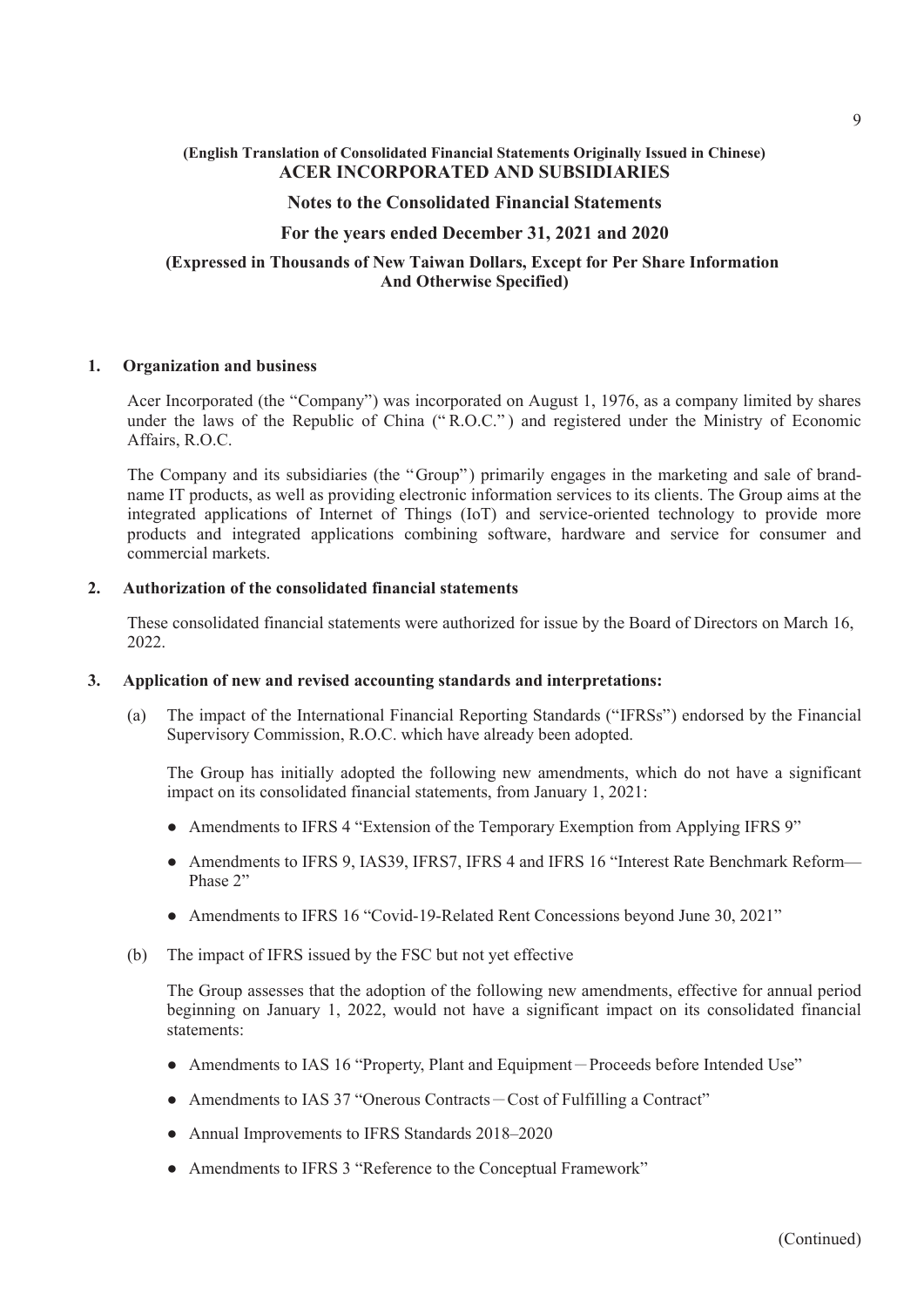#### (c) The impact of IFRS issued by IASB but not yet endorsed by the FSC

The following new and amended standards, which may be relevant to the Group, have been issued by the International Accounting Standards Board (IASB), but have yet to be endorsed by the FSC:

| <b>Standards or</b>                                                                  |                                                                                                                                                                                                                                                                                                                                                                                                                                                                                                                    | <b>Effective date per</b> |
|--------------------------------------------------------------------------------------|--------------------------------------------------------------------------------------------------------------------------------------------------------------------------------------------------------------------------------------------------------------------------------------------------------------------------------------------------------------------------------------------------------------------------------------------------------------------------------------------------------------------|---------------------------|
| <b>Interpretations</b>                                                               | <b>Content of amendment</b>                                                                                                                                                                                                                                                                                                                                                                                                                                                                                        | <b>IASB</b>               |
| Amendments to IAS 1<br>"Classification of Liabilities"<br>as Current or Non-current" | The<br>amendments aim to promote January 1, 2023<br>consistency in applying the requirements<br>by helping companies determine whether,<br>in the statement of balance sheet, debt and<br>liabilities with an<br>other<br>uncertain<br>settlement date should be classified as<br>current (due or potentially due to be settled<br>within one year) or non-current. The<br>amendments include clarifying<br>the<br>classification requirements for debt a<br>company might settle by converting it into<br>equity. |                           |

The Group is evaluating the impact of its initial adoption of the abovementioned standards or interpretations on its consolidated financial position and consolidated financial performance. The results thereof will be disclosed when the Group completes its evaluation.

The Group does not expect the following other new and amended standards, which have yet to be endorsed by the FSC, to have a significant impact on its consolidated financial statements:

- Amendments to IFRS 10 and IAS 28 "Sale or Contribution of Assets Between an Investor and Its Associate or Joint Venture"
- IFRS 17 " Insurance Contracts" and amendments to IFRS 17 " Insurance Contracts"
- Amendments to IAS 1 "Disclosure of Accounting Policies"
- Amendments to IAS 8 "Definition of Accounting Estimates"
- Amendments to IAS 12 "Deferred Tax related to Assets and Liabilities arising from a Single Transaction"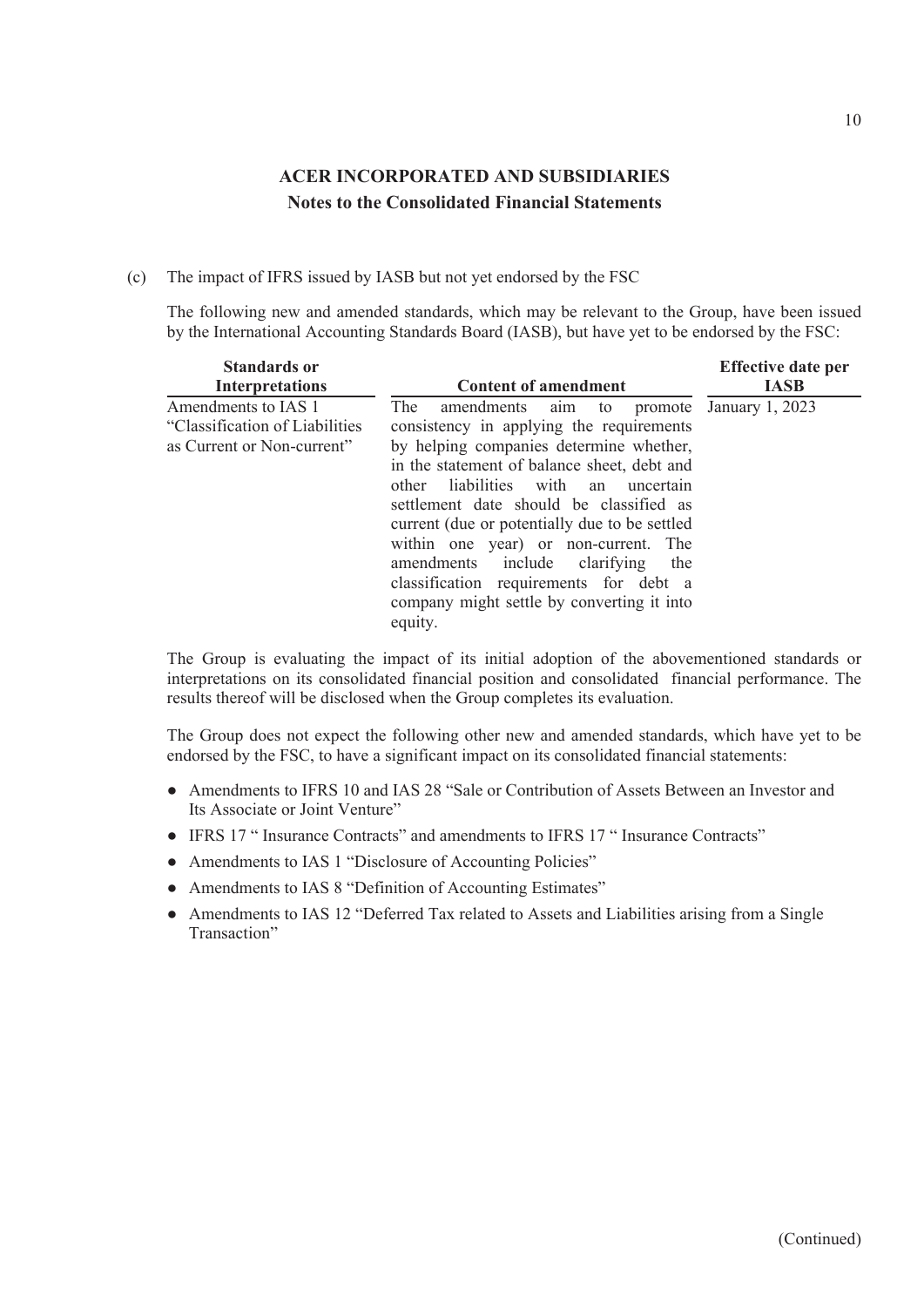#### **4. Summary of significant accounting policies**

The significant accounting policies presented in the consolidated financial statements are summarized as follows and have been applied consistently to all periods presented in these financial statements.

(a) Statement of compliance

The Group' s accompanying consolidated financial statements have been prepared in accordance with the "Regulations Governing the Preparation of Financial Reports by Securities Issuers" (the "Regulations") and the IFRSs, IASs, IFRIC Interpretations and SIC Interpretations endorsed and issued into effect by the FSC (collectively as "Taiwan-IFRSs").

- (b) Basis of preparation
	- (i) Basis of measurement

The accompanying consolidated financial statements have been prepared on a historical cost basis except for the following items:

- 1) Financial instruments measured at fair value through profit or loss (including derivative financial instruments);
- 2) Financial assets measured at fair value through other comprehensive income; and
- 3) Net defined benefit liability measured at present value of defined benefit obligation less the fair value of plan assets.
- (ii) Functional and presentation currency

The functional currency of each Group entity is determined based on the primary economic environment in which the entity operates. The Group's consolidated financial statements are presented in New Taiwan dollars, which is the Company's functional currency. Except when otherwise indicated, all financial information presented in New Taiwan dollars has been rounded to the nearest thousand.

- (c) Basis of consolidation
	- (i) Principles of preparation of the consolidated financial statements

The accompanying consolidated financial statements incorporate the financial statements of the Company and its controlled entities (the subsidiaries) in which the Company is exposed, or has right, to variable returns from its involvement with the investee and has the ability to affect those returns through its power over the investee.

The financial statements of the subsidiaries are included in the consolidated financial statements from the date that control commences until the date that control ceases. All intercompany transactions, balances and resulting unrealized income and loss are eliminated on consolidation. Total comprehensive income (loss) of a subsidiary is attributed to the shareholders of the Company and the non-controlling interests even if this results in the noncontrolling interests having a deficit balance.

When necessary, financial statements of subsidiaries are adjusted to align the accounting policies with those adopted by the Company.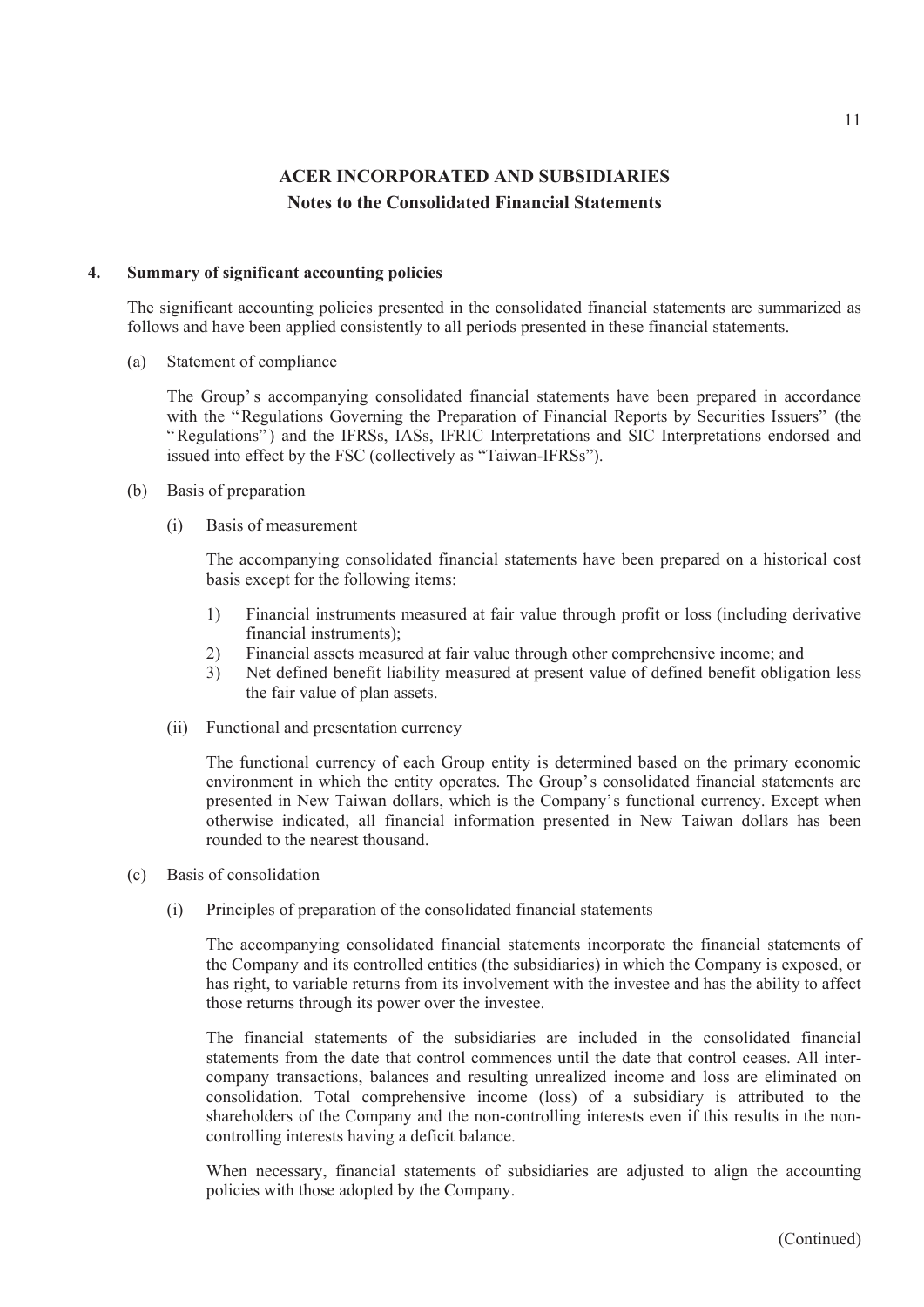Changes in the Group's ownership interest in a subsidiary that do not result in a loss of control are accounted for as equity transactions. The difference between the adjustment of the noncontrolling interests and the fair value of the consideration paid or received is recognized directly in equity and attributed to the shareholders of the Company.

When the Group loses control of a subsidiary, a gain or loss is recognized in profit or loss, which is calculated as the difference between (1) the aggregate of the fair value of consideration received and the fair value of any retained interest at the date when control is lost, and (2) the previous carrying amount of the former subsidiary's assets (including goodwill), liabilities and non-controlling interest at the date when the Group loses control. All amounts recognized in other comprehensive income in relation to the subsidiary are accounted for on the same basis as would be required if the Group had directly disposed of the related assets and liabilities.

The fair value of any investment retained in a former subsidiary at the date when control is lost is regarded as the cost on initial recognition of a financial asset measured at fair value through other comprehensive income or an investment in an associate.

|                            |                                                           |                                             |                      |                      |  | <b>Percentage of Ownership</b> |
|----------------------------|-----------------------------------------------------------|---------------------------------------------|----------------------|----------------------|--|--------------------------------|
| Name of<br><b>Investor</b> | <b>Name of Investee</b>                                   | <b>Main Business and</b><br><b>Products</b> | December 31,<br>2021 | December 31,<br>2020 |  |                                |
| AHI                        | Acer Market Services Limited ("AMS",                      | Investment and holding                      | 100.00 %             | 100.00 %             |  |                                |
|                            | Hong Kong)                                                | activity                                    |                      |                      |  |                                |
| AHI                        | Acer Computer (Far East) Limited                          | Sale of brand-name IT                       | 100.00 %             | 100.00 %             |  |                                |
|                            | ("AFE", Hong Kong)                                        | products                                    |                      |                      |  |                                |
| AMS                        | Acer Information (Zhong Shan) Co.,                        | Sale of brand-name IT                       | $100.00 \%$          | 100.00 %             |  |                                |
|                            | Ltd. ("AIZS", China)                                      | products                                    |                      |                      |  |                                |
| AMS                        | Acer Computer (Shanghai) Ltd.                             | Sale of brand-name IT                       | $100.00 \%$          | 100.00 %             |  |                                |
|                            | ("ACCN", China)                                           | products                                    |                      |                      |  |                                |
| AMS                        | Acer (Chongqing) Ltd. ("ACCQ",                            | Sale of brand-name IT                       | 100.00 %             | 100.00 %             |  |                                |
|                            | China)                                                    | products                                    |                      |                      |  |                                |
|                            | The Company Acer European Holdings SA ("AEH",             | Investment and holding                      | $100.00 \%$          | 100.00 %             |  |                                |
|                            | Switzerland)                                              | activity                                    |                      |                      |  |                                |
| <b>AEH</b>                 | Acer Europe B.V. ("AHN", the                              | Investment and holding                      | $100.00\%$           | 100.00 %             |  |                                |
|                            | Netherlands)                                              | activity                                    |                      |                      |  |                                |
| <b>AEH</b>                 | Acer Computer (M.E.) Limited                              | Sale of brand-name IT                       |                      | 100.00 %             |  |                                |
|                            | ("AME", British Virgin Islands                            | products                                    |                      |                      |  |                                |
| <b>AEH</b>                 | )Acer Africa (Proprietary) Limited                        | Marketing, repair and                       | $100.00 \%$          | 100.00 %             |  |                                |
|                            | ("AAF", South Africa)                                     | maintenance of brand-                       |                      |                      |  |                                |
| <b>AEH</b>                 |                                                           | name IT products                            |                      |                      |  |                                |
|                            | AGP Insurance (Guernsey) Limited                          | Insurance captive                           | $100.00 \%$          | 100.00 %             |  |                                |
| <b>AEH</b>                 | ("AGU", Guernsey)<br>Acer Sales International SA ("ASIN", | Sale of brand-name IT                       | $100.00 \%$          | 100.00 %             |  |                                |
|                            | Switzerland)                                              | products                                    |                      |                      |  |                                |
| <b>AEH</b>                 | Acer Europe SA ("AEG", Switzerland)                       | Sale of brand-name IT                       | $100.00 \%$          | 100.00 %             |  |                                |
|                            |                                                           | products                                    |                      |                      |  |                                |
| <b>AEH</b>                 | Sertec 360 SA ("SER", Switzerland)                        | Repair and maintenance                      | 100.00 %             | 100.00 %             |  |                                |
|                            |                                                           | of IT products                              |                      |                      |  |                                |
| <b>AHN</b>                 | Acer Computer France S.A.S.U.                             | Sale of brand-name IT                       | $100.00 \%$          | 100.00 %             |  |                                |
|                            | ("ACF", France)                                           | products                                    |                      |                      |  |                                |
| <b>AHN</b>                 | Acer U.K. Limited ("AUK", the United                      | Sale of brand-name IT                       | $100.00 \%$          | 100.00 %             |  |                                |
|                            | Kingdom)                                                  | products                                    |                      |                      |  |                                |
| <b>AHN</b>                 | Acer Italy S.R.L. ("AIT", Italy)                          | Sale of brand-name IT                       | $100.00 \%$          | 100.00 %             |  |                                |
|                            |                                                           | products                                    |                      |                      |  |                                |

#### (ii) List of subsidiaries included in the consolidated financial statements

(Continued)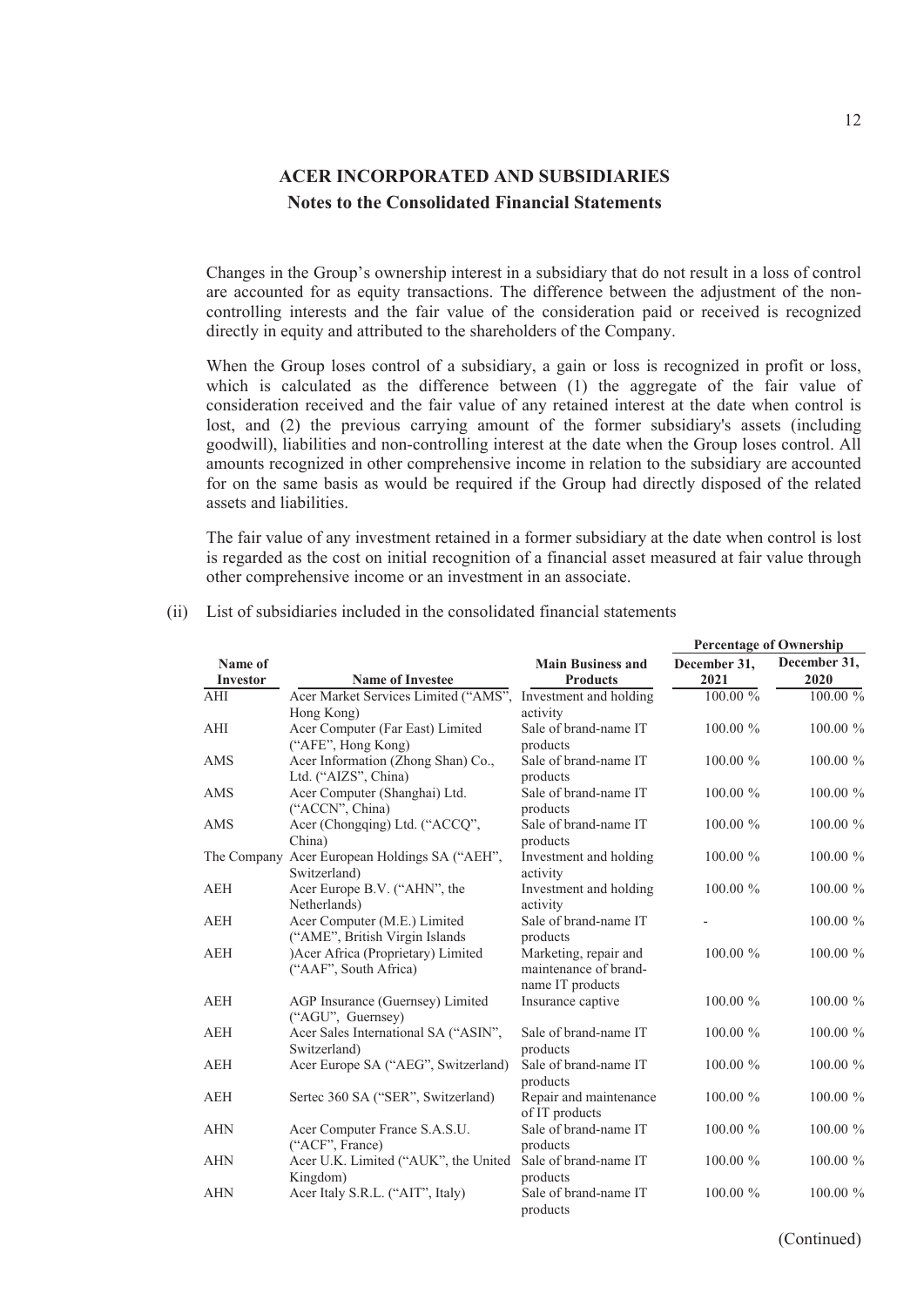|                     |                                                                                         |                                                                                         | <b>Percentage of Ownership</b> |                      |  |  |
|---------------------|-----------------------------------------------------------------------------------------|-----------------------------------------------------------------------------------------|--------------------------------|----------------------|--|--|
| Name of<br>Investor | <b>Name of Investee</b>                                                                 | <b>Main Business and</b><br><b>Products</b>                                             | December 31,<br>2021           | December 31,<br>2020 |  |  |
| <b>AHN</b>          | Acer Computer GmbH ("ACG",                                                              | Sale of brand-name IT                                                                   | 100.00 %                       | 100.00 %             |  |  |
|                     | Germany)                                                                                | products                                                                                |                                |                      |  |  |
| ${\rm AHN}$         | Acer Austria GmbH ("ACV", Austria)                                                      | Marketing of brand-<br>name IT products                                                 | 100.00 %                       | 100.00 %             |  |  |
| <b>AHN</b>          | Acer Czech Republic S.R.O. ("ACZ",<br>Czech Republic)                                   | Marketing, repair and<br>maintenance of brand-<br>name IT products                      | $100.00 \%$                    | 100.00 %             |  |  |
| <b>AHN</b>          | Acer Computer Iberica, S.A. ("AIB",<br>Spain)                                           | Sale of brand-name IT<br>products                                                       | 100.00 %                       | 100.00 %             |  |  |
| <b>AHN</b>          | Acer Computer (Switzerland) AG<br>("ASZ", Switzerland)                                  | Sale of brand-name IT<br>products                                                       | $100.00 \%$                    | 100.00 %             |  |  |
| <b>AHN</b>          | Asplex Sp. z.o.o. ("APX", Poland)                                                       | Repair and maintenance<br>of brand-name IT<br>products                                  | $100.00 \%$                    | 100.00 %             |  |  |
| <b>AHN</b>          | Acer Marketing Services LLC ("ARU",<br>Russia)                                          | Marketing of brand-<br>name IT products                                                 | 100.00 %                       | 100.00 %             |  |  |
| <b>AHN</b>          | Acer Poland sp. z.o.o. ("APL", Poland)                                                  | Marketing of brand-<br>name IT products                                                 | $100.00 \%$                    | 100.00 %             |  |  |
| <b>AHN</b>          | Acer Bilisim Teknolojileri Limited<br>Sirketi ("ATR", Turkey)                           | Marketing of brand-<br>name IT products                                                 | 100.00 %                       | 100.00 %             |  |  |
| <b>AHN</b>          | Acer Computer B.V. ("ACH", the<br>Netherlands)                                          | Sale of brand-name IT<br>products                                                       | 100.00 %                       | $100.00~\%$          |  |  |
| <b>AHN</b>          | CPYou B.V. ("CPY", the Netherlands)                                                     | Sale of brand-name IT<br>products                                                       | 100.00 %                       | 100.00 %             |  |  |
| <b>AHN</b>          | Enfinited B.V. ("ENNL", the<br>Netherlands)                                             | Repair and management<br>of IT products                                                 | 100.00 %                       |                      |  |  |
| <b>AHN</b>          | Enfinitec Italy S.R.L ("ENIT", Italy)                                                   | Repair and management<br>of IT products                                                 | $100.00 \%$                    |                      |  |  |
| <b>ACH</b>          | Acer Computer Norway AS ("ACN",<br>Norway)                                              | Marketing, repair and<br>maintenance of brand-<br>name IT products                      | 100.00 %                       | 100.00 %             |  |  |
| ACH                 | Acer Computer Finland Oy ("AFN",<br>Finland)                                            | Marketing, repair and<br>maintenance of brand-<br>name IT products                      | 100.00 %                       | 100.00 %             |  |  |
| ACH                 | Acer Computer Sweden AB ("ACW",<br>Sweden)                                              | Marketing of brand-<br>name IT products                                                 | 100.00 %                       | 100.00 %             |  |  |
| ACH                 | Acer Denmark A/S ("ACD", Denmark)                                                       | Marketing of brand-<br>name IT products                                                 | 100.00 %                       | 100.00 %             |  |  |
| and AEH             | The Company Boardwalk Capital Holdings Limited<br>("Boardwalk", British Virgin Islands) | Investment and holding<br>activity                                                      | $100.00 \%$                    | 100.00 %             |  |  |
| Boardwalk           | Acer Computec Mexico, S.A. de C.V.<br>("AMEX", Mexico)                                  | Sale of brand-name IT<br>products                                                       | 99.95 %                        | 99.95 %              |  |  |
| Boardwalk           | Acer American Holdings Corp.<br>("AAH", U.S.A.)                                         | Investment and holding<br>activity                                                      | 100.00 %                       | 100.00 %             |  |  |
| Boardwalk           | AGP Tecnologia em Informatica do<br>Brasil Ltda. ("ATB", Brazil)                        | Sale of brand-name IT<br>products                                                       | 100.00 %                       | 100.00 %             |  |  |
| <b>AMEX</b>         | Aurion Tecnologia, S.A. de C.V.<br>("Aurion", Mexico)                                   | Service company                                                                         |                                | 99.95 %              |  |  |
| ${\rm AAH}$         | Acer Cloud Technology Inc. ("ACTI",<br>U.S.A.                                           | Investment and holding<br>activity                                                      | 100.00 %                       | $100.00 \%$          |  |  |
| <b>ACTI</b>         | Acer Cloud Technology (US), Inc.<br>("ACTUS", U.S.A.)                                   | Cloud technology<br>service and research,<br>development, and<br>design of IoT platform | $100.00 \%$                    | $100.00 \%$          |  |  |
| AAH                 | Gateway, Inc. ("GWI", U.S.A.)                                                           | Investment and holding<br>activity                                                      | 100.00 %                       | 100.00 %             |  |  |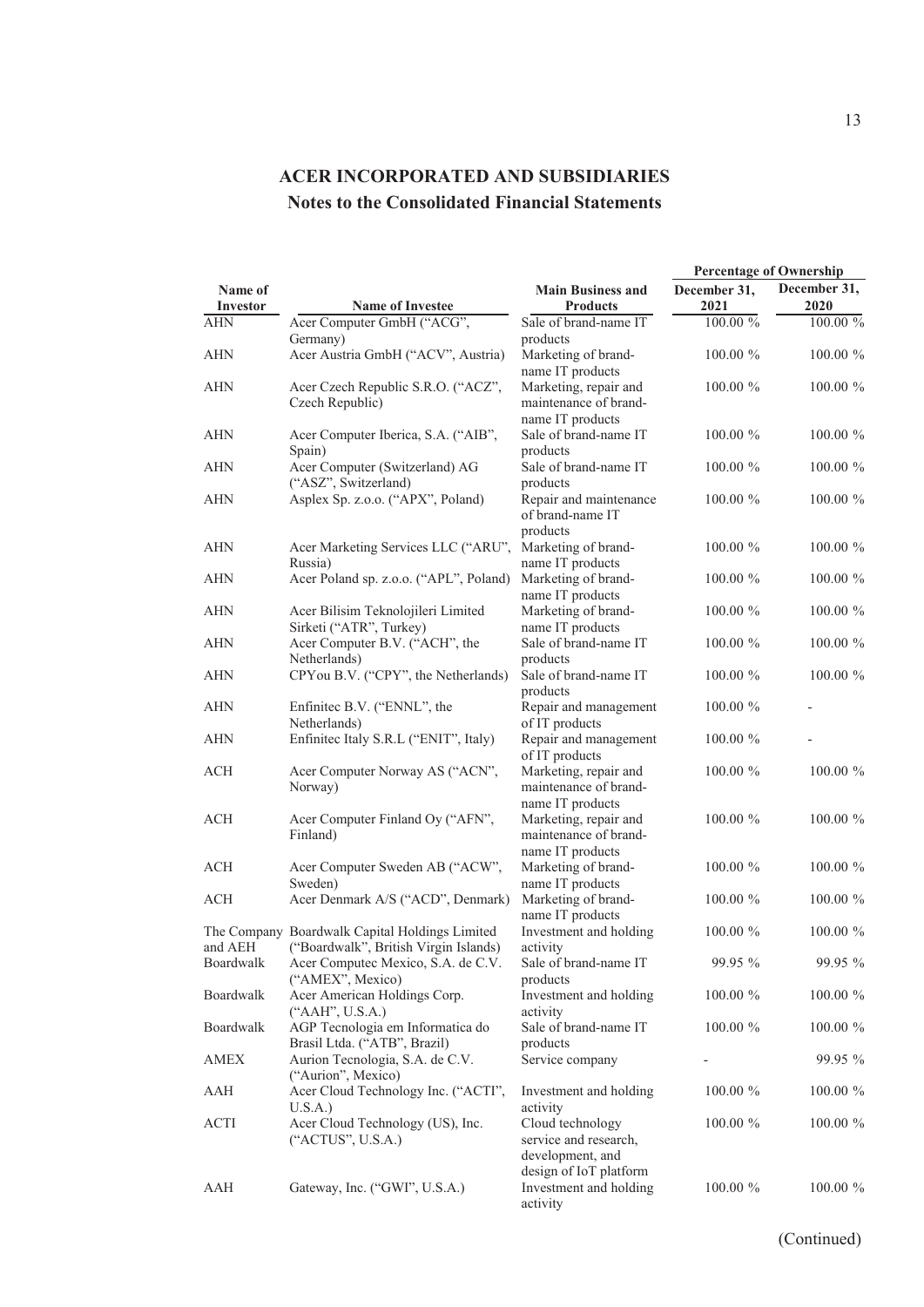|                                  |                                                                                             |                                                                              | <b>Percentage of Ownership</b> |                      |  |  |
|----------------------------------|---------------------------------------------------------------------------------------------|------------------------------------------------------------------------------|--------------------------------|----------------------|--|--|
| Name of<br>Investor              | <b>Name of Investee</b>                                                                     | <b>Main Business and</b><br><b>Products</b>                                  | December 31,<br>2021           | December 31,<br>2020 |  |  |
| GWI                              | Acer America Corporation ("AAC",                                                            | Sale of brand-name IT                                                        | $100.00~\%$                    | 100.00 %             |  |  |
| GWI                              | U.S.A.<br>Acer Service Corporation ("ASC",<br>U.S.A.)                                       | products<br>Repair and maintenance<br>of brand-name IT                       | 100.00 %                       | 100.00 %             |  |  |
|                                  | The Company Acer Holdings International,<br>Incorporated ("AHI", British Virgin<br>Islands) | products<br>Investment and holding<br>activity                               | $100.00 \%$                    | 100.00 %             |  |  |
| AHI                              | Acer Computer Co., Ltd. ("ATH",<br>Thailand)                                                | Sale of brand-name IT<br>products                                            | $100.00 \%$                    | 100.00 %             |  |  |
| AHI                              | Acer Japan Corp. ("AJC", Japan)                                                             | Sale of brand-name IT<br>products                                            | $100.00 \%$                    | 100.00 %             |  |  |
| AHI                              | Acer Computer Australia Pty. Limited<br>("ACA", Australia)                                  | Sale of brand-name IT<br>products                                            | $100.00 \%$                    | 100.00 %             |  |  |
| AHI                              | Acer Sales and Services SDN BHD<br>("ASSB", Malaysia)                                       | Sale of brand-name IT<br>products                                            | $100.00\%$                     | 100.00 %             |  |  |
| AHI                              | Acer Asia Pacific Sdn Bhd ("AAPH",<br>Malaysia)                                             | Sale of brand-name IT<br>products                                            | $100.00 \%$                    | 100.00 %             |  |  |
| AHI                              | Acer Computer (Singapore) Pte. Ltd.<br>("ACS", Singapore)                                   | Sale of brand-name IT<br>products                                            | $100.00 \%$                    | 100.00 %             |  |  |
| AHI                              | Acer Computer New Zealand Limited<br>("ACNZ", New Zealand)                                  | Sale of brand-name IT<br>products                                            | 100.00 %                       | 100.00 %             |  |  |
| AHI                              | PT. Acer Indonesia ("AIN", Indonesia)                                                       | Sale of brand-name IT<br>products                                            | $100.00 \%$                    | 100.00 %             |  |  |
| $\mathbf{A}\mathbf{I}\mathbf{N}$ | PT. Acer Manufacturing Indonesia<br>("AMI", Indonesia)                                      | Assembly of brand-<br>name IT products                                       | $100.00 \%$                    | 100.00 %             |  |  |
| AHI                              | Acer India Private Limited ("AIL",<br>India)                                                | Sale of brand-name IT<br>products                                            | $100.00 \%$                    | 100.00 %             |  |  |
| AHI                              | Acer Infotech Pvt Ltd. ("AIP", India)                                                       | Sale of brand-name IT<br>products                                            | 100.00 %                       | 100.00 %             |  |  |
| AHI                              | Acer Vietnam Co., Ltd. ("AVN",<br>Vietnam)                                                  | Sale of brand-name IT<br>products                                            | $100.00\%$                     | 100.00 %             |  |  |
| AHI                              | Acer Philippines, Inc. ("APHI",<br>Philippines)                                             | Sale of brand-name IT<br>products                                            | 100.00 %                       | 100.00 %             |  |  |
| <b>ASSB</b>                      | Servex (Malaysia) Sdn Bhd ("SMA",<br>Malaysia)                                              | Sale of computers and<br>communication<br>products                           | $100.00 \%$                    | 100.00 %             |  |  |
|                                  | The Company Weblink International Inc. ("WLII",<br>Taiwan)                                  | Sale of computers and<br>communication<br>products                           | 58.93 %                        | 65.32 %              |  |  |
| WLII                             | Wellife Inc. ("WELL", Taiwan)                                                               | Sales of 3C products<br>and home appliances                                  | 58.93 %                        | 65.32 %              |  |  |
| WLII                             | Pecer Bio-medical Technology<br>Incorporated ("PBT", Taiwan)                                | Sale of health<br>supplements and<br>biotech service                         | 44.20 %                        | 48.99 %              |  |  |
| WLII                             | Protrade Global Limited ("PGL",<br>Cayman Islands)                                          | Investment and holding<br>activity                                           | 30.05 %                        |                      |  |  |
| PGL                              | Snoqualmie Company Ltd. ("SCL",<br>British Virgin Islands)                                  | Investment and holding<br>activity                                           | 30.05 %                        |                      |  |  |
| PGL                              | Protrade Asia Limited ("PAL", British<br>Virgin Islands)                                    | Trade and distribution<br>of synthetic and natural<br>rubber, plastic resins | $30.05 \%$                     |                      |  |  |
| PGL                              | Dakota Co, Ltd. ("DCL", Samoa)                                                              | and related fillers<br>Investment and holding<br>activity                    | 30.05 %                        |                      |  |  |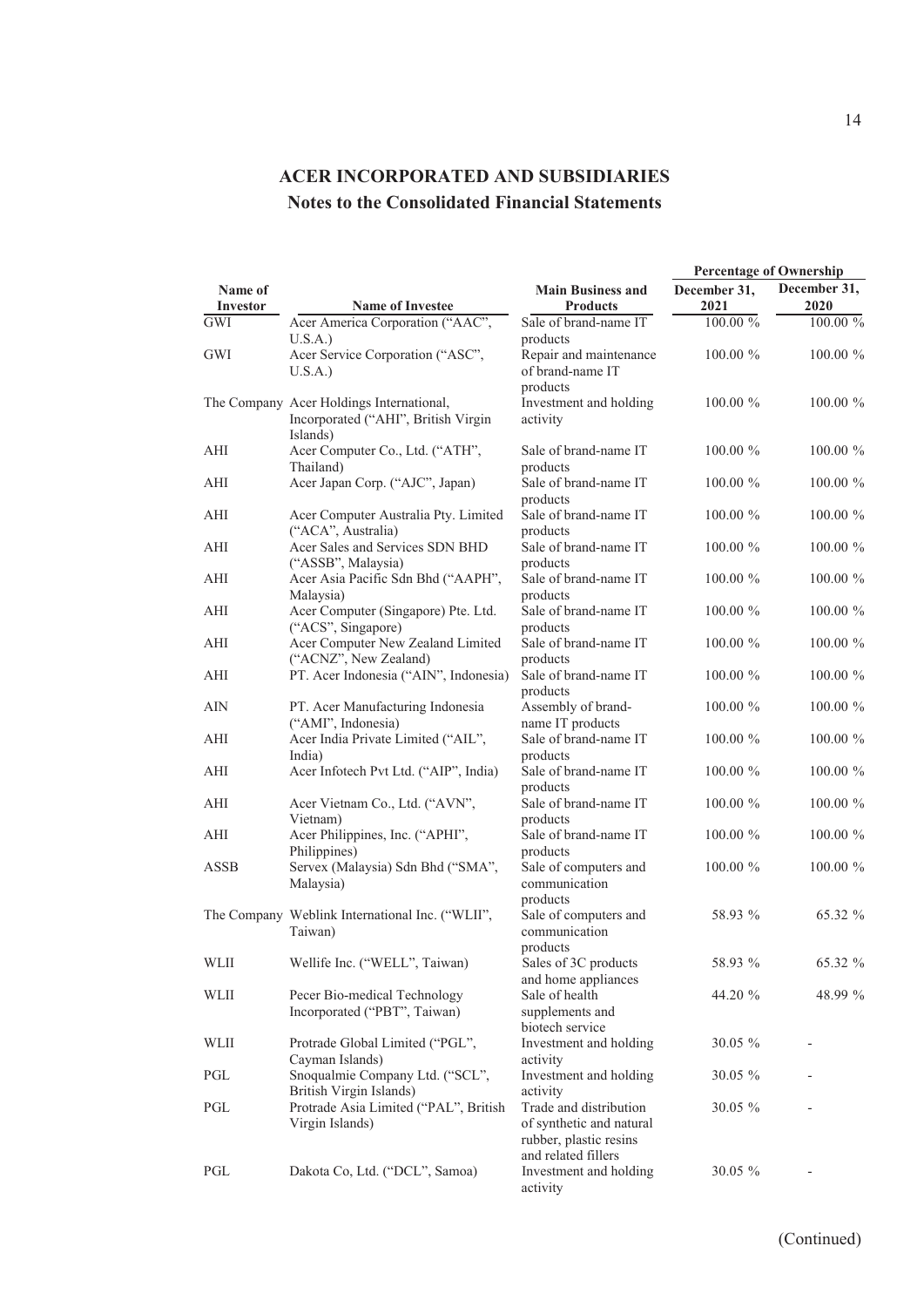|                     |                                                                    |                                                    | <b>Percentage of Ownership</b> |                      |
|---------------------|--------------------------------------------------------------------|----------------------------------------------------|--------------------------------|----------------------|
| Name of<br>Investor | <b>Name of Investee</b>                                            | <b>Main Business and</b><br><b>Products</b>        | December 31.<br>2021           | December 31,<br>2020 |
| PGL                 | Cascadia Resources Inc. ("CRI",                                    | Trade and distribution                             | 30.05 %                        |                      |
|                     | U.S.A.                                                             | of synthetic and natural                           |                                |                      |
|                     |                                                                    | rubber, plastic resins<br>and related fillers      |                                |                      |
| SCL                 | Portrade Applied Materials Corp.                                   | Trade and distribution                             | 30.05 %                        |                      |
|                     | ("PAM", Taiwan)                                                    | of synthetic and natural                           |                                |                      |
|                     |                                                                    | rubber, plastic resins                             |                                |                      |
|                     |                                                                    | and related fillers                                |                                |                      |
| <b>DCL</b>          | Protrade Shanghai Trading Co., Ltd.                                | Trade and distribution                             | 30.05 %                        |                      |
|                     | ("PST", China)                                                     | of synthetic and natural<br>rubber, plastic resins |                                |                      |
|                     |                                                                    | and related fillers                                |                                |                      |
| PAM                 | Protrade Resources Vietnam Company                                 | Trade and distribution                             | $30.05 \%$                     |                      |
|                     | Limited ("PRV", Vietnam)                                           | of synthetic and natural                           |                                |                      |
|                     |                                                                    | rubber, plastic resins                             |                                |                      |
|                     |                                                                    | and related fillers                                |                                |                      |
|                     | The Company Acer Synergy Tech Corp. ("AST",                        | System integration<br>service                      | 52.00 %                        | 52.00 %              |
| <b>AST</b>          | Taiwan)<br>Shanghai AST Technology Service Ltd. System integration |                                                    | 52.00 %                        | 52.00 %              |
|                     | ("ASTS", China)                                                    | service                                            |                                |                      |
| <b>AST</b>          | ISU Service Corp. ("ISU", Taiwan)                                  | Human resources and                                | 52.00 %                        | 52.00 %              |
|                     |                                                                    | project service                                    |                                |                      |
| AST                 | Acer Synergy Tech America                                          | System integration                                 | 52.00 %                        |                      |
|                     | Corporation ("ASTA", U.S.A.)                                       | service                                            |                                |                      |
|                     | The Company Acer Digital Service Co. ("ADSC",<br>Taiwan)           | Investment and holding<br>activity                 | $100.00 \%$                    | 100.00 %             |
| ADSC                | Acer Property Development Inc.                                     | Solar optronics business                           | $100.00 \%$                    | 100.00 %             |
|                     | ("APDI", Taiwan)                                                   |                                                    |                                |                      |
| <b>ADSC</b>         | Aspire Service & Development Inc.                                  | Hotel management                                   | 100.00 %                       | 100.00 %             |
|                     | ("ASDI", Taiwan)                                                   | service                                            |                                |                      |
|                     | The Company Acer Gaming Inc. ("AGM", Taiwan)                       | Agency of video game                               | $100.00 \%$                    | 100.00 %             |
| and ADSC            | The Company Cross Century Investment Limited                       | console and peripherals<br>Investment and holding  | $100.00 \%$                    | 100.00 %             |
|                     | ("CCI", Taiwan)                                                    | activity                                           |                                |                      |
|                     | The Company Acer SoftCapital Incorporated                          | Investment and holding                             | $100.00 \%$                    | 100.00 %             |
|                     | ("ASCBVI", British Virgin Islands)                                 | activity                                           |                                |                      |
| <b>ASCBVI</b>       | DropZone Holding Limited ("DZH",                                   | Investment and holding                             | $100.00 \%$                    | 100.00 %             |
|                     | Cayman Islands)                                                    | activity                                           |                                |                      |
| DZH                 | DropZone (Hong Kong) Limited                                       | Operation and                                      | $100.00 \%$                    | 100.00 %             |
|                     | ("DZL", Hong Kong)                                                 | maintenance of eSports<br>platform                 |                                |                      |
|                     | The Company Acer Gadget Inc. ("AGT",                               | Research, design and                               | 100.00 %                       | 100.00 %             |
|                     | Taiwan)(Formerly E-ten Information                                 | sale of smart handheld                             |                                |                      |
|                     | System Co., Ltd.)                                                  | products and peripheral                            |                                |                      |
|                     |                                                                    | 3C products                                        |                                |                      |
|                     | The Company Acer BeingWare Holding Inc. ("ABH",                    | Investment and holding                             | 100.00 %                       | 100.00 %             |
| ABH                 | Taiwan)<br>Acer Cloud Technology (Taiwan) Inc.                     | activity<br>Development of Internet                | $100.00 \%$                    | $100.00 \%$          |
|                     | ("ACTTW", Taiwan)                                                  | of Beings and cloud                                |                                |                      |
|                     |                                                                    | technology, and                                    |                                |                      |
|                     |                                                                    | integration of cloud                               |                                |                      |
|                     |                                                                    | technology, software                               |                                |                      |
|                     |                                                                    | and hardware                                       |                                |                      |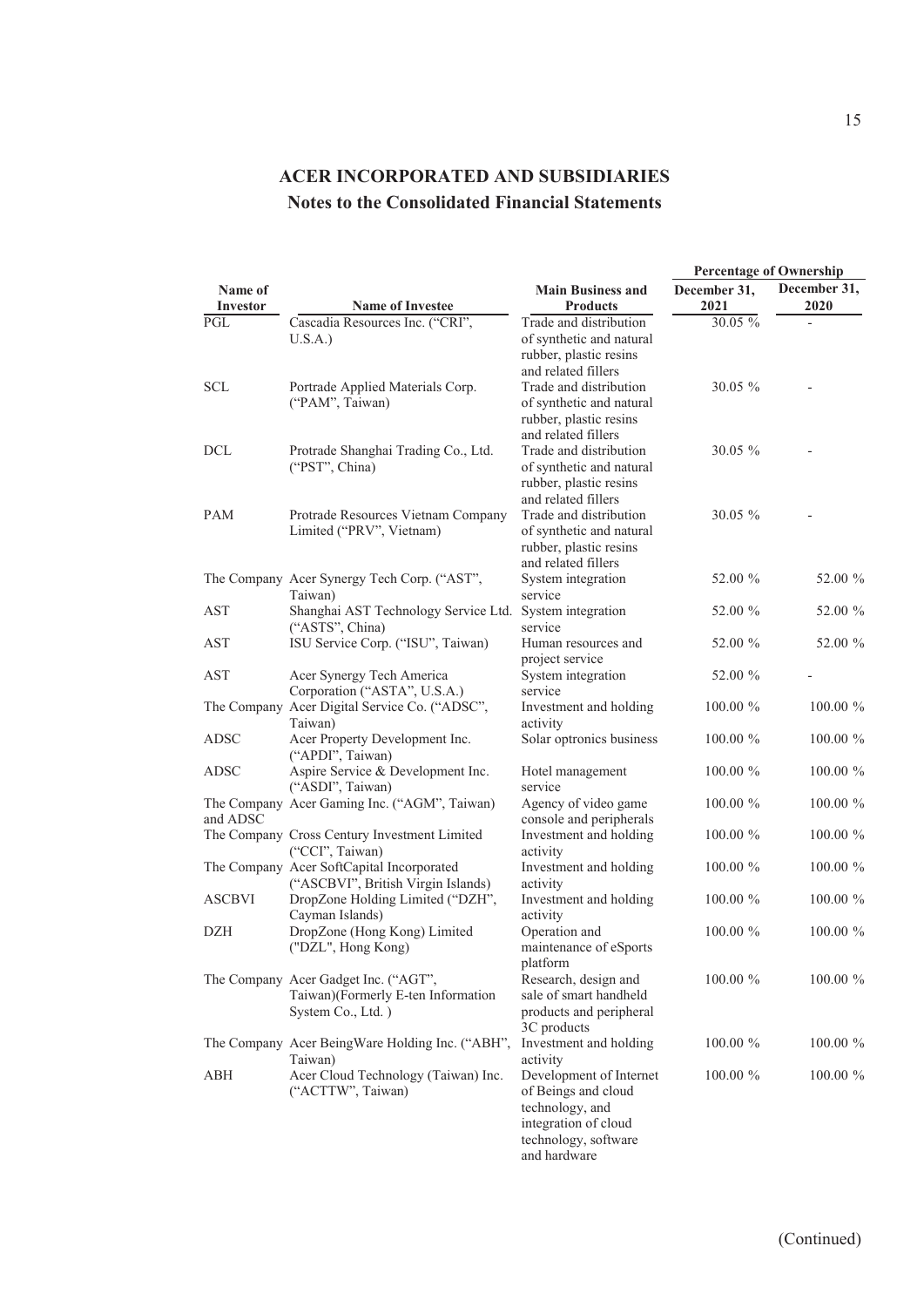|                         |                                                                  |                                                                                                                                                  | <b>Percentage of Ownership</b> |                      |
|-------------------------|------------------------------------------------------------------|--------------------------------------------------------------------------------------------------------------------------------------------------|--------------------------------|----------------------|
| Name of<br>Investor     | <b>Name of Investee</b>                                          | <b>Main Business and</b><br><b>Products</b>                                                                                                      | December 31,<br>2021           | December 31,<br>2020 |
| ABH                     | Altos Computing Inc. ("ALT", Taiwan)                             | High performance                                                                                                                                 | 78.59 %                        | 86.59 %              |
|                         |                                                                  | computing, cloud<br>computing, software-<br>defined storage, and IT                                                                              |                                |                      |
| ABH                     | MPS Energy Inc. ("MPS", Taiwan)                                  | solution<br>Research, development,<br>and sale of batteries                                                                                      | 100.00 %                       | 100.00 %             |
| ABH                     | Acer e-Enabling Service Business Inc.<br>("AEB", Taiwan)         | Providing solutions of<br>cloud and digitalization                                                                                               | 72.44 %                        | 72.44 %              |
| ABH                     | Acer ITS Inc. ("ITS", Taiwan)                                    | Programs and services<br>of intelligent<br>transportation and<br>electronic ticketing                                                            | 94.41 %                        | 94.41 %              |
| ABH                     | Acer Medical Inc. ("AMED", Taiwan)                               | Intelligent medical<br>examination and data<br>interpretation analysis,<br>medical big data, and<br>health management and<br>related information | 60.83 %                        | 100.00 %             |
| ALT                     | Beijing Altos Computing Ltd.<br>("BJAC", China)                  | exchange<br>High performance<br>computing, cloud<br>computing, software-<br>defined storage, and IT<br>solution                                  | 78.59 %                        | 86.59 %              |
| <b>ACTTW</b>            | Acer Cloud Technology (Chongqing)<br>Ltd. ("ACTCQ", China)       | Design, development,<br>sale, and advisory of<br>computer software and<br>hardware                                                               | $100.00~\%$                    | 100.00 %             |
| <b>ACTTW</b> and<br>ABH | Acer Being Communication Inc.<br>("ABC", Taiwan)                 | Software design service                                                                                                                          | 100.00 %                       | 100.00 %             |
| <b>ACTTW</b>            | Acer Being Signage Inc. ("ABST",<br>Taiwan)                      | Technical service and<br>research of aBeing<br>cloud digital content<br>management                                                               | 100.00 %                       | 100.00 %             |
| <b>ABST</b>             | Acer Being Signage GmbH ("ABSG",<br>Germany)                     | Technical service and<br>research of aBeing<br>cloud digital content<br>management                                                               | 100.00 %                       | 100.00 %             |
| ABH                     | Xplova Inc. ("XPL", Taiwan)                                      | Design, development<br>and sale of smart<br>bicycle speedometer                                                                                  | $100.00 \%$                    | 100.00 %             |
| ABH                     | Acer AI Cloud Inc. ("AIC", Taiwan)<br>(Formerly Pawbo Inc.)      | Providing cloud<br>technology and<br>solutions                                                                                                   | 100.00 %                       | 100.00 %             |
| <b>XPL</b>              | Xplova (Shanghai) Ltd. ("XPLSH",<br>China)                       | Sale of smart bicycle<br>speedometer and<br>operating social<br>platform for bicycle<br>riding and sports                                        | 100.00 %                       | 100.00 %             |
|                         | The Company Acer Cyber Security Incorporated<br>("ACSI", Taiwan) | Cyber security service                                                                                                                           | 64.54 %                        | 64.54 %              |
| <b>ACSI</b>             | ACSI Cyber Security Academy Inc.<br>("ACAD", Taiwan)             | Cyber security training                                                                                                                          | 64.54 %                        |                      |
|                         | The Company Acer China Venture Corp ("ACVC",<br>China)           | Fund company<br>management                                                                                                                       | 100.00 %                       | 100.00 %             |

(Continued)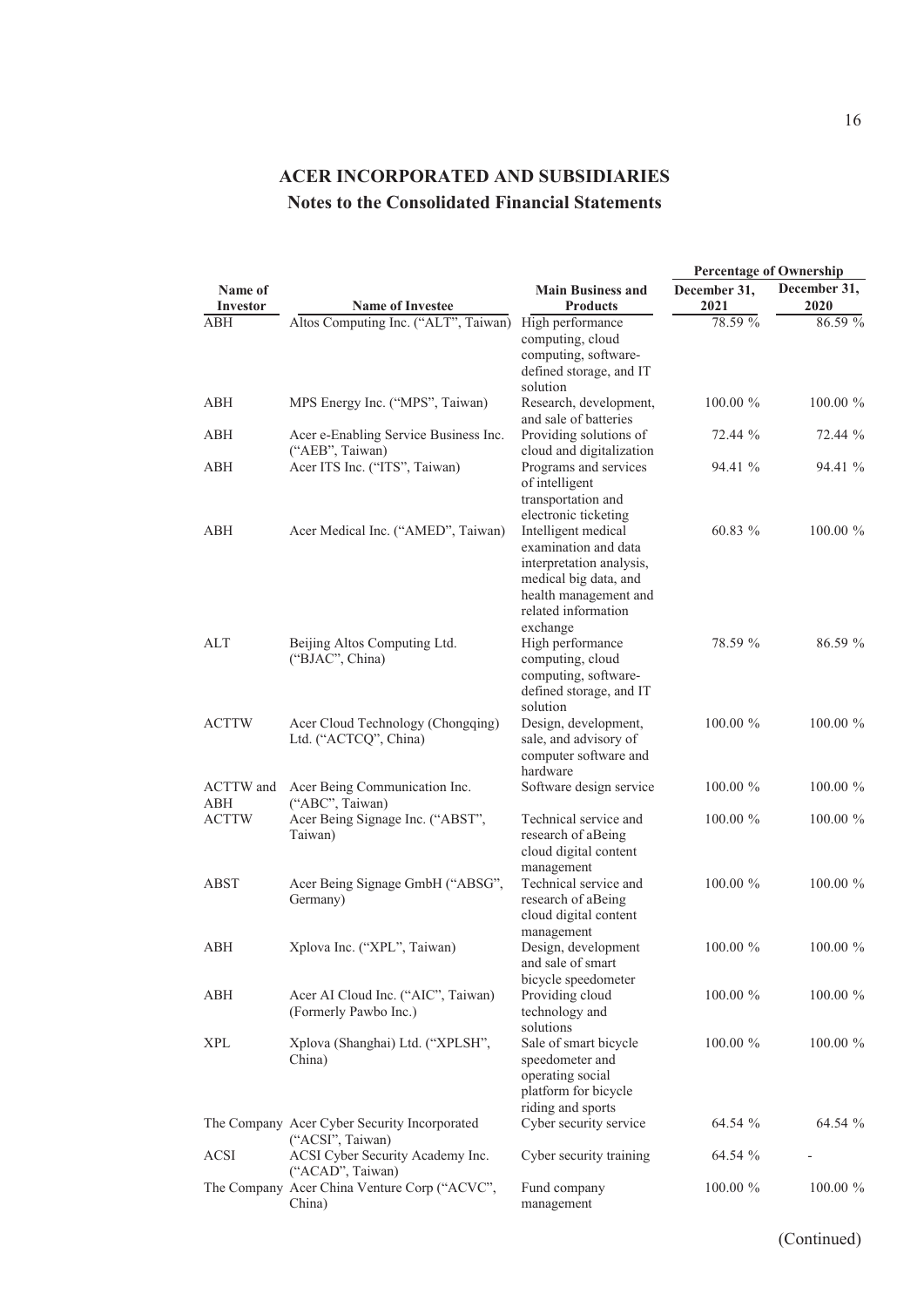|                       |                                                                                            |                                                                                                                                                                                                             | <b>Percentage of Ownership</b> |                      |
|-----------------------|--------------------------------------------------------------------------------------------|-------------------------------------------------------------------------------------------------------------------------------------------------------------------------------------------------------------|--------------------------------|----------------------|
| Name of<br>Investor   | <b>Name of Investee</b>                                                                    | <b>Main Business and</b><br><b>Products</b>                                                                                                                                                                 | December 31,<br>2021           | December 31,<br>2020 |
|                       | The Company Acer China Venture Partnership                                                 | Investment fund                                                                                                                                                                                             | 100.00 %                       | 100.00 %             |
| and ACVC              | ("ACVP", China)<br>The Company Acer e-Enabling Data Center<br>Incorporated ("EDC", Taiwan) | Data center and cloud<br>services                                                                                                                                                                           | 100.00 %                       | 100.00 %             |
| ABH and<br><b>EDC</b> | Acer Third Wave Software (Beijing)<br>Co. Ltd. ("TWPBJ", China)                            | Sale of commercial and<br>cloud application<br>software and technical                                                                                                                                       | $100.00 \%$                    | 100.00 %             |
|                       | The Company Sertec (Beijing) Ltd. ("SEB", China)                                           | service<br>Repair and maintenance<br>of IT products                                                                                                                                                         | $100.00 \%$                    | 100.00 %             |
|                       | The Company StarVR Corporation ("ASBZ", Taiwan)                                            | Solutions provider of<br>B2B virtual reality                                                                                                                                                                | 66.81 %                        | 66.80 %              |
| ASBZ                  | StarVR Europe SA ("VRE",<br>Switzerland)                                                   | Research of solutions to<br>B2B virtual reality                                                                                                                                                             | 66.81 %                        | 66.80 %              |
|                       | The Company AOPEN Inc. ("AOI", Taiwan)                                                     | Sale, manufacture,<br>import and export of<br>commercial computer<br>products, software,<br>components, peripheral<br>equipment and<br>apparatus; repair and<br>maintenance service of<br>computer products | 40.55 %                        | 40.55 %              |
| AOI                   | AOPEN America Inc. ("AOA", U.S.A.)                                                         | Sale of computer,<br>apparatus system, and<br>peripheral equipment                                                                                                                                          | $40.55\%$                      | 40.55 %              |
| AOI                   | AOPEN Computer B.V. ("AOE",<br>the Netherlands)                                            | Sale of computer,<br>apparatus system, and<br>peripheral equipment                                                                                                                                          | 40.55 %                        | 40.55 %              |
| AOI                   | AOPEN Technology Inc. ("AOTH",<br>British Virgin Islands)                                  | Sale of computer,<br>apparatus system, and<br>peripheral equipment                                                                                                                                          | 40.55 %                        | 40.55 %              |
| AOI                   | AOPEN Japan Inc. ("AOJ", Japan)                                                            | Sale of computer,<br>apparatus system, and<br>peripheral equipment                                                                                                                                          | 40.55 %                        | 40.55 %              |
| <b>AOI</b>            | Aopen SmartVision Incorporated<br>("AOSV", Taiwan)                                         | Sale of computer,<br>apparatus system, and<br>peripheral equipment                                                                                                                                          | 40.55 %                        | 40.55 %              |
| AOI                   | Heartware Alliance and Integration<br>Limited ("HTW", Hong Kong)                           | Software development<br>and agency                                                                                                                                                                          | 40.55 $%$                      | 40.55 %              |
| AOI                   | AOPEN Global Solutions Pty Ltd.<br>("AOGS", Australia)                                     | Sale of computer,<br>apparatus system, and<br>peripheral equipment                                                                                                                                          | 28.39 %                        | 28.39 %              |
| AOI                   | AOPEN SmartView Incorporated<br>("AOSD", Taiwan)                                           | Sale of display devices                                                                                                                                                                                     | 40.55 %                        | 32.44 %              |
| <b>AOTH</b>           | Great Connection LTD. ("GCL", Hong<br>Kong)                                                | Sale of computer,<br>apparatus system, and<br>peripheral equipment                                                                                                                                          | 40.55 %                        | 40.55 %              |
| <b>AOTH</b>           | AOPEN International (ShangHai) Co.,<br>Ltd ("AOC", China)                                  | Sale of computer,<br>apparatus system, and<br>peripheral equipment                                                                                                                                          | 40.55 %                        | 40.55 %              |
| <b>AOTH</b>           | <b>AOPEN</b> Information Products<br>(Zhongshan) Inc. ("AOZ", China)                       | Manufacture and sale of<br>computer parts and<br>components                                                                                                                                                 | 40.55 %                        | 40.55 %              |
| AOGS                  | AOPEN Australia & New Zealand Pty<br>Ltd ("AOAU", Australia)                               | Sale of computer,<br>apparatus system, and<br>peripheral equipment                                                                                                                                          | 28.39 %                        | 28.39 %              |

(Continued)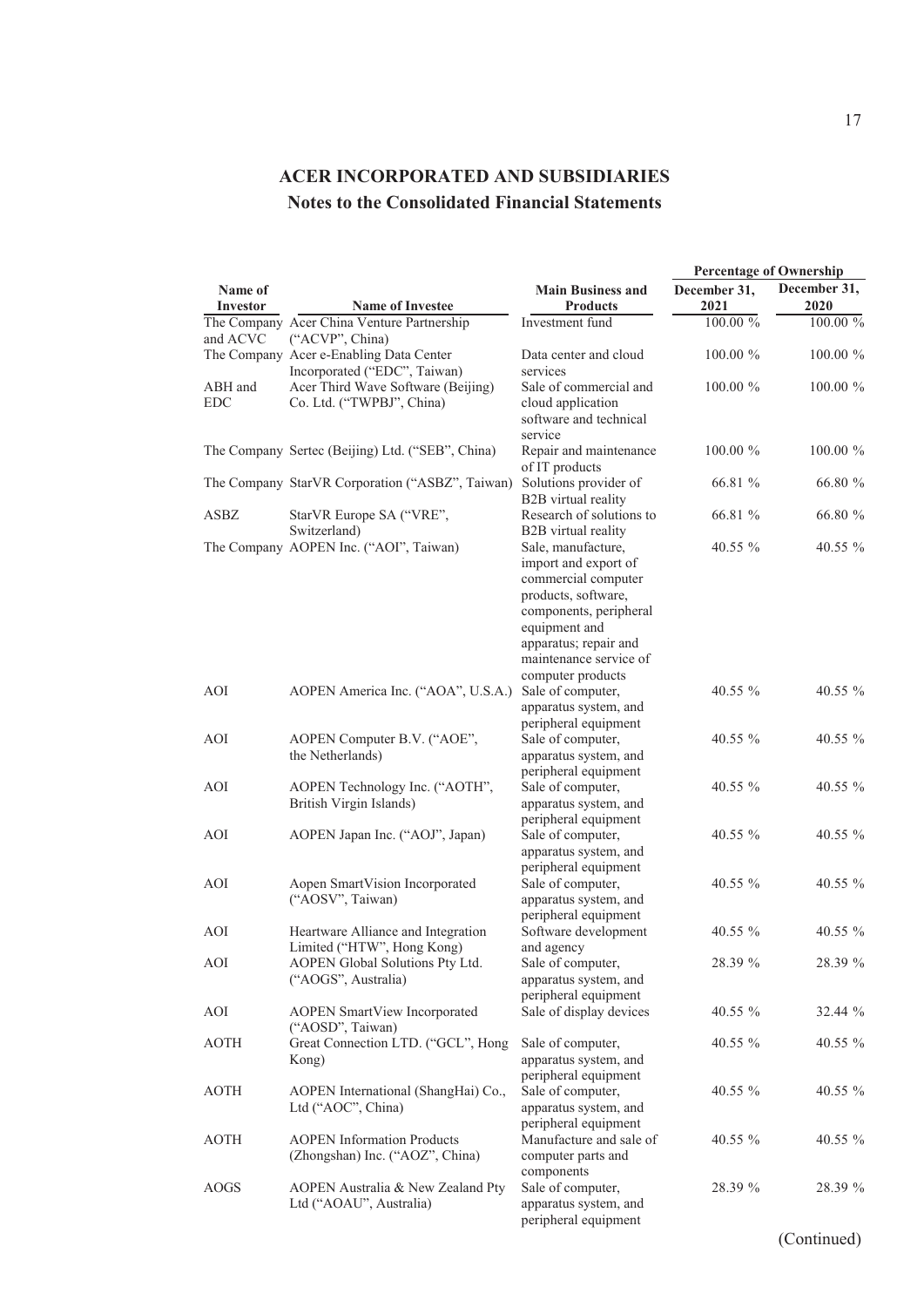|                            | <b>Name of Investee</b>                                                | <b>Main Business and</b><br><b>Products</b>            | <b>Percentage of Ownership</b> |                      |
|----------------------------|------------------------------------------------------------------------|--------------------------------------------------------|--------------------------------|----------------------|
| Name of<br><b>Investor</b> |                                                                        |                                                        | December 31,<br>2021           | December 31,<br>2020 |
|                            |                                                                        |                                                        | 32.67%                         | 39.69 %              |
| and AOI                    | The Company Bluechip Infotech Pty Ltd. ("Bluechip",<br>Australia)      | Sale of computer<br>peripherals and software<br>system |                                |                      |
| Bluechip                   | Bluechip Infotech Incorporated ("BLI",<br>Taiwan)                      | Sale of computer<br>peripherals and software<br>system | 32.67 %                        | 39.69 %              |
| Bluechip                   | Dingo Tech Pty Ltd. ("DTP", Australia) Investment and holding          | activity                                               | 32.67 %                        |                      |
| <b>DTP</b>                 | Digital Networks Australia Pty Ltd.<br>("DNA", Australia)              | Sales of peripheral<br>computer software               | 32.67 %                        |                      |
| <b>DNA</b>                 | Ingeniq Pty Ltd. ("IGP", Australia)                                    | Sales of peripheral<br>computer software               | 32.67 %                        |                      |
| Bluechip                   | Bluechip Infotech (NZ) Limited<br>("BLNZ", New Zealand)                | Investment and holding<br>activity                     | $100.00 \%$                    |                      |
| <b>BLNZ</b>                | Soft Solutions Limited ("SSL", New<br>Zealand)                         | Sales of peripheral<br>computer software               | $60.00 \%$                     |                      |
|                            | The Company GadgeTek Inc. ("GTI", Taiwan)                              | Sale of peripheral 3C<br>products                      |                                | 83.64 %              |
|                            | AGT and GTI GadgeTek (Shanghai) Limited ("GCN",<br>China)              | Sale of peripheral 3C<br>products                      | 100.00 %                       | 83.64 %              |
|                            | The Company Highpoint Service Network<br>Corporation ("HSNC", Taiwan)  | Repair and maintenance<br>of IT products               | 66.27 %                        | 92.54 %              |
| <b>HSNC</b>                | Highpoint Service Network (Thailand)<br>Co., Ltd ("HSNT", Thailand)    | Repair and maintenance<br>of IT products               | 66.27 %                        | 92.54 %              |
| <b>HSNC</b>                | Highpoint Service Network Vietnam<br>Company Limited ("HSNV", Vietnam) | Repair and maintenance<br>of IT products               | 66.27 %                        |                      |
| <b>HSNC</b>                | PT HSN Tech Indonesia ("HSNI",<br>Indonesia)                           | Repair and maintenance<br>of IT products               | 66.27 %                        | 92.54 %              |
| <b>HSNC</b>                | HighPoint Service Network Sdn Bhd<br>("HSN", Malaysia)                 | Repair and maintenance<br>of IT products               | 66.27 %                        | 92.54 %              |
| <b>HSNC</b>                | Highpoint Services Network<br>Philippines, Inc. ("HSNP", Philippines)  | Repair and maintenance<br>of IT products               | 66.27 %                        | 92.54 %              |
|                            | The Company AcerPure Inc. ("API", Taiwan)                              | Intelligent solutions of<br>air quality                | 100.00 %                       | 100.00 %             |
|                            | The Company Acer Asset Management Incorporated<br>("AAM", Taiwan)      | Property held and<br>related management<br>business    | 100.00 %                       |                      |

ENNL, ENIT, ASTA, DTP, DNA, IGP, HSNV, BLNZ, SSL, AAM and ACAD were newly established subsidiaries or were acquired during 2021. AURION was merged into AMEX in the second quarter of 2021. GTI was merged into AGT in the second quarter of 2021. CPY, BLI, PBT and AGM were newly established subsidiaries during 2020.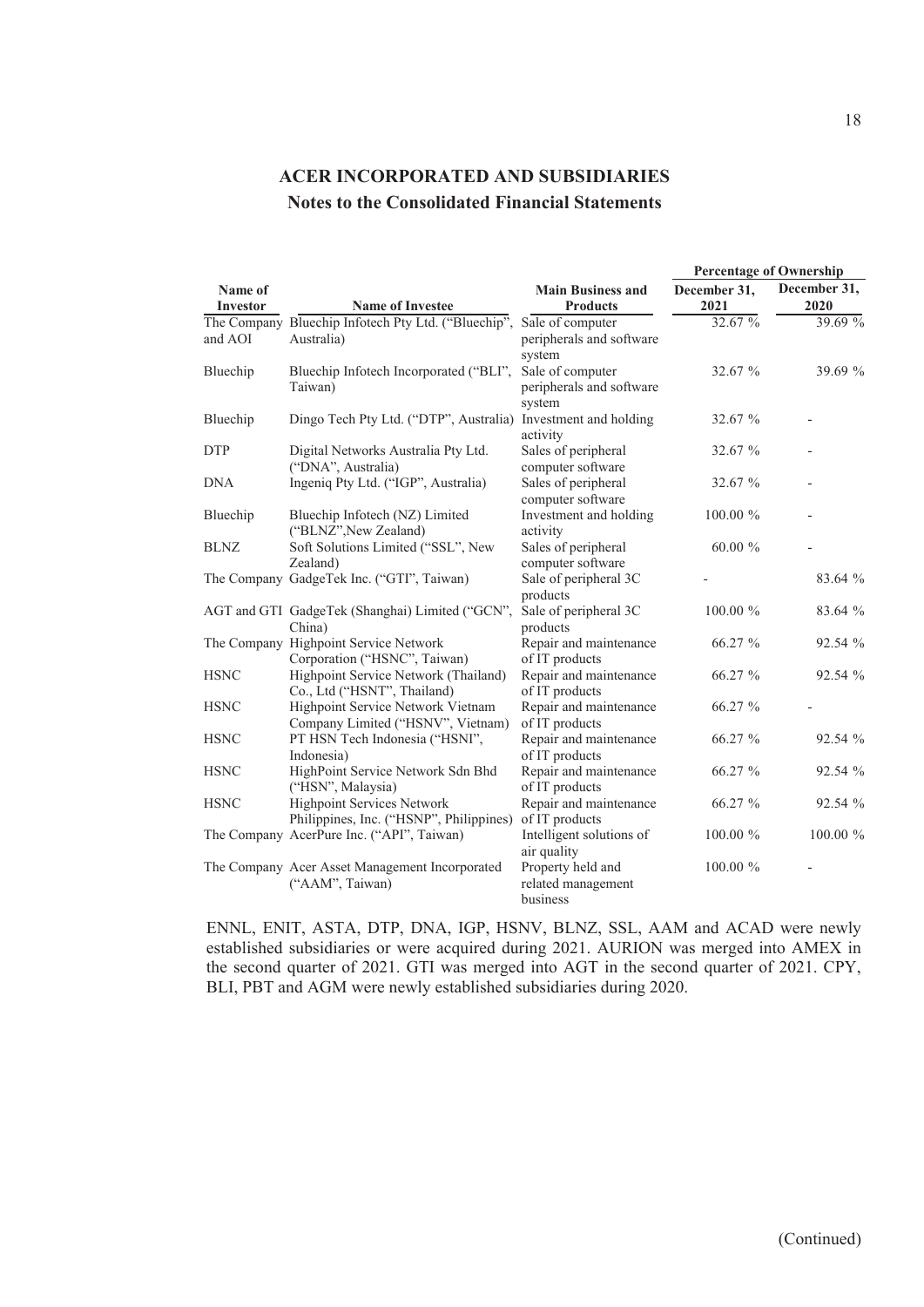WLII formerly owned 19% of ownership of PGL and its subsidiaries (PGL Group). On June 1, 2021, WLII acquired additional 32% of ownership of PGL Group and obtained control over PGL Group; therefore, the financial statements of PGL Group were included in the consolidated financial statements since then.

AME was liquidated in the third quarter of 2021 and was excluded from the accompanying consolidated financial statements since the date the control ceased.

Although the Group did not own more than half of the voting rights of Bluechip, the Group owns more than half of Bluechip's total number of directors; therefore, it is determined that the Group has control over Bluechip. Hence, the financial statements of Bluechip and its subsidiaries were included in the consolidated financial statements.

- (iii) List of subsidiaries which are not included in the consolidated financial statements: None.
- (d) Foreign currency
	- (i) Foreign currency transactions

Foreign currency transactions are translated into the functional currency using the exchange rates prevailing at the dates of the transactions. At the end of each reporting period (" the reporting date"), monetary items denominated in foreign currencies are translated into the functional currencies using the exchange rate at that date. Non-monetary items denominated in foreign currencies that are measured at fair value are translated into functional currencies using the exchange rate at the date that the fair value was determined. Non-monetary items denominated in foreign currencies that are measured at historical cost are translated using the exchange rate at the date of the transaction.

Exchange differences are generally recognized in profit or loss, except for an investment in equity securities designated as at fair value through other comprehensive income, which are recognized in other comprehensive income.

(ii) Foreign operations

The assets and liabilities of foreign operations, including goodwill and fair value adjustments arising from acquisition, are translated into the presentation currency of the Group' s consolidated financial statements at the exchange rates at the reporting date. The income and expenses of foreign operations, excluding foreign operations in hyperinflationary economies, are translated into the presentation currency of the Group's consolidated financial statements at the average exchange rates for the period. All resulting exchange differences are recognized in other comprehensive income.

When a foreign operation is disposed of such that control, joint control, or significant influence is lost, the accumulated exchange differences related to that foreign operation is reclassified to profit or loss. In the case of a partial disposal that does not result in the Group losing control over a subsidiary, the proportionate share of the accumulated exchange differences is reclassified to non-controlling interests. For a partial disposal of the Group's ownership interest in an associate or joint venture, the proportionate share of the accumulated exchange differences in equity is reclassified to profit or loss.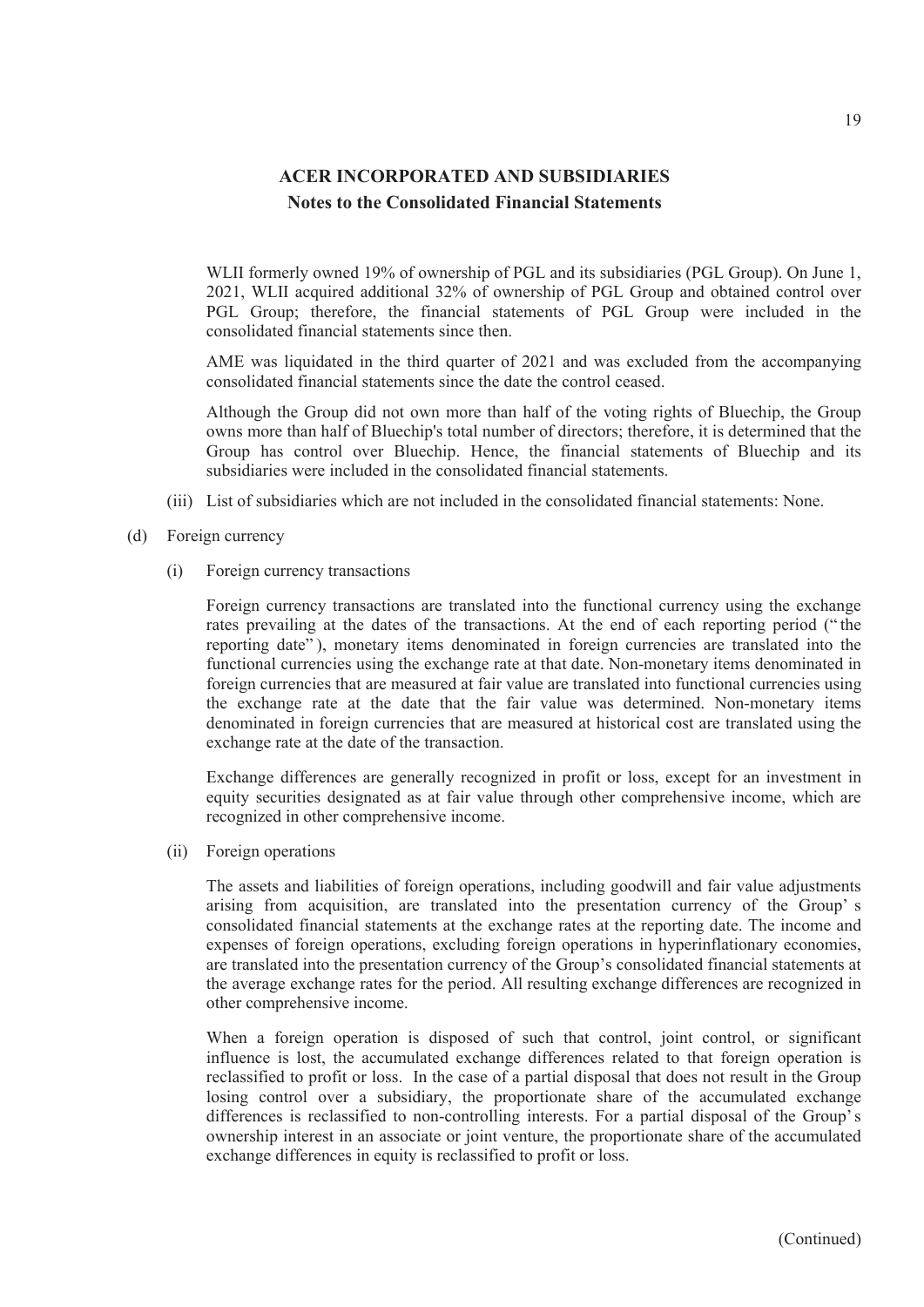When the settlement of a monetary receivable from or payable to a foreign operation is neither planned nor likely to occur in the foreseeable future, the monetary item is, in substance, a part of net investment in that foreign operation, and the related foreign exchange gains and losses thereon are recognized as other comprehensive income.

(e) Classification of current and non-current assets and liabilities

An asset is classified as current when one of the following criteria is met; all other assets are classified as non-current assets:

- (i) It is expected to be realized, or intended to be sold or consumed in the normal operating cycle;
- (ii) It is held primarily for the purpose of trading;
- (iii) It is expected to be realized within twelve months after the reporting period; or
- (iv) The asset is cash or a cash equivalent unless the asset is restricted from being exchanged or used to settle a liability for at least twelve months after the reporting period.

A liability is classified as current when one of the following criteria is met; all other liabilities are classified as non-current liabilities:

- (i) It is expected to be settled in the normal operating cycle;
- (ii) It is held primarily for the purpose of trading;
- (iii) It is due to be settled within twelve months after the reporting period; or
- (iv) The Group does not have an unconditional right to defer settlement of the liability for at least twelve months after the reporting period. Terms of a liability that could, at the option of the counterparty, result in its settlement by issuing equity instruments do not affect its classification.
- (f) Cash and cash equivalents

Cash consists of cash on hand, checking deposits and demand deposits. Cash equivalents consist of short-term and highly liquid investments that are readily convertible to known amounts of cash and are subject to an insignificant risk of changes in value. Time deposits that meet the aforesaid criteria and are not held for investing purposes are also classified as cash equivalents.

(g) Financial instruments

Trade receivables and debt securities issued are initially recognized when they are originated. All other financial assets and financial liabilities are initially recognized when the Group becomes a party to the contractual provisions of the instrument. A financial asset (unless it is a trade receivable without a significant financing component) or financial liability is initially measured at fair value plus, for an item not at fair value through profit or loss (FVTPL), transaction costs that are directly attributable to its acquisition or issuance. A trade receivable without a significant financing component is initially measured at the transaction price.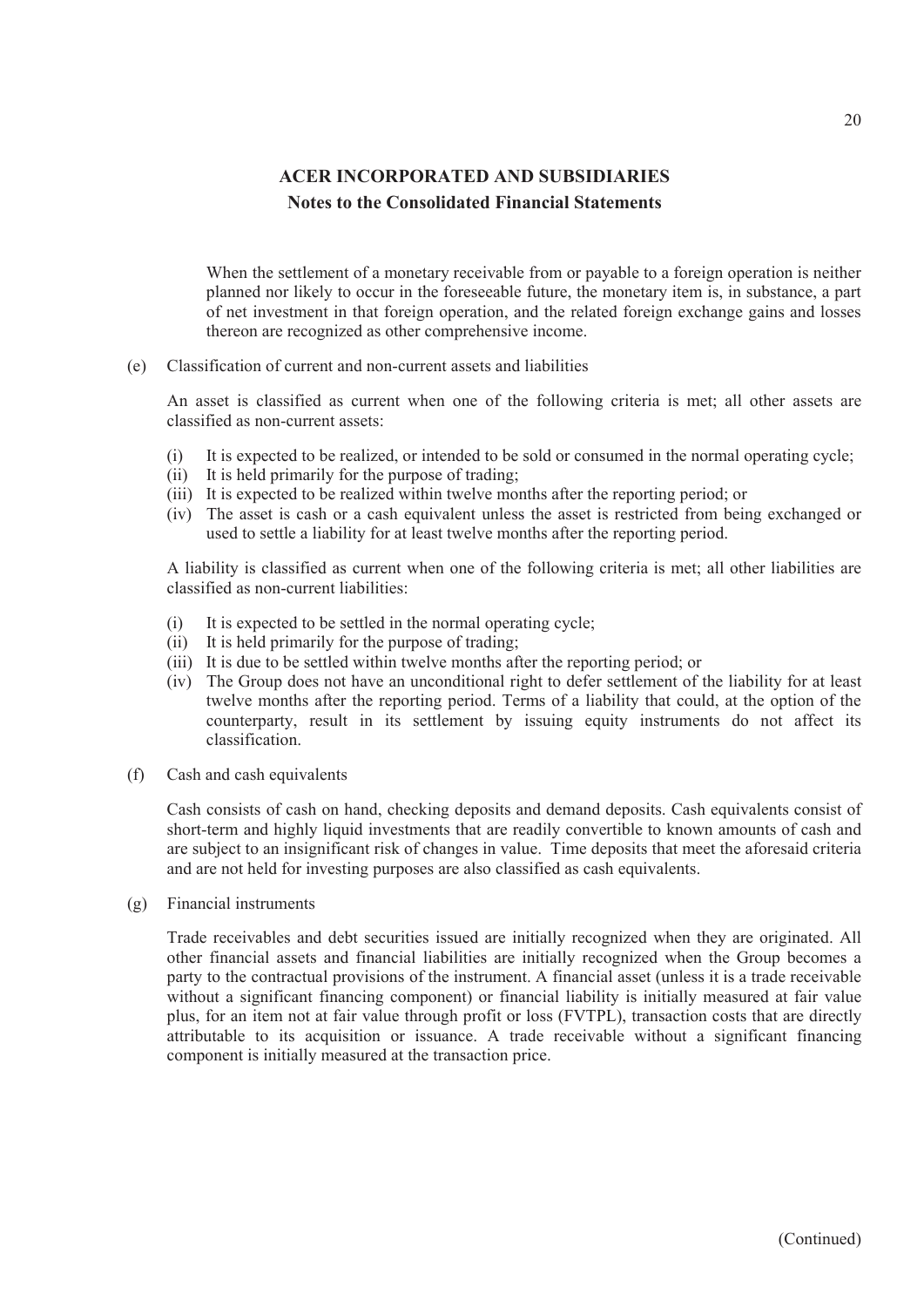#### (i) Financial assets

On initial recognition, a financial asset is classified as measured at: amortized cost, fair value through other comprehensive income (FVOCI), or fair value through profit or loss (FVTPL). All regular way purchases or sales of financial assets are recognized and derecognized on a trade date basis.

Financial assets are not reclassified subsequent to their initial recognition unless the Group changes its business model for managing financial assets, in which case all affected financial assets are reclassified on the first day of the first reporting period following the change in the business model.

1) Financial assets measured at amortized cost

A financial asset is measured at amortized cost if it meets both of the following conditions and is not designated as at FVTPL:

- it is held within a business model whose objective is to hold financial assets to collect contractual cash flows; and
- its contractual terms give rise on specified dates to cash flows that are solely payments of principal and interest on the principal amount outstanding.

Subsequent to initial recognition, these assets are measured at amortized cost, using the effective interest method, less impairment loss. Interest income, foreign exchange gains and losses, and recognition (reversal) of impairment loss are recognized in profit or loss. Any gain or loss on derecognition is recognized in profit or loss.

2) Financial assets measured at fair value through other comprehensive income

A debt investment is measured at FVOCI if it meets both of the following conditions and is not designated as at FVTPL:

- it is held within a business model whose objective is achieved by both collecting contractual cash flows and selling financial assets; and
- its contractual terms give rise on specified dates to cash flows that are solely payments of principal and interest on the principal amount outstanding.

On initial recognition of an equity investment that is not held for trading, the Group may irrevocably elect to present subsequent changes in the investment's fair value in other comprehensive income. This election is made on an instrument-by-instrument basis.

Debt investments at FVOCI are subsequently measured at fair value. Interest income calculated using the effective interest method, foreign exchange gains and losses and impairment loss are recognized in profit or loss. Other net gains and losses are recognized in other comprehensive income. On derecognition, other comprehensive income accumulated in equity are reclassified to profit or loss.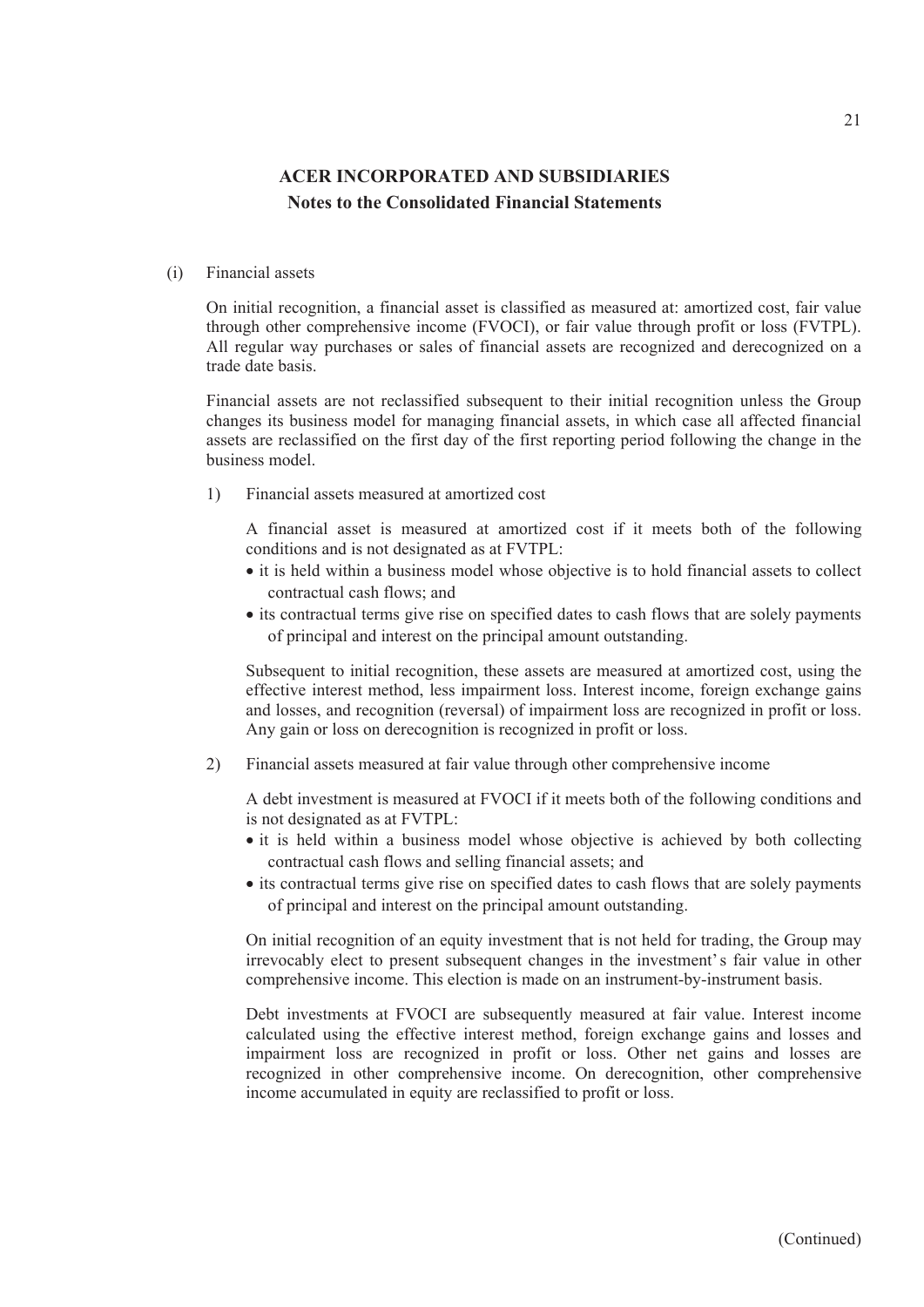Equity investments at FVOCI are subsequently measured at fair value. Dividends are recognized as income in profit or loss unless the dividend clearly represents a recovery of part of the cost of the investment. Other net gains and losses are recognized in other comprehensive income. On derecognition, other comprehensive income accumulated in equity is reclassified to retained earnings and is never reclassified to profit or loss.

Dividend income derived from equity investments is recognized on the date that the Group's right to receive the dividends is established (usually the ex-dividend date).

3) Financial assets measured at fair value through profit or loss

All financial assets not classified as measured at amortized cost or at FVOCI described as above are measured at FVTPL, including derivative financial assets. On initial recognition, the Group may irrevocably designate a financial asset, which meets the requirements to be measured at amortized cost or at FVOCI, as at FVTPL if doing so eliminates or significantly reduces an accounting mismatch that would otherwise arise.

These assets are subsequently measured at fair value. Net gains and losses, including any dividend and interest income, are recognized in profit or loss.

4) Impairment of financial assets

The Group recognizes loss allowances for expected credit losses ("ECL") on financial assets measured at amortized cost (including cash and cash equivalents, notes and accounts receivable, other receivables and other financial assets) and contract assets.

The Group measures loss allowances for accounts receivable, contract assets and other financial assets at an amount equal to lifetime ECL, except for the following financial assets which are measured using 12-month ECL:

- debt securities that are determined to have low credit risk at the reporting date; and
- bank balances for which credit risk (i.e., the risk of default occurring over the expected life of the financial instrument) has not increased significantly since initial recognition.

Lifetime ECLs are the ECLs that result from all possible default events over the expected life of a financial instrument. 12-month ECLs are the portion of ECLs that result from default events that are possible within the 12 months after the reporting date (or a shorter period if the expected life of the instrument is less than 12 months).

The maximum period considered when estimating ECLs is the maximum contractual period over which the Group is exposed to credit risk.

When determining whether the credit risk of a financial asset has increased significantly since initial recognition, the Group considers reasonable and supportable information that is relevant and available without undue cost or effort. The information includes both quantitative and qualitative information and analysis based on the Group' s historical experience and credit assessment, as well as forward-looking information.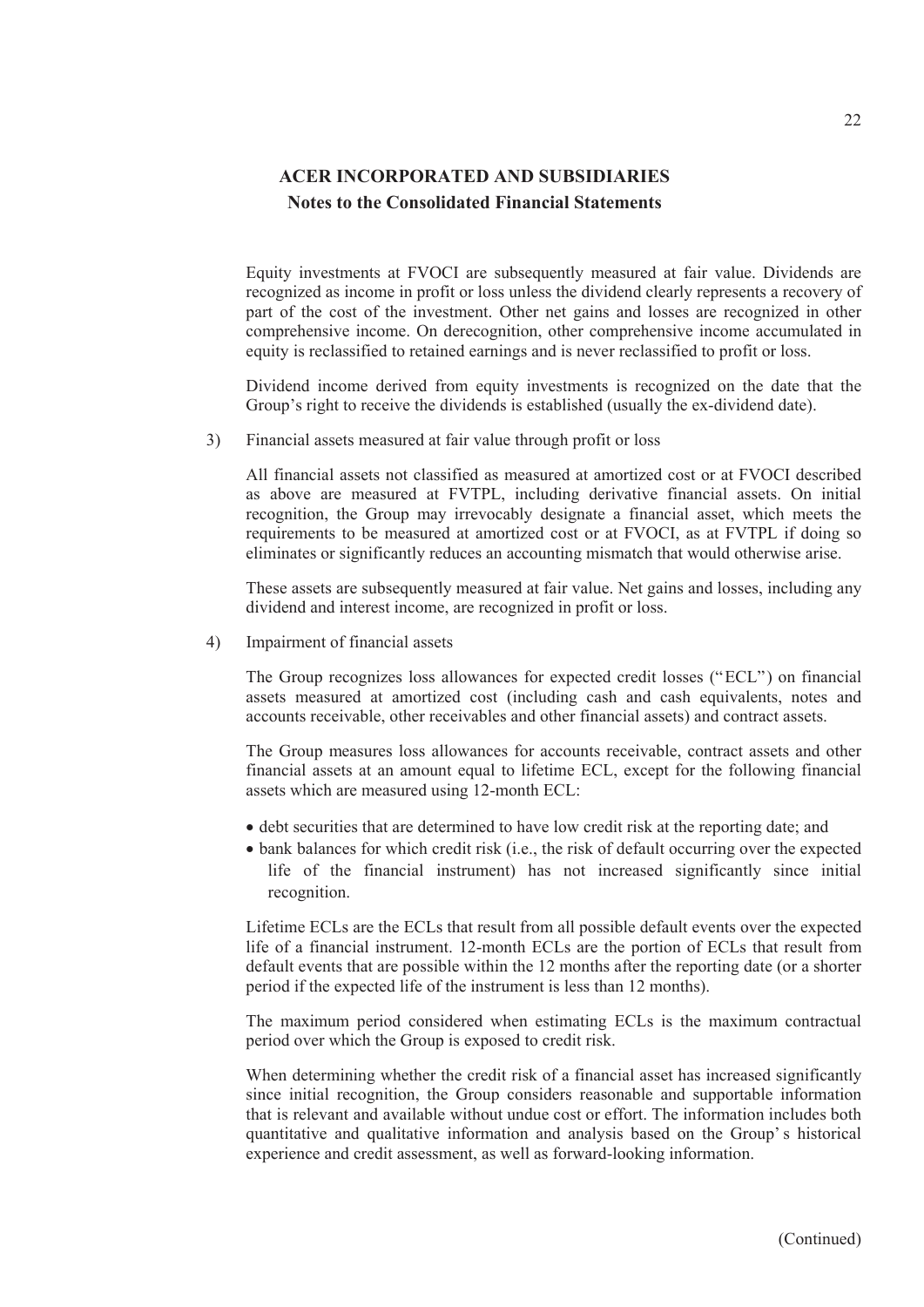ECLs are probability-weighted estimate of credit losses over the expected life of financial assets. Credit losses are measured as the present value of all cash shortfalls (i.e., the difference between the cash flows due to the Group in accordance with the contract and the cash flows that the Group expects to receive). ECLs are discounted at the effective interest rate of the financial asset.

Loss allowances for financial assets measured at amortized cost are deducted from the gross carrying amount of the assets.

The gross carrying amount of a financial asset is written off when the Group has no reasonable expectations of recovering a financial asset in its entirety or a portion thereof. The Group individually makes an assessment with respect to the timing and amount of write-off based on whether there is a reasonable expectation of recovery. The Group expects no significant recovery from the amount written off. However, financial assets that are written off could still be subject to enforcement activities in order to comply with the Group's procedures for recovery of amounts due.

5) Derecognition of financial assets

The Group derecognizes a financial asset when the contractual rights to the cash flows from the financial asset expire, or it transfers the rights to receive the contractual cash flows in a transaction in which substantially all of the risks and rewards of ownership of the financial asset are transferred or in which the Group neither transfers nor retains substantially all of the risks and rewards of ownership and it does not retain control of the financial asset.

The Group enters into transactions whereby it transfers assets recognized in its balance sheet, but retains either all or substantially all of the risks and rewards of the transferred assets; in these cases, the transferred assets are not derecognized.

- (ii) Financial liabilities and equity instruments
	- 1) Classification of debt or equity

Debt and equity instruments issued by the Group are classified as financial liabilities or equity in accordance with the substance of the contractual agreements and the definitions of a financial liability and an equity instrument.

2) Equity instruments

An equity instrument is any contract that evidences a residual interest in the assets of the Group after deducting all of its liabilities. Equity instruments are recognized at the amount of consideration received, less the direct issuing cost.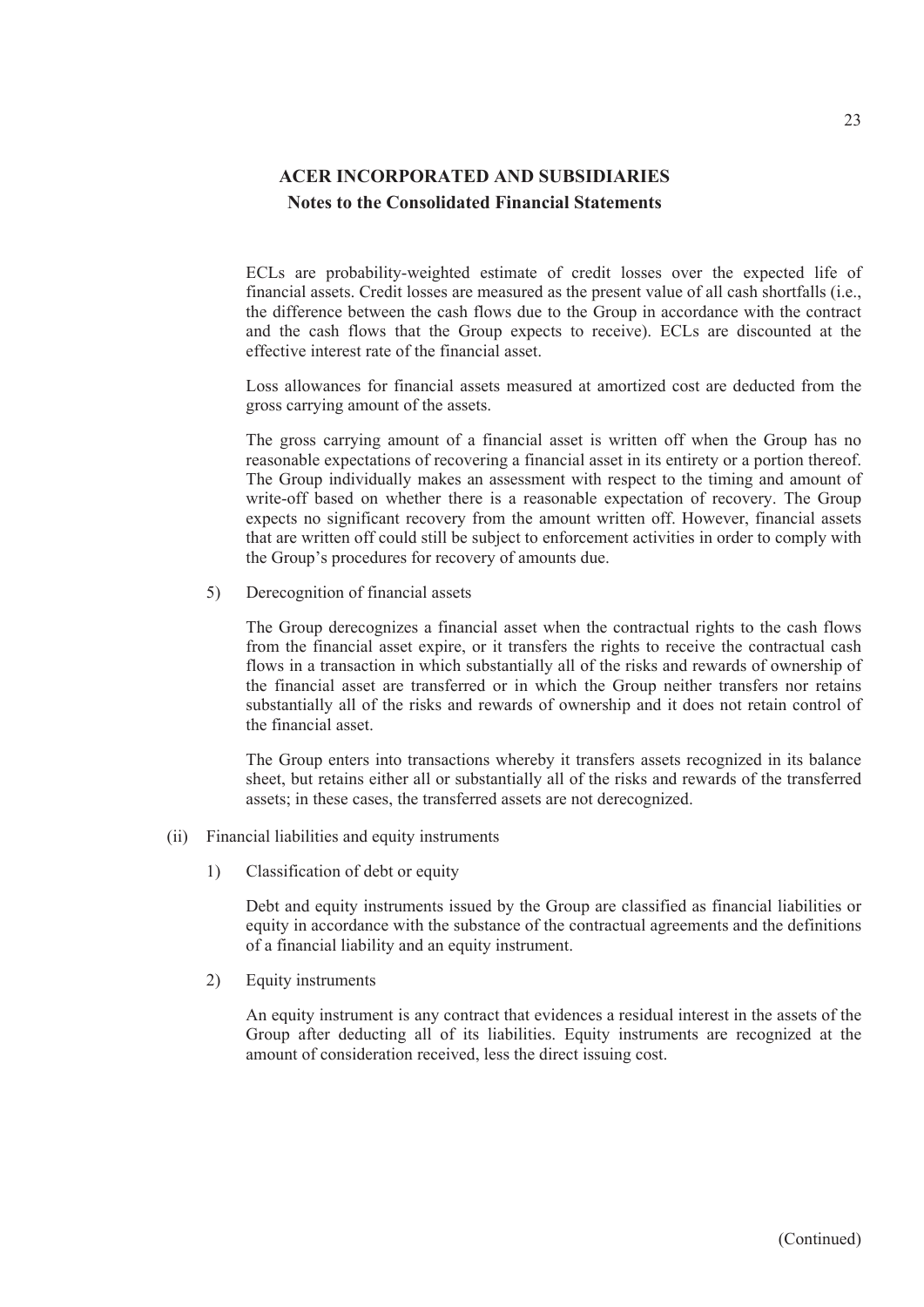3) Treasury stock

When shares recognized as equity are repurchased, the amount of the consideration paid, including directly attributable costs, is recognized as a deduction from equity. Repurchased shares are classified as treasury stock. When treasury stock is sold or reissued subsequently, the amount received is recognized as an increase in equity, and the resulting surplus or deficit on the transaction is recognized in capital surplus or retained earnings (if the capital surplus is not sufficient to cover the deficiency).

4) Financial liabilities

Financial liabilities are classified as measured at amortized cost or FVTPL. A financial liability is classified as at FVTPL if it is held for trading, it is a derivative or it is designated as such on initial recognition. Financial liabilities at FVTPL are measured at fair value and net gains and losses, including any interest expense, are recognized in profit or loss.

Other financial liabilities are subsequently measured at amortized cost using the effective interest method. Interest expense and foreign exchange gains and losses are recognized in profit or loss. Any gain or loss on derecognition is also recognized in profit or loss.

5) Derecognition of financial liabilities

The Group derecognizes a financial liability when its contractual obligation has been fulfilled or cancelled, or has expired. The Group also derecognizes a financial liability when its terms are modified and the cash flows of the modified liability are substantially different, in which case a new financial liability based on the modified terms is recognized at fair value. The difference between the carrying amount of a financial liability derecognized and the consideration paid (including any non-cash assets transferred or liabilities assumed) is recognized in profit or loss.

6) Offsetting of financial assets and liabilities

Financial assets and liabilities are presented on a net basis only when the Group has the legally enforceable right to offset and intends to settle such financial assets and liabilities on a net basis or to realize the assets and settle the liabilities simultaneously.

(iii) Derivative financial instruments and hedge accounting

The Group uses derivative financial instruments to hedge its foreign currency exposures. Embedded derivatives are separated from the host contract and accounted for separately if the host contract is not a financial asset and certain criteria are met. Derivatives are initially measured at fair value. Subsequent to initial recognition, derivatives are measured at fair value, and changes therein are recognized in profit or loss.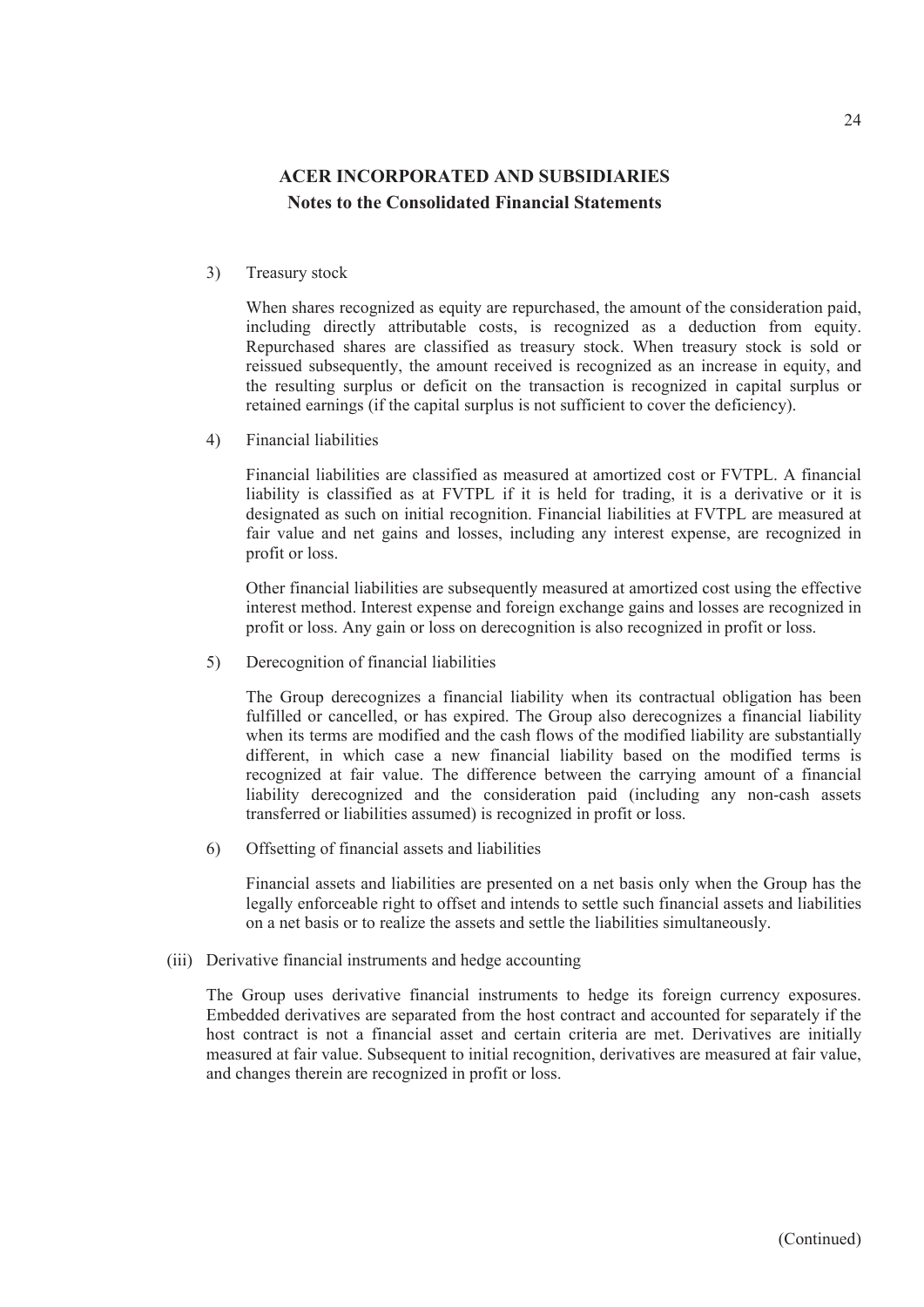The Group designates certain derivative instruments as either fair value hedges or cash flow hedges. At inception of designated hedging relationships, the Group documents the risk management objective and strategy for undertaking the hedge. The Group also documents the economic relationship between the hedged item and the hedging instrument, including whether the changes in cash flows or fair value of the hedged item and hedging instrument are expected to offset each other.

1) Fair value hedge

Changes in the fair value of a hedging instrument that is qualified as a fair value hedge are recognized in profit or loss (or other comprehensive income, if the hedged item is an equity instrument measured at FVOCI).

2) Cash flow hedge

When a derivative is designated and qualified as a cash flow hedging instrument, the effective portion of changes in the fair value is recognized in other comprehensive income and accumulated in "other equity —gains (losses) on hedging instruments", and is limited to the cumulative change in fair value of the hedged item from inception of the hedge. Any ineffective portion of changes in the fair value of the derivative is recognized immediately in profit or loss.

Amounts previously recognized in other comprehensive income and accumulated in equity are reclassified to profit or loss in the same periods when the hedged item is recognized in profit or loss, and are included in the same account in the statements of comprehensive income as the hedged item.

(h) Inventories

Inventories are measured at the lower of cost and net realizable value. The cost of inventories is calculated using the weighted-average method, and includes expenditure incurred in bringing them to their existing location and condition. Net realizable value represents the estimated selling price in the ordinary course of business, less all estimated costs of completion and necessary selling expenses.

(i) Investments accounted for using the equity method

Investments accounted for using the equity method include investments in associates and interests in joint venture.

An associate is an entity in which the Group has significant influence, but not control or joint control, over their financial and operating policies.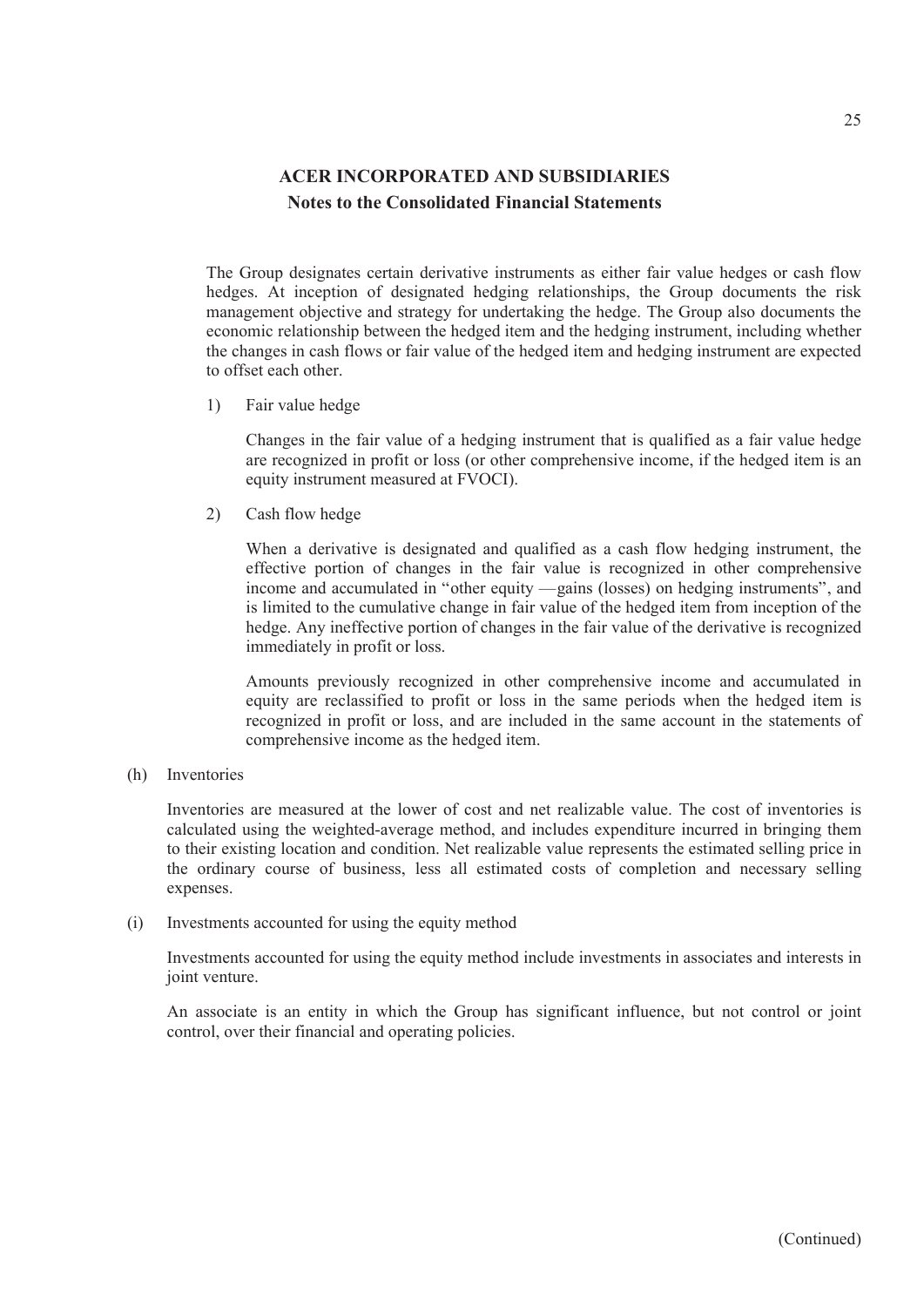Investments in associates are accounted for using the equity method and are recognized initially at cost. The cost of the investment includes transaction costs. The carrying amount of the investment in associates includes goodwill arising from the acquisition less any accumulated impairment losses.

The Group recognizes its share of the profit or loss and other comprehensive income of those associates from the date on which significant influence commences until the date on which significant influence ceases. The Group recognizes any changes of its proportionate share in the investee within capital surplus, when an associate's equity changes due to reasons other than profit and loss or comprehensive income, which did not result in changes in percentage of ownership.

Gains and losses resulting from transactions between the Group and an associate are recognized only to the extent of unrelated investors' interests in the associate.

Adjustments are made to associates' financial statements to conform to the accounting polices applied by the Group.

When the Group's share of losses of an associate equals or exceeds its interests in an associate, it discontinues recognizing its share of further losses. After the recognized interest is reduced to zero, additional losses are provided for, and a liability is recognized, only to the extent that the Group has incurred legal or constructive obligations or made payments on behalf of the associate.

The Group discontinues the use of the equity method and measures the retained interest at fair value from the date when its investment ceases to be an associate. The difference between the fair value of retained interest and proceeds from disposing of a part interest in the associate, and the carrying amount of the investment at the date the equity method was discontinued is recognized in profit or loss. The Group accounts for all the amounts previously recognized in other comprehensive income in relation to that associate on the same basis as would have been required if the associates had directly disposed of the related assets or liabilities. If a gain or loss previously recognized in other comprehensive income would be reclassified to profit or loss (or retained earnings) on the disposal of the related assets or liabilities, the Group reclassifies the gain or loss from equity to profit or loss (or retained earnings) when the equity method is discontinued. If the Group's ownership interest in an associate is reduced while it continues to apply the equity method, the Group reclassifies the proportion of the gain or loss that had previously been recognized in other comprehensive income relating to the reduction in ownership interest to profit or loss (or retained earnings).

When the Group subscribes to additional shares in an associate at a percentage different from its existing ownership percentage, the resulting carrying amount of the investment will differ from the amount of the Group's proportionate interest in the net assets of the associate. The Group records such a difference as an adjustment to investments, with the corresponding amount charged or credited to capital surplus. If the adjustments are charged to capital surplus and the capital surplus resulting from investments accounted for using the equity method is not sufficient, the remaining difference is debited to retained earnings. If the Group's ownership interest is reduced due to the additional subscription to the shares of the associate by other investors, the proportionate amount of the gains or losses previously recognized in other comprehensive income in relation to that associate will be reclassified to profit or loss on the same basis as would be required if the associate had directly disposed of the related assets or liabilities.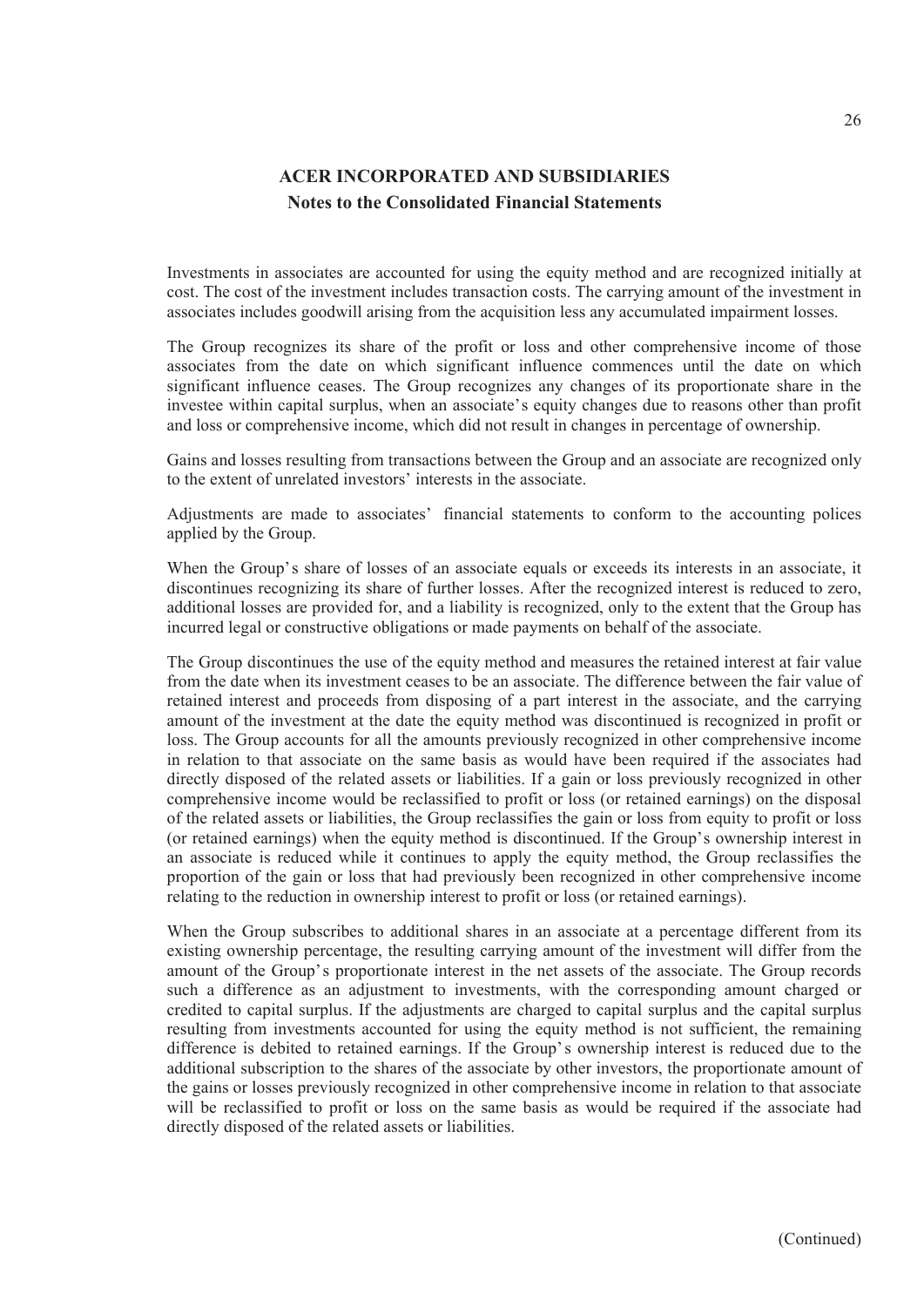A joint venture is a joint arrangement whereby the Group has joint control of the arrangement (i.e. joint ventures) in which the Group has rights to the net assets of the arrangement, rather than rights to its assets and obligations for its liabilities. The Group recognizes its interest in a joint venture as an investment and accounts for that investment using the equity method in accordance with IAS 28 "Investments in Associates and Joint Ventures", unless the Group qualifies for exemption from that Standard.

When assessing the classification of a joint arrangement, the Group considers the structure and legal form of the arrangement, the terms in the contractual arrangement, and other facts and circumstances. When the facts and circumstances change, the Group reevaluates whether the classification of the joint arrangement has changed.

- (j) Property, plant and equipment
	- (i) Recognition and measurement

Property, plant and equipment are measured at cost, which includes capitalized borrowing costs, less accumulated depreciation and any accumulated impairment losses.

If significant parts of an item of property, plant and equipment have different useful lives, they are accounted for as separate items (major components) of property, plant and equipment.

Any gain or loss on disposal of an item of property, plant and equipment is recognized in profit or loss.

(ii) Reclassification to investment property

A property is reclassified to investment property at its carrying amount when the purpose of the property changes from owner-occupied to investment.

(iii) Subsequent costs

Subsequent expenditure is capitalized only if it is probable that the future economic benefits associated with the expenditure will flow to the Group.

(iv) Depreciation

Depreciation is calculated on the cost of assets less their residual values and is recognized in profit or loss on a straight-line basis over the estimated useful lives of each component of an item of property, plant and equipment.

Land is not depreciated. The estimated useful lives of property, plant and equipment are as follows: buildings - main structure - 30 to 50 years; air-conditioning system - 10 years; other equipment pertaining to buildings - 20 years; computer and communication equipment - 2 to 5 years; other equipment - 3 to 10 years.

Depreciation methods, useful lives, and residual values are reviewed at each financial yearend, with the effect of any changes in estimate accounted for on a prospective basis.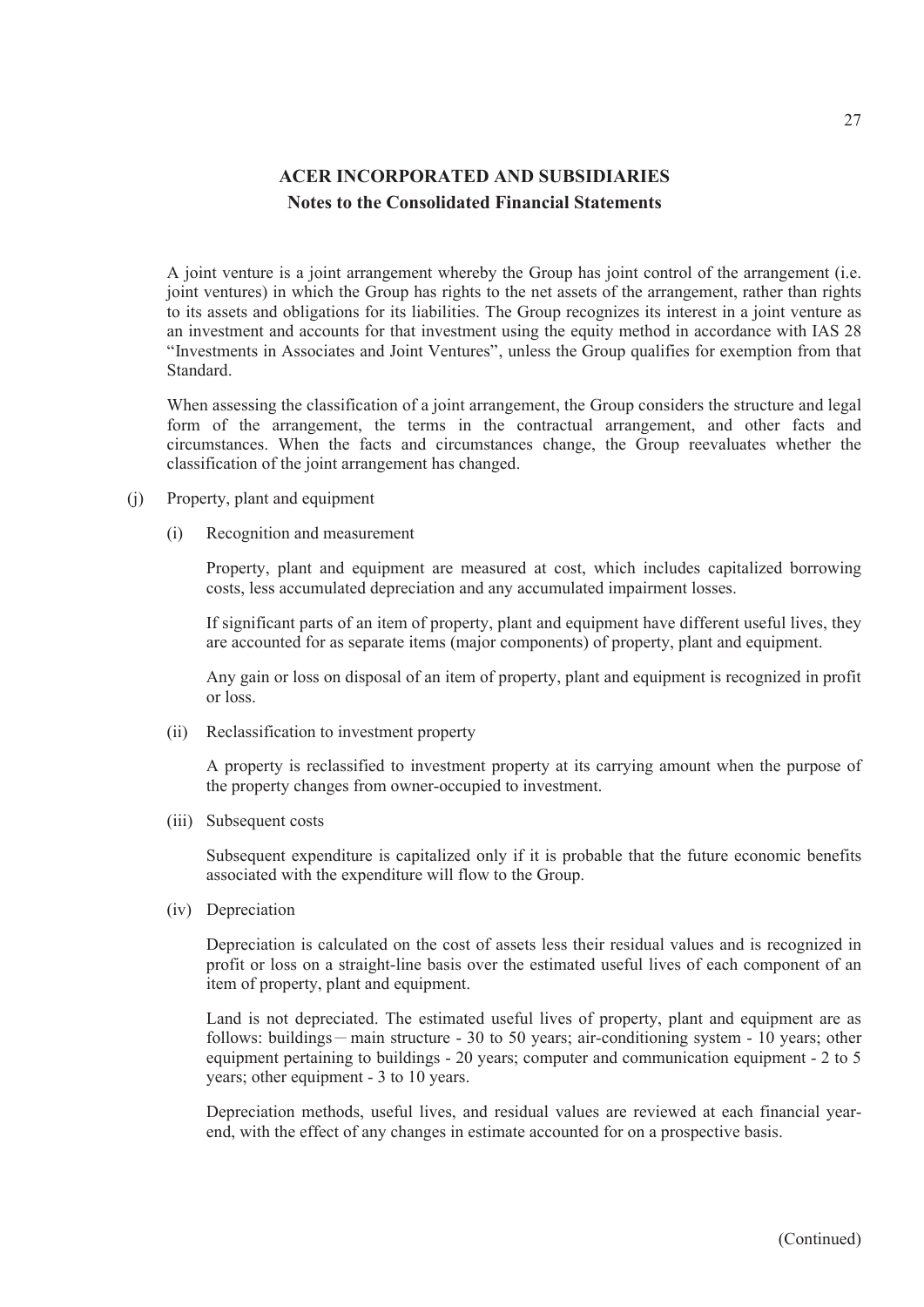#### (k) Investment property

Investment property is property held either to earn rental income or for capital appreciation or for both, but not for sale in the ordinary course of business or for administrative purposes. Investment property is measured at cost on initial recognition, and subsequently at cost, less accumulated depreciation and accumulated impairment losses. The methods for depreciating and determining the useful life and residual value of investment property are the same as those adopted for property, plant and equipment.

Rental income from investment property is recognized as other operating income and expenses on a straight-line basis over the term of the lease. Lease incentives granted are recognized as an integral part of the total rental income, over the term of the lease.

An investment property is reclassified to property, plant and equipment at its carrying amount when the purpose of the investment property has been changed from investment to owner-occupied.

(l) Leases

At inception of a contract, the Group assesses whether a contract is, or contains, a lease. A contract is, or contains, a lease if the contract conveys the right to control the use of an identified asset for a period of time in exchange for consideration.

(i) As a lessee

The Group recognizes a right-of-use asset and a lease liability at the lease commencement date. The right-of-use asset is initially measured at cost, which comprises the initial amount of the lease liability adjusted for any lease payments made at or before the commencement date, plus any initial direct costs incurred and an estimate of costs to dismantle and remove the underlying asset or to restore the underlying asset or the site on which it is located, less any lease incentives received.

The right-of-use asset is subsequently depreciated using the straight-line method from the commencement date to the earlier of the end of the useful life of the right-of-use asset or the end of the lease term. In addition, the right-of-use asset is periodically evaluated and reduced by impairment losses, if any, and adjusted for certain remeasurements of the lease liability.

The lease liability is initially measured at the present value of the lease payments that are not paid at the commencement date, discounted using the interest rate implicit in the lease or, if that rate cannot be reliably determined, the Group's incremental borrowing rate. Generally, the Group uses its incremental borrowing rate as the discount rate.

Lease payments included in the measurement of the lease liability comprise the following:

- fixed payments, including in-substance fixed payments;
- variable lease payments that depend on an index or a rate, initially measured using the index or rate as at the commencement date;
- amounts expected to be payable under a residual value guarantee; and
- payments for purchase or termination options that are reasonably certain to be exercised.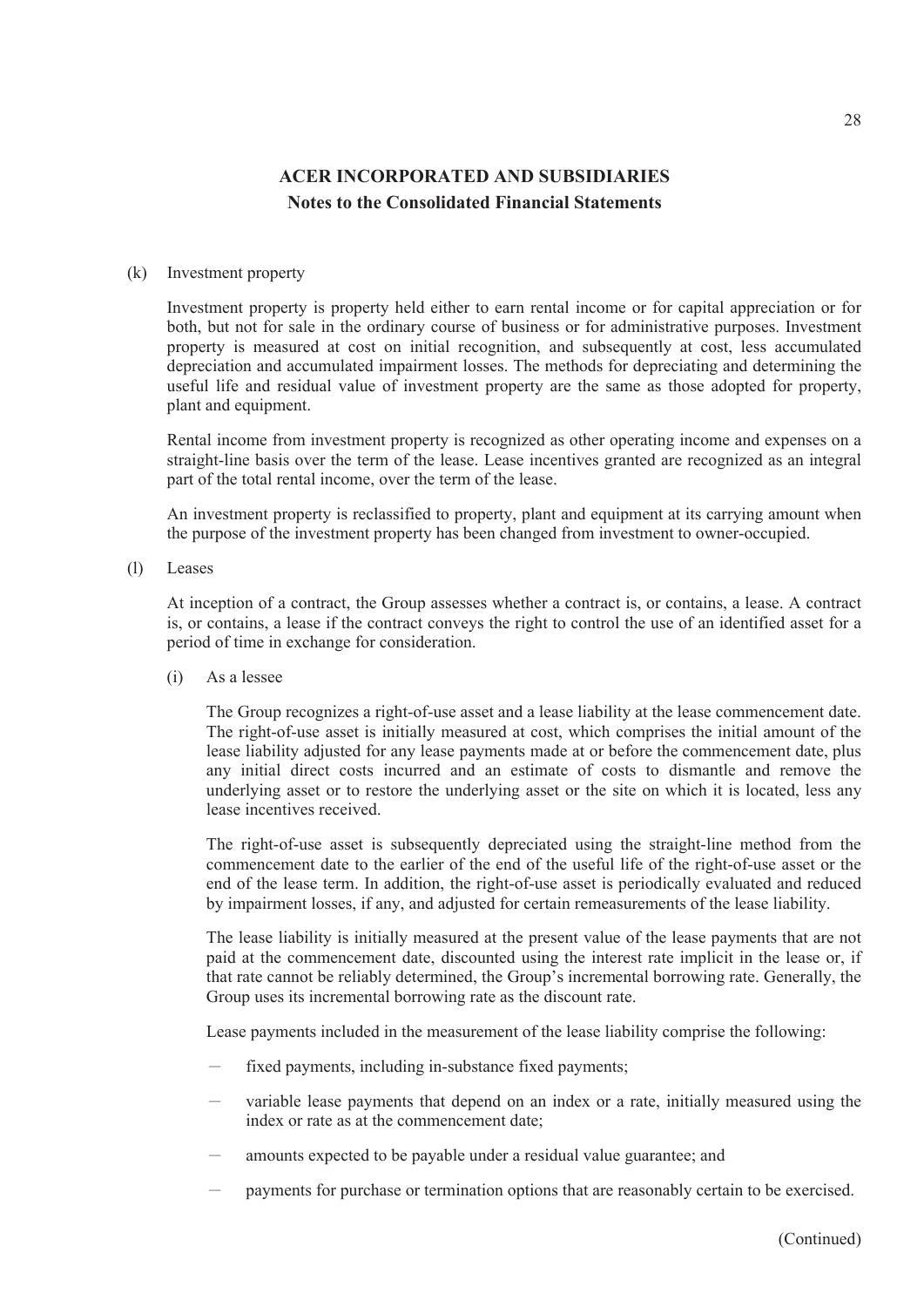The lease liability is subsequently measured at amortized cost using the effective interest method. It is remeasured when:

- there is a change in future lease payments arising from the change in an index or rate; or
- there is a change in the Group's estimate of the amount expected to be payable under a residual value guarantee; or
- there is a change of the Group's assessment on whether it will exercise an option to purchase the underlying asset, or;
- there is a change in the lease term resulting from a change of the Group's assessment on whether it will exercise an extension or termination option; or
- there is any lease modifications in lease subject, scope of the lease or other terms.

At inception or on reassessment of whether a contract contains a lease, the Group allocates the consideration in the contract to each lease component on the basis of their relative stand-alone prices. However, for the leases of land and buildings, the Group has elected not to separate non-lease components and account for each lease component and any associated non-lease components as a single lease component.

When the lease liability is remeasured, other than lease modifications, a corresponding adjustment is made to the carrying amount of the right-of-use asset, or in profit and loss if the carrying amount of the right-of-use asset has been reduced to zero.

When the lease liability is remeasured to reflect the partial or full termination of the lease for lease modifications that decrease the scope of the lease, the Group accounts for the remeasurement of the lease liability by decreasing the carrying amount of the right-of-use asset to reflect the partial or full termination of the lease, and recognize the difference in profit or loss for any gain or loss relating to the partial or full termination of the lease.

The Group presents right-of-use assets that do not meet the definition of investment properties, and lease liabilities as a separate line item respectively in the consolidated balance sheets.

The Group has elected not to recognize right-of-use assets and lease liabilities for leases that have a lease term of 12 months or less and leases of low-value assets. The Group recognizes the lease payments associated with these leases as an expense on a straight-line basis over the lease term.

(ii) As a lessor

When the Group acts as a lessor, it determines at lease commencement whether each lease is a finance lease or an operating lease. To classify each lease, the Group makes an overall assessment of whether the lease transfers to the lessee substantially all the risks and rewards incidental to ownership of the underlying asset. If this is the case, then the lease is a finance lease; if not, then the lease is an operating lease. As part of this assessment, the Group considers certain indicators such as whether the lease is for the major part of the economic life of the asset.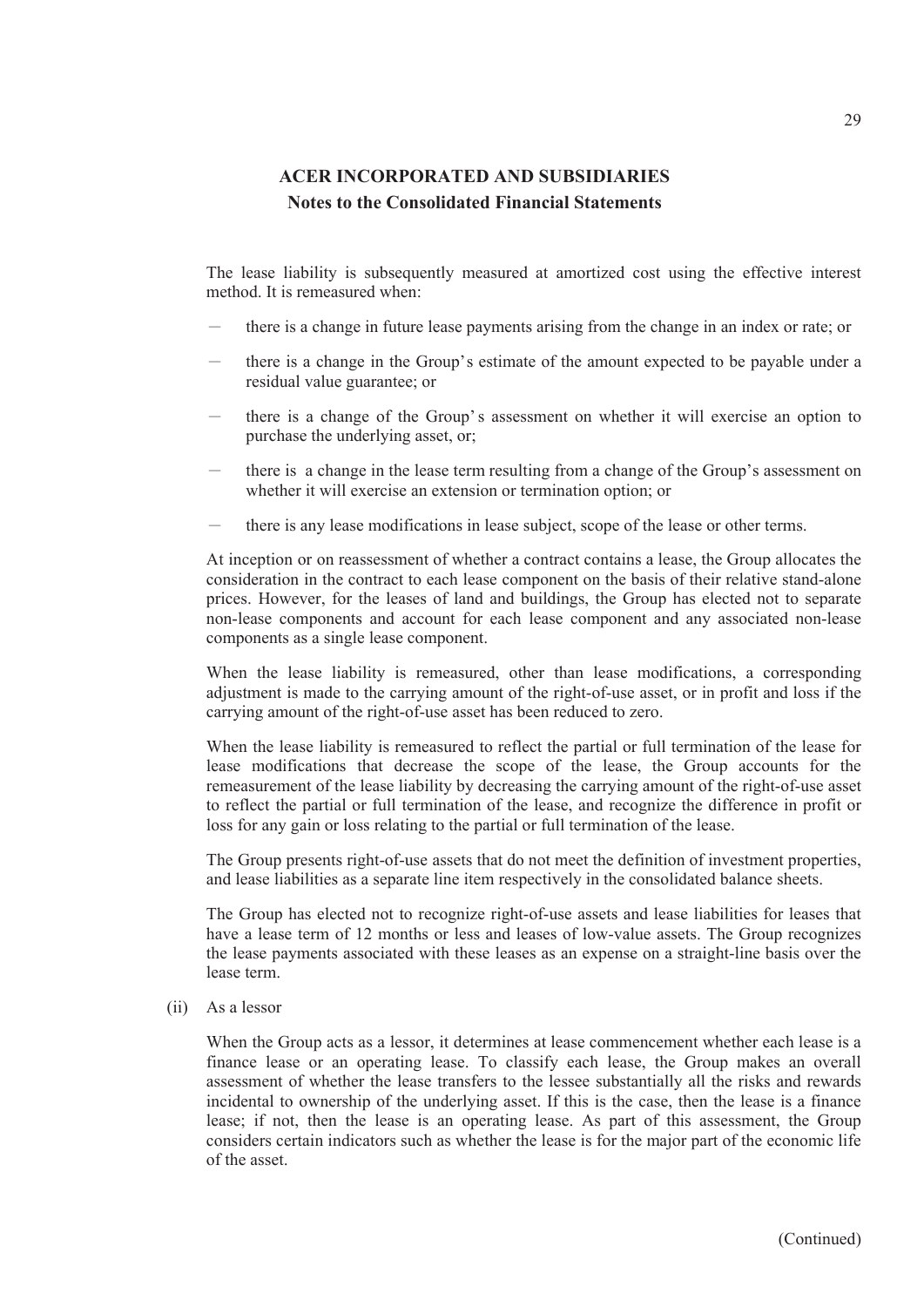When the Group is an intermediate lessor, it accounts for its interests in the head lease and the sub-lease separately. It assesses the lease classification of a sub-lease with reference to the right-of-use asset arising from the head lease. If a head lease is a short-term lease to which the Group applies the exemption described above, then it classifies the sub-lease as an operating lease.

For operating lease, the Group recognizes rental income on a straight-line basis over the lease term.

- (m) Intangible assets
	- (i) Goodwill

Goodwill arising from acquisitions of subsidiaries is accounted for as intangible assets. Refer to note 4(v) for the description of the measurement of goodwill at initial recognition. Goodwill arising from acquisitions of investments accounted for using the equity method is included in the carrying amount of the investments. Goodwill is not amortized but is measured at cost less accumulated impairment losses.

(ii) Trademarks

Trademarks acquired in a business combination are measured at fair value at the acquisition date. Subsequent to the initial recognition, trademarks with definite useful lives are carried at cost less accumulated amortization and accumulated impairment losses. Amortization is recognized on a straight-line basis over the estimated useful lives of 7 years. Trademarks with indefinite useful lives are carried at cost less any accumulated impairment losses and are tested for impairment annually. The useful life of an intangible asset not subject to amortization is reviewed annually at each financial year-end to determine whether events and circumstances continue to support an indefinite useful life assessment for the asset. Any change in the useful life assessment from indefinite to definite is accounted for as a change in accounting estimate.

(iii) Other intangible assets

Other separately acquired intangible assets are carried at cost or fair value at the acquisition date, less accumulated amortization and accumulated impairment losses. Amortization is recognized in profit or loss on a straight-line basis over the following estimated useful lives: customer relationships - 7 to 10 years; developed technology - 10 years; channel resources - 8.8 years; developing technology - 15 years; patents - 4 to 15 years; acquired software - 1 to 3 years.

The residual value, amortization period, and amortization method are reviewed at least at each financial year-end, with the effect of any changes in estimate accounted for on a prospective basis.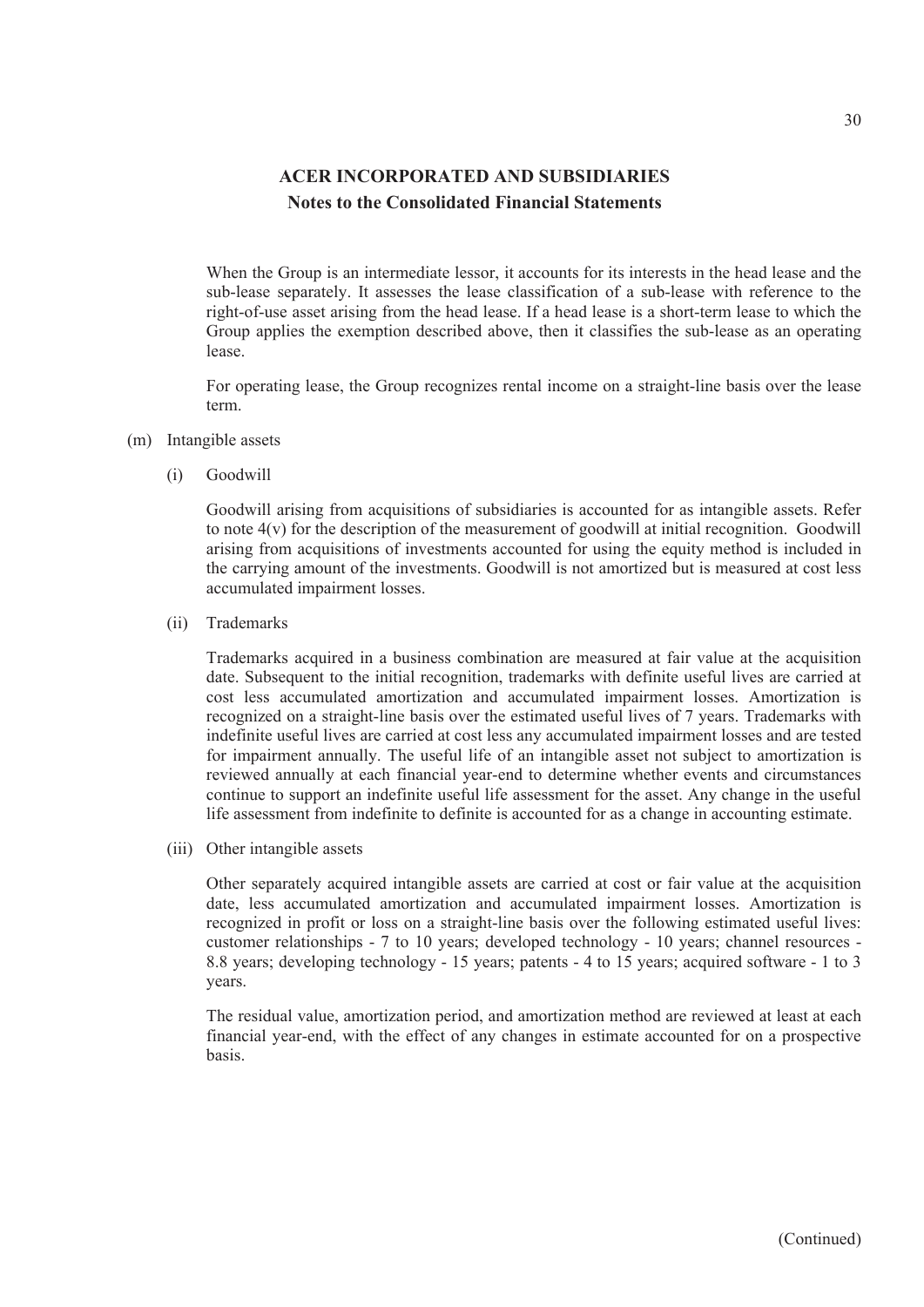#### (n) Impairment of non-financial assets

The Group assesses at the end of each reporting date whether there is any indication that the carrying amounts of non-financial assets (other than inventories, contract assets, and deferred tax assets) may be impaired. If any such indication exists, then the asset' s recoverable amount is estimated. Goodwill is tested annually or when there are indications of impairment.

For the purpose of impairment testing, assets are grouped together into the smallest group of assets that generates cash inflows from continuing use that are largely independent of the cash inflows from other assets or groups of assets. Goodwill arising from a business combination is allocated to cash-generating units ("CGUs") or groups of CGUs that are expected to benefit from the synergies of the combination.

The recoverable amount of an individual asset or CGU is the higher of its value in use and its fair value less costs to sell. Value in use is based on the estimated future cash flows, discounted to their present value using a pre-tax discount rate that reflects current market assessments of the time value of money and the risks specific to the asset or CGU.

An impairment loss is recognized if the carrying amount of an asset or CGU exceeds its recoverable amount. Impairment losses are recognized in profit or loss. They are allocated first to reduce the carrying amount of any goodwill allocated to the CGU, and then to reduce the carrying amounts of the other assets in the CGU on a pro rata basis.

An impairment loss in respect of goodwill is not reversed. For other non-financial assets, an impairment loss is reversed only to the extent that the asset's carrying amount that would have been determined (net of depreciation or amortization) had no impairment loss been recognized for the assets in prior years.

(o) Provisions

Provisions are recognized when the Group has a present obligation (legal or constructive) as a result of a past event, it is probable that the Group will be required to settle the obligation, and a reliable estimate can be made of the amount of the obligation.

(i) Warranties

A provision for warranties is recognized when the underlying products or services are sold. This provision reflects the historical warranty claim rate and the weighting of all possible outcomes against their associated probabilities.

(ii) Others

Provisions for litigation claims and environmental restoration are recognized when the Group has a present obligation (legal or constructive) as a result of a past event, it is probable that the Group will be required to settle the obligation, and a reliable estimate can be made of the amount of the obligation.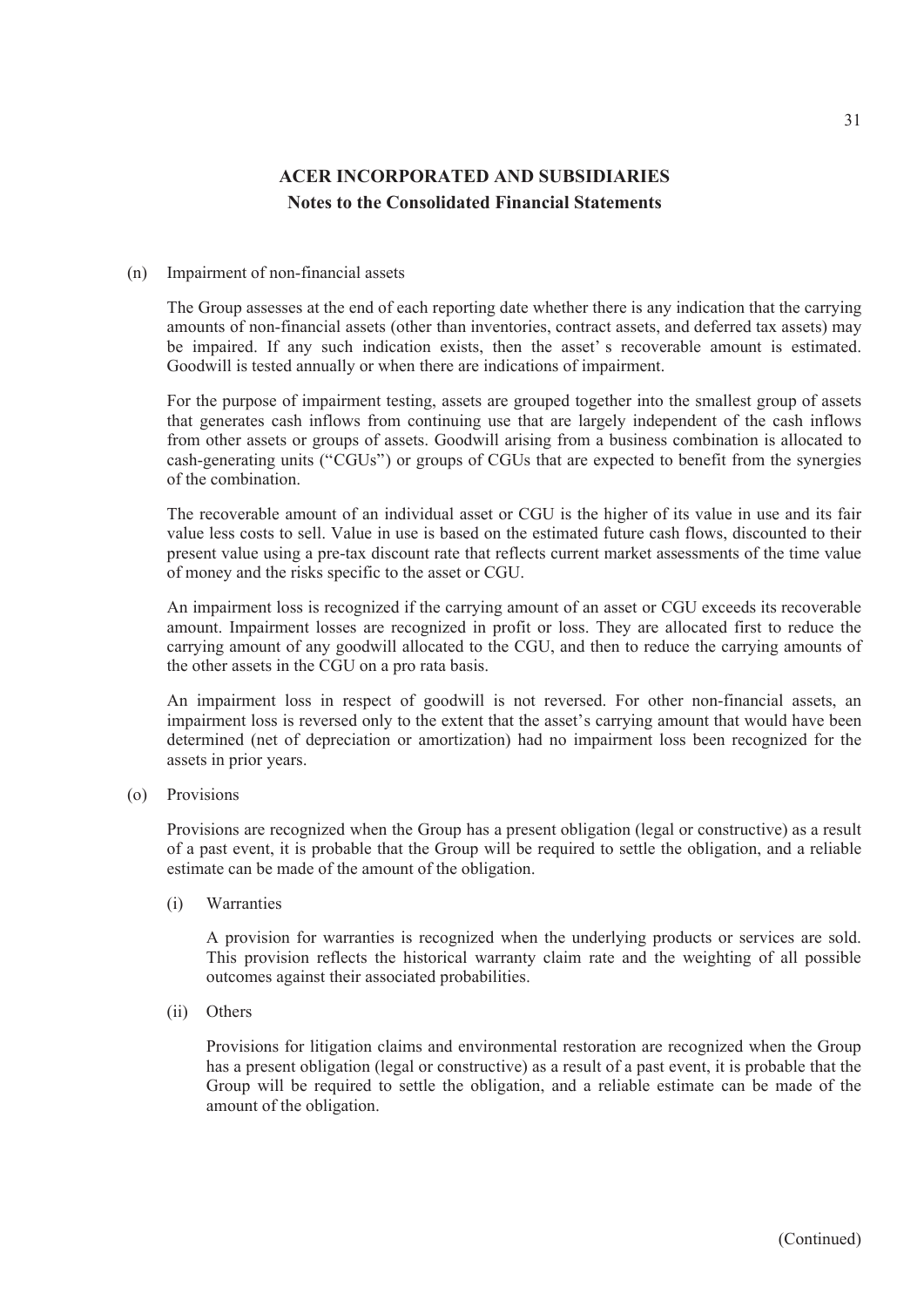#### (p) Revenue recognition

(i) Revenue from contracts with customers

Revenue is measured based on the consideration to which the Group expects to be entitled in exchange for transferring goods or services to a customer. The Group recognizes revenue when it satisfies a performance obligation by transferring control of a good or a service to a customer. The accounting policies for the Group's main types of revenue are explained below.

1) Sale of goods

The Group recognizes revenue when control of the products has been transferred, being when the products are delivered to the customer, the customer has full discretion over the channel and price to sell the products, and there is no unfulfilled obligation that could affect the customer's acceptance of the products. Delivery occurs when the products have been shipped to the specific location, the risks of obsolescence and loss have been transferred to the customer, and either the customer has accepted the products in accordance with the sales contract, the acceptance provisions have lapsed, or the Group has objective evidence that all criteria for acceptance have been satisfied.

The Group recognizes revenue based on the price specified in the contract, net of the estimated volume discounts and rebates. Accumulated experience is used to estimate the discounts and rebates using the expected value method, and revenue is only recognized to the extent that it is highly probable that a significant reversal will not occur. A refund liability is recognized for expected sales discounts and rebate payable to customers in relation to sales made until the end of the reporting period. No element of financing is deemed present as the sales are made with a credit term ranged from 30 to 90 days, which is consistent with the market practice.

Some subsidiaries of the Group grant their customers the right to return the products within 90 days. Therefore, they reduce revenue by the amount of expected returns and recognize a refund liability and a right to the returned goods. Accumulated experience is used to estimate such returns at the time of sale. At each reporting date, the Group reassesses the estimated amount of expected returns.

The Group's obligation to provide a refund for faulty goods under the standard warranty terms is recognized as a provision for warranty. Please refer to note  $6(p)$  for more explanation.

A receivable is recognized when the goods are delivered as this is the point in time that the Group has a right to an amount of consideration that is unconditional.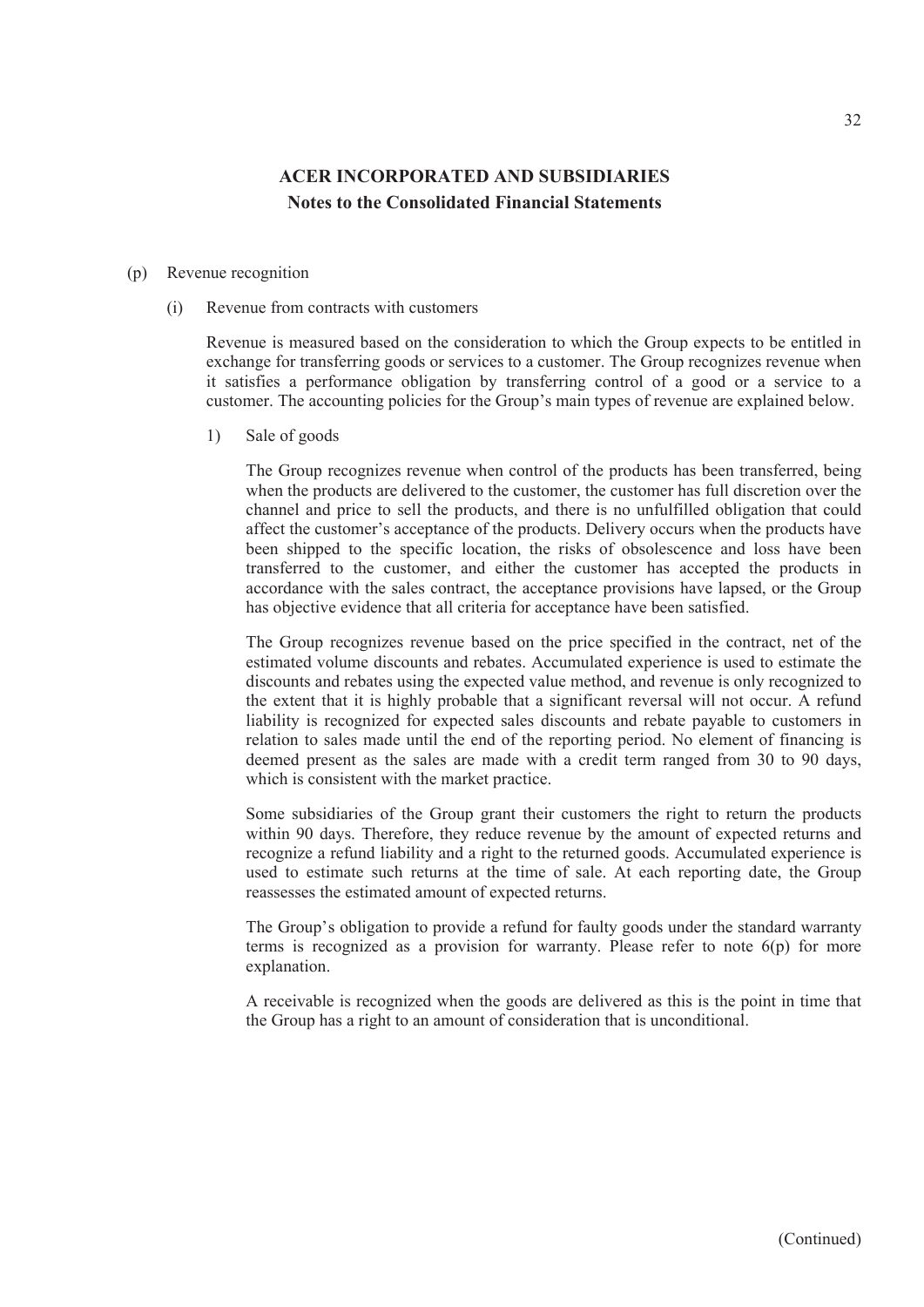#### 2) Revenue from service rendered

The Group provides system implementation or integration services to enterprise customers. Revenue from providing services is recognized in the accounting periods in which the services are rendered. For performance obligations that are satisfied over time, revenue is recognized based on the actual service provided to the end of the reporting period as a proportion of the total services to be provided. The proportion of services provided is determined based on the portion of the work performed, the time passed by, or the milestone reached.

Estimates of revenues, costs, or extent of progress toward completion, are revised if circumstances change. Any resulting increases or decreases in estimated revenues or costs are reflected in profit or loss in the period in which the circumstances that give rise to the revision become known by the management.

In case of fixed-price contracts, the customer pays the fixed amount based on a payment schedule. If the accumulated revenue recognized by the Group exceeds the payments, a contract asset is recognized. If the payments exceed the accumulated revenue recognized, a contract liability is recognized.

3) Financing components

The Group does not expect to have any contracts where the period between the transfer of the promised goods or services to the customer and the payment made by the customer exceeds one year. As a consequence, the Group does not adjust any of the transaction prices for the time value of money.

- (ii) Contract costs
	- 1) Incremental costs of obtaining a contract

The Group recognizes the incremental costs of obtaining a contract with a customer as an asset if the Group expects to recover those costs. The incremental costs of obtaining a contract are those costs that the Group incurs to obtain a contract with a customer that it would not have incurred if the contract had not been obtained. Costs to obtain a contract that would have been incurred, regardless of whether the contract was obtained, shall be recognized as an expense when incurred, unless those costs are explicitly chargeable to the customer regardless of whether the contract is obtained.

The Group applies the practical expedient to recognize the incremental costs of obtaining a contract as an expense when incurred if the amortization period of the asset that the Group otherwise would have recognized is one year or less.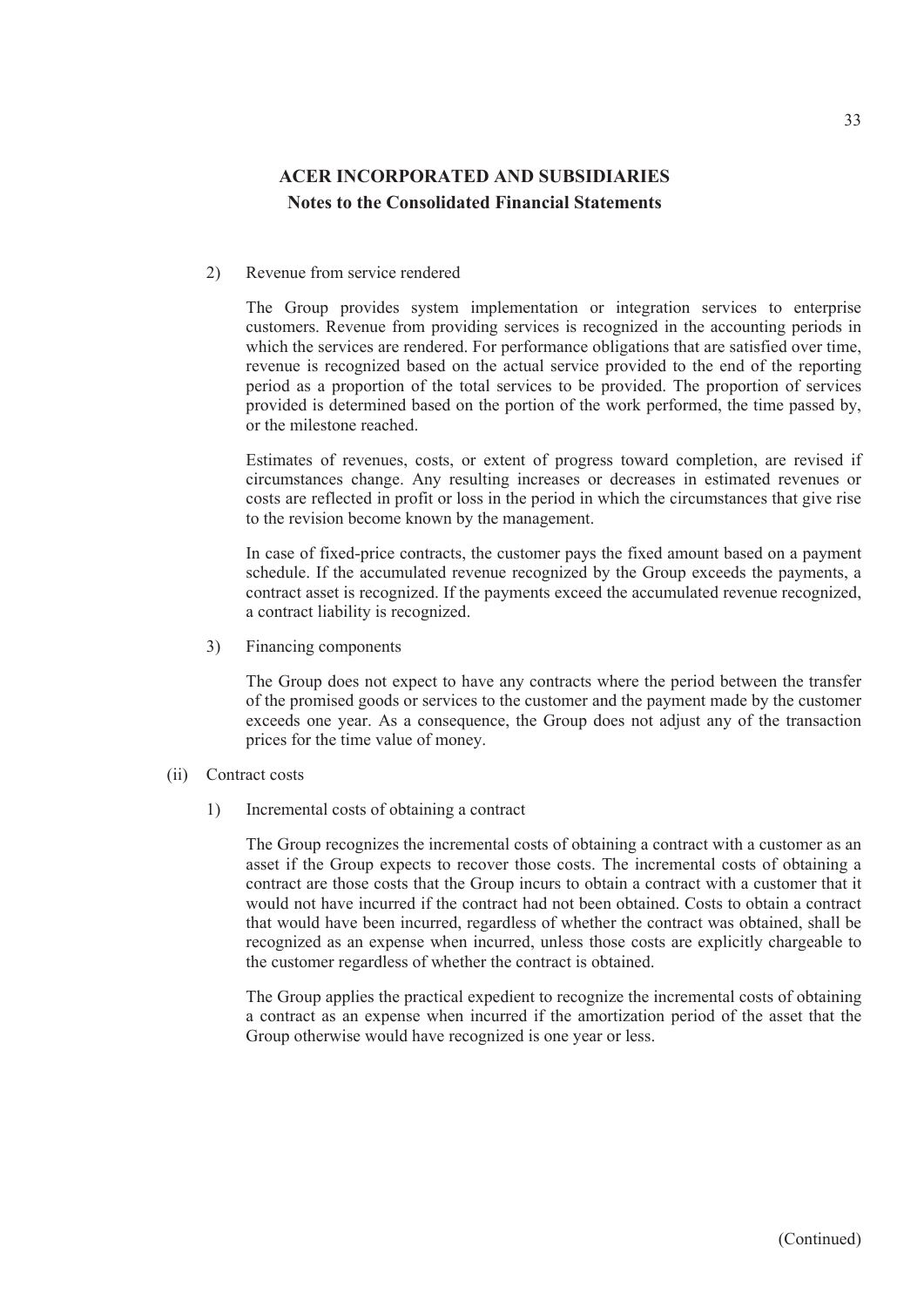2) Assets recognized from costs to fulfill contracts with customers

If the costs incurred in fulfilling a contract with a customer are not within the scope of another Standard (e.g., IAS 2 *Inventories*, IAS 16 *Property, Plant and Equipment* or IAS 38 *Intangible Assets*), the Group recognizes an asset from the costs incurred to fulfil a contract only if those costs meet all of the following criteria:

- the costs relate directly to a contract or to an anticipated contract that the Group can specifically identify;
- the costs generate or enhance resources of the Group that will be used in satisfying (or in continuing to satisfy) performance obligations in the future; and
- the costs are expected to be recovered.

General and administrative costs, costs of wasted materials, labor or other resources to fulfil the contract that were not reflected in the price of the contract, costs that relate to satisfied performance obligations (or partially satisfied performance obligations), and costs for which the Group cannot distinguish whether the costs relate to unsatisfied performance obligations or to satisfied performance obligations (or partially satisfied performance obligations) are recognized as expenses when incurred.

(q) Government grant

A government grant is recognized in profit or loss only when there is reasonable assurance that the Group will comply with the conditions associated with the grant and that the grant will be received.

A government grant is recognized in profit or loss in the period in which it becomes receivable as compensation for expenses or losses already incurred or for the purpose of giving immediate financial support to the Group without future related costs.

Government grant is recorded in other operating income and expenses.

- (r) Employee benefits
	- (i) Defined contribution plans

Obligations for contributions to defined contribution pension plans are expensed during the year in which employees render services.

(ii) Defined benefit plans

The Group's net obligation in respect of defined benefit plans is calculated separately for each plan by estimating the amount of future benefit that employees have earned in the current and prior periods, discounting that amount and deducting the fair value of any plan assets. The discount rate for calculating the present value of the defined benefit obligation refers to the interest rate of high-quality government bonds that are denominated in the currency in which the benefits will be paid and that have terms to maturity approximating the terms of the related pension obligation. The defined benefit obligation is calculated annually by qualified actuaries using the projected unit credit method.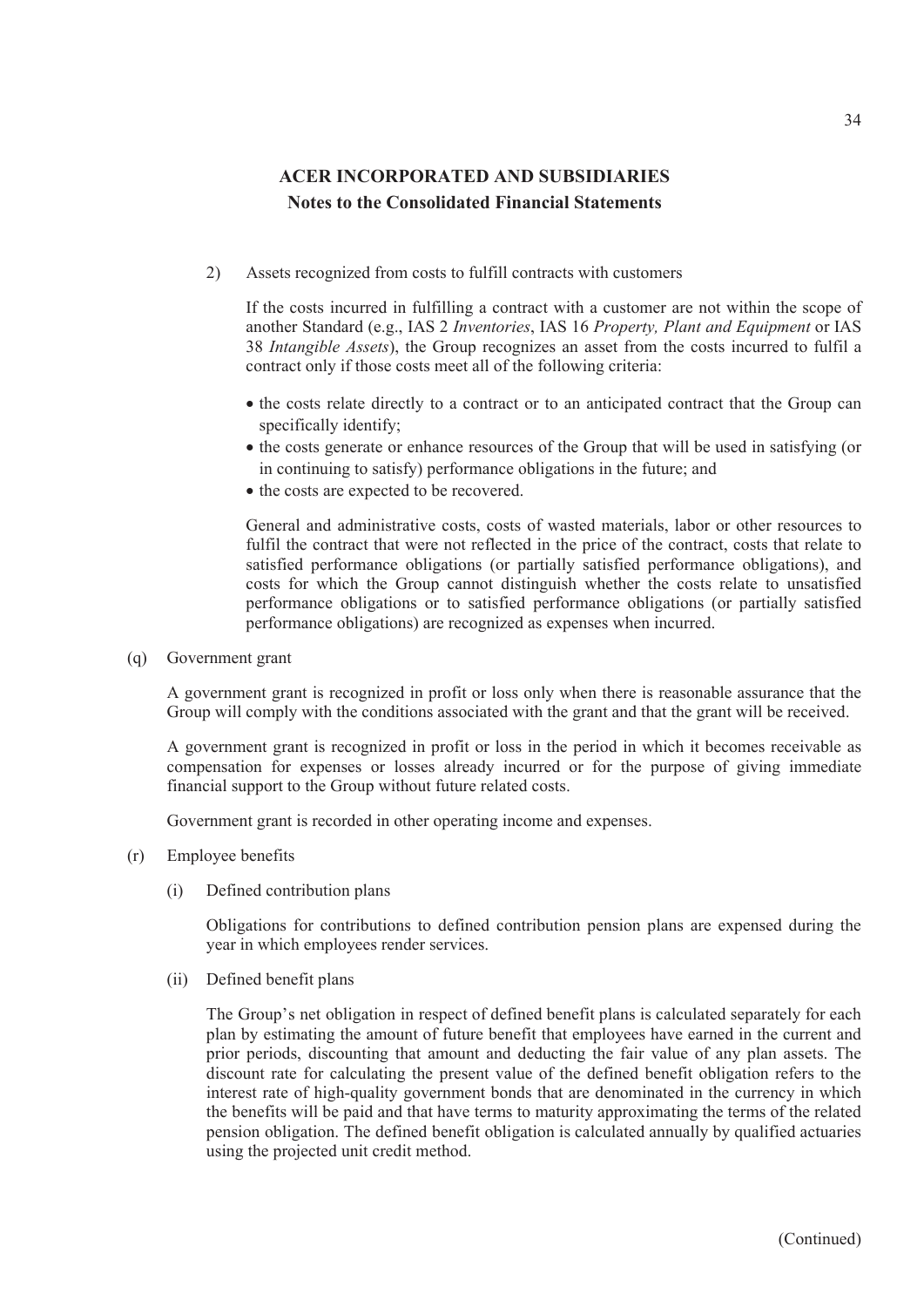When the benefits of a plan are improved, the expenses related to the increased obligations resulting from the services rendered by employees in the past years are recognized in profit or loss immediately.

The remeasurements of the net defined benefit liability (asset) comprise (i) actuarial gains and losses; (ii) return on plan assets, excluding amounts included in net interest on the net defined benefit liability (asset); and (iii) any change in the effect of the asset ceiling, excluding amounts included in net interest on the net defined benefit liability (asset). The remeasurements of the net defined benefit liability (asset) are recognized in other comprehensive income and reflected in other equity.

The Group recognizes gains or losses on the curtailment or settlement of a defined benefit plan when the curtailment or settlement occurs. The gain or loss on curtailment or settlement comprises any resulting change in the fair value of plan assets and any change in the present value of the defined benefit obligation.

(iii) Short-term employee benefits

Short-term employee benefit obligations are measured on an undiscounted basis and are expensed during the period in which employees render services. A liability is recognized for the amount expected to be paid under short-term cash bonus or profit-sharing plans if the Group has a present legal or constructive obligation to make such payments as a result of past service provided by the employees, and the obligation can be estimated reliably.

### (s) Share-based payment

The grant-date fair value of equity-settled share-based payment arrangements granted to employees is generally recognized as an expense, with a corresponding increase in equity, over the vesting period of the awards. The amount recognized as an expense is adjusted to reflect the number of awards for which the related service and non-market performance conditions are expected to be met, and the amount ultimately recognized is based on the number of awards that meet the related service and non-market performance conditions at the vesting date.

For share-based payment awards with non-vesting conditions, the grant-date fair value of the sharebased payment is measured to reflect such conditions and there is no true-up for differences between expected and actual outcomes.

The grant date of options for employees to subscribe new shares for a cash injection is the date when the Board of Directors approves the exercise price and the shares to which employees can subscribe.

(t) Income taxes

Income taxes comprise current taxes and deferred taxes. Current and deferred taxes are recognized in profit or loss unless they relate to business combinations or items recognized directly in equity or other comprehensive income.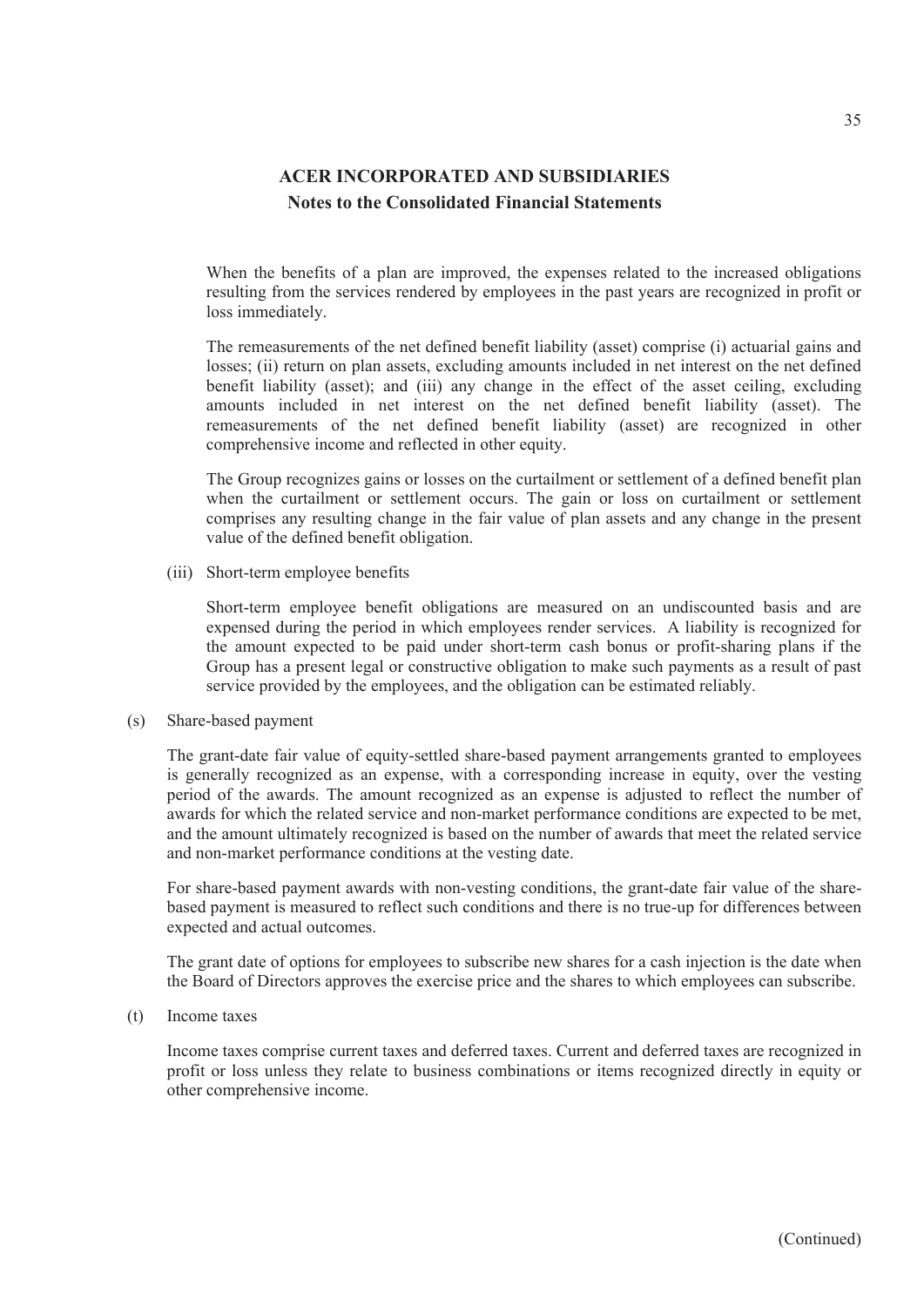Current taxes comprise the expected tax payables or receivables on the taxable profits (losses) for the year and any adjustment to the tax payable or receivable in respect of previous years. The amount of current tax payables or receivables are the best estimate of the tax amount expected to be paid or received that reflects uncertainty related to income taxes, if any. It is measured using tax rates enacted or substantively enacted at the reporting date.

Deferred income taxes are recognized in respect of temporary differences between the carrying amounts of assets and liabilities for financial reporting purposes and the amounts used for taxation purposes. Deferred taxes are not recognized for:

- (i) Temporary differences on the initial recognition of assets or liabilities in a transaction that is not a business combination and that affects neither accounting nor taxable profit or loss;
- (ii) Temporary differences related to investments in subsidiaries, associates and joint arrangements to the extent that the Group is able to control the timing of the reversal of the temporary differences and it is probable that they will not reverse in the foreseeable future; and
- (iii) Taxable temporary differences arising on the initial recognition of goodwill.

Deferred tax assets are recognized for unused tax losses, tax credits, and deductible temporary differences to the extent that it is probable that future taxable profits will be available against which they can be utilized. Deferred tax assets are reviewed at each reporting date and reduced to the extent that it is no longer probable that the related tax benefit will be realized; such reductions are reversed when the probability of future taxable profits improves.

Deferred taxes are measured at tax rates that are expected to be applied to temporary differences when they reverse, using tax rates enacted or substantively enacted at the reporting date, and reflect uncertainty related to income taxes, if any.

Deferred tax assets and liabilities are offset if the following criteria are met:

- (i) the Group has a legally enforceable right to set off current tax assets against current tax liabilities; and
- (ii) the deferred tax assets and the deferred tax liabilities relate to income taxes levied by the same taxation authority on either:
	- 1) the same taxable entity; or
	- 2) different taxable entities which intend to settle current tax assets and liabilities on a net basis, or to realize the assets and liabilities simultaneously, in each future period in which significant amounts of deferred tax liabilities or assets are expected to be settled or recovered.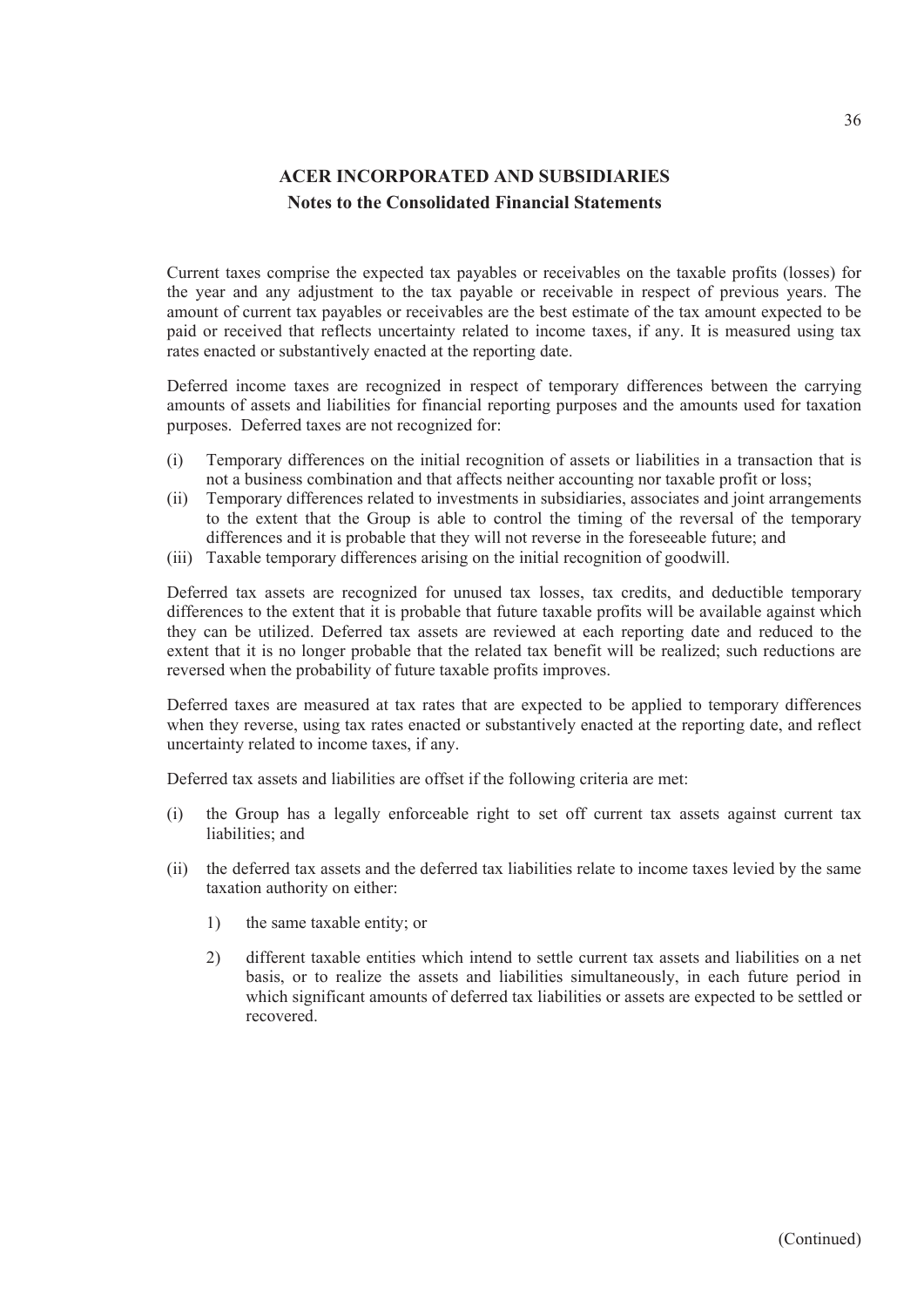#### (u) Business combinations

The Group accounts for business combinations using the acquisition method. The goodwill arising from an acquisition is measured as the excess of the acquisition-date fair value of consideration transferred, including the amount of non-controlling interest in the acquiree, over the net of the acquisition-date amounts of the identifiable assets acquired and liabilities assumed (generally at fair value). If the amount calculated above is a deficit balance, the Group recognizes that amount as a gain on a bargain purchase in profit or loss immediately after reassessing whether it has correctly identified all of the assets acquired and all of the liabilities assumed. For each business combination, non-controlling interest in the acquiree is measured either at fair value or at the non-controlling interest's proportionate share of the fair value of acquiree's identifiable net assets.

Acquisition-related costs are expensed as incurred except for the costs related to issuance of debt or equity instruments.

For each business combination, the Group measures any non-controlling interests in the acquiree either at fair value or at the non-controlling interest' s proportionate share of the acquiree' s identifiable net assets, if the non-controlling interests are present ownership interests and entitle their holders to a proportionate share of the acquiree' s net assets in the event of liquidation. Other components of non-controlling interests are measured at their acquisition-date fair values, unless another measurement basis is required by the IFRSs endorsed by the FSC.

In a business combination achieved in stages, the Group shall remeasure its previously held equity interest in the acquiree at its acquisition-date fair value and recognize the resulting gain or loss in profit or loss. The amount previously recognized in other comprehensive income in relation to the changes in the value of the Group's equity interest should be reclassified to profit or loss on the same basis as would be required if the Group had disposed directly of the previously held equity interest.

If the initial accounting for a business combination is incomplete by the end of the reporting period in which the combination occurs, provisional amounts for the items for which the accounting is incomplete are reported in the financial statements. During the measurement period, the provisional amounts recognized at the acquisition date are retrospectively adjusted, or additional assets or liabilities are recognized, to reflect new information obtained about facts and circumstances that existed as of the acquisition date. The measurement period shall not exceed one year from the acquisition date.

(v) Earnings per share ("EPS")

The basic and diluted EPS attributable to stockholders of the Parent are disclosed in the consolidated financial statements. Basic EPS is calculated by dividing net income attributable to stockholders of the Parent by the weighted-average number of common shares outstanding during the year. In calculating diluted EPS, the net income attributable to stockholders of the Parent and weightedaverage number of common shares outstanding during the year are adjusted for the effects of dilutive potential common shares. The Group's dilutive potential common shares include profit sharing for employees to be settled in the form of common stock.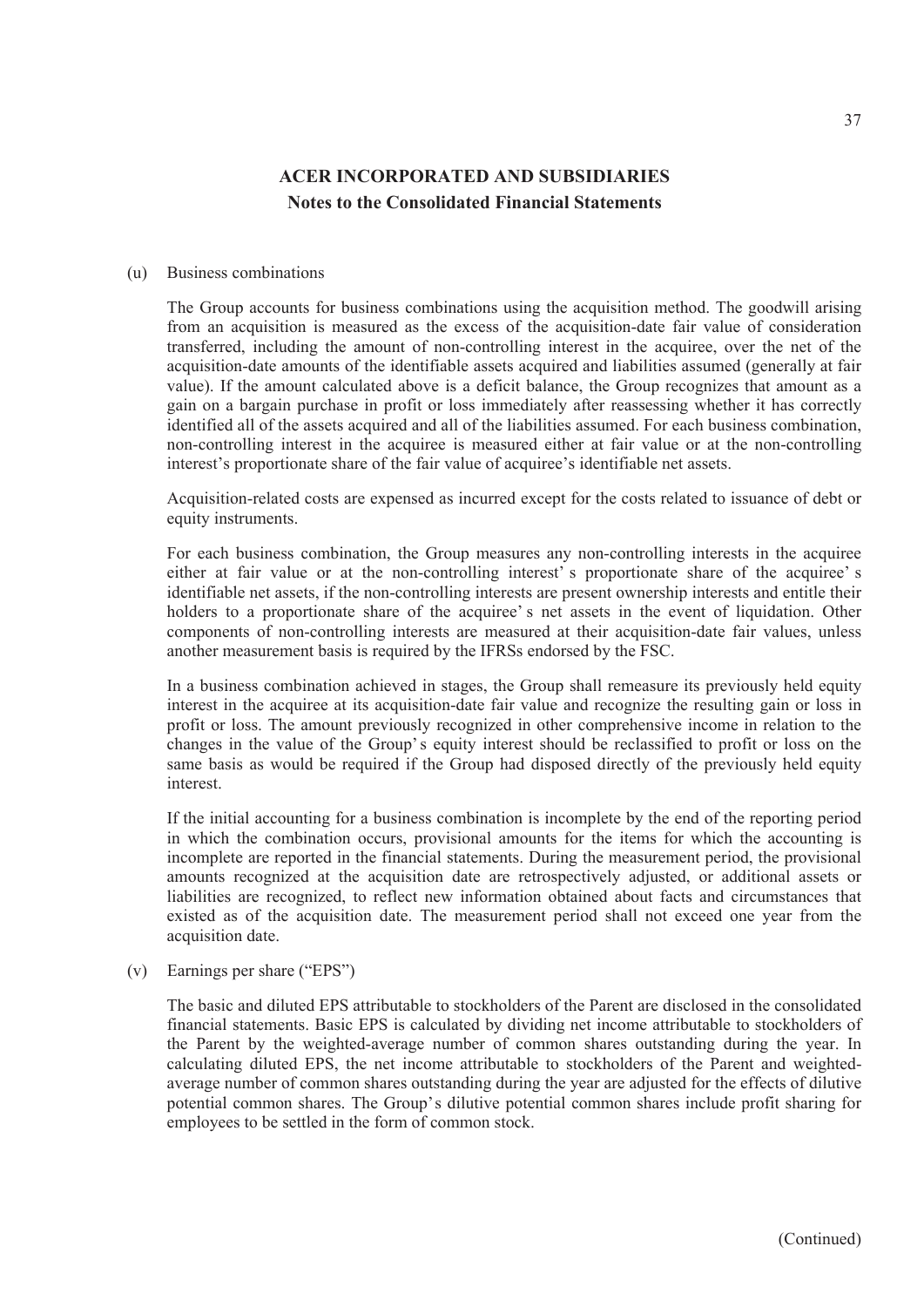#### (w) Operating segments

An operating segment is a component of the Group that engages in business activities from which it may earn revenues and incur expenses (including revenues and expenses relating to transactions with other components of the Group). Operating results of the operating segment are regularly reviewed by the Group's chief operating decision maker, who decides on the allocation of resources to the segment and assesses its performance. Each operating segment consists of standalone financial information.

#### **5. Critical accounting judgments and key sources of estimation and assumption uncertainty**

The preparation of the consolidated financial statements in conformity with the Regulations and Taiwan-IFRSs requires management to make judgments, estimates and assumptions that affect the application of the accounting policies and the reported amount of assets, liabilities, income and expenses. Actual results may differ from these estimates.

The estimates and underlying assumptions are reviewed on an ongoing basis. Revisions to accounting estimates are recognized in the period in which the estimate is revised and in the future periods affected.

Information about assumptions and estimation uncertainties that have a significant risk of resulting in a material adjustment within the next financial year is included as follows:

(a) Revenue recognition (accrual of sales return and allowance)

The Group records a refund liability for estimated future returns and other allowances in the same period the related revenue is recognized. Refund liability for estimated sales returns and other allowances is generally made and adjusted based on historical experience, channel inventory, market and economic conditions, and any other factors that would significantly affect the allowance. The adequacy of estimations is reviewed periodically. The fierce market competition and rapid evolution of technology could result in significant adjustments to the accruals made.

(b) Valuation of inventory

Inventories are measured at the lower of cost or net realizable value. The Group uses judgment and estimates to determine the net realizable value of inventory at each reporting date.

Since the Group is under the electronics industry that is rapidly innovative, the Group estimates the net realizable value of inventory, taking obsolescence and unmarketable items into account at the reporting date, and then writes down the cost of inventories to net realizable value. The net realizable value of the inventory is mainly determined based on assumptions of future demand within a time horizon, which could result in significant adjustments. Refer to note 6(e) for further description of inventory write-downs.

(c) Impairment of goodwill

The assessment of impairment of goodwill requires the Group to make subjective judgments to identify cash-generating units, allocate the goodwill to relevant cash-generating units, and estimate the recoverable amount of relevant cash-generating units. Any changes in these estimates based on changed economic conditions or business strategies could result in significant adjustments in future years. Refer to note 6(k) for further description of the impairment of goodwill.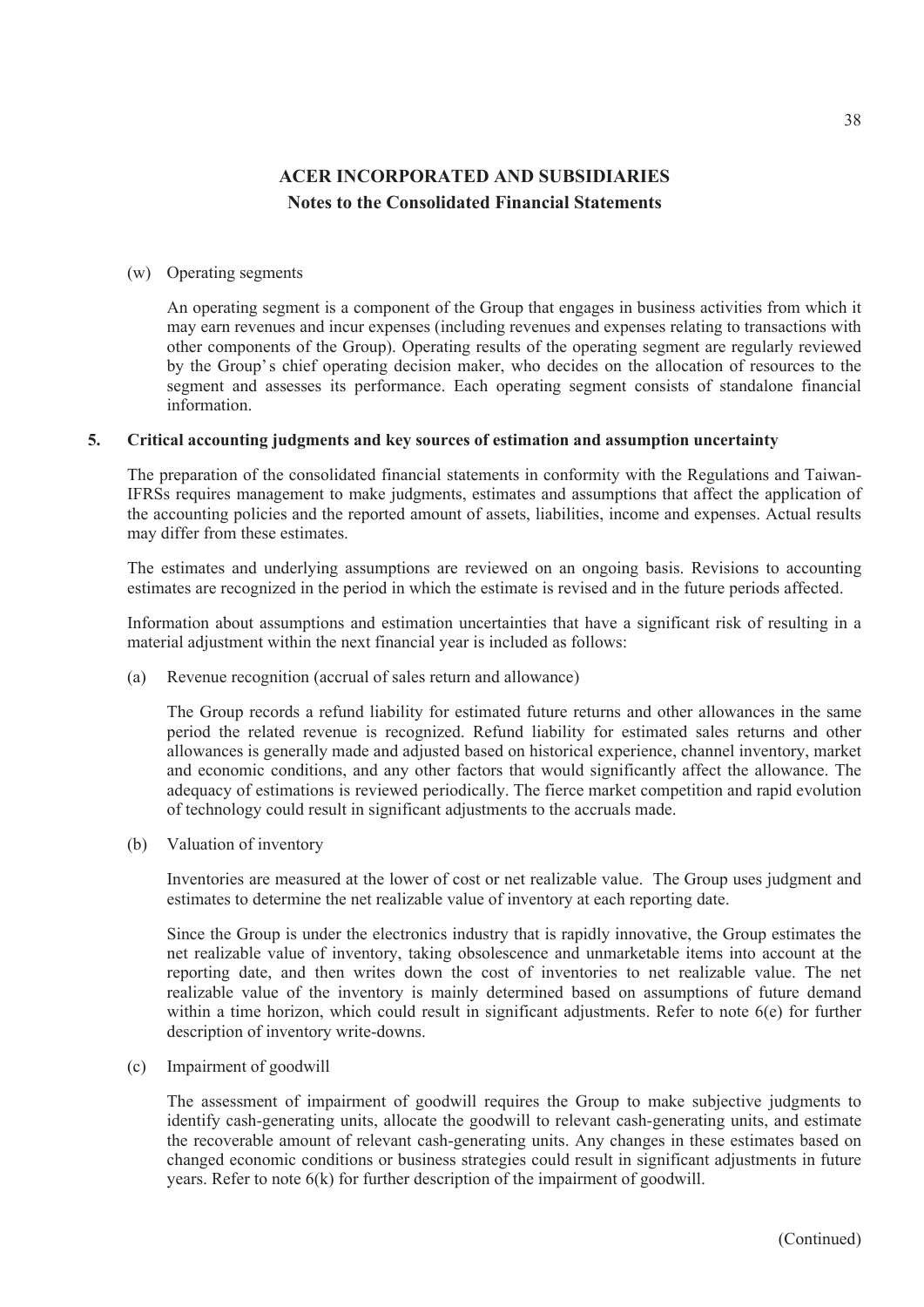### **6. Significant account disclosures**

(a) Cash and cash equivalents

|               | 2021         | December 31, December 31,<br><b>2020</b> |
|---------------|--------------|------------------------------------------|
| Cash on hand  | 4,205        | 4.151                                    |
| Bank deposits | 36, 351, 659 | 27,397,795                               |
| Time deposits | 8,263,677    | 11,779,077                               |
|               | 44,619,541   | 39,181,023                               |

(b) Financial instruments measured at fair value through profit or loss

|                                                                                                                                     | December 31,<br>2021 | December 31,<br>2020 |
|-------------------------------------------------------------------------------------------------------------------------------------|----------------------|----------------------|
| Financial assets mandatorily measured at fair value through<br>profit or loss:                                                      |                      |                      |
| Derivative instruments not used for hedging                                                                                         |                      |                      |
| Foreign currency forward contracts                                                                                                  | \$<br>680,128        | 203,213              |
| Non-derivative financial assets                                                                                                     |                      |                      |
| Stocks listed on foreign markets                                                                                                    | 1,754                | 2,160                |
| Open-end funds                                                                                                                      | 2,540,986            | 5,635,730            |
|                                                                                                                                     | 3,222,868            | 5,841,103            |
| Financial liabilities held for trading:                                                                                             |                      |                      |
| Derivatives – Foreign currency forward contracts                                                                                    | \$<br>(259, 225)     | (1,526,494)          |
| Financial liabilities measured at fair value through profit or loss:<br>Contingent consideration arising from business combinations |                      |                      |
| (note (6(g))                                                                                                                        | (35,758)             |                      |
|                                                                                                                                     | (294, 983)           | (1,526,494)          |
| Current                                                                                                                             | \$<br>(291, 917)     | (1,526,494)          |
| Non-current                                                                                                                         | (3,066)              |                      |
|                                                                                                                                     | (294, 983)           | (1,526,494)          |

Please refer to note 6(aa) for the amounts recognized in profit or loss arising from remeasurement at fair value.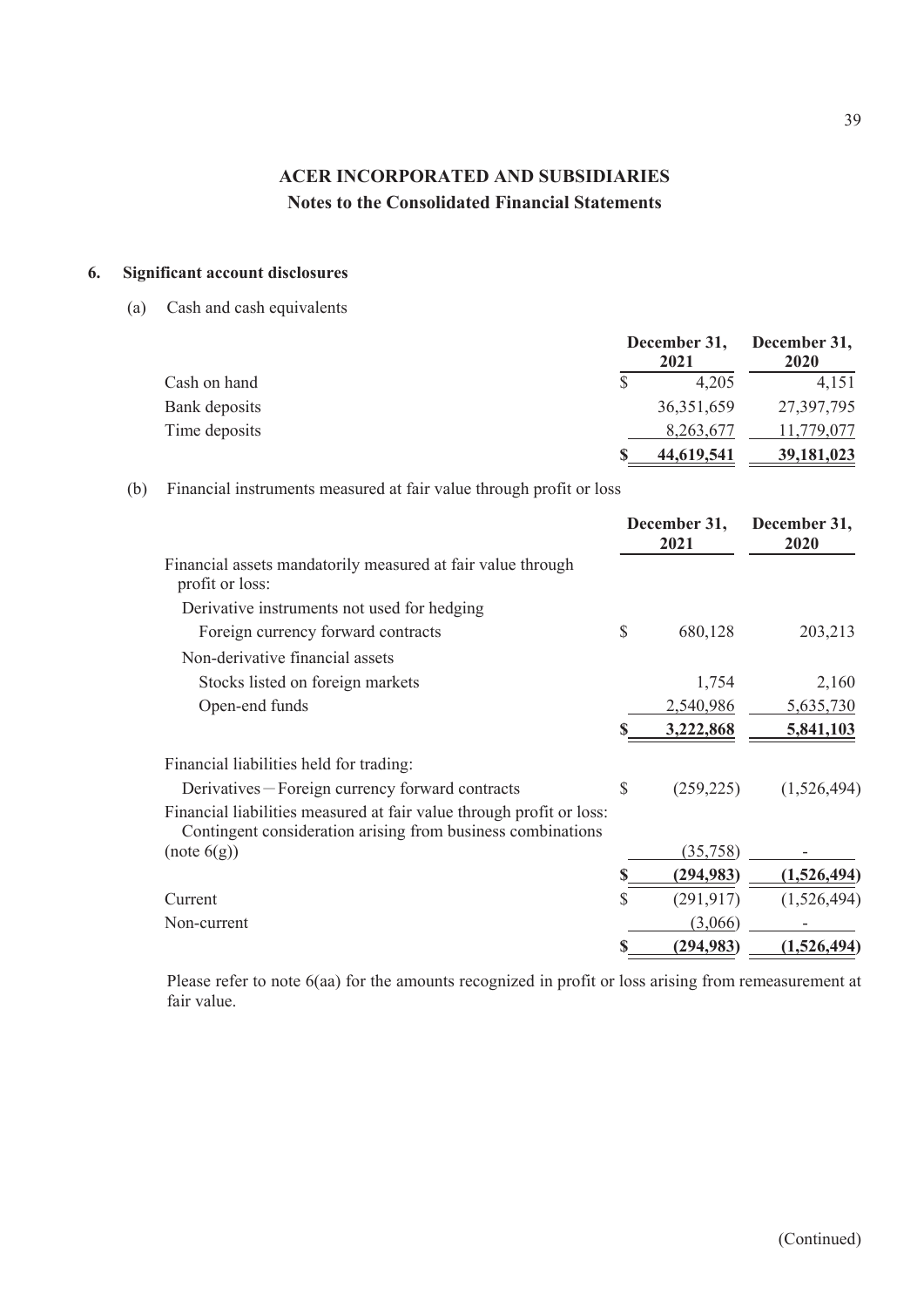The Group entered into derivative contracts to manage foreign currency exchange risk arising from operating activities. At each reporting date, the outstanding foreign currency forward contracts that did not conform to the criteria for hedge accounting consisted of the following (the contract amount was presented in USD):

(i) Foreign currency forward contracts

|            | <b>December 31, 2021</b> |                                            |                        |  |  |  |  |
|------------|--------------------------|--------------------------------------------|------------------------|--|--|--|--|
|            | <b>Contract amount</b>   |                                            |                        |  |  |  |  |
|            | (in thousands)           | <b>Currency</b>                            | <b>Maturity period</b> |  |  |  |  |
| <b>USD</b> | 119,159                  | <b>AUD</b><br><b>USD</b>                   | 2022/01~2022/06        |  |  |  |  |
| <b>USD</b> | 685                      | <b>AUD</b><br><b>NTD</b>                   | 2022/02~2022/03        |  |  |  |  |
| <b>USD</b> | 28,051                   | <b>EUR</b><br><b>CHF</b>                   | 2022/01~2022/05        |  |  |  |  |
| <b>USD</b> | 11,626                   | <b>EUR</b><br><b>NOK</b><br>$\overline{1}$ | 2022/01~2022/05        |  |  |  |  |
| <b>USD</b> | 18,185                   | <b>SEK</b><br><b>EUR</b>                   | 2022/01~2022/06        |  |  |  |  |
| <b>USD</b> | 533,740                  | <b>EUR</b><br><b>USD</b><br>$\sqrt{2}$     | 2022/01~2022/05        |  |  |  |  |
| <b>USD</b> | 1,279                    | <b>NTD</b><br><b>EUR</b>                   | 2022/01~2022/03        |  |  |  |  |
| <b>USD</b> | 73,745                   | <b>EUR</b><br><b>PLN</b><br>$\sqrt{2}$     | 2022/01~2022/06        |  |  |  |  |
| <b>USD</b> | 110,801                  | <b>USD</b><br><b>GBP</b><br>$\sqrt{2}$     | 2022/01~2022/05        |  |  |  |  |
| <b>USD</b> | 10,494                   | <b>USD</b><br><b>NZD</b><br>$\sqrt{2}$     | 2022/01~2022/05        |  |  |  |  |
| <b>USD</b> | 58,479                   | <b>USD</b><br>CAD                          | 2022/01~2022/02        |  |  |  |  |
| <b>USD</b> | 8,200                    | <b>USD</b><br><b>CLP</b><br>$\sqrt{2}$     | 2022/01                |  |  |  |  |
| <b>USD</b> | 60,000                   | <b>USD</b><br><b>CNY</b><br>$\sqrt{2}$     | $2022/01 - 2022/04$    |  |  |  |  |
| <b>USD</b> | 70,800                   | <b>USD</b><br><b>IDR</b><br>$\sqrt{ }$     | 2022/01~2022/04        |  |  |  |  |
| <b>USD</b> | 229,969                  | <b>USD</b><br><b>INR</b><br>$\sqrt{2}$     | 2022/01~2022/06        |  |  |  |  |
| <b>USD</b> | 31,917                   | <b>USD</b><br><b>JPY</b><br>$\sqrt{2}$     | 2022/01~2022/08        |  |  |  |  |
| <b>USD</b> | 16,700                   | <b>USD</b><br><b>MXN</b>                   | 2022/01~2022/03        |  |  |  |  |
| <b>USD</b> | 30,500                   | <b>MYR</b><br><b>USD</b><br>$\sqrt{2}$     | 2022/01~2022/03        |  |  |  |  |
| <b>USD</b> | 584,224                  | <b>USD</b><br><b>NTD</b><br>$\sqrt{2}$     | 2022/01~2022/11        |  |  |  |  |
| <b>USD</b> | 19,600                   | <b>USD</b><br>PHP<br>$\sqrt{2}$            | 2022/01~2022/03        |  |  |  |  |
| <b>USD</b> | 105,197                  | <b>USD</b><br><b>RUB</b>                   | 2022/01~2022/04        |  |  |  |  |
| <b>USD</b> | 20,000                   | <b>USD</b><br><b>SGD</b><br>$\overline{1}$ | 2022/01~2022/05        |  |  |  |  |
| <b>USD</b> | 98,000                   | <b>USD</b><br><b>THB</b>                   | 2022/01~2022/03        |  |  |  |  |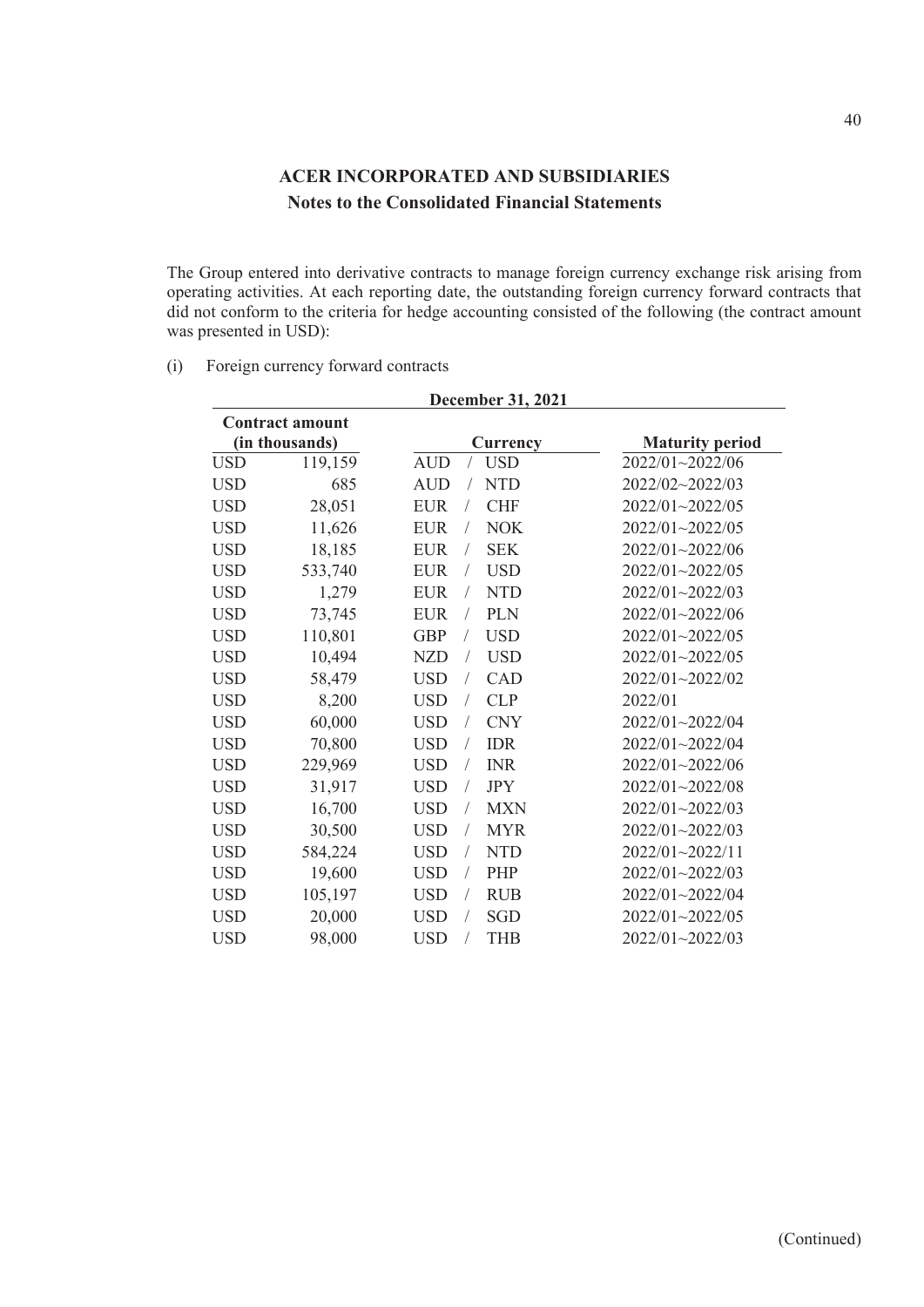|            | <b>Contract amount</b> |                                           |                        |  |  |  |  |
|------------|------------------------|-------------------------------------------|------------------------|--|--|--|--|
|            | (in thousands)         | Currency                                  | <b>Maturity period</b> |  |  |  |  |
| <b>USD</b> | 79,182                 | <b>AUD</b><br><b>USD</b>                  | 2021/01~2021/05        |  |  |  |  |
| <b>USD</b> | 295                    | <b>EUR</b><br><b>DKK</b>                  | 2021/01                |  |  |  |  |
| <b>USD</b> | 583                    | <b>CHF</b><br><b>EUR</b><br>$\sqrt{2}$    | 2021/01~2021/05        |  |  |  |  |
| <b>USD</b> | 10,951                 | <b>EUR</b><br><b>NOK</b>                  | $2021/01 - 2021/07$    |  |  |  |  |
| <b>USD</b> | 14,127                 | <b>SEK</b><br><b>EUR</b><br>$\sqrt{2}$    | 2021/01~2021/06        |  |  |  |  |
| <b>USD</b> | 362,602                | <b>USD</b><br><b>EUR</b><br>$\sqrt{2}$    | 2021/01~2021/05        |  |  |  |  |
| <b>USD</b> | 1,325                  | <b>NTD</b><br><b>EUR</b>                  | $2021/01 - 2021/02$    |  |  |  |  |
| <b>USD</b> | 48,129                 | <b>PLN</b><br><b>EUR</b><br>$\sqrt{2}$    | 2021/01~2021/05        |  |  |  |  |
| <b>USD</b> | 166,755                | <b>GBP</b><br><b>USD</b>                  | 2021/01~2021/09        |  |  |  |  |
| <b>USD</b> | 12,570                 | <b>USD</b><br><b>NZD</b><br>$\frac{1}{2}$ | 2021/01~2021/05        |  |  |  |  |
| <b>USD</b> | 81,374                 | <b>USD</b><br>CAD<br>$\sqrt{2}$           | 2021/01~2021/04        |  |  |  |  |
| <b>USD</b> | 54,200                 | <b>USD</b><br><b>CLP</b><br>$\sqrt{2}$    | 2021/03~2021/07        |  |  |  |  |
| <b>USD</b> | 27,000                 | <b>USD</b><br><b>CNY</b><br>$\sqrt{2}$    | 2021/01~2021/02        |  |  |  |  |
| <b>USD</b> | 19,500                 | <b>COP</b><br><b>USD</b><br>$\sqrt{2}$    | 2021/01~2021/03        |  |  |  |  |
| <b>USD</b> | 15,000                 | <b>USD</b><br><b>IDR</b><br>$\sqrt{2}$    | 2021/01~2021/02        |  |  |  |  |
| <b>USD</b> | 129,105                | <b>INR</b><br><b>USD</b><br>$\sqrt{2}$    | 2021/01~2021/07        |  |  |  |  |
| <b>USD</b> | 146,869                | <b>USD</b><br><b>JPY</b>                  | 2021/01~2021/07        |  |  |  |  |
| <b>USD</b> | 32,800                 | <b>USD</b><br><b>MXN</b><br>$\frac{1}{2}$ | 2021/01~2021/05        |  |  |  |  |
| <b>USD</b> | 20,500                 | <b>USD</b><br><b>MYR</b><br>$\sqrt{2}$    | 2021/01~2021/02        |  |  |  |  |
| <b>USD</b> | 591,550                | <b>USD</b><br><b>NTD</b><br>$\sqrt{2}$    | 2021/01                |  |  |  |  |
| <b>USD</b> | 9,600                  | <b>USD</b><br>PHP<br>$\sqrt{2}$           | 2021/01~2021/03        |  |  |  |  |
| <b>USD</b> | 72,577                 | <b>RUB</b><br><b>USD</b><br>$\sqrt{2}$    | 2021/01~2021/05        |  |  |  |  |
| <b>USD</b> | 10,000                 | <b>USD</b><br><b>SGD</b><br>$\sqrt{2}$    | 2021/01~2021/03        |  |  |  |  |
| <b>USD</b> | 42,000                 | <b>USD</b><br><b>THB</b><br>$\sqrt{2}$    | 2021/01~2021/03        |  |  |  |  |

**December 31, 2020**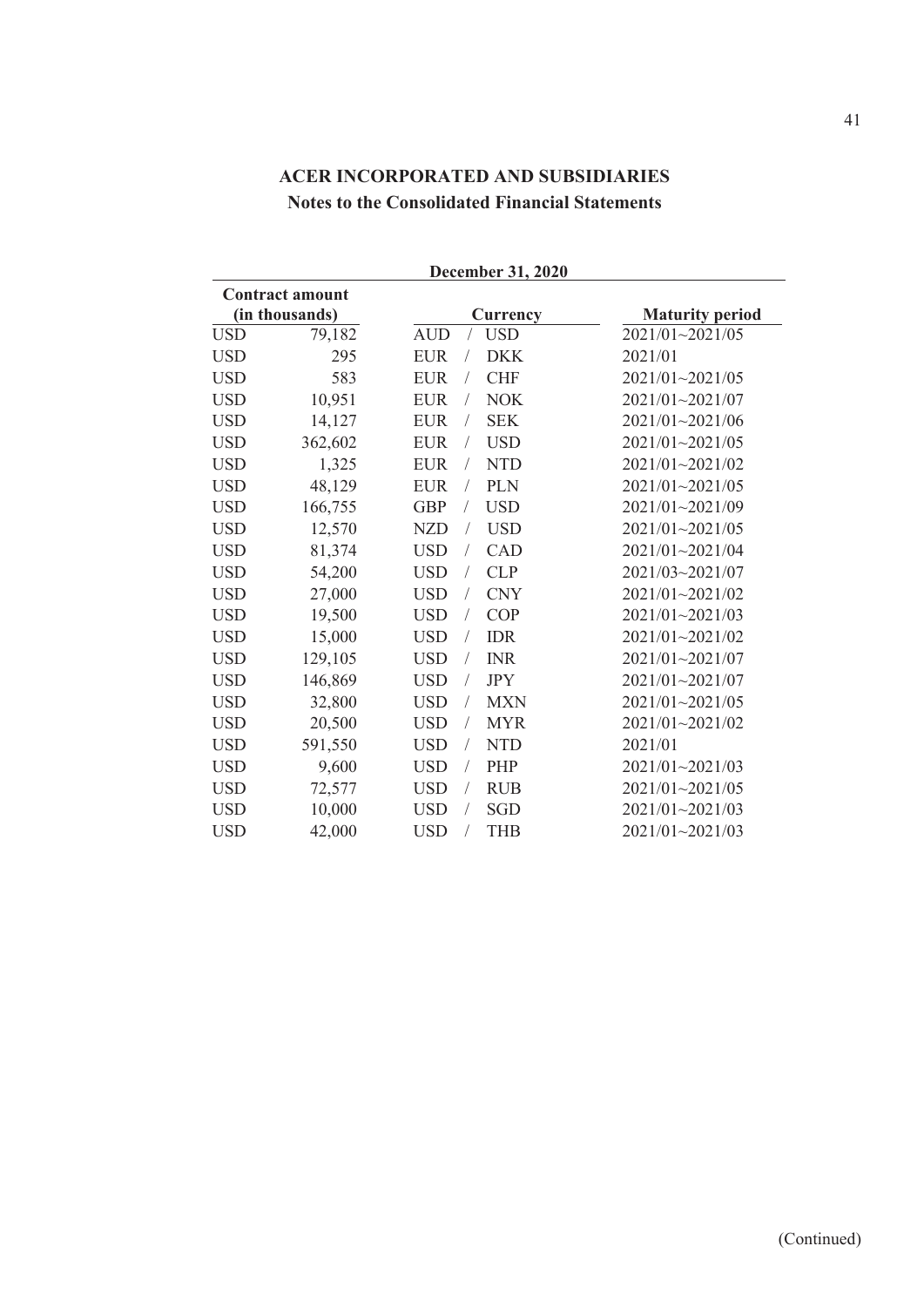(c) Financial assets measured at fair value through other comprehensive income

|                                                                                 | December 31,<br>2021 |           | December 31,<br><b>2020</b> |
|---------------------------------------------------------------------------------|----------------------|-----------|-----------------------------|
| Equity investments measured at fair value through other<br>comprehensive income |                      |           |                             |
| Domestic listed stock                                                           | S                    | 7,064,857 | 5,096,859                   |
| Unlisted stock                                                                  |                      | 741,845   | 1,111,551                   |
|                                                                                 |                      | 7,806,702 | 6,208,410                   |
| Current                                                                         | S                    |           | 98,818                      |
| Non-current                                                                     |                      | 7,806,702 | 6,109,592                   |
|                                                                                 |                      | 7,806,702 | 6,208,410                   |

The Group designated the investments shown above as financial assets measured at fair value through other comprehensive income (FVOCI) because these equity instruments are held for longterm strategic purposes and not for trading.

Certain financial assets measured at FVOCI were disposed of in 2021 and 2020. The realized loss accumulated in other comprehensive income of \$308,290 and \$3,527 have been reclassified from other equity to retained earnings.

(d) Notes and accounts receivable, net (measured at amortized cost)

|                                                         | December 31,<br>2021 | December 31,<br><b>2020</b> |
|---------------------------------------------------------|----------------------|-----------------------------|
| Notes receivable                                        | 213,707              | 262,143                     |
| Accounts receivable                                     | 63,946,493           | 55,099,972                  |
| Less: loss allowance                                    | (120,763)            | (192,005)                   |
|                                                         | 64,039,437           | 55,170,110                  |
| Accounts receivable from related parties (note $7(b)$ ) | 1.329                | 27,419                      |
|                                                         | 64,040,766           | 55, 197, 529                |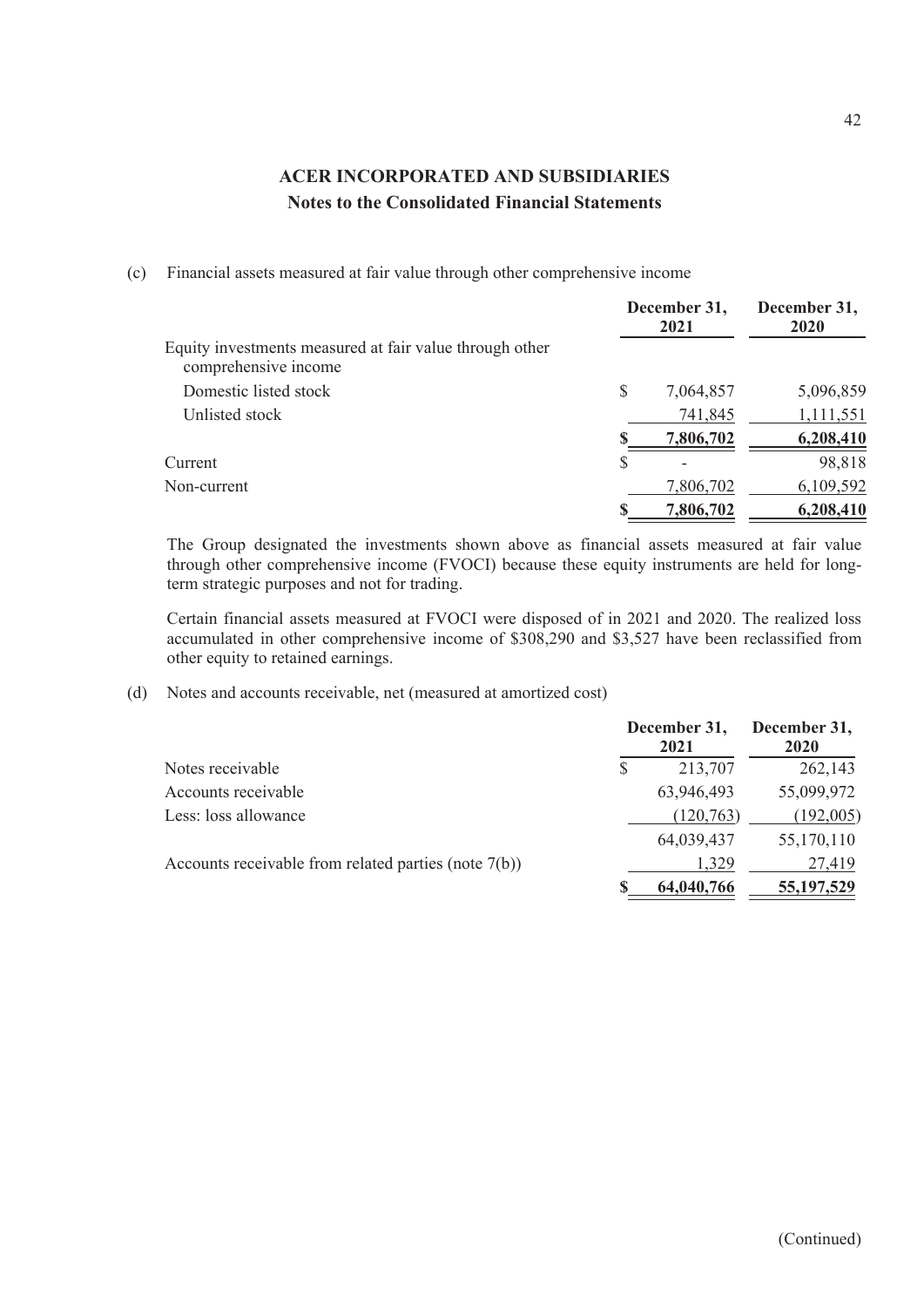The Group applies the simplified approach to provide for its expected credit losses, i.e., the use of lifetime expected loss provision for all receivables. Forward looking information is taken into consideration as well. Analysis of expected credit losses on notes and accounts receivable was as follows:

|                           | <b>December 31, 2021</b>        |                      |                       |  |  |
|---------------------------|---------------------------------|----------------------|-----------------------|--|--|
|                           | Weighted-                       |                      |                       |  |  |
|                           | <b>Gross carrying</b><br>amount | average loss<br>rate | <b>Loss allowance</b> |  |  |
| Current                   | \$<br>59,972,724                | $0.09\%$             | (56,097)              |  |  |
| Past due 1-30 days        | 3,550,650                       | 0.48%                | (16,893)              |  |  |
| Past due 31-60 days       | 441,709                         | $1.62\%$             | (7,155)               |  |  |
| Past due 61-90 days       | 81,506                          | 10.31%               | (8,400)               |  |  |
| Past due 91-180 days      | 63,545                          | 11.06%               | (7,025)               |  |  |
| Past due 181 days or over | 50,066                          | 50.32%               | (25, 193)             |  |  |
|                           | \$<br>64,160,200                |                      | (120, 763)            |  |  |

|                           |               | <b>December 31, 2020</b>        |                      |                       |  |  |
|---------------------------|---------------|---------------------------------|----------------------|-----------------------|--|--|
|                           |               |                                 |                      |                       |  |  |
|                           |               | <b>Gross carrying</b><br>amount | average loss<br>rate | <b>Loss allowance</b> |  |  |
| Current                   | $\mathcal{S}$ | 51,479,322                      | 0.17%                | (88,984)              |  |  |
| Past due 1-30 days        |               | 3,143,828                       | $0.54\%$             | (16, 861)             |  |  |
| Past due 31-60 days       |               | 337,786                         | 9.59%                | (32, 387)             |  |  |
| Past due 61-90 days       |               | 249,456                         | $3.07\%$             | (7,662)               |  |  |
| Past due 91-180 days      |               | 104,135                         | 18.83%               | (19,605)              |  |  |
| Past due 181 days or over |               | 47,588                          | 55.70%               | (26,506)              |  |  |
|                           | $\mathbf S$   | 55, 362, 115                    |                      | (192, 005)            |  |  |

As of December 31, 2021 and 2020, no expected credit losses was provided for accounts receivable from related parties after management's assessment.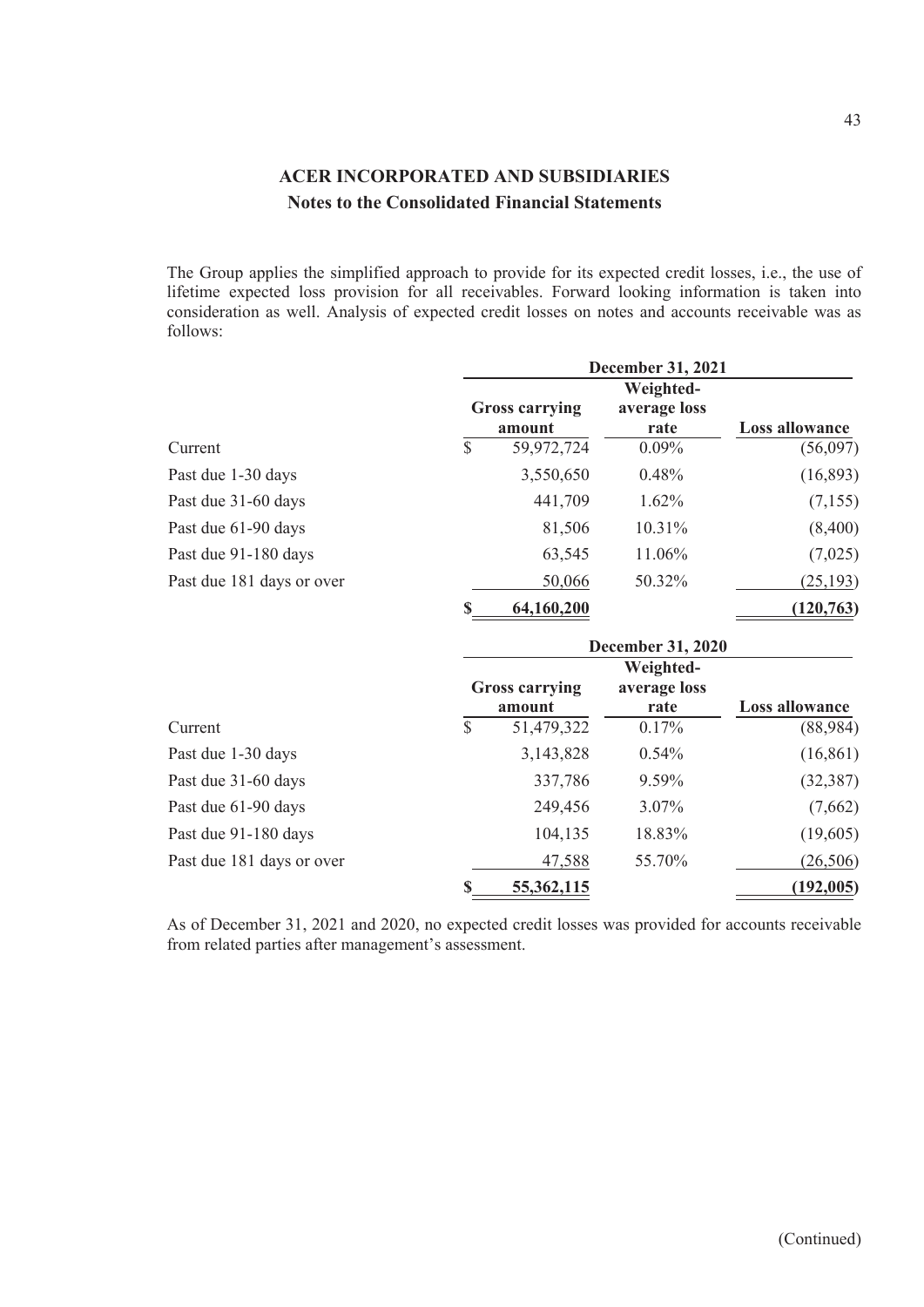Movements of the allowance for notes and accounts receivable were as follows:

|                                                            | 2021      | 2020     |
|------------------------------------------------------------|-----------|----------|
| Balance at January 1                                       | 192,005   | 136,322  |
| Impairment losses recognized (reversal of impairment loss) | (35,070)  | 67,865   |
| Acquisition through business combination                   | 6,911     |          |
| Write-off                                                  | (35, 458) | (11,511) |
| Effect of exchange rate changes                            | (7,625)   | (671)    |
| Balance at December 31                                     | 120,763   | 192,005  |

The Group entered into factoring agreements with financial institutions to sell its accounts receivable. Under the agreements, the Group does not have the responsibility to assume the default risk of the transferred accounts receivable but is liable for the losses incurred on any business dispute. The Group derecognized the above accounts receivable as it has transferred substantially all of the risks and rewards of ownership of the accounts receivable, and it did not have any continuing involvement in them. The accounts receivable from the financial institutions were recognized as "other receivables" upon the derecognition of those accounts receivable. As of December 31, 2021 and 2020, the Group sold its accounts receivable without recourse as follows:

|                                      |                                     |                                                      | December 31, 2021                              |                                                                  |                                                       |                                                            |
|--------------------------------------|-------------------------------------|------------------------------------------------------|------------------------------------------------|------------------------------------------------------------------|-------------------------------------------------------|------------------------------------------------------------|
| Purchaser<br><b>HSBC</b> Bank        | Amount<br>Derecognized<br>364,861   | <b>Amount</b><br><b>Advanced</b><br>Unpaid<br>19,007 | Amount<br><b>Advanced</b><br>Paid<br>345,854   | Amount<br>Recognized<br>in Other<br><b>Receivables</b><br>19,007 | Range of<br><b>Interest Rate</b><br>5.25%             | Significant<br><b>Transferring</b><br><b>Terms</b><br>None |
|                                      |                                     |                                                      | December 31, 2020                              |                                                                  |                                                       |                                                            |
| <b>Purchaser</b><br><b>HSBC</b> Bank | Amount<br>Derecognized<br>1,104,814 | <b>Amount</b><br><b>Advanced</b><br>Unpaid<br>69,293 | Amount<br><b>Advanced</b><br>Paid<br>1,035,521 | Amount<br>Recognized<br>in Other<br><b>Receivables</b><br>69,293 | Range of<br><b>Interest Rate</b><br>$5.25\% - 8.20\%$ | Significant<br><b>Transferring</b><br><b>Terms</b><br>None |

(e) Inventories

|                                | December 31, |            | December 31, |  |
|--------------------------------|--------------|------------|--------------|--|
|                                |              | 2021       | <b>2020</b>  |  |
| Raw materials                  |              | 15,676,331 | 13,279,411   |  |
| Work in process                |              | 18,380     | 6,265        |  |
| Finished goods and merchandise |              | 22,188,155 | 13,798,158   |  |
| Spare parts                    |              | 1,073,057  | 842,860      |  |
| Inventories in transit         |              | 19,747,904 | 15,056,738   |  |
|                                |              | 58,703,827 | 42,983,432   |  |

For the years ended December 31, 2021 and 2020, the amounts of inventories recognized as cost of revenue were \$255,560,066 and \$219,979,248, respectively, of which \$1,943,032 and \$21,879, respectively, was the write-down of inventories to net realizable value.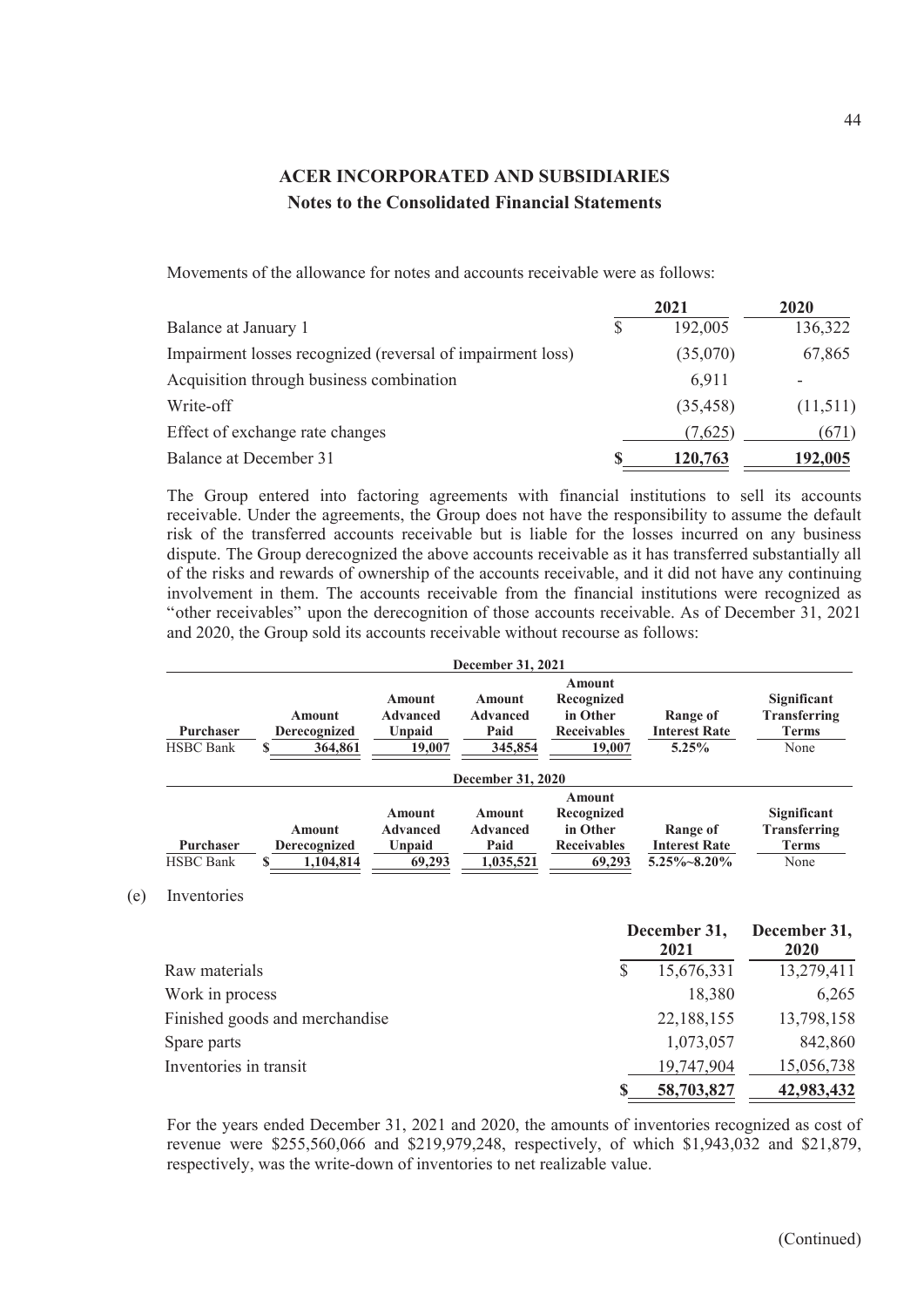#### (f) Investments accounted for using the equity method

A summary of the Group's investments in associates and joint ventures at the reporting date is as follows:

|                                                              | <b>December 31, 2021</b>   |                    | <b>December 31, 2020</b>   |                    |  |
|--------------------------------------------------------------|----------------------------|--------------------|----------------------------|--------------------|--|
| <b>Name of Associates and</b><br><b>Joint Ventures</b>       | Percentage of<br>ownership | Carrying<br>amount | Percentage of<br>ownership | Carrying<br>amount |  |
| Associates:                                                  |                            |                    |                            |                    |  |
| GrandPad Inc. ("GrandPAD")                                   | 28.88                      | \$<br>169,885      | 29.17                      | 187,339            |  |
| Apex Material Technology Corp.<br>("AMTC")                   | 7.01                       | 317,106            | 8.14                       | 352,098            |  |
| <b>Antung Trading Corporation</b><br>("ANT")                 | 11.79                      | 275,656            | 13.06                      | 239,657            |  |
| Meldcx Pty Ltd. ("MPL")                                      |                            |                    | 27.21                      | 44,719             |  |
| <b>Others</b>                                                |                            | 102,881            |                            | 95,181             |  |
| Joint Ventures:                                              |                            |                    |                            |                    |  |
| <b>Smart Frequency Technology</b><br>Inc. $("SFT", note(i))$ | 55.00                      | 71,601             | 55.00                      | 89,318             |  |
|                                                              |                            | \$<br>937,129      |                            | 1,008,312          |  |

Note (i): According to the joint venture agreement with a third party, the Group and the other party have joint control over SFT. Accordingly, this investment is accounted for using the equity method.

AOI donated partial of its ownership interest in MPL, formerly an investment accounted for using the equity method, to Acer Foundation on August 30, 2021. Consequently, AOI's ownership interest in MPL decreased from 27.21% to 17.21% and lost significant influence over it. Therefore, AOI reclassified the investment to fair value through other comprehensive income  $(FVOCI)$  - noncurrent and recognized a gain on disposal of investment of \$47,815, which was included in "other gains and losses" in the accompanying statements of comprehensive income.

Aggregated financial information on associates that were not individually material to the Group is summarized as follows.

|                                   | 2021   | 2020    |  |
|-----------------------------------|--------|---------|--|
| Attributable to the Group:        |        |         |  |
| Net income                        | 86.144 | 23,225  |  |
| Other comprehensive income (loss) | 2.183  | (3,229) |  |
| Total comprehensive income        | 88,327 | 19.996  |  |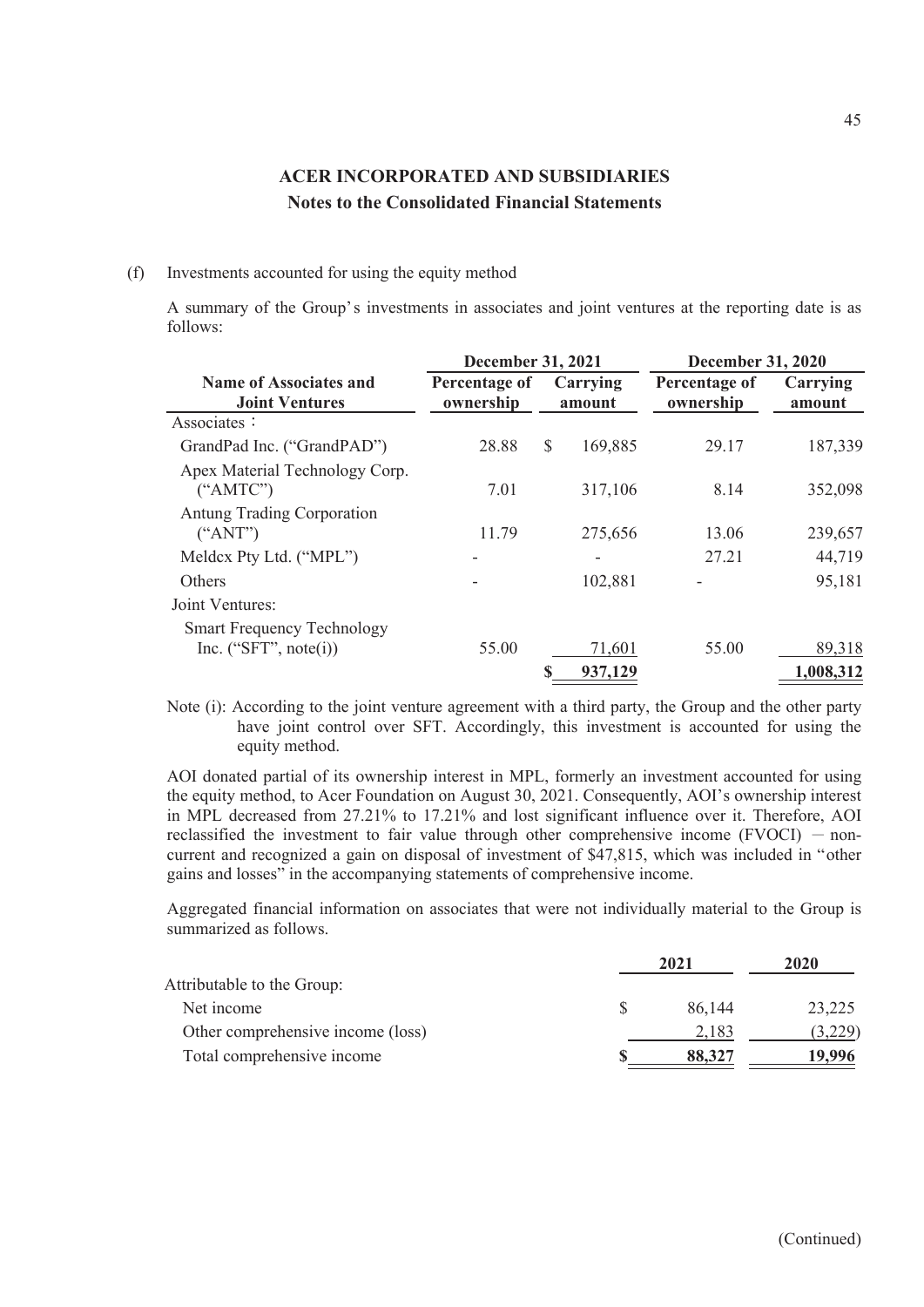Financial information on joint venture that was not individually material to the Group is summarized as follows.

|                            | 2021     | 2020      |  |
|----------------------------|----------|-----------|--|
| Attributable to the Group: |          |           |  |
| Net loss                   | (17,717) | (19,713)  |  |
| Other comprehensive income |          | -         |  |
| Total comprehensive loss   |          | (19, 713) |  |

(g) Acquisition of subsidiary

Information of significant acquisition of subsidiary in 2021 was as follows:

On June 1, 2021, WLII acquired 32% of ownership interest in Protrade Global Ltd. After the acquisition, WLII's interest in Protrade Global Ltd. increased from 19% to 51%, and therefore obtained control over it since then.

Protrade Global Ltd. and its subsidiaries (the "Protrade") are mainly engaged in the global trade and distribution of synthetic rubber, plastics and related chemical products and raw materials as well as the logistic business. Although Protrade engages in different industry with WLII, they both involve in channel resources and platform industry. While WLII is developing "partnership economic" and cross-industry platform, it is expected to be benefited from the synergies of including Protrade as one of the important partners of the cross-industry alliance.

The purchase consideration, assets acquired and liabilities assumed at the acquisition date and goodwill recognized were as follows:

(i) Fair value of consideration transferred the acquisition date.

| Cash                     | 184,923 |
|--------------------------|---------|
| Contingent consideration | 35,758  |
|                          | 220,681 |

According to the contingent consideration arrangements, the contingent consideration is estimated based on Protrade's consolidated net income in 2021 and 2022 and the maximum amount of the contingent consideration does not exceed US\$1,672. The potential undiscounted contingent payments to be paid by the Group ranges from US\$0 to US\$1,672.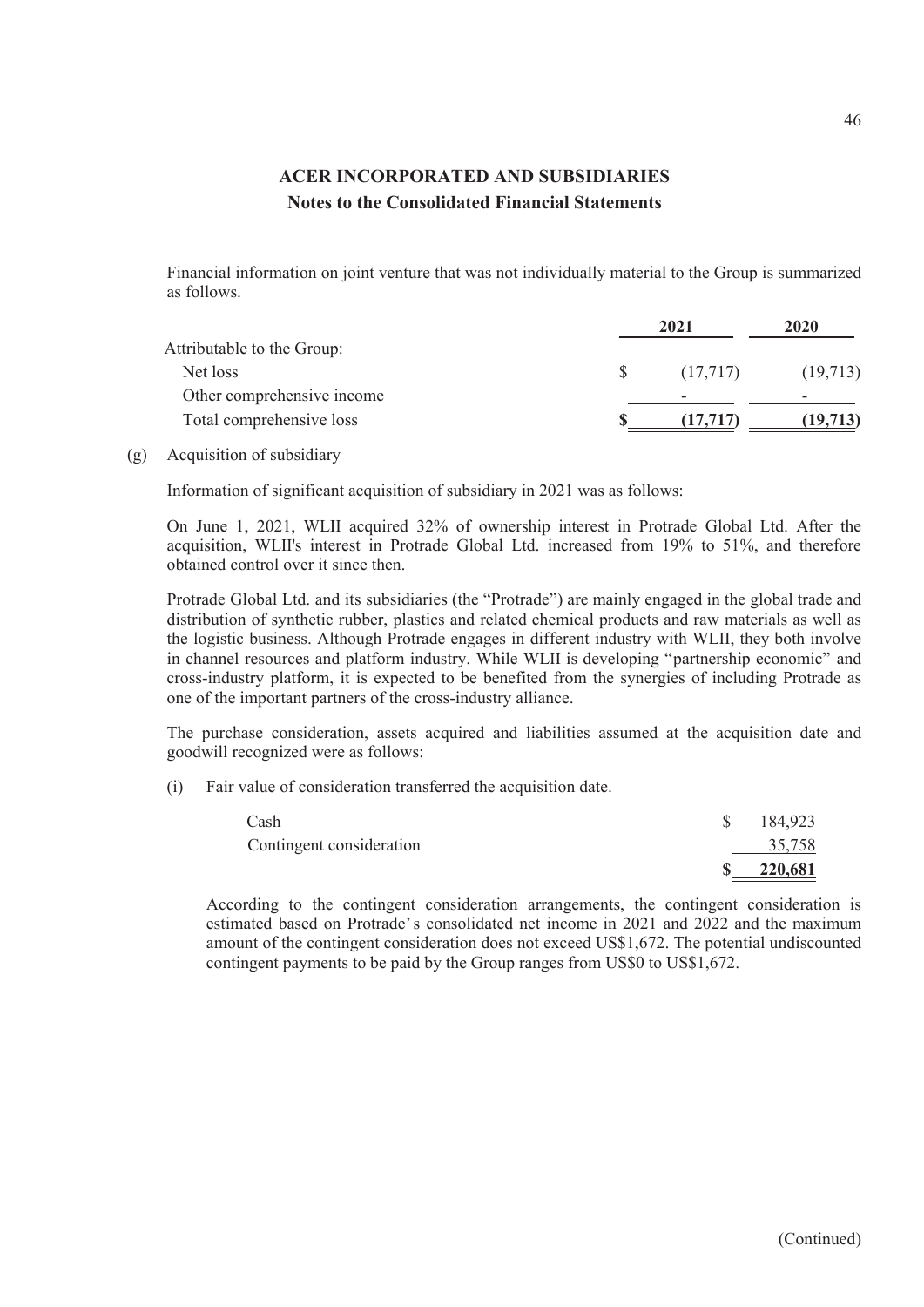### (ii) Identifiable assets acquired and liabilities assumed

The following table summarizes the fair value of assets acquired and liabilities assumed at the acquisition date (June 1, 2021).

| Cash and cash equivalents               | \$ | 373,961    |
|-----------------------------------------|----|------------|
| Financial assets measured at fair value |    |            |
| through profit or loss                  |    | 46,504     |
| Notes and accounts receivable, net      |    | 408,925    |
| Other receivables                       |    | 4,863      |
| Inventories                             |    | 404,619    |
| Other current assets                    |    | 380,392    |
| Property, plant and equipment           |    | 134,224    |
| Right-of-use assets                     |    | 24,211     |
| Intangible assets                       |    | 183,663    |
| Other non-current assets                |    | 7,909      |
| Short-term borrowings                   |    | (827, 234) |
| Contract liabilities                    |    | (162, 464) |
| Notes and accounts payable              |    | (175, 947) |
| Other payables                          |    | (450, 656) |
| Current income tax liabilities          |    | (5,607)    |
| Other current liabilities               |    | (397)      |
| Lease liabilities $-$ non-current       |    | (24, 503)  |
| Other non-current liabilities           |    | (976)      |
| Fair value of identifiable net assets   | S  | 321,487    |

#### (iii) Goodwill

Goodwill arising from the acquisition has been recognized as follows.

| Consideration transferred                                                                                               | 220,681    |
|-------------------------------------------------------------------------------------------------------------------------|------------|
| Add: Non-controlling interest in the acquiree (proportionate<br>share of the fair value of the identifiable net assets) | 157,528    |
| Fair value of pre-existing interest in the acquiree                                                                     | 96,068     |
| Less: Fair value of identifiable net assets                                                                             | (321, 487) |
| Goodwill (reported under intangible assets)                                                                             | 152,790    |

WLII remeasured the fair value of its pre-existing 19% ownership of Protrade at the acquisition date, resulting in a valuation loss of \$56,915, which was accumulated in other equity. At the acquisition date, the related other comprehensive loss accumulated in other equity has been reclassified to retained earnings by WLII, and the Group reduced the retained earnings of \$33,538 accordingly based on its ownership interest in WLII.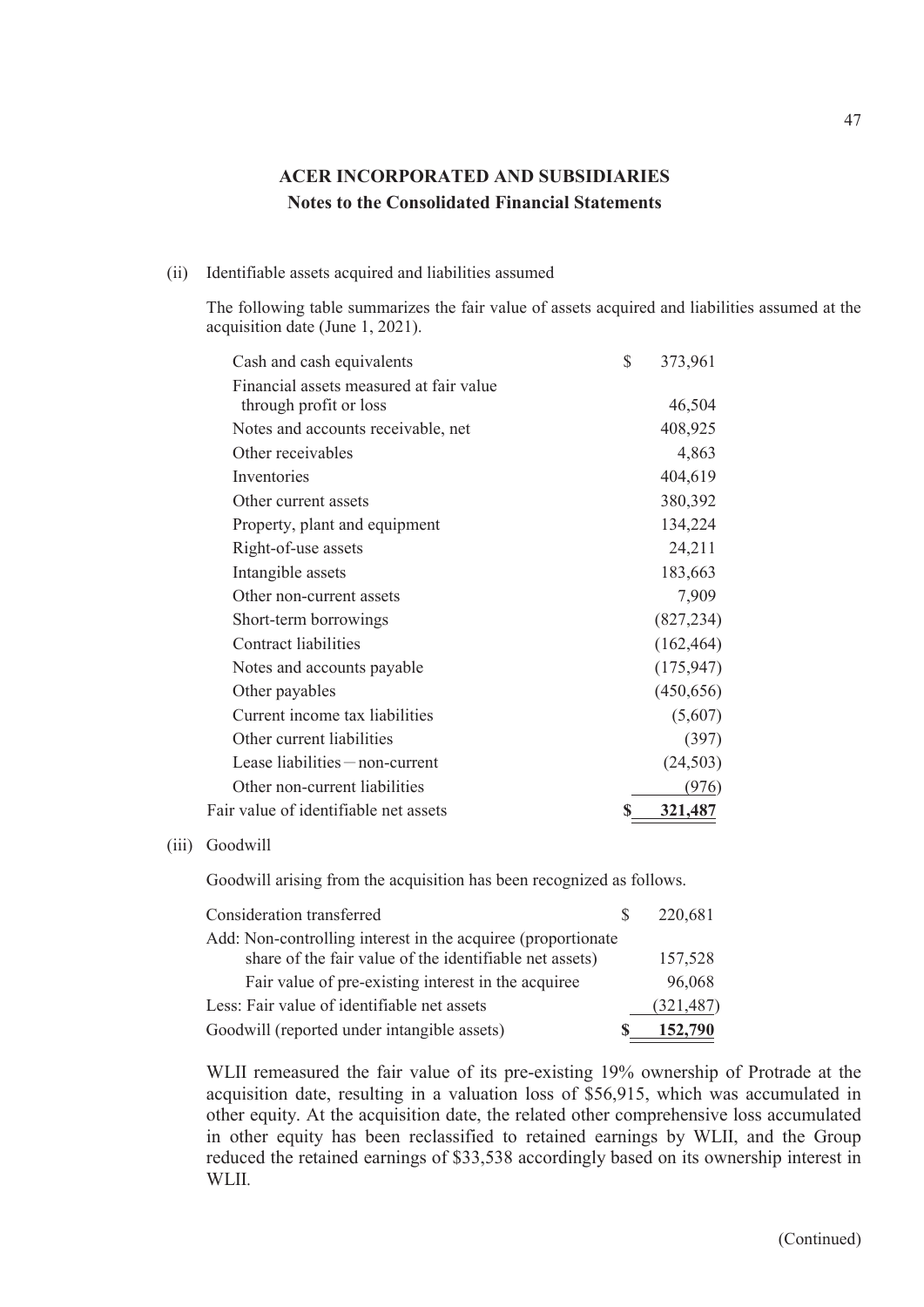Goodwill arising from the acquisition of Protrade is mainly due to value of workforce. It is expected to be benefited from the synergies of cross-industry alliance between Protrade and the Group. None of the goodwill recognized is expected to be deductible for tax purposes.

(iv) Pro forma information

From the acquisition date to December 31, 2021, Protrade contributed revenue of \$3,279,739 and net income of \$39,306 to the Group's operating results. If the acquisition had occurred on January 1, 2021, the management estimates that consolidated revenue would have been \$320,987,875, and consolidated net income would have been \$11,372,141.

(h) Property, plant and equipment

|                                                               |              | Land       | <b>Buildings</b> | <b>Computer and</b><br>communication<br>equipment | Other<br>equipment | <b>Construction</b><br>in progress | <b>Total</b>  |
|---------------------------------------------------------------|--------------|------------|------------------|---------------------------------------------------|--------------------|------------------------------------|---------------|
| Cost or deemed cost:                                          |              |            |                  |                                                   |                    |                                    |               |
| Balance at January 1, 2021                                    | S.           | 1,873,139  | 4,390,547        | 4,342,028                                         | 2,884,783          | 6,304                              | 13,496,801    |
| Acquisition through business                                  |              |            |                  |                                                   |                    |                                    |               |
| combination                                                   |              | 103,224    | 35,644           | 11,403                                            | 17,866             |                                    | 168,137       |
| Additions                                                     |              | 4,690      | 42,277           | 135,544                                           | 133,572            | 236,410                            | 552,493       |
| Disposals                                                     |              |            | (2, 237)         | (2,891,334)                                       | (287, 864)         |                                    | (3, 181, 435) |
| Reclassification to investment<br>property                    |              | (122, 442) | (256, 771)       |                                                   |                    |                                    | (379, 213)    |
| Other reclassification and effect of<br>exchange rate changes |              | (16,904)   | (43,009)         | 176,534                                           | (178, 665)         | (208, 087)                         | (270, 131)    |
| Balance at December 31, 2021                                  | S            | 1,841,707  | 4,166,451        | 1,774,175                                         | 2,569,692          | 34,627                             | 10,386,652    |
| Balance at January 1, 2020                                    | \$.          | 1,488,736  | 3,014,187        | 4,311,454                                         | 2,971,764          | 15,934                             | 11,802,075    |
| Additions                                                     |              | 12,975     | 25,311           | 121,820                                           | 147,461            | 5.903                              | 313,470       |
| Disposals                                                     |              | (16, 819)  | (4,746)          | (103, 634)                                        | (262, 678)         |                                    | (387, 877)    |
| Reclassification to investment<br>property                    |              | 441,384    | 1,347,361        |                                                   |                    |                                    | 1,788,745     |
| Other reclassification and effect of                          |              |            |                  |                                                   |                    |                                    |               |
| exchange rate changes                                         |              | (53, 137)  | 8,434            | 12,388                                            | 28,236             | (15, 533)                          | (19,612)      |
| Balance at December 31, 2020                                  |              | 1,873,139  | 4,390,547        | 4,342,028                                         | 2,884,783          | 6,304                              | 13,496,801    |
| Accumulated depreciation and<br>impairment loss:              |              |            |                  |                                                   |                    |                                    |               |
| Balance at January 1, 2021                                    | $\mathbb{S}$ | 320,633    | 3,036,852        | 4,037,151                                         | 2,236,256          |                                    | 9,630,892     |
| Acquisition through business<br>combination                   |              |            | 7,544            | 7,701                                             | 9,643              |                                    | 24,888        |
| Depreciation                                                  |              |            | 57,688           | 122,762                                           | 139,538            |                                    | 319,988       |
| Disposals                                                     |              |            | (2,237)          | (2,888,047)                                       | (272, 639)         |                                    | (3,162,923)   |
| Reclassification to investment<br>property                    |              | (41,210)   | (240, 832)       |                                                   |                    |                                    | (282, 042)    |
| Other reclassification and effect of<br>exchange rate changes |              | (546)      | (34,985)         | (32,076)                                          | (132, 414)         |                                    | (200, 021)    |
| Balance at December 31, 2021                                  |              | 278,877    | 2,824,030        | 1,247,491                                         | 1,980,384          |                                    | 6,330,782     |
| Balance at January 1, 2020                                    | S            | 141,231    | 1,780,210        | 4,014,067                                         | 2,304,923          |                                    | 8,240,431     |
| Depreciation                                                  |              |            | 60,484           | 124,133                                           | 143,258            |                                    | 327,875       |
| Disposals                                                     |              |            |                  | (94,311)                                          | (225, 544)         |                                    | (319, 855)    |
| Reclassification to investment<br>property                    |              | 178,856    | 1,188,216        |                                                   |                    |                                    | 1,367,072     |
| Other reclassification and effect of                          |              |            |                  |                                                   |                    |                                    |               |
| exchange rate changes                                         |              | 546        | 7,942            | (6,738)                                           | 13,619             |                                    | 15,369        |
| Balance at December 31, 2020                                  |              | 320,633    | 3,036,852        | 4,037,151                                         | 2,236,256          |                                    | 9,630,892     |
|                                                               |              |            |                  |                                                   |                    |                                    |               |

(Continued)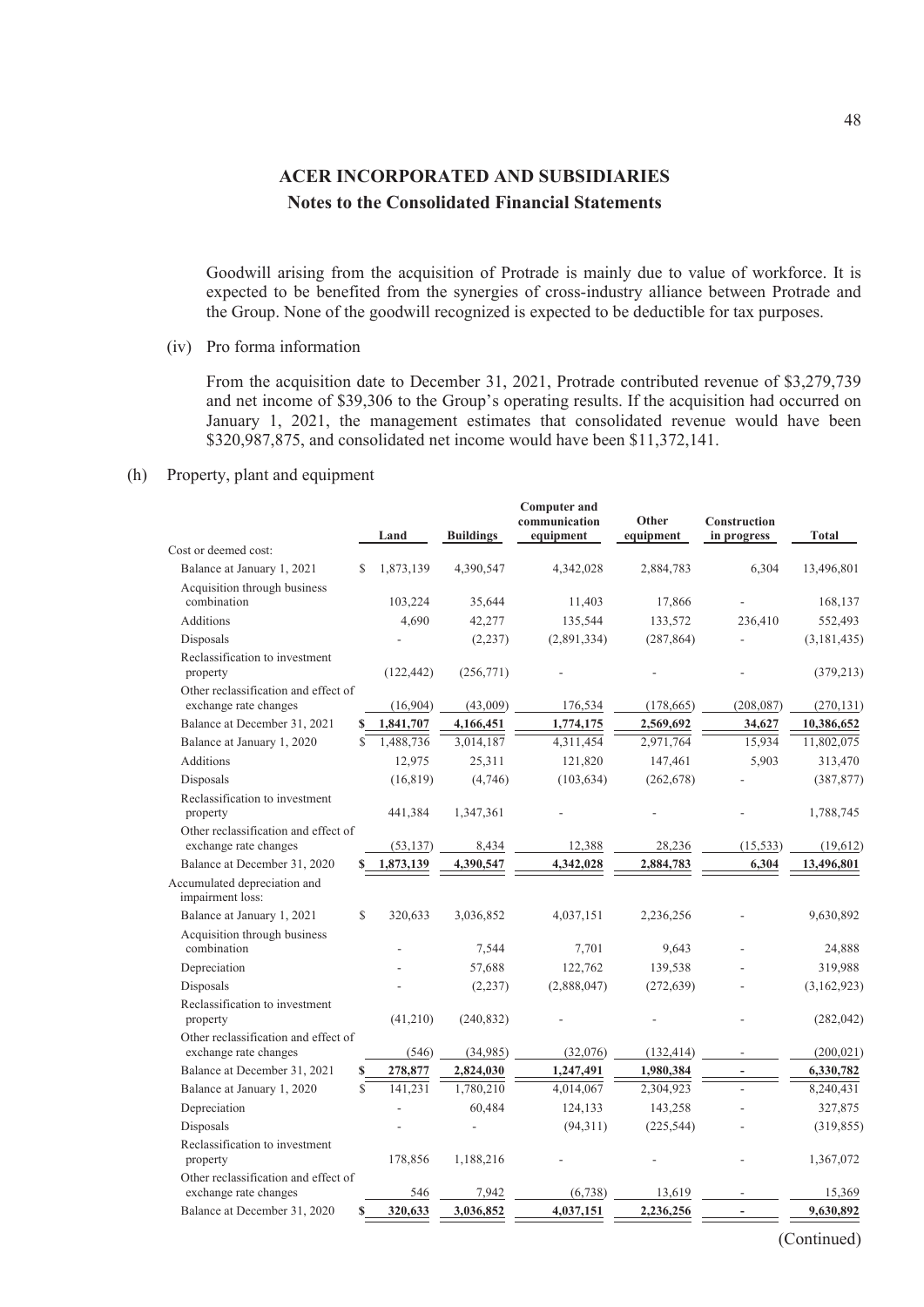|                              | Land      | <b>Buildings</b> | <b>Computer and</b><br>communication<br>equipment | Other<br>equipment | Construction<br>in progress | Total     |
|------------------------------|-----------|------------------|---------------------------------------------------|--------------------|-----------------------------|-----------|
| Carrying amounts:            |           |                  |                                                   |                    |                             |           |
| Balance at December 31, 2021 | 1,562,830 | 1.342.421        | 526,684                                           | 589,308            | 34,627                      | 4,055,870 |
| Balance at December 31, 2020 | .552.506  | 1.353.695        | 304,877                                           | 648,527            | 6.304                       | 3,865,909 |

For certain land acquired, the ownership registration has not been transferred to the land acquirer, APDI, a subsidiary of the Company. To protect its interests, APDI has obtained signed deeds of assignment from the titleholders assigning all rights and obligations related to the land to APDI. Additionally, the land title certificates are held by APDI, and APDI has registered its liens thereon.

#### (i) Right-of-use assets

|                                          |               | Land    | <b>Buildings</b> | <b>Other</b><br>equipment | <b>Total</b> |
|------------------------------------------|---------------|---------|------------------|---------------------------|--------------|
| Cost:                                    |               |         |                  |                           |              |
| Balance at January 1, 2021               | $\mathcal{S}$ | 4,023   | 2,794,296        | 201,889                   | 3,000,208    |
| Acquisition through business combination |               |         | 44,208           |                           | 44,208       |
| Additions                                |               | 3,207   | 623,992          | 42,317                    | 669,516      |
| Disposals                                |               |         | (449, 297)       | (36,876)                  | (486, 173)   |
| Effect of exchange rates changes         |               | (548)   | (167, 118)       | (17,207)                  | (184, 873)   |
| Balance at December 31, 2021             | \$            | 6,682   | 2,846,081        | 190,123                   | 3,042,886    |
| Balance at January 1, 2020               | \$            | 4,612   | 2,456,713        | 157,328                   | 2,618,653    |
| <b>Additions</b>                         |               | 3,898   | 609,300          | 96,808                    | 710,006      |
| Disposals                                |               | (4,610) | (250,972)        | (51, 834)                 | (307, 416)   |
| Effect of exchange rates changes         |               | 123     | (20, 745)        | (413)                     | (21, 035)    |
| Balance at December 31, 2020             | $\mathbb S$   | 4,023   | 2,794,296        | 201,889                   | 3,000,208    |
| Accumulated depreciation:                |               |         |                  |                           |              |
| Balance at January 1, 2021               | \$            | 3,017   | 1,065,372        | 74,299                    | 1,142,688    |
| Acquisition through business combination |               |         | 6,287            |                           | 6,287        |
| Depreciation                             |               | 1,562   | 629,711          | 60,788                    | 692,061      |
| Disposals                                |               |         | (433, 365)       | (33,015)                  | (466, 380)   |
| Effect of exchange rates changes         |               | (368)   | (60, 582)        | (7, 462)                  | (68, 412)    |
| Balance at December 31, 2021             | S             | 4,211   | 1,207,423        | 94,610                    | 1,306,244    |
| Balance at January 1, 2020               | \$            | 3,690   | 615,604          | 51,016                    | 670,310      |
| Depreciation                             |               | 3,845   | 666,786          | 64,744                    | 735,375      |
| Disposals                                |               | (4,610) | (208, 937)       | (40, 852)                 | (254, 399)   |
| Effect of exchange rates changes         |               | 92      | (8,081)          | (609)                     | (8,598)      |
| Balance at December 31, 2020             | S             | 3,017   | 1,065,372        | 74,299                    | 1,142,688    |
| Carrying amount:                         |               |         |                  |                           |              |
| Balance at December 31, 2021             | \$            | 2,471   | 1,638,658        | 95,513                    | 1,736,642    |
| Balance at December 31, 2020             | \$            | 1,006   | 1,728,924        | 127,590                   | 1,857,520    |

(Continued)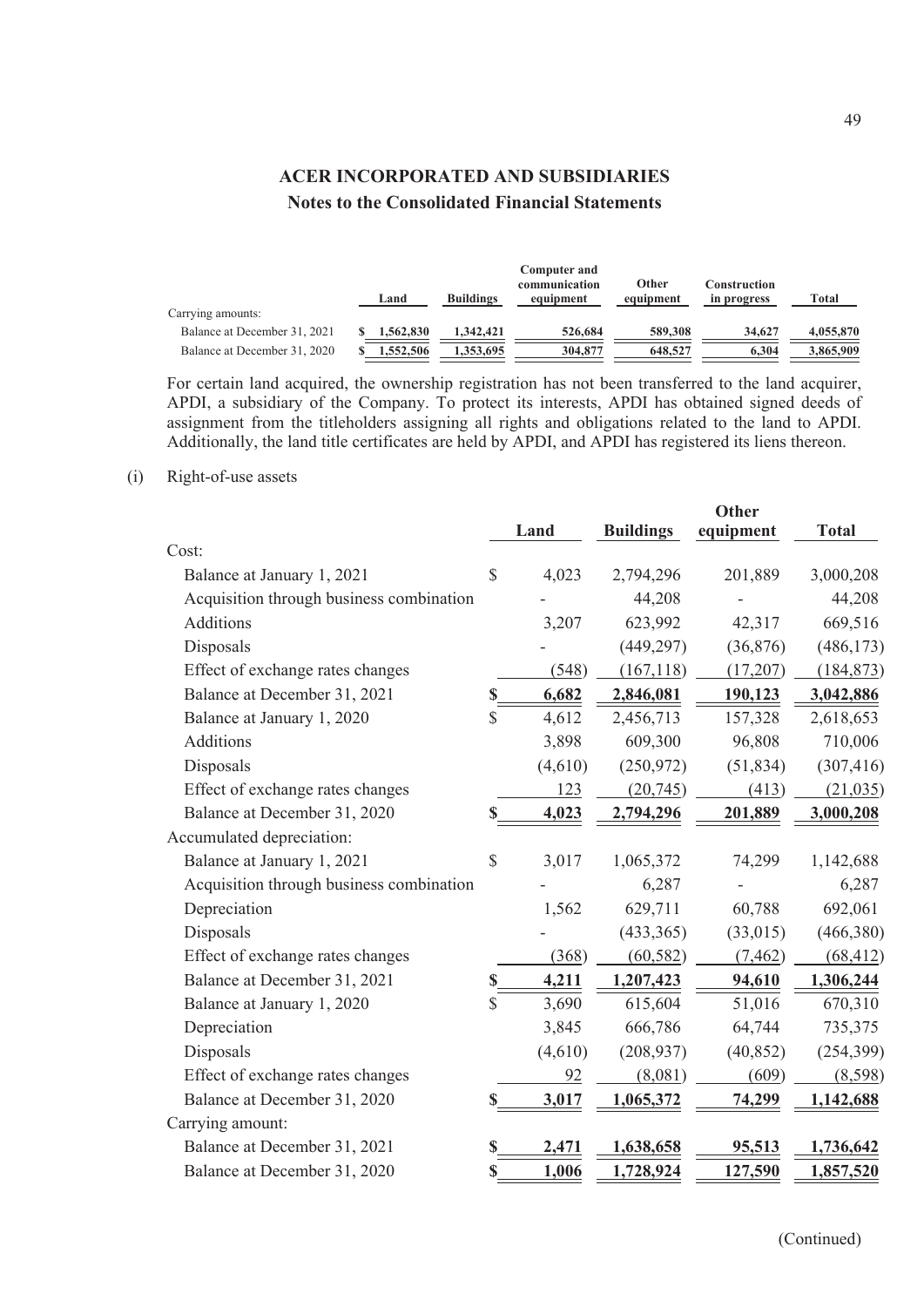(j) Investment property

|                                                     | Land            | <b>Buildings</b> | <b>Total</b>           |
|-----------------------------------------------------|-----------------|------------------|------------------------|
| Cost:                                               |                 |                  |                        |
| Balance at January 1, 2021                          | \$<br>755,536   | 1,919,546        | 2,675,082              |
| <b>Additions</b>                                    |                 | 444              | 444                    |
| Disposals                                           | (15, 108)       | (5,524)          | (20, 632)              |
| Reclassification from property, plant and equipment | 122,442         | 256,771          | 379,213                |
| Balance at December 31, 2021                        | \$<br>862,870   | 2,171,237        | 3,034,107              |
| Balance at January 1, 2020                          | \$<br>1,154,429 | 3,252,324        | 4,406,753              |
| Additions                                           |                 | 14,415           | 14,415                 |
| Reclassification from property, plant and equipment | (441, 384)      | (1,347,361)      | (1,788,745)            |
| Other reclassification                              | 42,491          | 168              | 42,659                 |
| Balance at December 31, 2020                        | <u>755,536</u>  | 1,919,546        | 2,675,082              |
| Accumulated depreciation and impairment loss:       |                 |                  |                        |
| Balance at January 1, 2021                          | \$<br>250,178   | 1,675,061        | 1,925,239              |
| Depreciation                                        |                 | 10,511           | 10,511                 |
| Disposals                                           |                 | (3,276)          | (3,276)                |
| Reclassification from property, plant and equipment | 41,210          | 240,832          | 282,042                |
| Balance at December 31, 2021                        | \$<br>291,388   | 1,923,128        | 2,214,516              |
| Balance at January 1, 2020                          | \$<br>429,034   | 2,848,369        | $\overline{3,}277,403$ |
| Depreciation                                        |                 | 14,906           | 14,906                 |
| Reclassification from property, plant and equipment | (178, 856)      | (1,188,216)      | (1,367,072)            |
| Other reclassification                              |                 |                  |                        |
| Balance at December 31, 2020                        | 250,178         | 1,675,061        | 1,925,239              |
| Carrying amounts:                                   |                 |                  |                        |
| Balance at December 31, 2021                        | \$<br>571,482   | 248,109          | 819,591                |
| Balance at December 31, 2020                        | \$<br>505,358   | 244,485          | 749,843                |
| Fair value:                                         |                 |                  |                        |
| Balance at December 31, 2021                        |                 | S                | 1,250,794              |
| Balance at December 31, 2020                        |                 |                  | 1,155,897              |
|                                                     |                 |                  |                        |

The fair value of the investment property is determined by referring to the market price of similar real estate transaction or the value in use of the investment property. The value in use is the present value of the future cash flows from continuous lease activities. On December 31, 2021 and 2020, the estimated discount rate used for calculating the present value of the future cash flows was 5.79% and 5.18%, respectively.

For certain land acquired, the ownership registration has not been transferred to the land acquirer, APDI, a subsidiary of the Company. To protect its interests, APDI has obtained signed deeds of assignment from the titleholders assigning all rights and obligations related to the land to APDI. Additionally, the land title certificates are held by APDI, and APDI has registered its liens thereon.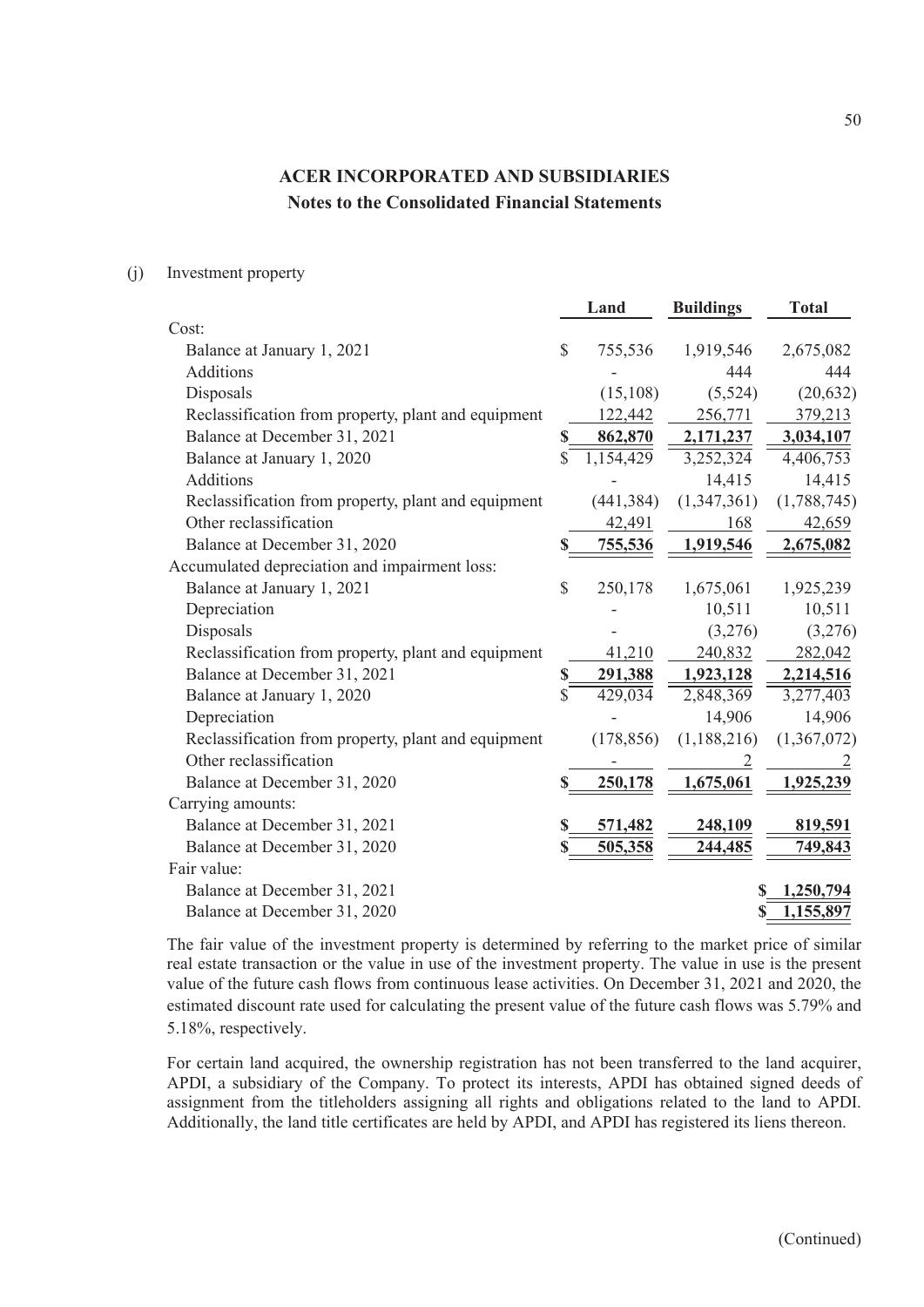### (k) Intangible assets

(i) The movements of costs, and accumulated amortization and impairment loss of intangible assets were as follows:

**Trademarks**

|                                              |    | Goodwill    | 1 rademarks<br>and trade<br>names | <b>Others</b>  | <b>Total</b>   |
|----------------------------------------------|----|-------------|-----------------------------------|----------------|----------------|
| Net balance at January 1, 2021:              |    |             |                                   |                |                |
| Cost                                         | \$ | 23,893,960  | 10,196,471                        | 10,680,243     | 44,770,674     |
| Accumulated amortization and impairment loss |    | (7,876,181) | (10, 196, 053)                    | (10, 405, 711) | (28, 477, 945) |
| Net balance at January 1, 2021               |    | 16,017,779  | 418                               | 274,532        | 16,292,729     |
| <b>Additions</b>                             |    |             |                                   | 373,199        | 373,199        |
| Acquisition through business combination     |    | 233,816     | 384                               | 319,361        | 553,561        |
| Reclassification                             |    |             |                                   | 290            | 290            |
| Amortization                                 |    |             | (102)                             | (252,093)      | (252, 195)     |
| Effect of exchange rate changes              |    | (434, 628)  | (29)                              | (5,644)        | (440, 301)     |
| Net balance at December 31, 2021             | \$ | 15,816,967  | 671                               | 709,645        | 16,527,283     |
| Net balance at December 31, 2021:            |    |             |                                   |                |                |
| Cost                                         | \$ | 23,466,809  | 10,191,130                        | 10,855,175     | 44,513,114     |
| Accumulated amortization and impairment loss |    | (7,649,842) | (10, 190, 459)                    | (10, 145, 530) | (27, 985, 831) |
|                                              |    | 15,816,967  | 671                               | 709,645        | 16,527,283     |
| Net balance at January 1, 2020:              |    |             |                                   |                |                |
| Cost                                         | S  | 24,896,516  | 10,173,952                        | 10,764,512     | 45,834,980     |
| Accumulated amortization and impairment loss |    | (8,299,165) | (10, 173, 475)                    | (10, 432, 268) | (28, 904, 908) |
| Net balance at January 1, 2020               |    | 16,597,351  | 477                               | 332,244        | 16,930,072     |
| <b>Additions</b>                             |    |             |                                   | 217,927        | 217,927        |
| Disposals                                    |    |             |                                   | (6,806)        | (6,806)        |
| Amortization                                 |    |             | (59)                              | (269, 442)     | (269, 501)     |
| Effect of exchange rate changes              |    | (579, 572)  |                                   | 609            | (578, 963)     |
| Net balance at December 31.                  |    | 16,017,779  | 418                               | 274,532        | 16,292,729     |
| Net balance at December 31,                  |    |             |                                   |                |                |
| Cost                                         | S  | 23,893,960  | 10,196,471                        | 10,680,243     | 44,770,674     |
| Accumulated amortization and impairment loss |    | (7,876,181) | (10, 196, 053)                    | (10, 405, 711) | (28, 477, 945) |
|                                              | \$ | 16,017,779  | 418                               | 274,532        | 16,292,729     |

The amortization and impairment loss of intangible assets were included in the following line items of the statements of comprehensive income:

|                    | 2021    |         |  |
|--------------------|---------|---------|--|
| Cost of revenue    | 193,999 | 203,412 |  |
| Operating expenses | 58,196  | 66,089  |  |
|                    | 252,195 | 269,501 |  |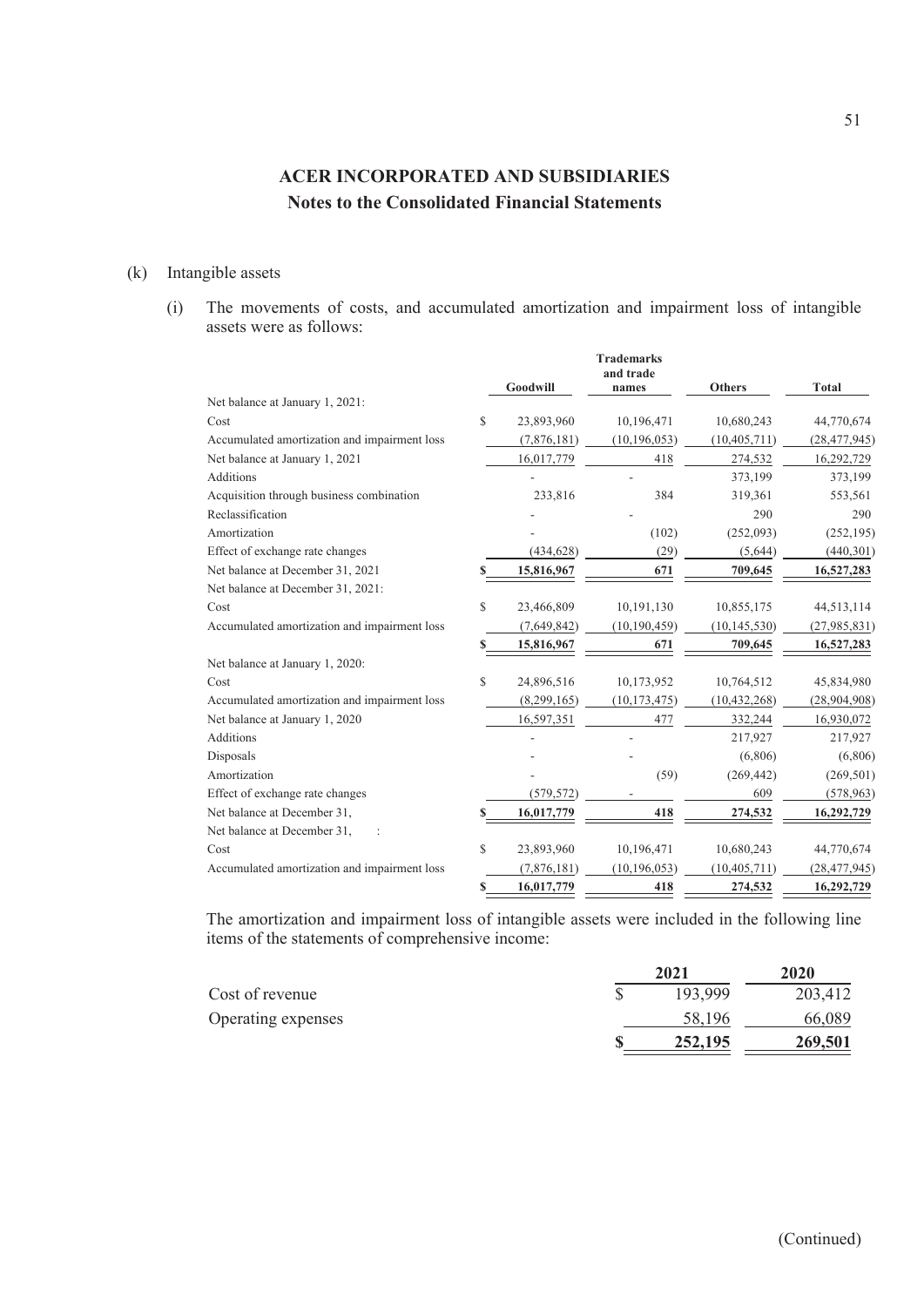#### (ii) Impairment test on goodwill and other intangible assets

The carrying amounts of goodwill arising from business combinations and the respective CGUs to which the goodwill was allocated for impairment test purpose were as follows:

|                                             |    | <b>RO-EMEA</b> | <b>RO-PA</b> | <b>RO-PAP</b> | <b>RO-China</b> | <b>Other CGUs</b><br>without<br>significant<br>goodwill | <b>Total</b> |
|---------------------------------------------|----|----------------|--------------|---------------|-----------------|---------------------------------------------------------|--------------|
| Balance at January 1, 2021                  | S. | 9,240,816      | 1,469,709    | 3,018,281     | 2,271,251       | 17.722                                                  | 16,017,779   |
| Acquisition through<br>business combination |    |                |              |               |                 | 233,816                                                 | 233,816      |
| Effect of exchange rate<br>changes          |    | (313, 729)     | (39,056)     | (66, 390)     | (8,156)         | (7, 297)                                                | (434, 628)   |
| Balance at December 31, 2021                |    | 8,927,087      | 1,430,653    | 2,951,891     | 2,263,095       | 244,241                                                 | 15,816,967   |
| Balance at January 1, 2020                  | S  | 9.629.261      | 1.546,007    | 3.147.343     | 2.257.018       | 17.722                                                  | 16.597.351   |
| Effect of exchange rate<br>changes          |    | (388, 445)     | (76, 298)    | (129,062)     | 14,233          |                                                         | (579, 572)   |
| Balance at December 31, 2020 \$             |    | 9,240,816      | 1.469,709    | 3.018.281     | 2.271.251       | 17,722                                                  | 16,017,779   |

The recoverable amount of a CGU was determined based on the value in use, and the related key assumptions were as follows:

- 1) The cash flow projections were based on historical operating performance and future financial budgets, covering a period of 5 years, approved by management. Cash flows beyond that 5-year period have been extrapolated using zero growth rate.
- 2) Discount rates used to determine the value in use for each CGU were as follows:

|                   | <b>RO-EMEA</b> | RO-PA    | RO-PAP   | RO-China |
|-------------------|----------------|----------|----------|----------|
| December 31, 2021 | $16.9\%$       | $13.5\%$ | $19.2\%$ | 20.3 %   |
| December 31, 2020 | $17.1\%$       | $9.6\%$  | $18.5\%$ | 21.4 %   |

The estimation of discount rate is based on the weighted-average cost of capital.

Based on the impairment assessments conducted in 2021 and 2020, no impairment losses were recognized as the recoverable amount of CGUs were higher than their carrying amounts.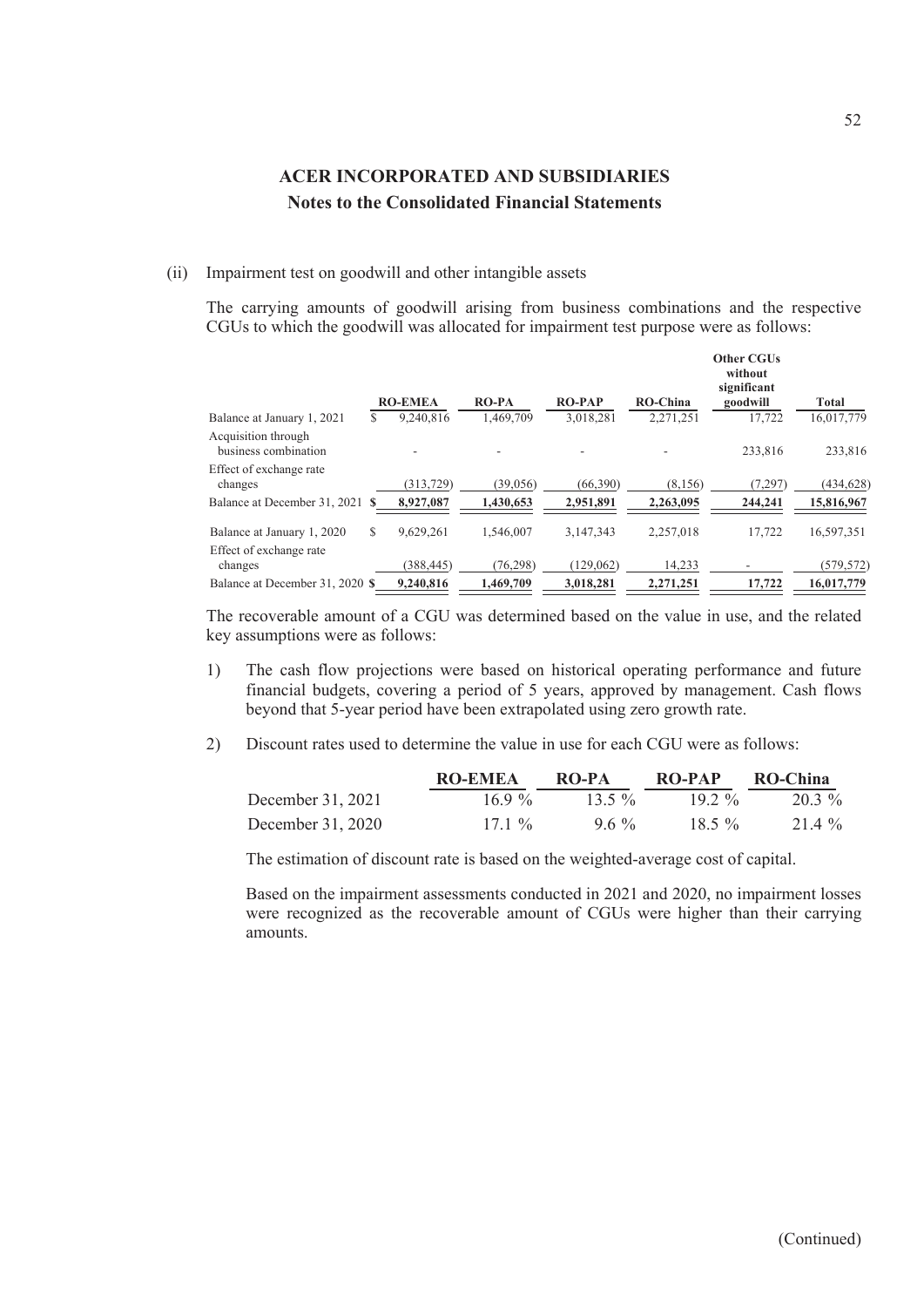### (l) Other current assets and other non-current assets

(i) Other current assets

|                                                                    |    | December 31,<br>2021 | December 31,<br>2020 |  |
|--------------------------------------------------------------------|----|----------------------|----------------------|--|
| Overpaid VAT retained for offsetting against future<br>tax payable | \$ | 1,861,817            | 2,913,593            |  |
| Advance on procurement                                             |    | 264,014              | 101,521              |  |
| Other prepayments                                                  |    | 494,004              | 616,528              |  |
| Right to goods to be returned                                      |    | 332,990              | 318,481              |  |
| Other financial assets                                             |    | 80,000               |                      |  |
| <b>Others</b>                                                      |    | 31,675               | 56,570               |  |
|                                                                    | S  | 3,064,500            | 4,006,693            |  |

#### (ii) Other non-current assets

|                                                                       | December 31,<br>2021 | December 31,<br>2020 |
|-----------------------------------------------------------------------|----------------------|----------------------|
| Overpaid VAT retained for offsetting against future tax \$<br>payable | 1,141,805            |                      |
| Prepaid income tax                                                    | 1,524,891            | 1,619,759            |
| Other prepayments                                                     | 37,862               | 49,579               |
| Assets recognized from costs to fulfill contracts with<br>customers   | 168,997              | 27,226               |
| <b>Others</b>                                                         | 69,511               | 51,995               |
|                                                                       | 2,943,066            | 1,748,559            |

### (m) Short-term borrowings

|                          | December 31, | December 31,<br>2020 |                   |
|--------------------------|--------------|----------------------|-------------------|
| Short-term notes payable |              | 99,994               | 99,883            |
| Unsecured bank loans     |              | 1,127,830            | 900,393           |
| Secured bank loans       |              | 25,766               | 28,841            |
|                          |              | 1,253,590            | 1,029,117         |
| Unused credit facilities |              | 32,391,741           | 33,097,762        |
| Interest rate            |              | $0.70\% \sim 3.56\%$ | $0.89\% - 4.85\%$ |

Please refer to note 8 for a description of the Group's assets pledged as collateral for bank loans.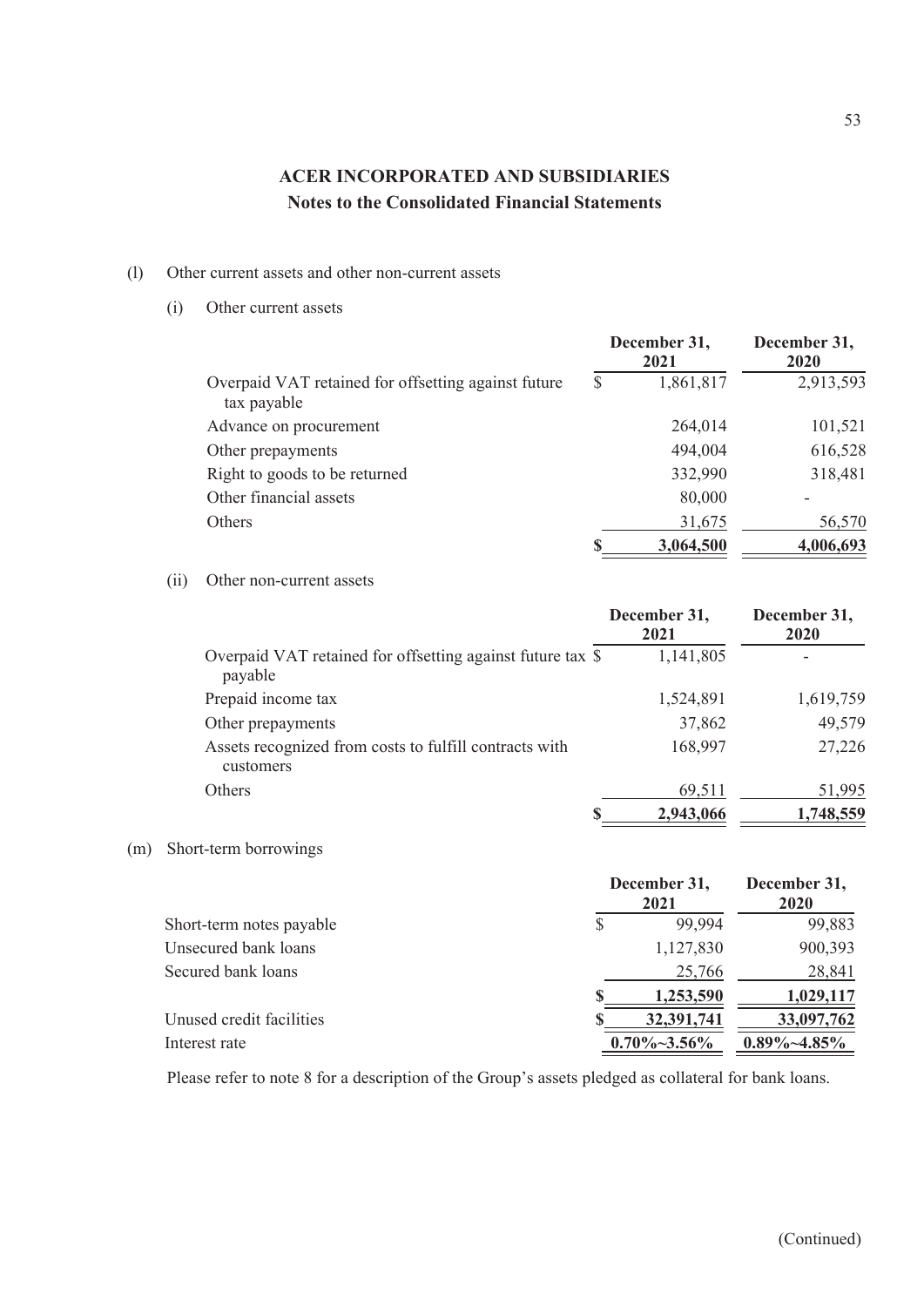#### (n) Long-term debt

| <b>Type of</b>           |                                         |                                                                                      |                                                                                                                                                                                                                                       |   | December 31,         | December 31,         |
|--------------------------|-----------------------------------------|--------------------------------------------------------------------------------------|---------------------------------------------------------------------------------------------------------------------------------------------------------------------------------------------------------------------------------------|---|----------------------|----------------------|
| Loan                     | <b>Creditor</b>                         | <b>Credit Line</b>                                                                   | Term                                                                                                                                                                                                                                  |   | 2021                 | 2020                 |
| Unsecured<br>loan        |                                         | Bank of Taiwan The term tranche of<br>\$4 billion may be<br>withdrawn<br>separately. | The interest is paid.<br>monthly starting<br>September 2019. The<br>principal will be repaid in<br>lump sum amount when<br>due in September 2022.<br>Interest rate is adjusted<br>quarterly. The principal<br>was early repaid in May | S |                      | 3,300,000            |
|                          |                                         |                                                                                      | 2021.                                                                                                                                                                                                                                 |   |                      |                      |
| Unsecured                |                                         |                                                                                      |                                                                                                                                                                                                                                       |   | 23,141               | 69,347               |
| loan                     |                                         |                                                                                      |                                                                                                                                                                                                                                       |   |                      |                      |
| Secured loan             |                                         |                                                                                      |                                                                                                                                                                                                                                       |   | 96,785               | 43,868               |
|                          |                                         |                                                                                      |                                                                                                                                                                                                                                       |   | 119,926              | 3,413,215            |
|                          | Less: current portion of long-term debt |                                                                                      |                                                                                                                                                                                                                                       |   | (20,106)             | (18, 113)            |
|                          |                                         |                                                                                      |                                                                                                                                                                                                                                       |   | 99,820               | 3,395,102            |
| Unused credit facilities |                                         |                                                                                      |                                                                                                                                                                                                                                       |   | 8,469,000            | 4,400,000            |
| Interest rate            |                                         |                                                                                      |                                                                                                                                                                                                                                       |   | $1.30\% \sim 3.36\%$ | $0.90\% \sim 3.43\%$ |

No financial covenants were required for the unsecured loan agreements with Bank of Taiwan. Please refer to note 6(aa) for related interest expense with respect to the abovementioned bank loans.

Please refer to note 8 for a description of the Group's assets pledged as collateral for its bank loans.

(o) Bonds payable

|                         | December 31, December 31,<br>2021 | 2020                     |
|-------------------------|-----------------------------------|--------------------------|
| Unsecured bonds payable | 10,000,000                        | $\overline{\phantom{0}}$ |

On April 27, 2021, the Company issued \$5,000,000 of unsecured corprorate bonds at par value. The bonds have 5-year term and are repayable on maturity. The bonds bears annual coupon rate of 0.76% and interests are payable annually at coupon rate from the issuance date. On August 26, 2021, the Company issued \$5,000,000 of unsecured corprorate bonds at par value. The bonds have 5-year term and are repayable in two equal installments on August 26, 2025 and on maturity. The bonds bears annual coupon rate of 0.62% and interests are payable annually at coupon rate from the issuance date.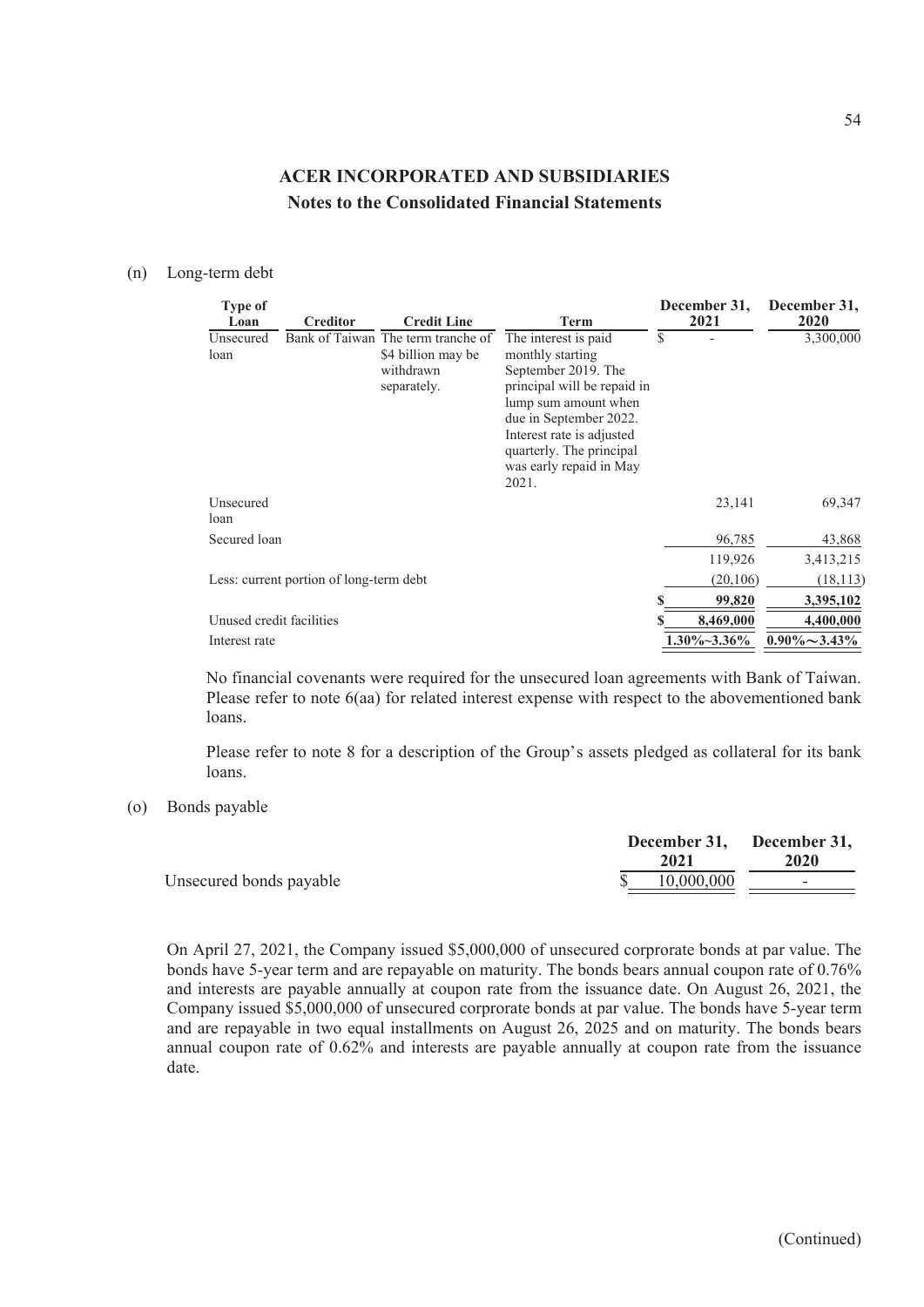#### (p) Lease liabilities

(i) The carrying amount of lease liabilities were as follows:

|             | December 31, |             |
|-------------|--------------|-------------|
|             | 2021         | <b>2020</b> |
| Current     | 530,564      | 602,656     |
| Non-current | 1.320.713    | 1,353,697   |

Please refer to note 6(ac) for the maturity analysis of lease liabilities.

(ii) The amounts recognized in profit or loss were as follows:

|                                                                                 |   | 2020   |        |
|---------------------------------------------------------------------------------|---|--------|--------|
| Interest on lease liabilities                                                   |   | 36,338 | 44.364 |
| Variable lease payments not included in the<br>measurement of lease liabilities |   | 56,516 | 35,872 |
| Expenses relating to short-term leases                                          |   | 40,448 | 21,815 |
| Expenses relating to leases of low-value assets                                 | S | 3.492  | 2.202  |

(iii) The amounts recognized in the statement of cash flows for the Group were as follows:

| 0.021   | 2020 |
|---------|------|
| 316.589 | 707  |
|         |      |

(iv) Major terms of leases

The Group leases land, buildings, vehicles, office equipment, and miscellaneous equipment with lease terms ranged from 1 to 30 years, some of which include options to extend the lease term after the end of the contract term. As certain leases of office and miscellaneous equipment meet the definition of short-term lease or lease of low-value assets, the Group elected to applied exemption and not to recognize right-of-use assets and lease liabilities.

#### (q) Provisions

|                                 |   | <b>Warranties</b> | Litigation | <b>Restructuring</b>     | Environmental<br>protection and<br>others | Total       |
|---------------------------------|---|-------------------|------------|--------------------------|-------------------------------------------|-------------|
| Balance at January 1, 2021      | S | 5,492,122         | 254,386    | 6,476                    | 228,281                                   | 5,981,265   |
| <b>Additions</b>                |   | 4,639,198         | 42,679     | $\overline{\phantom{a}}$ | 146,486                                   | 4,828,363   |
| Amount utilized and reversed    |   | (3,701,976)       | (1,892)    | (6, 443)                 | (119, 223)                                | (3,829,534) |
| Effect of exchange rate changes |   | (348, 754)        | (12, 480)  | (33)                     | (15,518)                                  | (376, 785)  |
| Balance at December 31, 2021    |   | 6,080,590         | 282,693    |                          | 240,026                                   | 6,603,309   |
| Current                         | S | 5,893,893         | 282,693    | $\overline{\phantom{0}}$ | 225,073                                   | 6,401,659   |
| Non-current                     |   | 186,697           |            |                          | 14,953                                    | 201,650     |
|                                 |   | 6,080,590         | 282,693    |                          | 240,026                                   | 6,603,309   |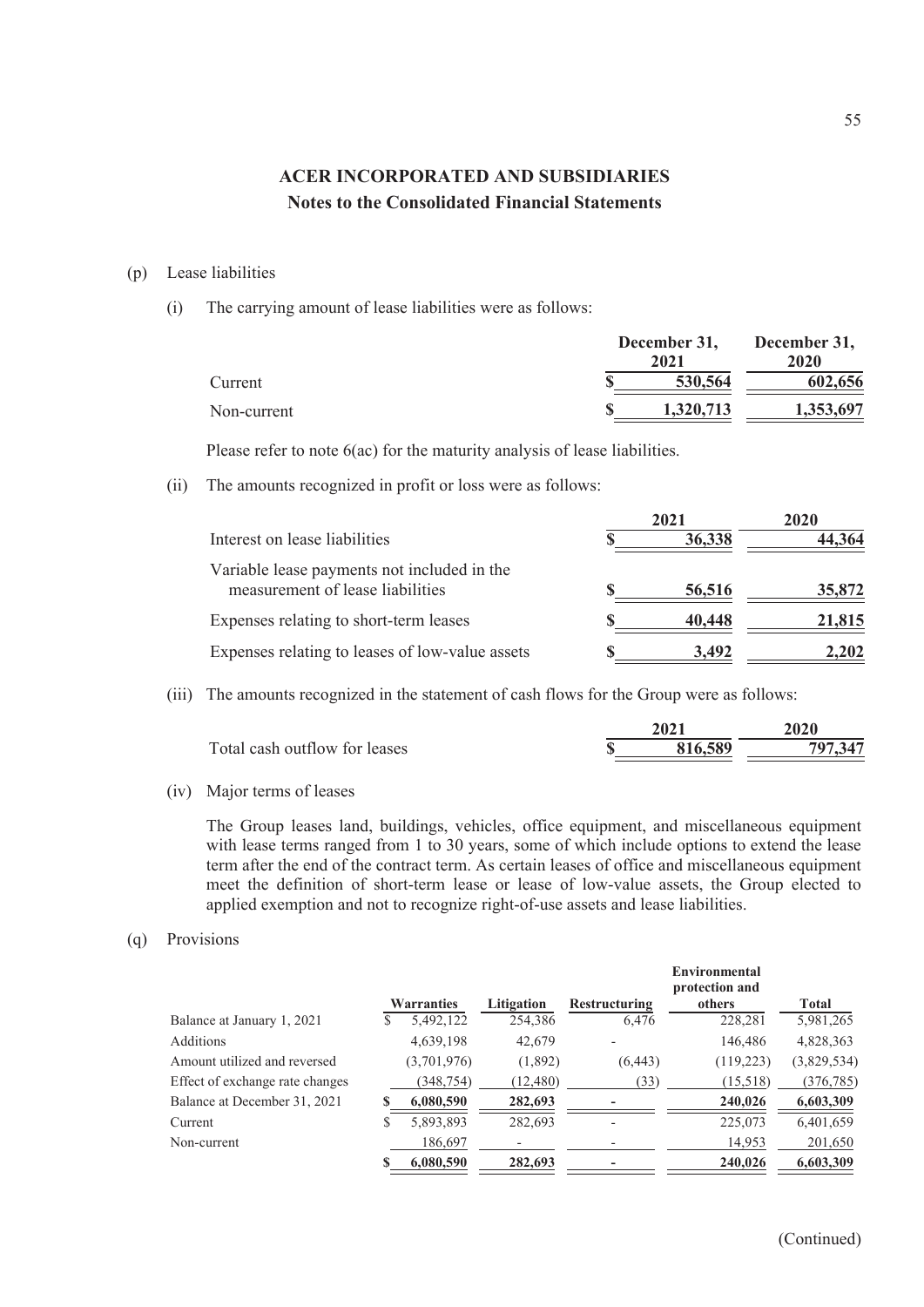|                                 |    |                   |            |                      | <b>Environmental</b><br>protection and |             |
|---------------------------------|----|-------------------|------------|----------------------|----------------------------------------|-------------|
|                                 |    | <b>Warranties</b> | Litigation | <b>Restructuring</b> | others                                 | Total       |
| Balance at January 1, 2020      | S. | 4,520,180         | 249,935    | 33,255               | 182,706                                | 4,986,076   |
| <b>Additions</b>                |    | 5,029,285         | 29,400     |                      | 168,389                                | 5,227,074   |
| Amount utilized and reversed    |    | (4,002,954)       | (14, 524)  | (26, 622)            | (124, 788)                             | (4,168,888) |
| Effect of exchange rate changes |    | (54, 389)         | (10, 425)  | (157)                | 1,974                                  | (62, 997)   |
| Balance at December 31, 2020    |    | 5,492,122         | 254,386    | 6,476                | 228,281                                | 5,981,265   |
| Current                         | S  | 5,492,122         | 253,039    | 6,476                | 196,507                                | 5,948,144   |
| Non-current                     |    |                   | 1,347      |                      | 31,774                                 | 33,121      |
|                                 |    | 5,492,122         | 254,386    | 6,476                | 228,281                                | 5,981,265   |

### (i) Warranties

The provision for warranties is made based on the number of units sold currently under warranty, historical rates of warranty claim on those units, and cost per claim to satisfy the warranty obligation. The Group reviews the estimation basis on an ongoing basis and revises it when appropriate.

#### (ii) Litigation

Litigation provisions are recorded for pending litigation when it is determined that an unfavorable outcome is probable, and the amount of loss can be reasonably estimated.

(iii) Restructuring

One of subsidiaries underwent an operational optimization and organizational downsizing in response to the change of international trade environment and other factors and restructuring provision and cost was recognized accordingly. The provision was mainly for employee termination benefits and relocation costs of machinery equipment. The related expenses were reported in other expenses under operating expenses in the accompanying statements of comprehensive income.

(iv) Environmental protection and others

An environmental protection provision is made when products are sold and is estimated based on historical experience.

(r) Operating lease

The Group leases its investment and operating properties to others. The Group has classified these leases as operating leases as it does not transfer substantially all the risks and rewards incidental to ownership of the assets to lessees. Please refer to note  $6(i)$  for the information of investment property.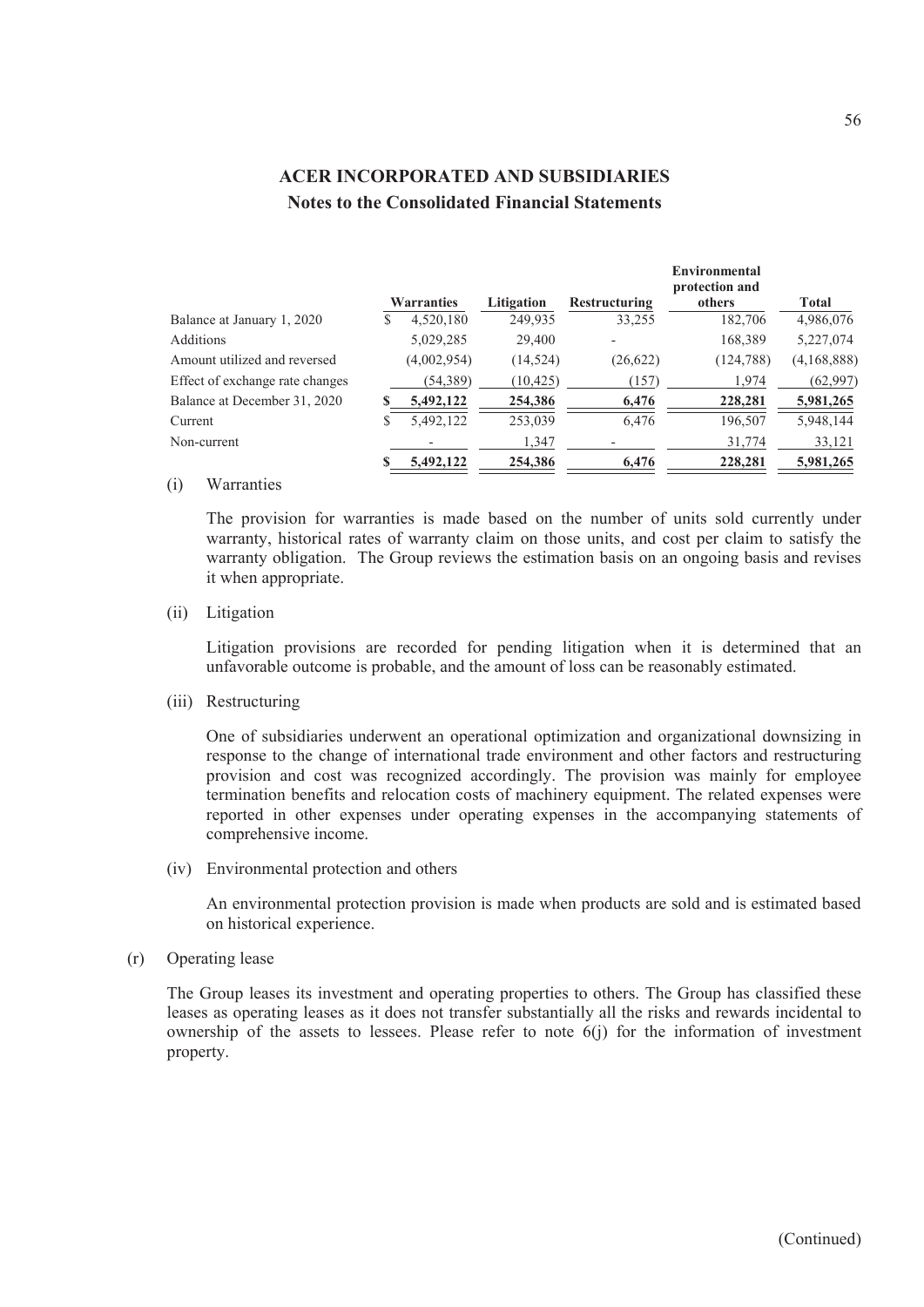A maturity analysis of lease payments, showing the undiscounted lease payments to be received after the reporting date, is as follows:

|                                   |   | December 31,<br>2021 | December 31,<br>2020 |
|-----------------------------------|---|----------------------|----------------------|
| Less than 1 year                  | S | 91,256               | 100,335              |
| 1 year to 2 years                 |   | 50,860               | 76,478               |
| 2 years to 3 years                |   | 36,291               | 38,187               |
| 3 years to 4 years                |   | 21,360               | 28,503               |
| 4 years to 5 years                |   | 17,488               | 19,165               |
| Over 5 years                      |   | 44,747               | 61,934               |
| Total undiscounted lease payments |   | 262,002              | 324,602              |

In 2021 and 2020, the rental income from investment property amounting to \$89,327 and \$83,335, respectively, were recognized and included in other operating income and loss. Related repair and maintenance expenses recognized and included in operating expense were as follows:

|                                                                                           | 2021   | 2020   |
|-------------------------------------------------------------------------------------------|--------|--------|
| Arising from investment property that generated rental<br>income during the period        | 34.756 | 40,879 |
| Arising from investment property that did not generate<br>rental income during the period | 11.957 | 25,798 |
|                                                                                           | 46,713 | 66,677 |

### (s) Employee benefits

(i) Defined benefit plans

The reconciliation between the present value of defined benefit obligations and the net defined benefit liabilities (assets) for defined benefit plans was as follows:

|                                                                                    |   | December 31,<br>2021 | December 31,<br>2020 |
|------------------------------------------------------------------------------------|---|----------------------|----------------------|
| Present value of benefit obligations                                               |   | 2,980,785            | 3,111,815            |
| Fair value of plan assets                                                          |   | (1,112,882)          | (1,227,479)          |
| Net defined benefit liabilities (reported under other non-<br>current liabilities) |   | 1,867,903            | 1,884,336            |
|                                                                                    |   |                      |                      |
|                                                                                    |   | December 31,<br>2021 | December 31,<br>2020 |
| Present value of benefit obligations                                               | S | 66,518               | 100,571              |
| Fair value of plan assets                                                          |   | (115, 826)           | (128, 461)           |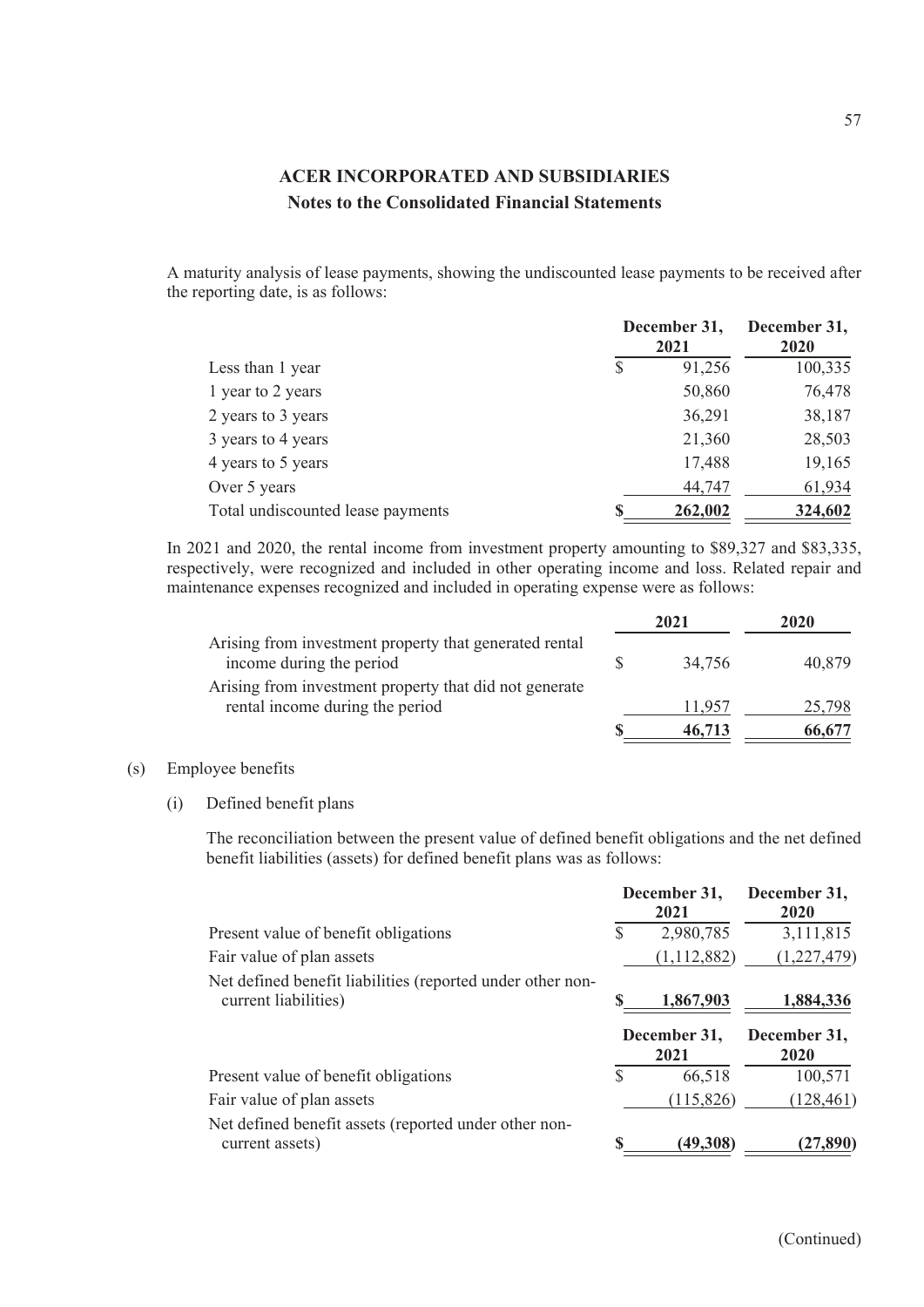The Company and its domestic subsidiaries make defined benefit plan contributions to the pension fund account at Bank of Taiwan that provides pension benefits for employees upon retirement. The plans (covered by the Labor Standards Law) entitle a retired employee to receive a payment based on years of service and average salary for the six months prior to the employee's retirement.

Foreign subsidiaries, including AJC, ATH, AIN, AMI, AIL, APHI, AEG, ASZ, AIT, ACF, ASIN, AEH, SER, AOJ, HSNI, HSNP and HSNT, also have defined benefit pension plans based on their respective local laws and regulations.

1) Composition of plan assets

The pension fund (the "Fund") contributed by the Company and its domestic subsidiaries is managed and administered by the Bureau of Labor Funds of the Ministry of Labor (the Bureau of Labor Funds). According to the " Regulations for Revenues, Expenditures, Safeguard and Utilization of the Labor Retirement Fund", with regard to the utilization of the Fund, minimum earnings shall be no less than the earnings attainable from twoyear time deposits with interest rates offered by local banks. The Company and its domestic subsidiaries also established pension funds in accordance with the "Regulations Governing the Management, Investment, and Distribution of the Employees' Retirement Fund Established by a Profit-seeking Enterprise", which are funded by time deposits and bank deposits deposited in the designated financial institutions. The administration of pension funds is separate from the Group, and the principal and interest from such funds shall not be used in any form except for the payment of pension and severance to employees.

Foreign subsidiaries with defined benefit pension plans make pension contributions to pension management institutions in accordance with their respective local regulations.

As of December 31, 2021 and 2020, the Group' s fair value of plan assets, by major categories, was as follows:

|                               |   | December 31,<br>December 31,<br>2021 |           |  |
|-------------------------------|---|--------------------------------------|-----------|--|
| Cash                          | S | 466,440                              | 580,991   |  |
| Equity instruments            |   | 444,883                              | 430,772   |  |
| Instruments with fixed return |   | 85,958                               | 105,047   |  |
| Real estate                   |   | 231,427                              | 239,130   |  |
|                               |   | 1,228,708                            | 1,355,940 |  |

Cash includes the labor pension fund assets. For information on the domestic labor pension fund assets (including the asset portfolio and yield of the fund), please refer to the website of the Bureau of Labor Funds.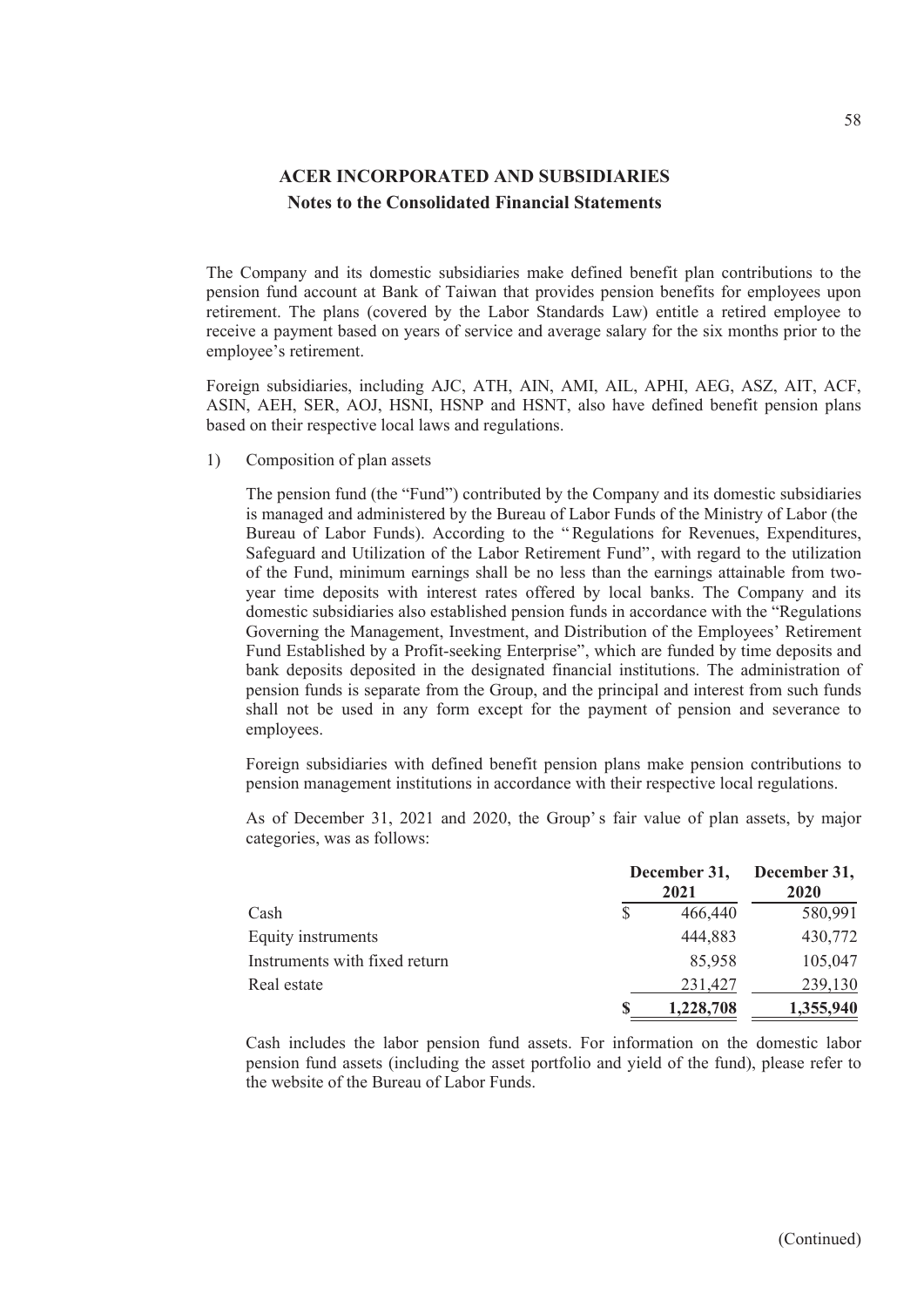| 2) | Movements in present value of the defined benefit obligations |  |  |  |
|----|---------------------------------------------------------------|--|--|--|
|    |                                                               |  |  |  |

|                                                                               |                 | 2021       | 2020       |
|-------------------------------------------------------------------------------|-----------------|------------|------------|
| Defined benefit obligations at January 1                                      | $\overline{\$}$ | 3,212,386  | 2,993,549  |
| Current service costs                                                         |                 | 233,367    | 230,484    |
| Interest expense                                                              |                 | 17,408     | 22,965     |
| Remeasurement on the net defined benefit liabilities<br>(assets):             |                 |            |            |
| Actuarial loss (gain) arising from experience<br>adjustments                  |                 | 35,476     | (15,264)   |
| Actuarial loss (gain) arising from changes in<br>demographic assumption       |                 | (58, 786)  | (682)      |
| Actuarial loss (gain) arising from changes in<br>financial assumption         |                 | 70,889     | 13,143     |
| Benefits paid by the Group and the plan                                       |                 | (189, 572) | (121, 653) |
| Past service costs and settlement loss (gain)                                 |                 | (116,372)  | 4,067      |
| Settlement                                                                    |                 | (54, 505)  |            |
| Contributions by plan participants                                            |                 | 25,282     | 5,093      |
| Effect of exchange rate changes                                               |                 | (128, 270) | 80,684     |
| Defined benefit obligations at December 31                                    | \$              | 3,047,303  | 3,212,386  |
| Movements in fair value of plan assets                                        |                 |            |            |
|                                                                               |                 | 2021       | 2020       |
| Fair value of plan assets at January 1                                        | $\mathbb{S}$    | 1,355,940  | 1,255,419  |
| Interest income                                                               |                 | 5,407      | 8,658      |
| Remeasurement on the net defined benefit liabilities<br>(assets):             |                 |            |            |
| Return on plan assets (excluding amounts<br>included in net interest expense) |                 | 10,442     | 34,400     |
| Benefits paid by the plan                                                     |                 | (174, 285) | (105, 028) |
| Contributions by plan participants                                            |                 | 25,282     | 5,093      |
| Contributions by the employer                                                 |                 | 117,094    | 116,081    |
| Loss on curtailment                                                           |                 | (64, 367)  | (8,089)    |
| Effect of exchange rate changes                                               |                 | (46, 805)  | 49,406     |
| Fair value of plan assets at December 31                                      | \$              | 1,228,708  | 1,355,940  |
|                                                                               |                 |            |            |

4) Changes in the effect of the asset ceiling

In 2021 and 2020, there was no effect of the asset ceiling.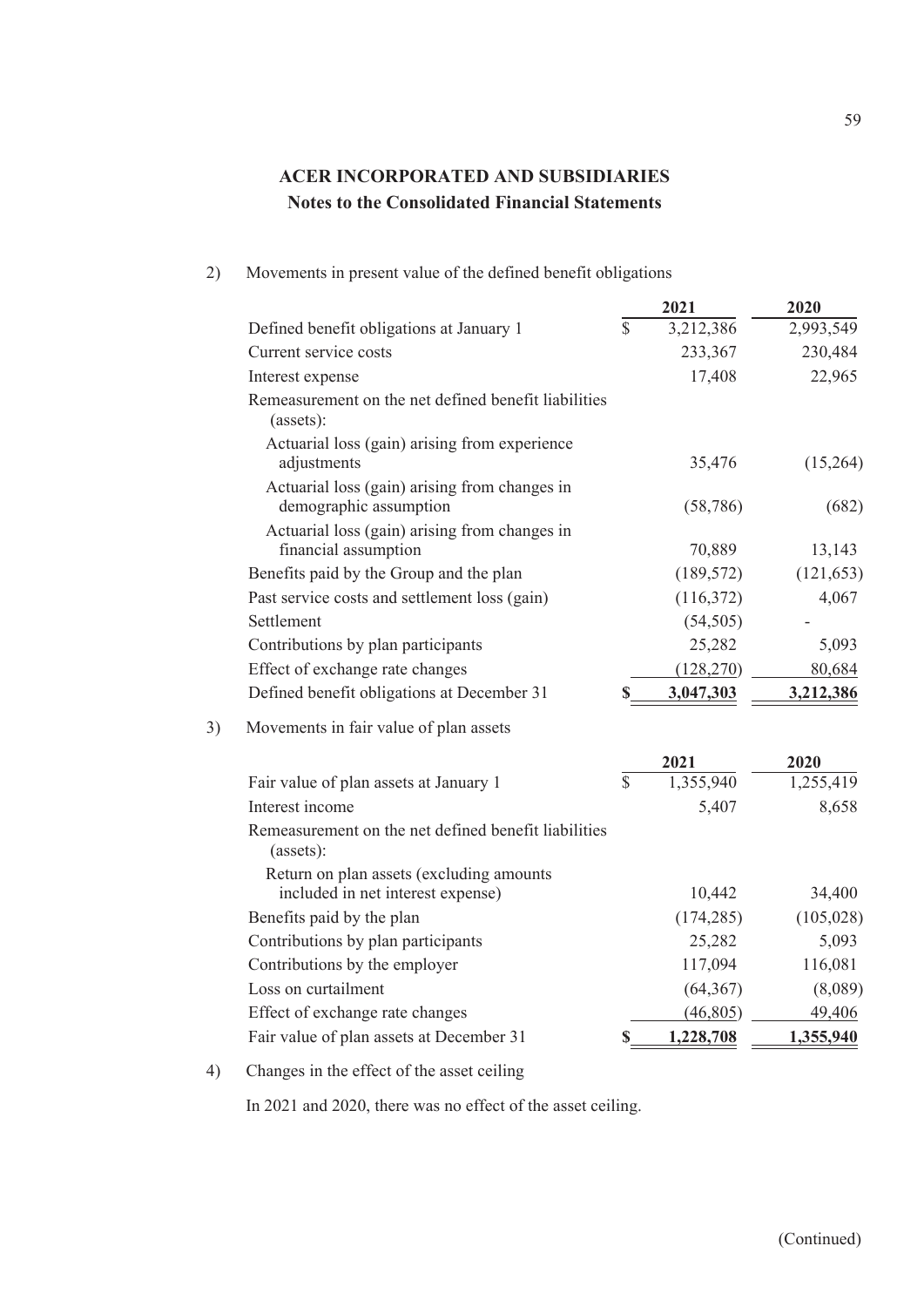5) Expenses recognized in profit or loss

|                                               |   | 2021      | 2020    |  |
|-----------------------------------------------|---|-----------|---------|--|
| Current service costs                         | S | 233,367   | 230,484 |  |
| Net interest expense                          |   | 12,001    | 14,307  |  |
| Past service costs and settlement loss (gain) |   | (116,372) | 4,067   |  |
| Loss on curtailment                           |   | 64,367    | 8,089   |  |
|                                               | S | 193,363   | 256,947 |  |
| Classified under cost of revenue              | S | 522       | 530     |  |
| Classified under operating expense            |   | 192,841   | 256,417 |  |
|                                               | S | 193,363   | 256,947 |  |

#### 6) Actuarial assumptions

The principal assumptions of the actuarial valuation were as follows:

|                              | 2021                            | December 31, December 31,<br>2020         |  |
|------------------------------|---------------------------------|-------------------------------------------|--|
| Discount rate                |                                 | $0.15\% \sim 6.94\%$ $0.15\% \sim 7.00\%$ |  |
| Future salary increases rate | $2.00\%~6.00\%$ $2.00\%~6.00\%$ |                                           |  |

The weighted-average duration of the defined benefit plans ranges from 4 years to 26 years. The Group expects to make contribution of \$107,573 to the defined benefit plans in the year following December 31, 2021.

7) Sensitivity analysis

When calculating the present value of the defined benefit obligations, the Group uses judgments and estimations to determine the actuarial assumptions for each measurement date, including discount rates and future salary changes. Any changes in the actuarial assumptions may significantly impact the amount of the defined benefit obligations.

The following table summarizes the impact of a change in the assumptions on the present value of the defined benefit obligation.

|                      | December 31, 2021 |                 | <b>December 31, 2020</b> |                 |
|----------------------|-------------------|-----------------|--------------------------|-----------------|
|                      | $0.25\%$          | $0.25\%$        | $0.25\%$                 | $0.25\%$        |
|                      | Increase          | <b>Decrease</b> | Increase                 | <b>Decrease</b> |
| Discount rate        | (118, 564)        | 132,939         | (132, 568)               | 142,956         |
| Future salary change | 56,274            | (50.329)        | 63,285                   | (66, 443)       |

The above sensitivity analysis considers the change in one assumption at a time, leaving the other assumptions unchanged. This approach shows the isolated effect of changing one individual assumption but does not take into account that some assumptions are interrelated. The method used to carry out the sensitivity analysis is consistent with the calculation of the net defined benefit liabilities recognized in the balance sheets. The method and assumptions used to carry out the sensitivity analysis is the same as in the prior year.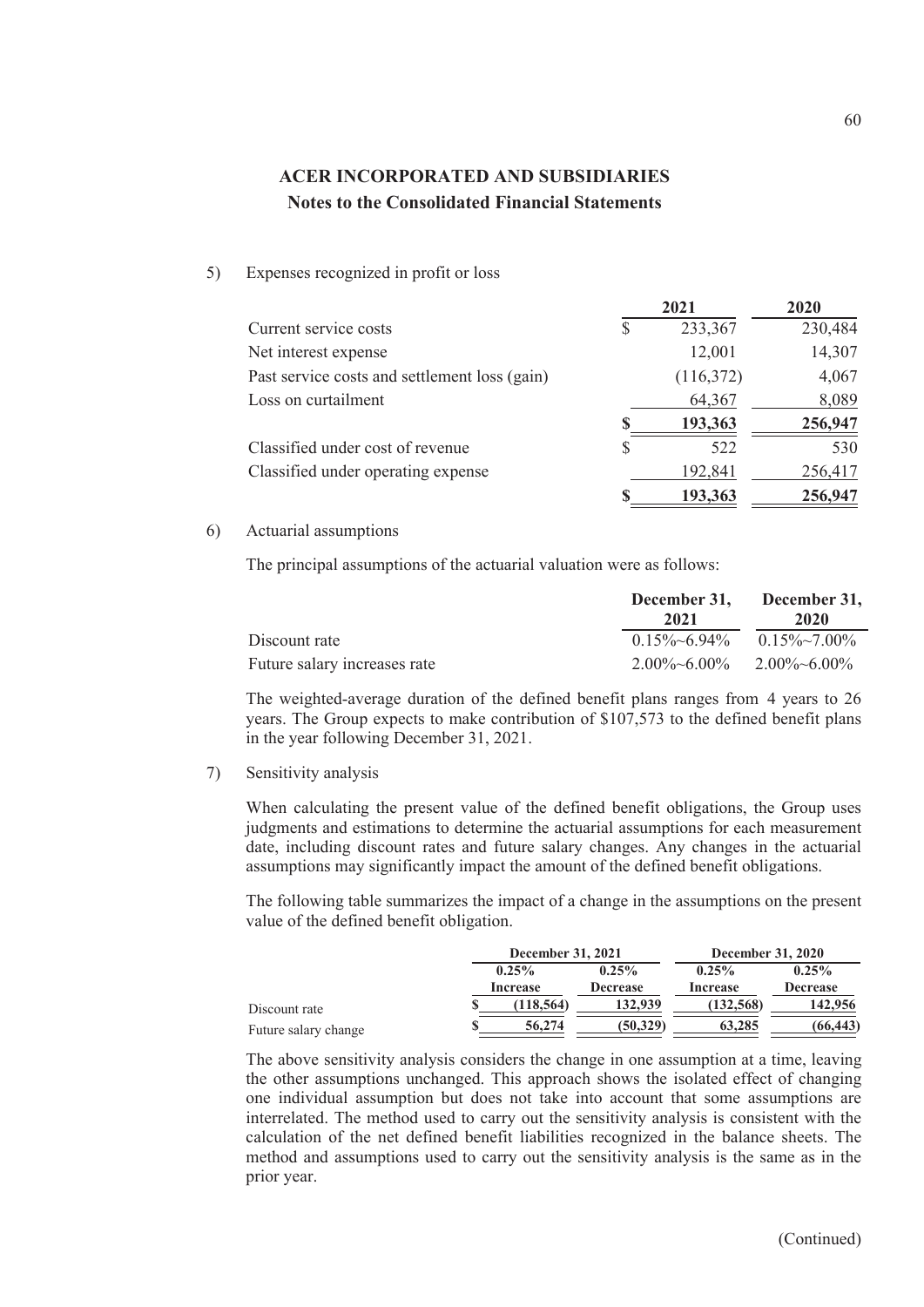#### (ii) Defined contribution plans

The Company and its domestic subsidiaries contribute monthly an amount equal to 6% of each employee's monthly wages to the employee's individual pension fund account at the Bureau of Labor Insurance in accordance with the provisions of the Labor Pension Act. Under this defined contribution plan, the Group has no legal or constructive obligation to pay additional amounts after contributing a fixed amount to the Bureau of Labor Insurance. Foreign subsidiaries make contributions in compliance with their respective local regulations.

For the years ended December 31, 2021 and 2020, the Group recognized pension expenses of \$378,604 and \$321,798, respectively, in relation to the defined contribution plans.

#### (t) Income taxes

(i) Income tax returns of the Group are filed individually by each entity and not on a combined basis. The Company and its subsidiaries incorporated in the R.O.C. are subject to R.O.C. income tax at a rate of 20% for fiscal years 2021 and 2020. Foreign subsidiaries are subject to income tax in accordance with their respective local tax law and regulations. The components of income tax expense were as follows:

|                                                   | 2021            | 2020      |
|---------------------------------------------------|-----------------|-----------|
| Current income tax expense                        |                 |           |
| Current period                                    | \$<br>3,709,640 | 2,621,208 |
| Adjustments for prior years                       | 538,476         | 42,443    |
|                                                   | 4,248,116       | 2,663,651 |
| Deferred tax expense                              |                 |           |
| Origination and reversal of temporary differences | (14,281)        | (592,711) |
| Change in unrecognized deductible temporary       |                 |           |
| differences                                       | (85, 503)       | 688,553   |
|                                                   | (99, 784)       | 95,842    |
| Income tax expense                                | 4,148,332       | 2,759,493 |

The components of income tax benefit (expense) recognized in other comprehensive income were as follows:

|                                                            | 2021   | 2020 |
|------------------------------------------------------------|--------|------|
| Items that will not be reclassified subsequently to profit |        |      |
| or loss:                                                   |        |      |
| Remeasurement of defined benefit plans                     | 39.131 | 162  |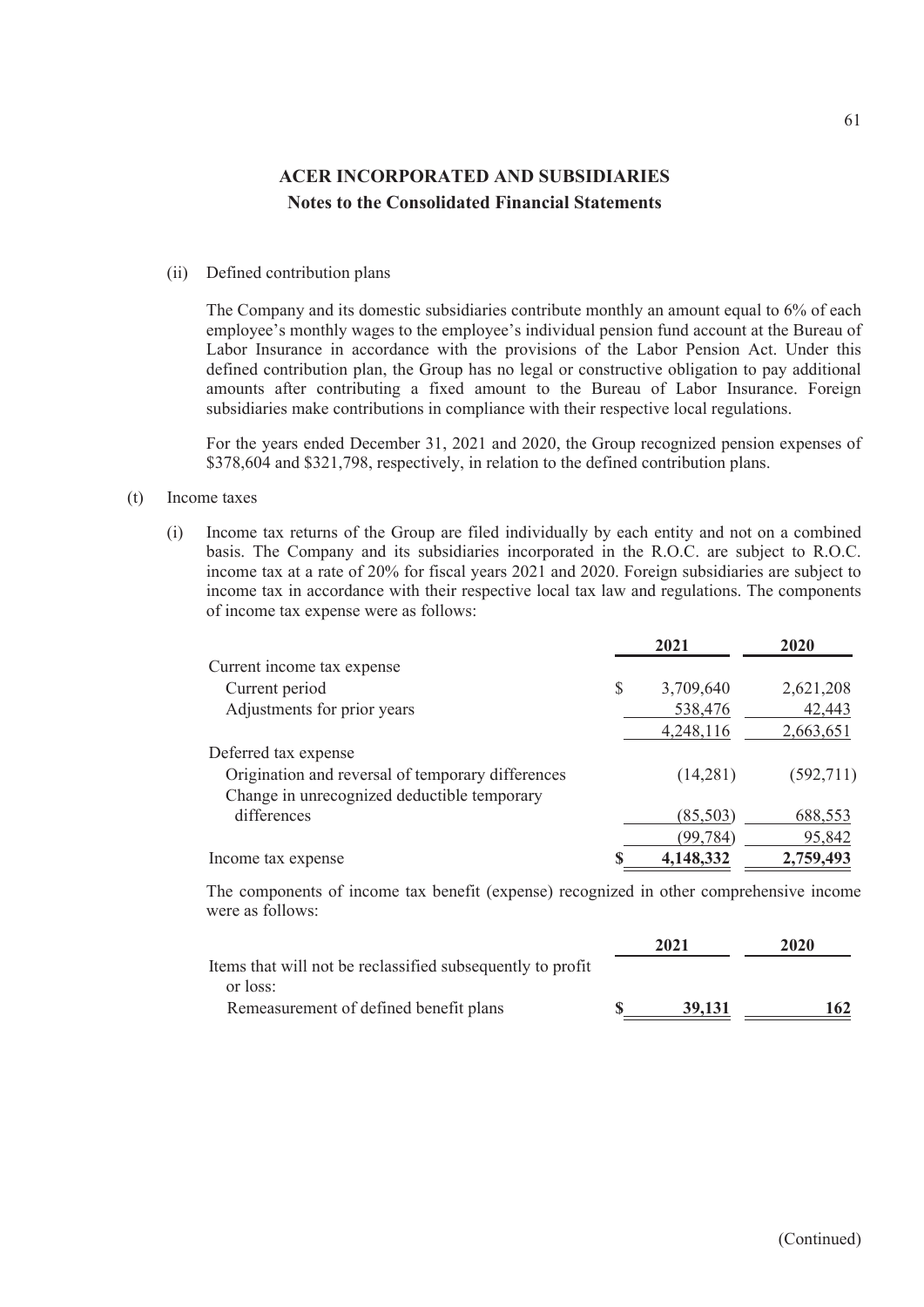Reconciliation between the expected income tax expense calculated based on the Company's statutory tax rate and the actual income tax expense reported in the consolidated statements of comprehensive income was as follows:

| 2021       | 2020      |
|------------|-----------|
| 15,435,645 | 8,905,103 |
| 3,087,129  | 1,781,021 |
| 1,381,200  | 169,523   |
| 538,476    | 42,443    |
| (85,503)   | 688,553   |
| (772, 970) | 77,953    |
| 4,148,332  | 2,759,493 |
|            |           |

### (ii) Deferred income tax assets and liabilities

1) Unrecognized deferred income tax assets

| Tax losses                                       |  | 2021      | December 31, December 31,<br>2020 |  |
|--------------------------------------------------|--|-----------|-----------------------------------|--|
|                                                  |  | 3,635,014 | 4,439,009                         |  |
| Loss associated with investments in subsidiaries |  | 2,337,741 | 2,591,465                         |  |
| Deductible temporary differences                 |  | 3,774,575 | 3,287,129                         |  |
|                                                  |  | 9,747,330 | 10,317,603                        |  |

The above deferred income tax assets were not recognized as management believed that it is not probable that future taxable profits will be available against which the Group can utilize the benefits therefrom.

Each entity in the Group is entitled to use tax losses to offset future taxable income in accordance with the respective local tax regulations of each jurisdiction. As of December 31, 2021, the tax effects of unused tax losses and the respective expiry years were as follows:

|               | Tax effects of tax losses | <b>Year of expiry</b> |
|---------------|---------------------------|-----------------------|
| <sup>\$</sup> | 108,729                   | 2022                  |
|               | 240,977                   | 2023                  |
|               | 24,825                    | 2024                  |
|               | 9,562                     | 2025                  |
|               | 3,250,921                 | 2026 and thereafter   |
|               | 3,635,014                 |                       |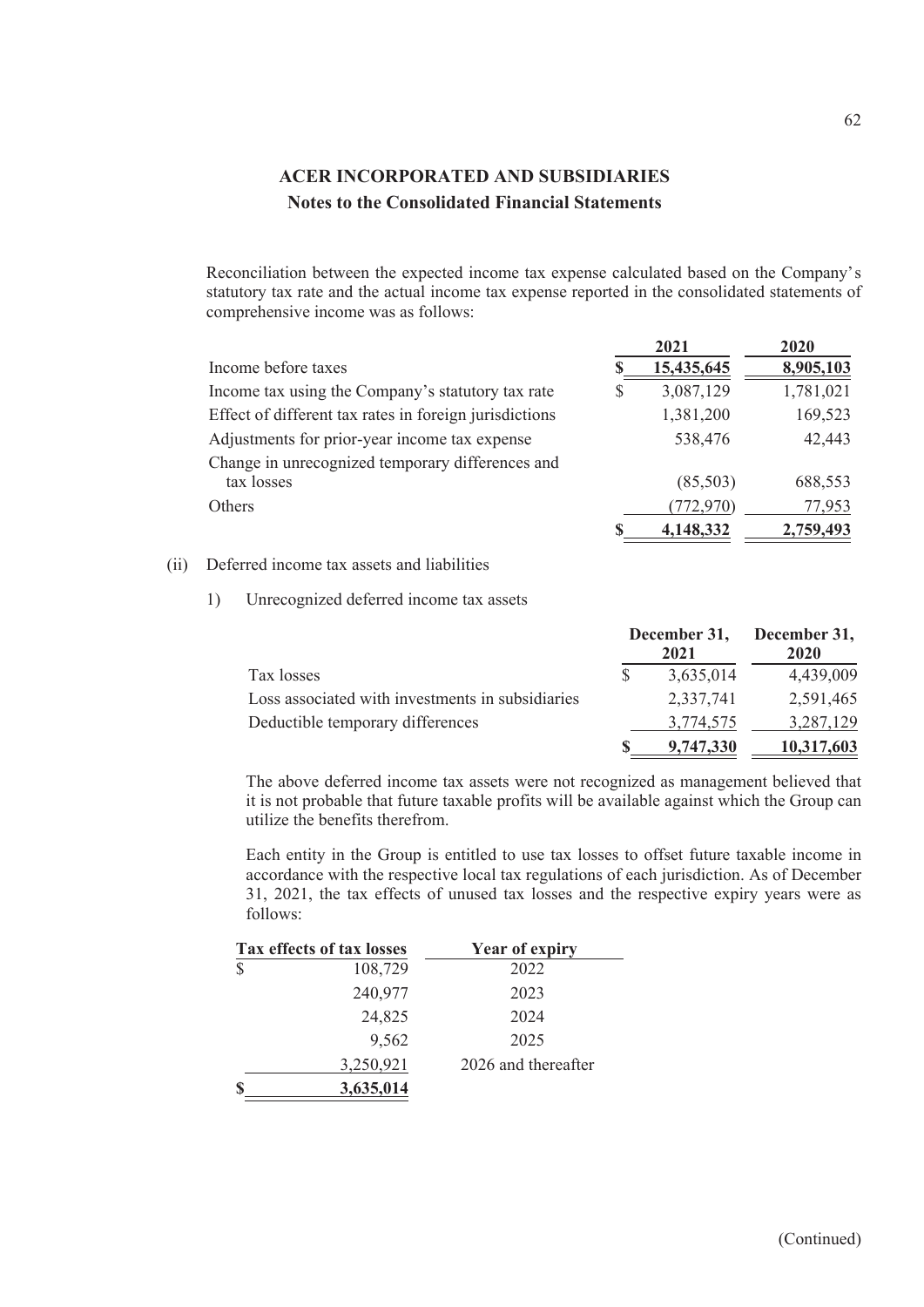2) Unrecognized deferred income tax liabilities

|                                                           | December 31, December 31, |           |  |
|-----------------------------------------------------------|---------------------------|-----------|--|
|                                                           | 2021                      | 2020      |  |
| Net profits associated with investments in subsidiaries\$ | 1,634,001                 | 2,118,771 |  |

The Group is able to control the timing of reversal of the temporary differences associated with investments in subsidiaries. As management believed that it is probable that the temporary differences will not reverse in the foreseeable future, such temporary differences were not recognized as deferred income tax liabilities.

3) Recognized deferred income tax assets and liabilities

Changes in the amount of deferred income tax assets and liabilities were as follows:

Deferred income tax assets:

|                                             |   | Inventory | Accrued<br>expenses<br>and<br>provisions | <b>Unused tax</b><br>loss<br>carryforwards | <b>Others</b> | <b>Total</b> |
|---------------------------------------------|---|-----------|------------------------------------------|--------------------------------------------|---------------|--------------|
| <b>Balance at January 1, 2021</b>           | S | 150,531   | 2,114,416                                | 38,640                                     | 177,189       | 2,480,776    |
| Recognized in profit or loss                |   | 15,820    | 1,139,271                                | 2,434                                      | 30,976        | 1,188,501    |
| Recognized in other comprehensive<br>income |   |           |                                          |                                            | 39,131        | 39,131       |
| Effect of exchange rate changes             |   |           |                                          |                                            | (36, 774)     | (36, 774)    |
| <b>Balance at December 31, 2021</b>         |   | 166,351   | 3,253,687                                | 41,074                                     | 210,522       | 3,671,634    |
| <b>Balance at January 1, 2020</b>           | S | 166,497   | 1,156,264                                | 62,464                                     | 166,570       | 1,551,795    |
| Recognized in profit or loss                |   | (15,966)  | 958,152                                  | (23, 824)                                  | 14,956        | 933,318      |
| Recognized in other comprehensive<br>income |   |           |                                          |                                            | 162           | 162          |
| Effect of exchange rate changes             |   |           |                                          |                                            | (4, 499)      | (4, 499)     |
| <b>Balance at December 31, 2020</b>         |   | 150,531   | 2,114,416                                | 38,640                                     | 177,189       | 2,480,776    |

Deferred income tax liabilities:

|                                     | Unremitted<br>earnings from<br>subsidiaries | <b>Unrealized foreign</b><br>exchange gain on<br>financial<br><i>instruments</i> | Intangible<br>assets | <b>Others</b> | <b>Total</b> |
|-------------------------------------|---------------------------------------------|----------------------------------------------------------------------------------|----------------------|---------------|--------------|
| <b>Balance at January 1, 2021</b>   | 2,927,543                                   | 288,959                                                                          | 300,750              | 37,861        | 3,555,113    |
| Recognized in profit or loss        | 905,285                                     | 185,893                                                                          | (767)                | (1,694)       | 1,088,717    |
| <b>Balance at December 31, 2021</b> | 3,832,828                                   | 474,852                                                                          | 299,983              | 36,167        | 4,643,830    |
| <b>Balance at January 1, 2020</b>   | 2,104,835                                   | 141,430                                                                          | 244,406              | 35,282        | 2,525,953    |
| Recognized in profit or loss        | 822,708                                     | 147,529                                                                          | 56,344               | 2,579         | 1,029,160    |
| <b>Balance at December 31, 2020</b> | 2,927,543                                   | 288,959                                                                          | 300,750              | 37,861        | 3,555,113    |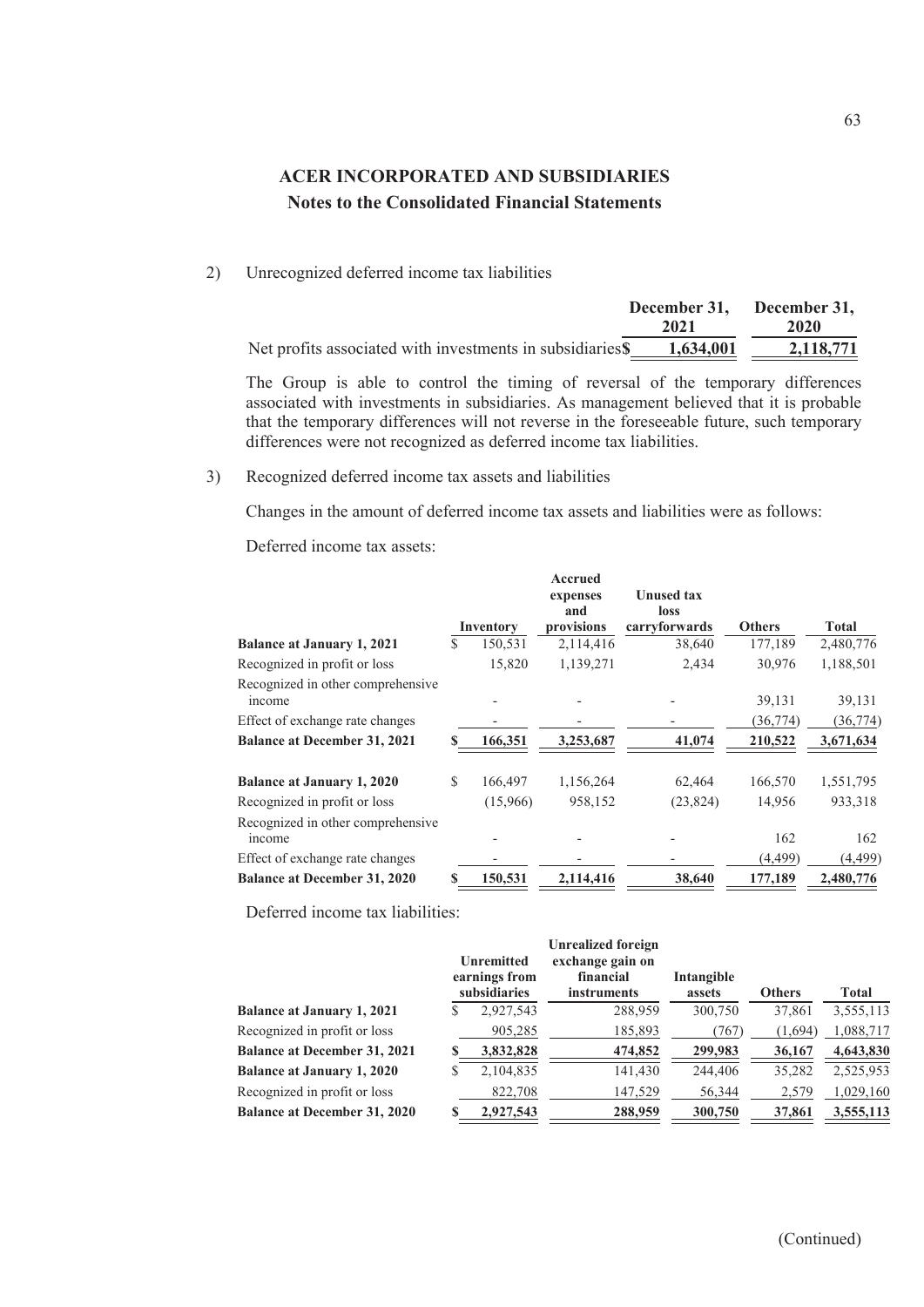- (iii) No income tax expense was recognized directly in equity in 2021 and 2020.
- (iv) The Company's income tax returns for the years through 2019 were examined and approved by the R.O.C. income tax authorities.
- (u) Capital and other equity
	- (i) Common stock

As of December 31, 2021 and 2020, the Company had issued 5,707 thousand units and 5,850 thousand units, respectively, of global depository receipts (GDRs). The GDRs were listed on the London Stock Exchange, and each GDR represents five common shares.

As of December 31, 2021 and 2020, the Company's authorized shares of common stock consisted of 4,000,000 thousand shares, of which 3,047,845 thousands shares were issued. The par value of the Company's common stock is \$10 per share. All issued shares were paid up upon issuance.

Certain shares of common stock were not outstanding as they were repurchased by the Company or held by the Company' s subsidiaries. The movements in outstanding shares of common stock were as follows (in thousands of shares):

|                                              | 2021      | 2020      |
|----------------------------------------------|-----------|-----------|
| Balance at January 1                         | 3,001,108 | 3,028,188 |
| Repurchased and retirement of treasury stock | -         | (27,080)  |
| Balance at December 31                       | 3,001,108 | 3,001,108 |

(ii) Capital surplus

|                                                                                              | December 31, |            | December 31, |  |
|----------------------------------------------------------------------------------------------|--------------|------------|--------------|--|
|                                                                                              |              | 2021       | 2020         |  |
| Paid-in capital in excess of par value                                                       | S            | 10,086,648 | 10,086,648   |  |
| Surplus from mergers                                                                         |              | 15,797,245 | 15,797,245   |  |
| Surplus related to treasury stock transactions and cash<br>dividend                          |              | 621,975    | 551,856      |  |
| Difference between consideration and carrying amount of<br>subsidiaries acquired or disposed |              | 247,301    | 217,421      |  |
| Employee share options                                                                       |              | 90,000     | 90,000       |  |
| Surplus from equity-method investments                                                       |              | 671,100    | 634,898      |  |
|                                                                                              |              | 27,514,269 | 27,378,068   |  |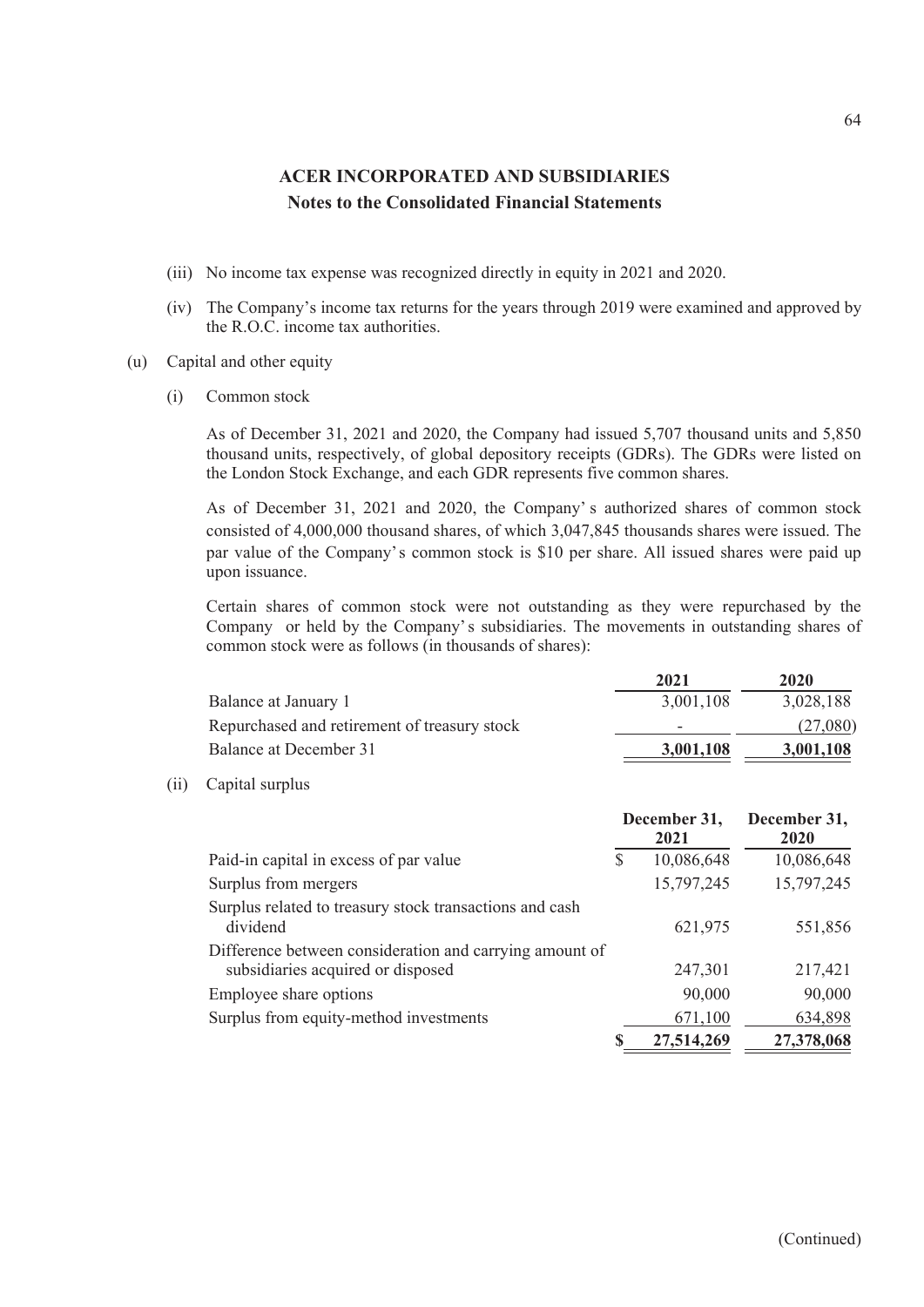Pursuant to the Company Act, any realized capital surplus is initially used to cover accumulated deficit, and the balance, if any, could be transferred to common stock as stock dividends or distributed by cash based on the original shareholding ratio. Realized capital surplus includes the premium derived from the issuance of shares of stock in excess of par value and donations received by the Company. In accordance with the "Regulations Governing the Offering and Issuance of Securities by Securities Issuers", distribution of stock dividends from capital surplus in any one year shall not exceed 10% of paid-in capital.

(iii) Legal reserve, special reserve, and dividend policy

The Company's Articles of Incorporation stipulate that at least 10% of annual net income, after deducting accumulated deficit, if any, must be retained as legal reserve until such retention equals the amount of paid-in capital. In addition, a special reserve shall be set aside in accordance with applicable laws and regulations. The remaining balance, together with the unappropriated earnings from the previous years, after retaining a certain portion of it for business considerations, can be distributed as dividends to stockholders. Except for the distribution of capital surplus and legal reserve in accordance with applicable laws and regulations, the Company cannot distribute any earnings when there are no retained earnings. The distributable dividends in whole or in part will be paid in cash by the Company after a resolution has been adopted by a majority vote at a meeting of the Board of Directors attended by two-thirds of the total number of directors; and in addition thereto a report of such distribution shall be submitted to the shareholders' meeting.

Since the Company operates in an industry experiencing rapid change and development, earnings are distributed in consideration of the current year's earnings, the overall economic environment, related laws and decrees, and the Company' s long-term development and stability in its financial position. The Company has adopted a stable dividend policy, in which a cash dividend comprises at least 10% of the total dividend distribution.

Additionally, pursuant to the Company Act, if the Company has no accumulated deficit, it may, pursuant to a resolution approved by the stockholders, distribute its legal reserve by issuing new shares or distributing cash for the portion of legal reserve which exceeds 25% of the paid-in capital.

In accordance with the rulings issued by the FSC, a special reserve shall be retained at an amount equal to the proportionate share of the carrying value of the treasury stock held by subsidiaries in excess of the market value at the reporting date. The special reserve may be reversed when the market value recovers in subsequent periods.

In accordance with the rulings issued by the FSC, a special reserve equal to the total amount of items that are accounted for as deductions from stockholders' equity shall be set aside from current and prior-year earnings. This special reserve shall revert to retained earnings and be made available for distribution when the items that are accounted for as deductions from stockholders' equity are reversed in subsequent periods.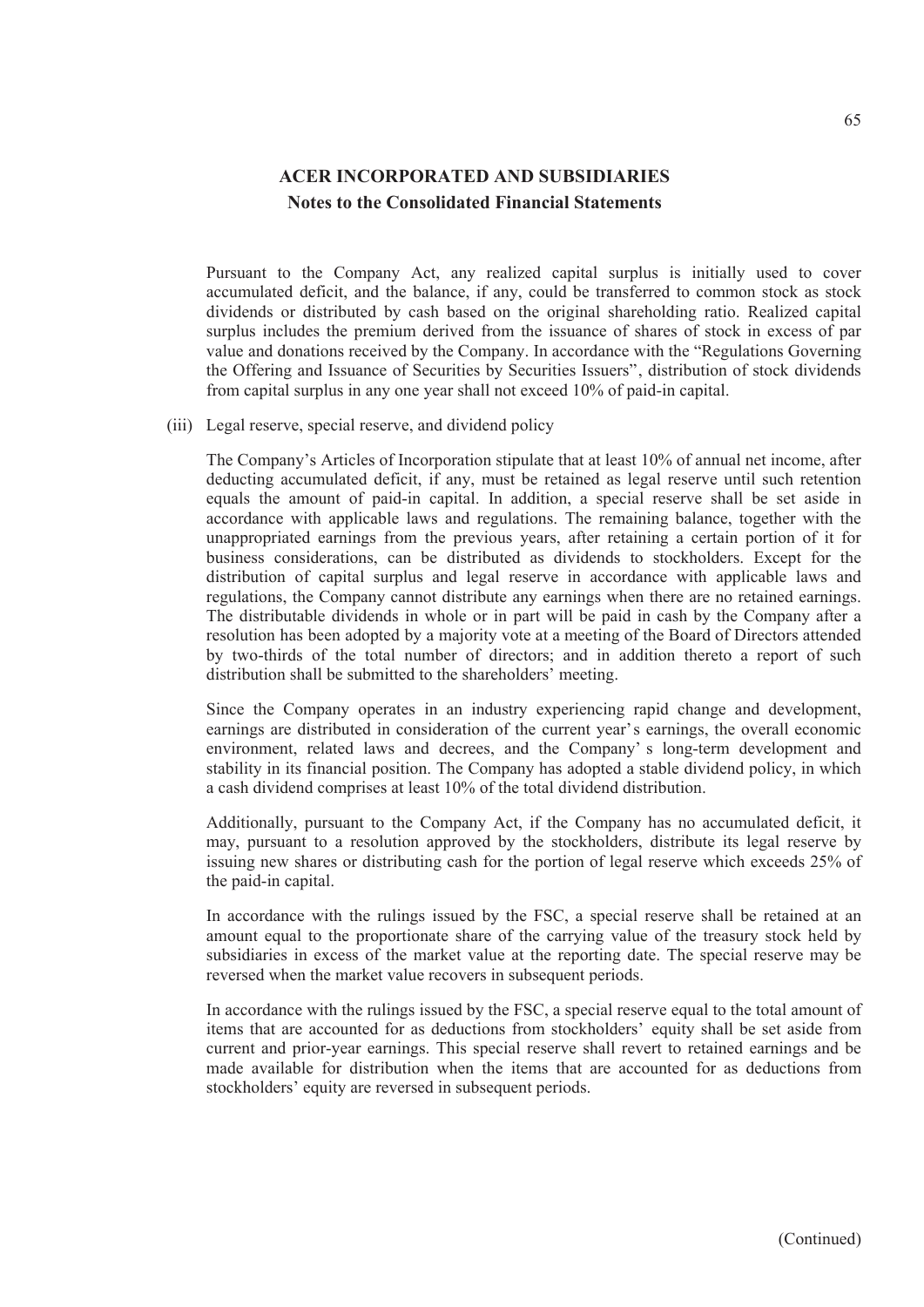On March 17, 2021, the Company' s Board of Directors approved the distribution of cash dividends amounting to \$4,571,781 (\$1.5 per share), of which \$70,119 was distributed to the subsidiaries holding the Company' s common shares. Additionally, on July 9, 2021, the Company' s shareholders approved an appropriation of legal reserve and special reserve of \$602,575 and \$857,485, respectively.

On March 18, 2020, the Company's Board of Directors had approved the distribution of cash dividends amounting to \$1,352,971 (\$0.443909 per share), of which \$20,809 was distributed to the subsidiaries holding the Company's common shares. Additionally, on June 12, 2020, the Company' s shareholders approved an appropriation of legal reserve and special reserve of \$266,250 and \$1,035,693, respectively, as well as the distribution of cash deriving from the capital surplus of \$1,014,728 (\$0.332932 per share), of which \$15,607 was distributed to the subsidiaries holding the Company's common shares.

On March 16, 2022, the Company' s Board of Directors approved the distribution of cash dividends amounting to \$6,949,107 (\$2.28 per share), of which \$106,582 was distributed to the subsidiaries holding the Company's common shares.

Related information is available on the Market Observation Post System website of the Taiwan Stock Exchange.

(iv) Treasury stock

According to Article 28-2 of the Securities and Exchange Act, the Company purchased its own common shares of 27,080 thousand shares for an aggregate amount of \$361,943 from March 13, 2020 to May 5, 2020 in order to maintain the Company' s credit and the shareholders' eguity. All such treasury stock was retired on September 28, 2020 and related legal and registration procedures have been completed.

As of December 31, 2021 and 2020, details of the GDRs (for the implementation of an overseas employee stock option plan) held by subsidiary ASCBVI and the Company' s common stock held by subsidiaries ASCBVI (to maintain the Company' s shareholders' equity), CCI (to maintain the Company's shareholders' equity), and ETEN (resulting from the acquisition of ETEN) were as follows (expressed in thousands of shares):

|              |                     | <b>December 31, 2021</b> |                     |  |  |
|--------------|---------------------|--------------------------|---------------------|--|--|
|              | Number of<br>shares | Carrying<br>amount       | <b>Market value</b> |  |  |
| Common stock | 21,809 \$           | 945,239                  | 664,084             |  |  |
| <b>GDRs</b>  | 24,937              | 1,969,617                | 704,324             |  |  |
|              | 46,746 \$           | 2,914,856                | 1,368,408           |  |  |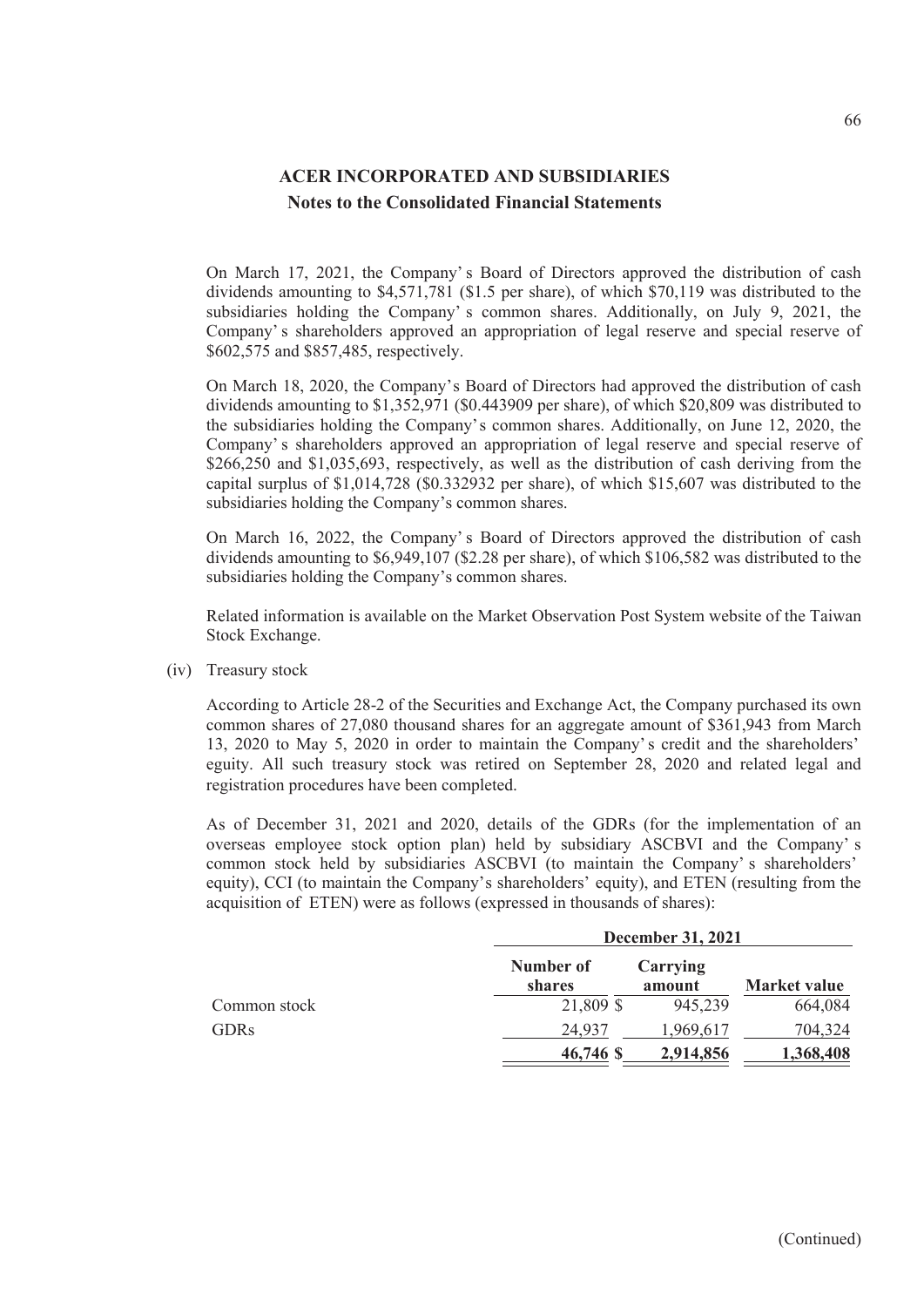|              |                     | <b>December 31, 2020</b> |                     |  |  |
|--------------|---------------------|--------------------------|---------------------|--|--|
|              | Number of<br>shares | Carrying<br>amount       | <b>Market value</b> |  |  |
| Common stock | 21,809 \$           | 945,239                  | 515,783             |  |  |
| <b>GDRs</b>  | 24,937              | 1.969.617                | 639,821             |  |  |
|              | 46,746 \$           | 2,914,856                | 1,155,604           |  |  |

According to the Securities and Exchange Act, treasury stock cannot be collateralized. In addition, treasury shares do not bear shareholder rights prior to being sold to third parties. Moreover, the number of treasury shares shall not exceed 10% of the number of common shares issued. The total amount of treasury stock shall not exceed the sum of retained earnings, paid-in capital in excess of par value, and other realized capital surplus.

#### (v) Other equity items (net after tax)

1) Foreign currency translation differences:

|                                                                                |   | 2021        | 2020          |
|--------------------------------------------------------------------------------|---|-------------|---------------|
| Balance at January 1                                                           | S | (6,043,227) | (4,187,394)   |
| Foreign exchange differences arising from translation<br>of foreign operations |   | (2,767,945) | (1,854,068)   |
| Share of other comprehensive income (loss) of<br>associates                    |   | 1,719       | (1,765)       |
| Changes in ownership interests in subsidiaries                                 |   | 3,856       |               |
| Balance at December 31                                                         |   | (8,805,597) | (6, 043, 227) |

2) Unrealized gain (loss) from financial assets measured at fair value through other comprehensive income:

|                                                      | 2021       | 2020    |
|------------------------------------------------------|------------|---------|
| Balance at January 1                                 | 768,662    | 133,070 |
| Change in fair value of financial assets measured at |            |         |
| fair value through other comprehensive income        | (324, 225) | 632,065 |
| Net loss (gain) on disposal of financial assets      |            |         |
| measured at fair value through other                 |            |         |
| comprehensive income                                 | 308,290    | 3,527   |
| Changes in ownership interests in subsidiaries       | (6, 544)   |         |
| <b>Balance at December 31</b>                        | 746,183    | 768,662 |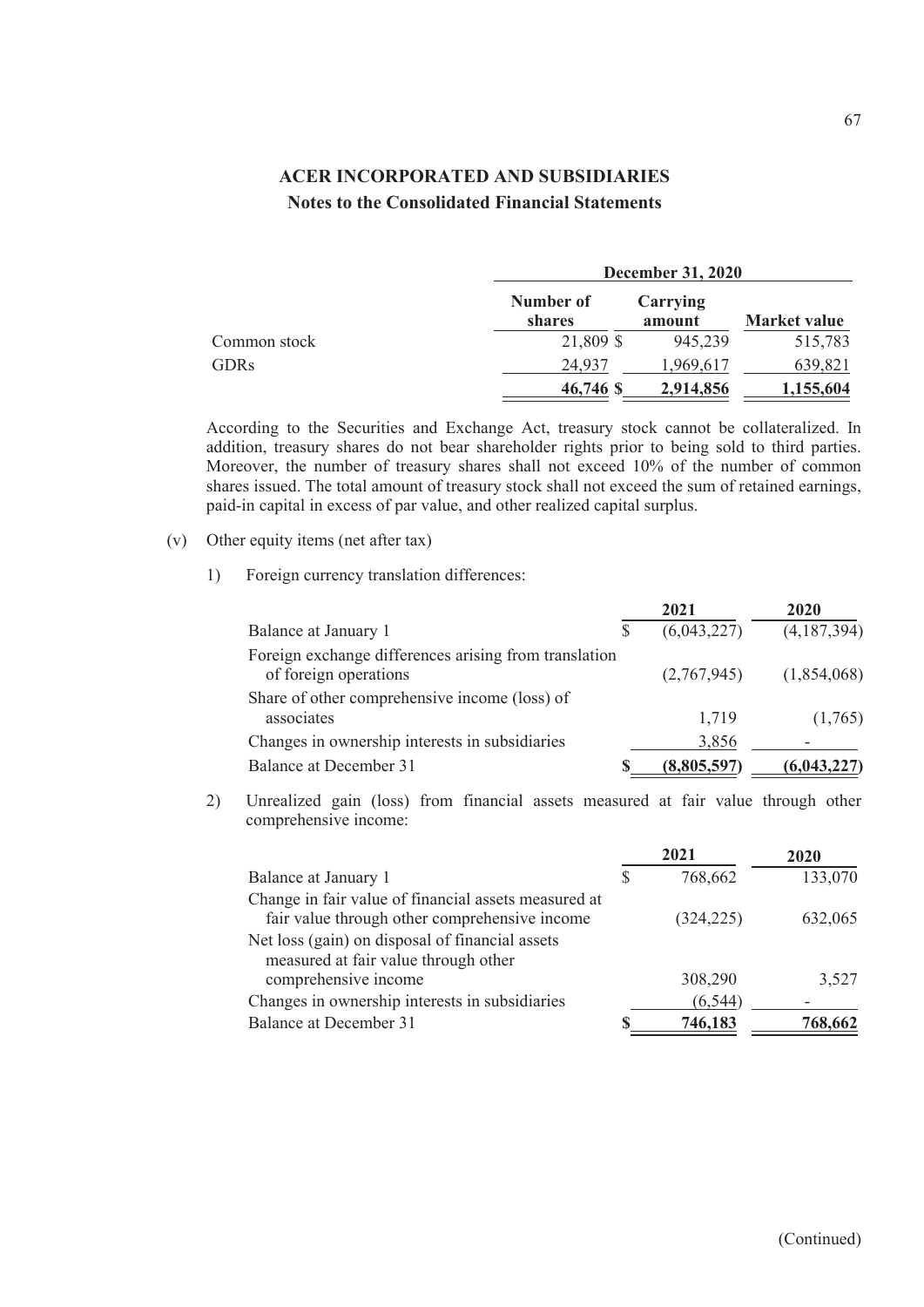3) Remeasurement of defined benefit plans:

|      |                                                                                                    |              | 2021       | 2020       |
|------|----------------------------------------------------------------------------------------------------|--------------|------------|------------|
|      | Balance at January 1                                                                               | \$           | (242, 887) | (287,903)  |
|      | Change in the period                                                                               |              | 11,910     | 44,999     |
|      | Share of other comprehensive income of associates                                                  |              | 7          | 17         |
|      | Changes in ownership interests in subsidiaries                                                     |              | 2,760      |            |
|      | <b>Balance at December 31</b>                                                                      |              | (228, 210) | (242, 887) |
| (vi) | Non-controlling interests (net after tax)                                                          |              |            |            |
|      |                                                                                                    |              | 2021       | 2020       |
|      | Balance at January 1                                                                               | $\mathbb{S}$ | 1,648,633  | 1,353,766  |
|      | Equity attributable to non-controlling interests:                                                  |              |            |            |
|      | Net income for the year                                                                            |              | 389,886    | 116,323    |
|      | Changes in ownership interests in subsidiaries                                                     |              | (60, 177)  | (43, 604)  |
|      | Acquisition and disposal of interests in subsidiaries                                              |              | 53,032     | 301,669    |
|      | Difference between consideration and carrying<br>amount of subsidiaries acquired or disposed       |              | (29, 880)  | (174, 404) |
|      | Stock option compensation cost of subsidairies                                                     |              | 699        | 71         |
|      | Acquisition of subsidiaries                                                                        |              | 249,470    |            |
|      | Increase in non-controlling interests                                                              |              | 337,722    | 135,581    |
|      | Reorganization under common control                                                                |              |            | 12         |
|      | Cash dividends paid to non-controlling interests by<br>subsidiaries                                |              | (141, 671) | (76, 181)  |
|      | Disposal of financial assets measured at fair value<br>through other comprehensive income by       |              |            |            |
|      | subsidiaries                                                                                       |              |            | (5,357)    |
|      | Foreign currency translation differences                                                           |              | (20, 122)  | 12,638     |
|      | Unrealized gain from financial assets measured at<br>fair value through other comprehensive income |              | (34, 492)  | 3,678      |
|      | Remeasurement of defined benefit plans                                                             |              | (9,916)    | (7,634)    |
|      | Changes in equity of investments in associates                                                     |              | (36,957)   | 32,075     |
|      | <b>Balance at December 31</b>                                                                      | $\mathbf S$  | 2,346,227  | 1,648,633  |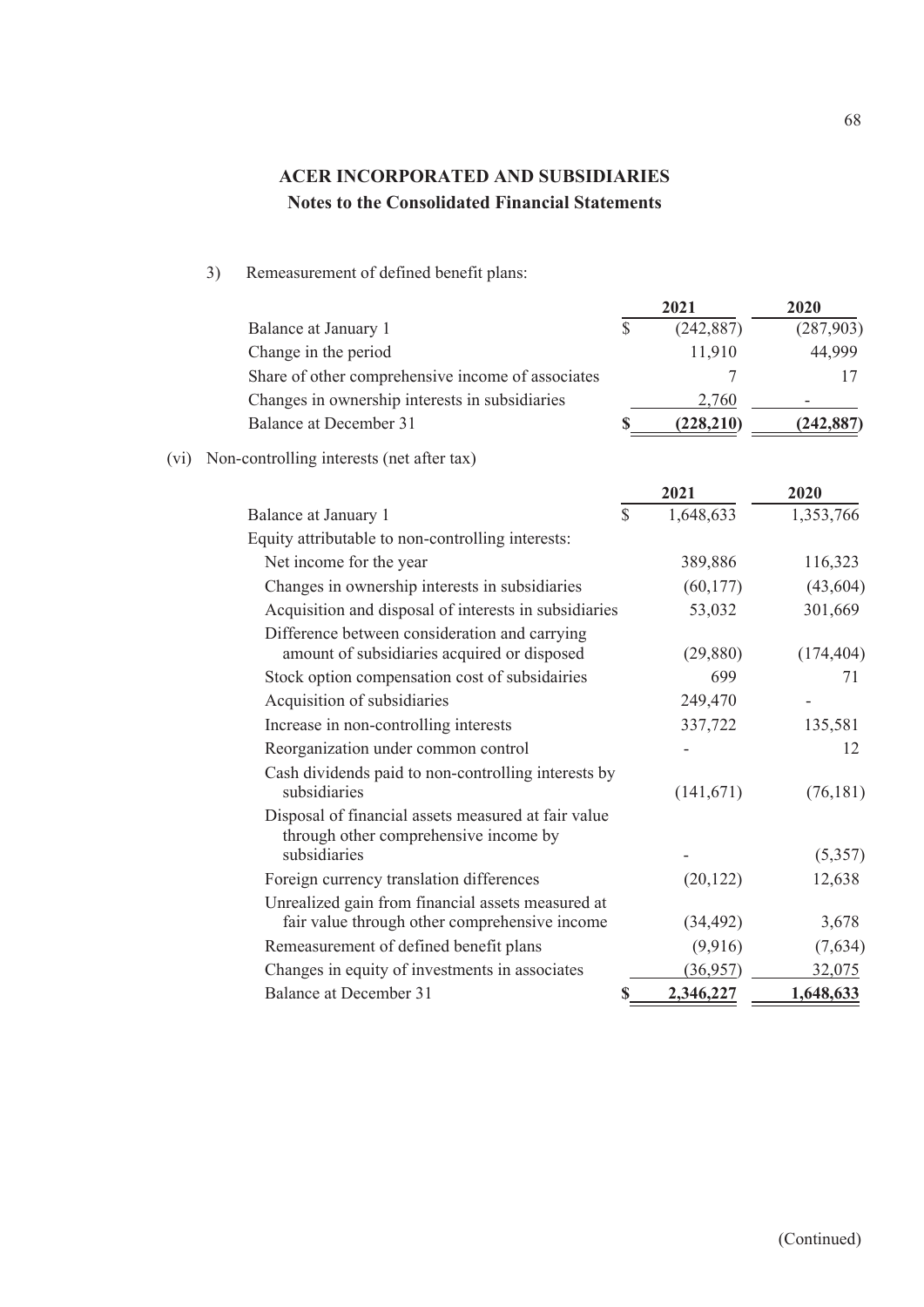#### (v) Share-based payment

(i) The Group's additional share-based payment arrangements in 2021 and 2020 were as follows:

| <b>Type of arrangement</b>            | <b>Grant Date</b> | <b>Numbers of</b><br>options<br>granted (in<br>thousands of<br>shares) | Contract<br>period    | <b>Vesting</b><br>period |
|---------------------------------------|-------------------|------------------------------------------------------------------------|-----------------------|--------------------------|
| WLII – Issuance of new shares         | 2021/3/17         |                                                                        | $1,174$ 2021/03/17~   | $2021/03/17$ ~           |
| reserved for employee<br>subscription |                   |                                                                        | 2021/03/19            | 2021/03/19               |
| ALT-ESOPs                             | 2021/08/04        |                                                                        | 882 2021/08/04 $\sim$ | 2021/08/04~              |
|                                       |                   |                                                                        | 2021/11/30            | 2021/11/15               |
| $AST - Issuance$ of new shares        | 2020/11/19        |                                                                        | $265$ 2020/11/19~     | $2020/11/19$ ~           |
| reserved for employee<br>subscription |                   |                                                                        | 2020/12/15            | 2020/12/15               |

The Group used the Black-Scholes Model in measuring the fair value of its employee stock options. The main inputs to the valuation model were as follows:

|                                                 | WLII - Issuance<br>of new shares<br>reserved for<br>employee |               | <b>AST</b> – Issuance<br>of new shares<br>reserved for<br>employee |
|-------------------------------------------------|--------------------------------------------------------------|---------------|--------------------------------------------------------------------|
|                                                 | subscription                                                 | $ALT - ESOPs$ | subscription                                                       |
| Fair value of options granted (NT\$/ share)     | 1.6                                                          | 0.005013      | 0.68                                                               |
| Fair value of stock at grant date (NT\$/ share) | 26.63                                                        | 7.41          | 56.38                                                              |
| Exercise price (NT\$/ share)                    | 25                                                           | 10            | 60                                                                 |
| Expected volatility $(\%)$                      | 21.08%                                                       | 25.05%        | 32.08%                                                             |
| Expected life (in years)                        | 0.0082                                                       | 0.2849        | 0.07                                                               |
| Risk-free interest rate $(\% )$                 | 0.35%                                                        | $0.1092\%$    | 0.15%                                                              |

Expected volatility was determined based on the vesting period and historical volatility of the comparable companies. The risk-free interest rate was determined based on government bonds.

(ii) For the years ended December 31, 2021 and 2020, the compensation cost recognized for the abovemetioned share-based payment arrangements amounted to \$1,704 and \$181, respectively, which was reported in the operating expenses.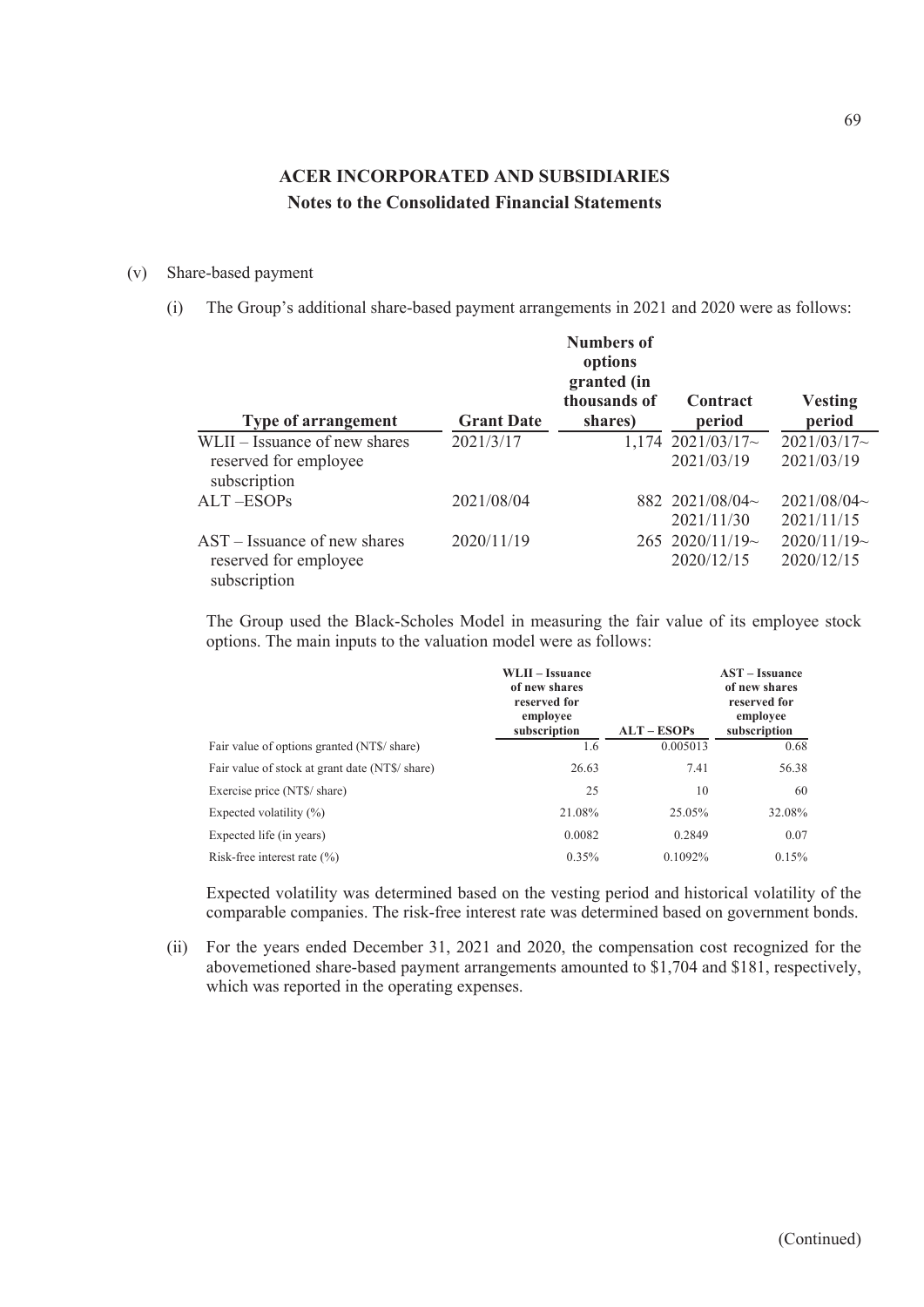- (w) Earnings per share ("EPS")
	- (i) Basic earnings per share

The basic earnings per share were calculated as the earnings attributable to the shareholders of the Company divided by the weighted-average number of common shares outstanding as follows:

|      |                                                                                                                 | 2021       | 2020      |
|------|-----------------------------------------------------------------------------------------------------------------|------------|-----------|
|      | Net income attributable to the ordinary shareholders of the<br>Parent                                           | 10,897,427 | 6,029,287 |
|      | Weighted-average number of ordinary shares outstanding<br>(in thousands)                                        | 3,001,108  | 3,006,934 |
|      | Basic earnings per share (in New Taiwan dollars)                                                                | 3.63       | 2.01      |
| (ii) | Diluted earnings per share                                                                                      |            |           |
|      |                                                                                                                 | 2021       | 2020      |
|      | Net income attributable to the ordinary shareholders of the<br>Parent                                           | 10,897,427 | 6,029,287 |
|      | Weighted-average number of ordinary shares outstanding<br>(in thousands)                                        | 3,001,108  | 3,006,934 |
|      | Effect of dilutive potential common stock (in thousands):<br>Effect of employee remuneration in stock           | 27,180     | 22,460    |
|      | Weighted-average shares of common stock outstanding<br>(including effect of dilutive potential common stock)(in |            |           |
|      | thousands)                                                                                                      | 3,028,288  | 3,029,394 |
|      | Diluted earnings per share (in New Taiwan dollars)                                                              | 3.60       | 1.99      |

#### (x) Revenue from contracts with customers

(i) Disaggregation of revenue

|                               | 2021                                            |               |              |
|-------------------------------|-------------------------------------------------|---------------|--------------|
|                               | <b>IT</b><br><b>Hardware</b><br><b>Products</b> | <b>Others</b> | <b>Total</b> |
| Primary geographical markets: |                                                 |               |              |
| <b>EMEA</b>                   | \$106,690,873                                   |               | 106,690,873  |
| Pan America                   | 84,105,680                                      |               | 84,105,680   |
| Asia Pacific                  | 90,843,802                                      | 37, 365, 101  | 128,208,903  |
|                               | \$281,640,355                                   | 37,365,101    | 319,005,456  |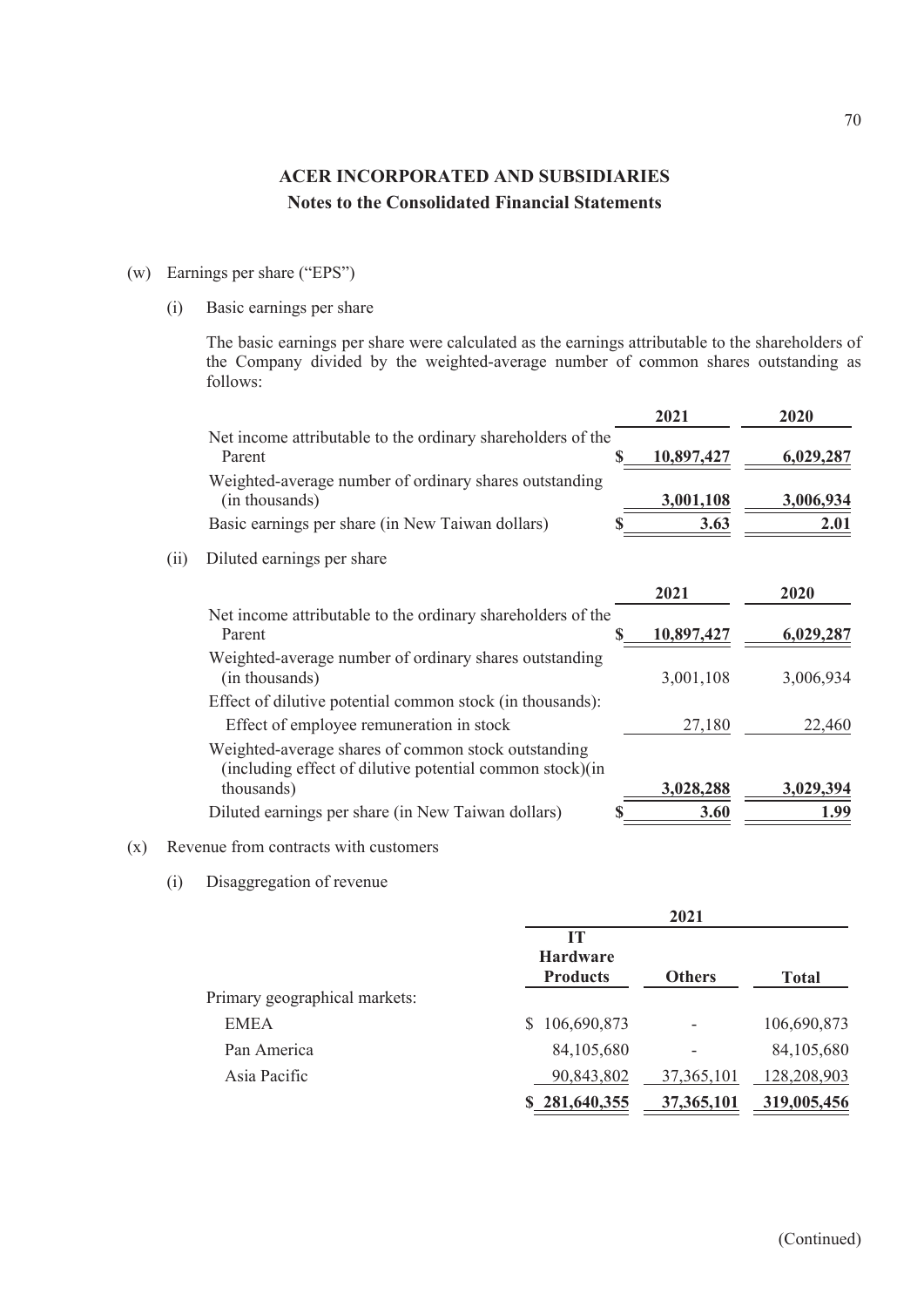|                                                                                   |              |                                          | 2020                 |                    |
|-----------------------------------------------------------------------------------|--------------|------------------------------------------|----------------------|--------------------|
|                                                                                   |              | IT<br><b>Hardware</b><br><b>Products</b> | <b>Others</b>        | <b>Total</b>       |
| Primary geographical markets:                                                     |              |                                          |                      |                    |
| <b>EMEA</b>                                                                       |              | \$<br>93,182,977                         |                      | 93,182,977         |
| Pan America                                                                       |              | 84, 864, 378                             |                      | 84, 864, 378       |
| Asia Pacific                                                                      |              | 69,560,940                               | 29,504,182           | 99,065,122         |
|                                                                                   |              | \$247,608,295                            | 29,504,182           | 277, 112, 477      |
| Contract balances                                                                 |              |                                          |                      |                    |
|                                                                                   |              | December 31,<br>2021                     | December 31,<br>2020 | January 1,<br>2020 |
| Notes and accounts receivable<br>(including receivables from related)<br>parties) | $\mathbb{S}$ | 64, 161, 529                             | 55,389,534           | 49,575,567         |
| Less: loss allowance                                                              |              | (120, 763)                               | (192,005)            | (136,322)          |
|                                                                                   | \$           | 64,040,766                               | 55,197,529           | 49, 439, 245       |
| $Contract$ assets $- current$                                                     | \$           | 451,354                                  | 514,369              | 420,882            |
| Contract liabilities - current                                                    | S            | 2,455,504                                | 2,269,409            | 1,832,271          |
| Contract liabilities - non-current                                                |              |                                          |                      |                    |
|                                                                                   |              | 1,002,391                                | 827,783              | 662,672            |

Please refer to note 6(d) for details on notes and accounts receivable and related loss allowance.

The major changes in the balance of contract assets and contract liabilities were due to the timing difference between the satisfaction of performance obligation and the receipt of customer's payment.

The amount of revenue recognized in 2021 and 2020 that was included in the contract liability balance at January 1, 2021 and 2020, was \$1,160,024 and \$908,376, respectively.

(y) Remuneration to employees and directors

 $(ii)$ 

The Company's Articles of Incorporation require that annual earning shall first be offset against any deficit, then, a minimum of 4% shall be allocated as employee remuneration and a maximum of 0.8% be allocated as directors' remuneration. Employees who are entitled to receive the abovementioned employee remuneration, in share or cash, include the employees of subsidiaries of the Company who meet certain specific requirements.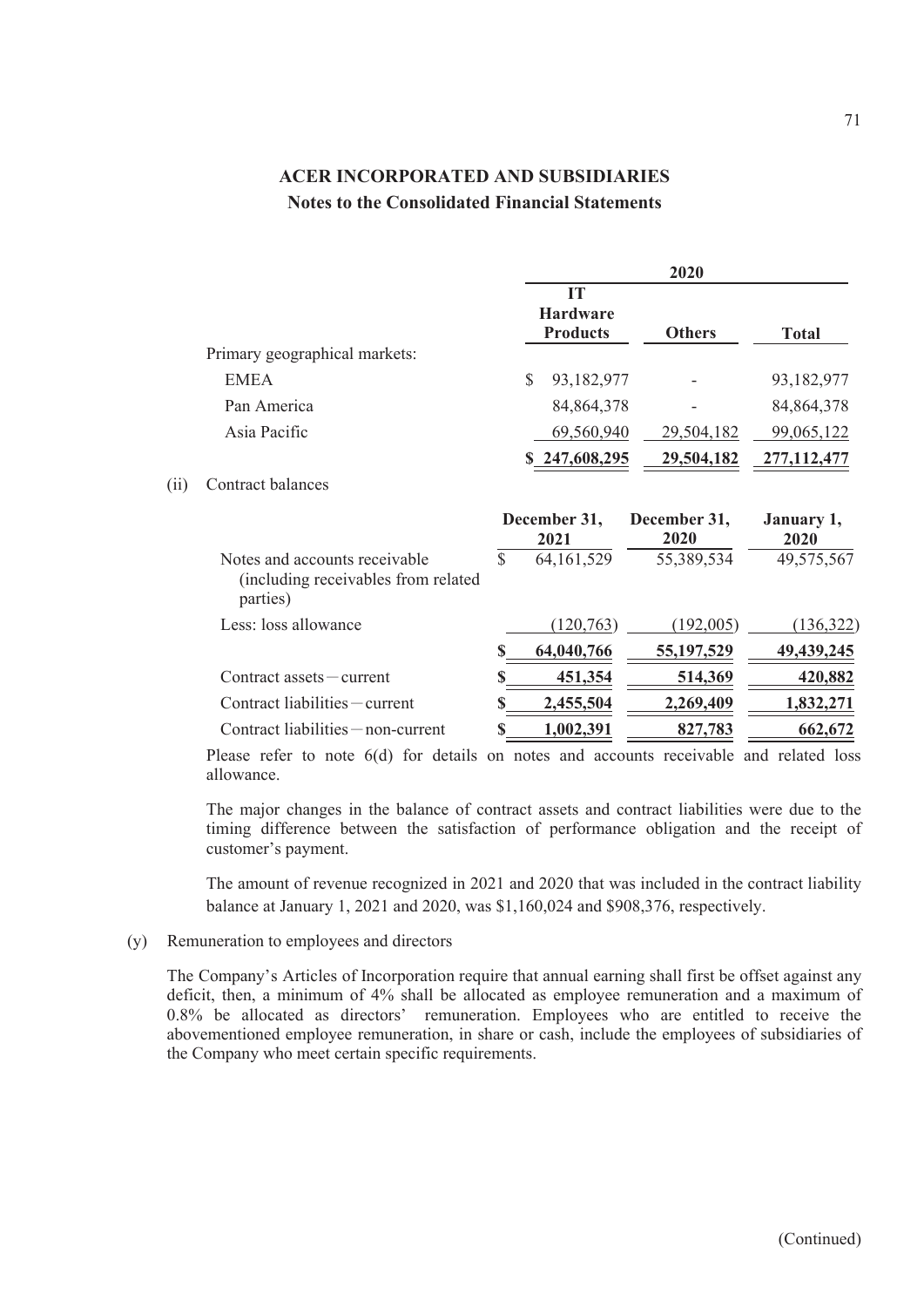For the years ended December 31, 2021 and 2020, the Company accrued its remuneration to employees amounting to \$720,000 and \$480,000, respectively, and the remuneration for directors of \$29,819 and \$23,821, respectively. The said amounts, which were recognized as operating expenses, were calculated based on pre-tax net profit for each year before deducting the amount of the remuneration to employees and directors, multiplied by the proposed distribution ratio of remuneration to employees and directors.

Except that the remuneration to directors for 2021 resolved by the Company's Board of Directors on March 16, 2022 was \$12,000 and that for 2020 resolved by the Company's Board of Directors on March 17, 2021 was \$10,013, the aforementioned accrued remunerations to employees were the same as the amounts resolved by the Board of Directors, which were all paid in cash. The difference between accrual and actual payment, amounting to \$17,819 and \$13,808 for 2021 and 2020, respectively, is treated as change in accounting estimate and recognized in profit or loss in the following year.

Related information is available on the Market Observation Post System website of Taiwan Stock Exchange.

(z) Other operating income and expenses – net

|      |      |                                    | 2021          | 2020    |
|------|------|------------------------------------|---------------|---------|
|      |      | Government grants                  | \$<br>5,555   | 133,403 |
|      |      | Rental income                      | 106,724       | 95,370  |
|      |      |                                    | \$<br>112,279 | 228,773 |
| (aa) |      | Non-operating income and loss      |               |         |
|      | (i)  | Interest income                    |               |         |
|      |      |                                    | 2021          | 2020    |
|      |      | Interest income from bank deposits | 298,794       | 315,460 |
|      |      | Other interest income              | 20,151        |         |
|      |      |                                    | 318,945       | 315,460 |
|      | (ii) | Other income                       |               |         |
|      |      |                                    | 2021          | 2020    |
|      |      | Dividend income                    | \$<br>354,416 | 243,073 |
|      |      |                                    |               |         |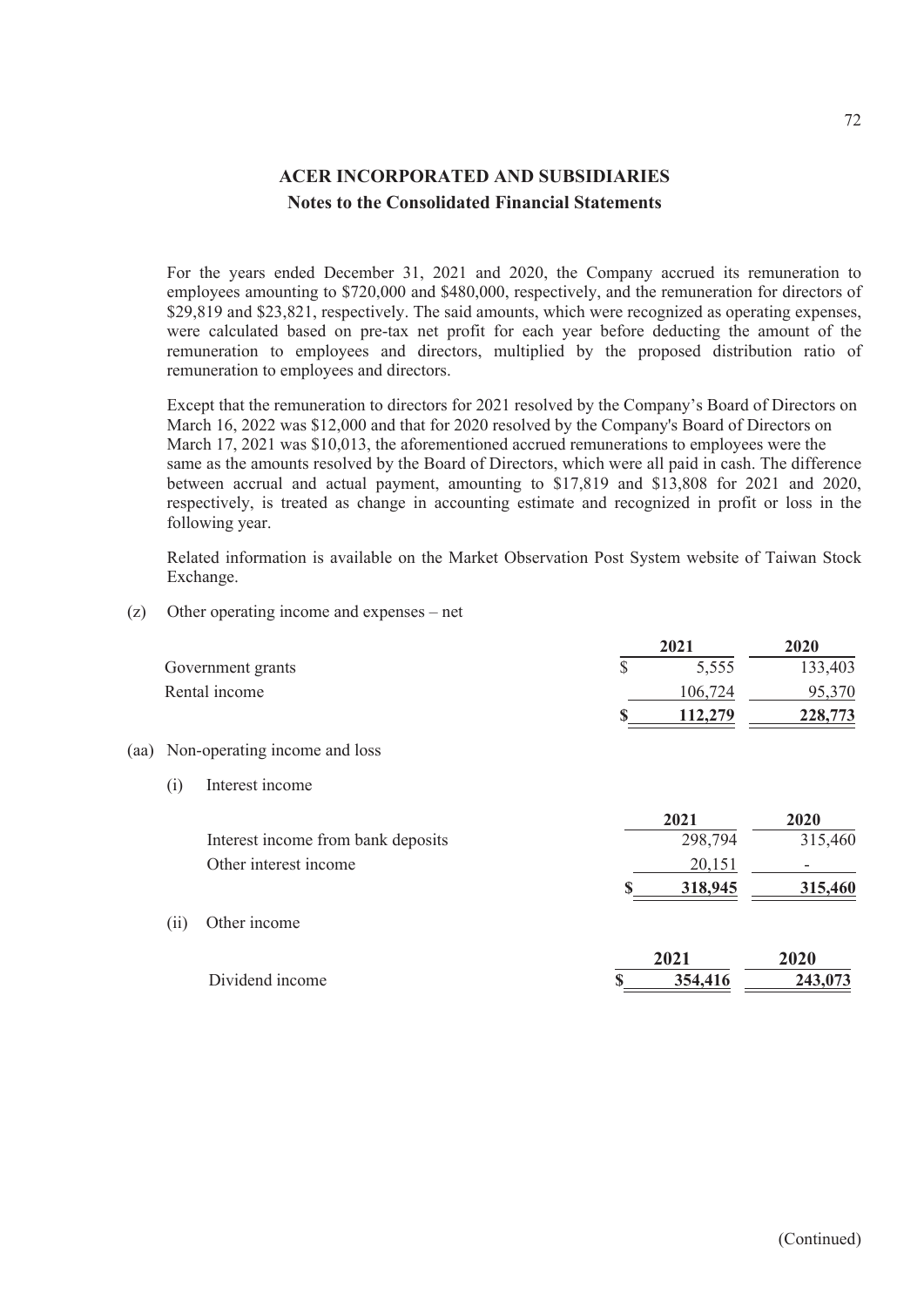### (iii) Other gains and losses

|      |                                                                                                  |               | 2021    | 2020        |
|------|--------------------------------------------------------------------------------------------------|---------------|---------|-------------|
|      | Foreign currency exchange gain                                                                   | $\mathcal{S}$ | 398,307 | 1,558,854   |
|      | Gain (loss) on financial assets and liabilities measured at<br>fair value through profit or loss |               | 346,083 | (2,132,504) |
|      | Gain (loss) on disposal of equipment and intangible assets                                       |               | (8,252) | 2,713       |
|      | Gain on disposal of investment property                                                          |               | 1,141   |             |
|      | Gain on disposal of investments accounted for using the<br>equity method                         |               | 47,815  |             |
|      | Gain on liquidation of subsidiaries and other investments                                        |               | 3,068   | 902         |
|      | Others                                                                                           |               | 79,511  | 132,556     |
|      |                                                                                                  | S             | 867,673 | (437, 479)  |
| (1V) | Finance costs                                                                                    |               |         |             |
|      |                                                                                                  |               | 2021    | 2020        |
|      | Interest expense from bank loans and corporate bonds                                             | $\mathbb{S}$  | 93,167  | 110,937     |
|      | Interest expense on lease liabilities                                                            |               | 36,338  | 44,364      |
|      | Interest expense on cost of tax                                                                  |               | 207,172 |             |
|      |                                                                                                  | S             | 336,677 | 155,301     |

#### (ab) Financial instruments and fair value information

### (i) Categories of financial instruments

1) Financial assets

|                                                                                                        |   | December 31,<br>2021 | December 31,<br>2020 |
|--------------------------------------------------------------------------------------------------------|---|----------------------|----------------------|
| Financial assets measured at fair value through profit<br>or loss                                      | S | 3,222,868            | 5,841,103            |
| Financial assets measured at fair value through other<br>comprehensive income                          |   | 7,806,702            | 6,208,410            |
| Financial assets measured at amortized cost:                                                           |   |                      |                      |
| Cash and cash equivalents                                                                              |   | 44,619,541           | 39, 181, 023         |
| Notes and accounts receivable and other<br>receivables (including receivables from related<br>parties) |   | 64,546,680           | 55,745,545           |
| Other financial assets – current (included in<br>other current assets)                                 |   | 80,000               |                      |
| Other financial assets - non-current                                                                   |   | 1,195,156            | 1,058,956            |
|                                                                                                        |   | 121,470,947          | 108,035,037          |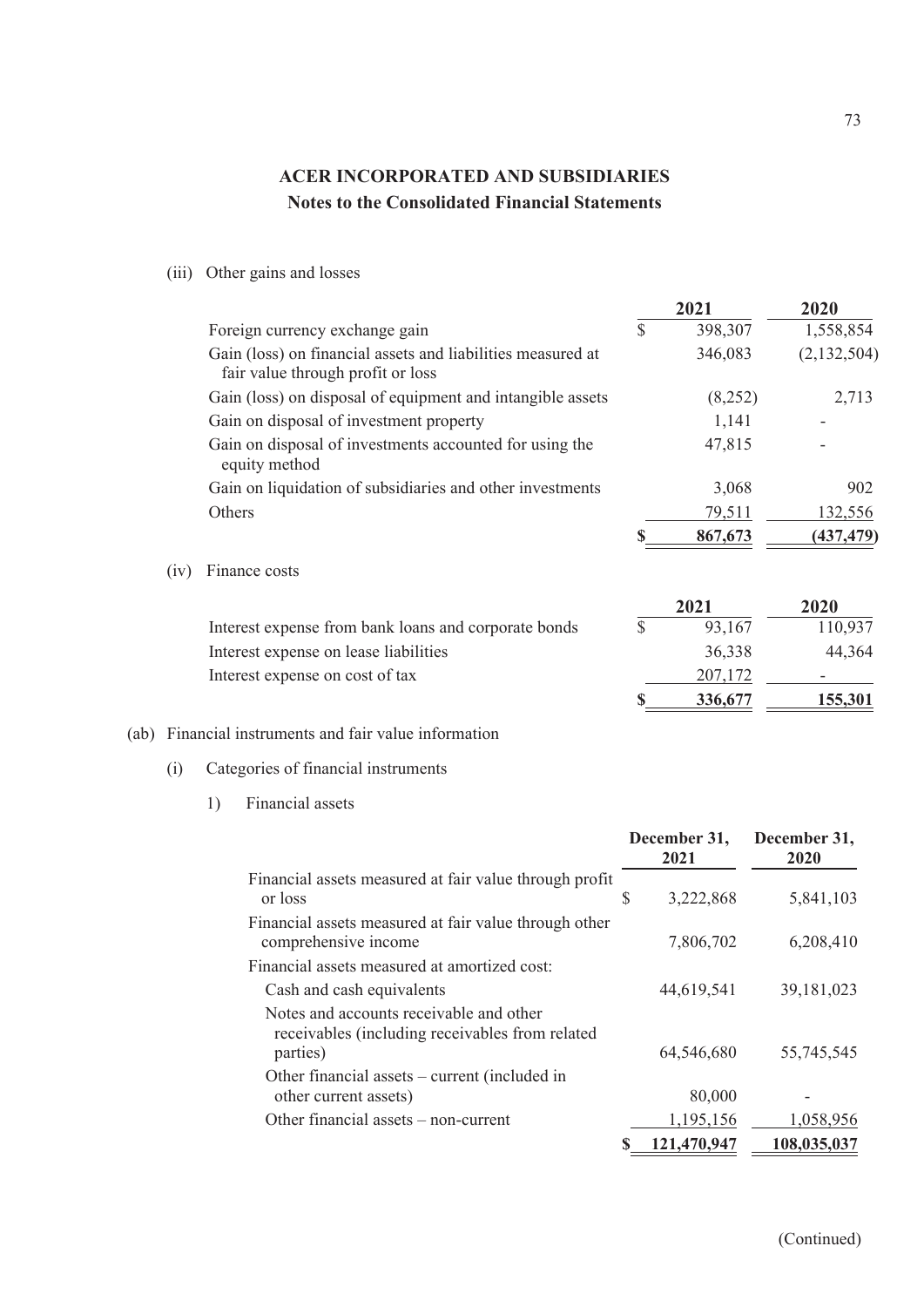#### 2) Financial liabilities

|                                                                        |    | December 31,<br>2021 | December 31,<br>2020 |
|------------------------------------------------------------------------|----|----------------------|----------------------|
| Financial liabilities measured at fair value through<br>profit or loss | \$ | 294,983              | 1,526,494            |
| Financial liabilities measured at amortized cost:                      |    |                      |                      |
| Short-term borrowings                                                  |    | 1,253,590            | 1,029,117            |
| Notes and accounts payable                                             |    | 57,897,697           | 49,405,634           |
| Other payables                                                         |    | 37,249,145           | 29,810,924           |
| Lease liabilities (including current and non-                          |    |                      |                      |
| current)                                                               |    | 1,851,277            | 1,956,353            |
| Bonds payable                                                          |    | 10,000,000           |                      |
| Long-term debt (including current portion)                             |    | 119,926              | 3,413,215            |
|                                                                        | S  | 108,666,618          | 87,141,737           |

#### (ii) Fair value information

1) Financial instruments not measured at fair value

The Group considers that the carrying amounts of financial assets and financial liabilities measured at amortized cost approximate their fair values.

2) Financial instruments measured at fair value

The following financial instruments are measured at fair value on a recurring basis.

The table below analyzes the financial instruments measured at fair value subsequent to initial recognition, grouped into Levels 1 to 3 based on the degree to which the fair value is observable. The different levels have been defined as follows:

- a) Level 1: quoted prices (unadjusted) in active markets for identical assets or liabilities.
- b) Level 2: inputs other than quoted prices included within Level 1 that are observable for the asset or liability, either directly (i.e., as prices) or indirectly (i.e., derived from prices).
- c) Level 3: inputs for the assets or liabilities that are not based on observable market data (unobservable inputs).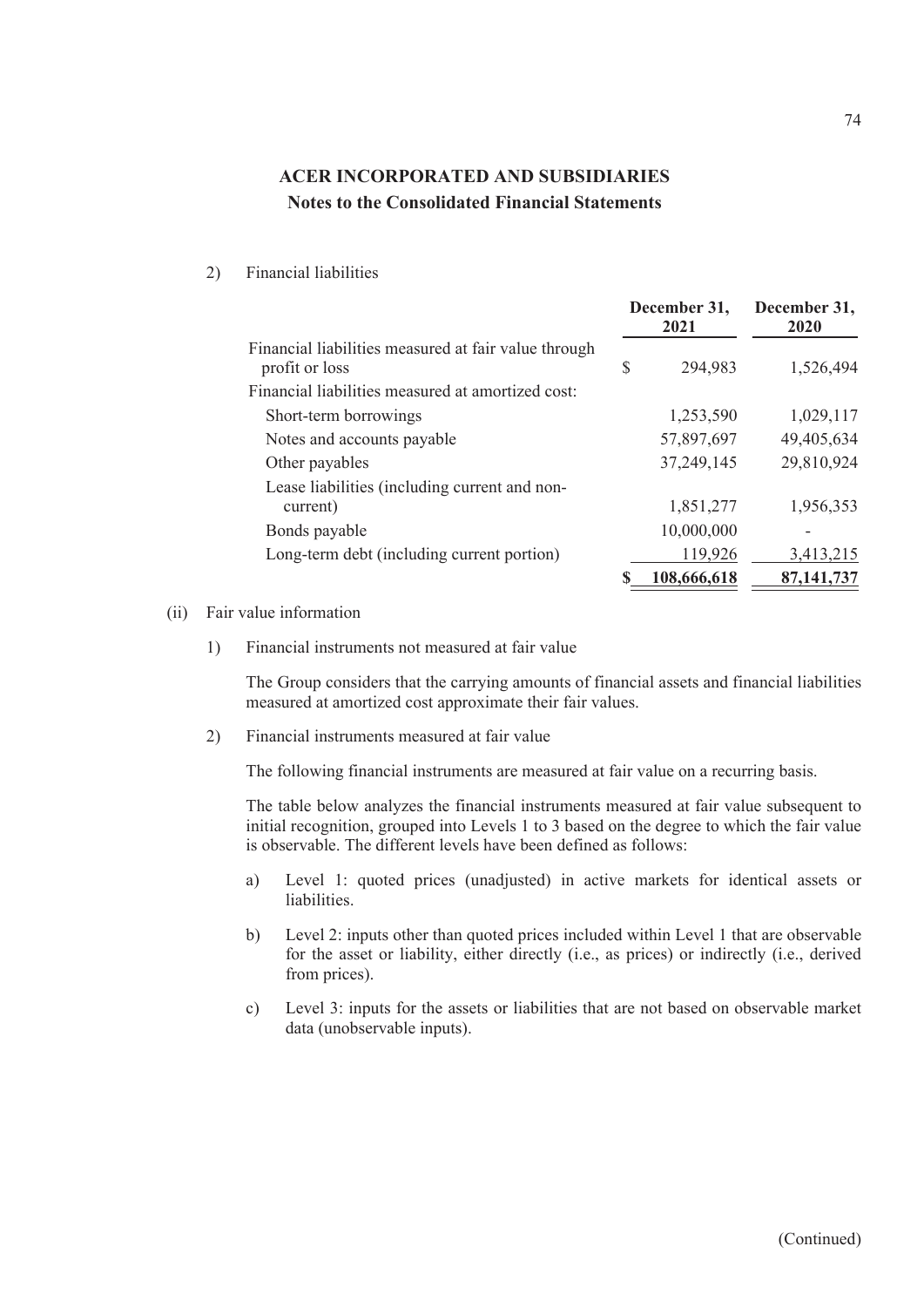|                                                                                | December 31, 2021<br><b>Fair value</b> |                |                                        |                  |              |  |
|--------------------------------------------------------------------------------|----------------------------------------|----------------|----------------------------------------|------------------|--------------|--|
|                                                                                |                                        | Level 1        | Level 2                                | Level 3          | <b>Total</b> |  |
| Financial assets mandatorily measured at<br>fair value through profit or loss: |                                        |                |                                        |                  |              |  |
| Foreign currency forward contracts                                             | \$                                     |                | 680,128                                |                  | 680,128      |  |
| Stocks listed on foreign markets                                               |                                        | 1,754          |                                        |                  | 1,754        |  |
| Funds                                                                          |                                        | 2,540,986      |                                        |                  | 2,540,986    |  |
|                                                                                |                                        | 2,542,740      | 680,128                                |                  | 3,222,868    |  |
| Financial assets measured at fair value<br>through other comprehensive income: |                                        |                |                                        |                  |              |  |
| Domestic listed stock                                                          | \$                                     | 7,064,857      |                                        |                  | 7,064,857    |  |
| Unlisted stock                                                                 |                                        |                |                                        | 741,845          | 741,845      |  |
|                                                                                | \$                                     | 7,064,857      |                                        | 741,845          | 7,806,702    |  |
| Financial liabilities measured at fair value<br>through profit or loss:        |                                        |                |                                        |                  |              |  |
| Foreign currency forward contracts                                             | \$                                     |                | (259, 225)                             |                  | (259, 225)   |  |
| Contingent consideration arising from<br>business combinations                 |                                        |                |                                        | (35,758)         | (35,758)     |  |
|                                                                                |                                        |                | (259, 225)                             | (35,758)         | (294, 983)   |  |
|                                                                                |                                        |                | December 31, 2020<br><b>Fair value</b> |                  |              |  |
|                                                                                |                                        | <b>Level 1</b> | Level 2                                | Level 3          | <b>Total</b> |  |
| Financial assets mandatorily measured at<br>fair value through profit or loss: |                                        |                |                                        |                  |              |  |
| Foreign currency forward contracts                                             | \$                                     |                | 203,213                                |                  | 203,213      |  |
| Stocks listed on foreign markets                                               |                                        | 2,160          |                                        |                  | 2,160        |  |
| Funds                                                                          |                                        | 5,635,730      |                                        |                  | 5,635,730    |  |
|                                                                                | \$                                     | 5,637,890      | 203,213                                |                  | 5,841,103    |  |
| Financial assets measured at fair value<br>through other comprehensive income: |                                        |                |                                        |                  |              |  |
| Domestic listed stock                                                          | \$                                     | 5,096,859      |                                        |                  | 5,096,859    |  |
| Unlisted stock                                                                 |                                        |                |                                        | 1,111,551        | 1,111,551    |  |
|                                                                                | S                                      | 5,096,859      |                                        | <u>1,111,551</u> | 6,208,410    |  |
| Financial liabilities measured at fair value<br>through profit or loss:        |                                        |                |                                        |                  |              |  |
| Foreign currency forward contracts                                             | \$                                     |                | (1,526,494)                            |                  | (1,526,494)  |  |
|                                                                                |                                        |                | (1,526,494)                            |                  | (1,526,494)  |  |
|                                                                                |                                        |                |                                        |                  |              |  |

There were no transfers among fair value hierarchies for the years ended December 31, 2021 and 2020.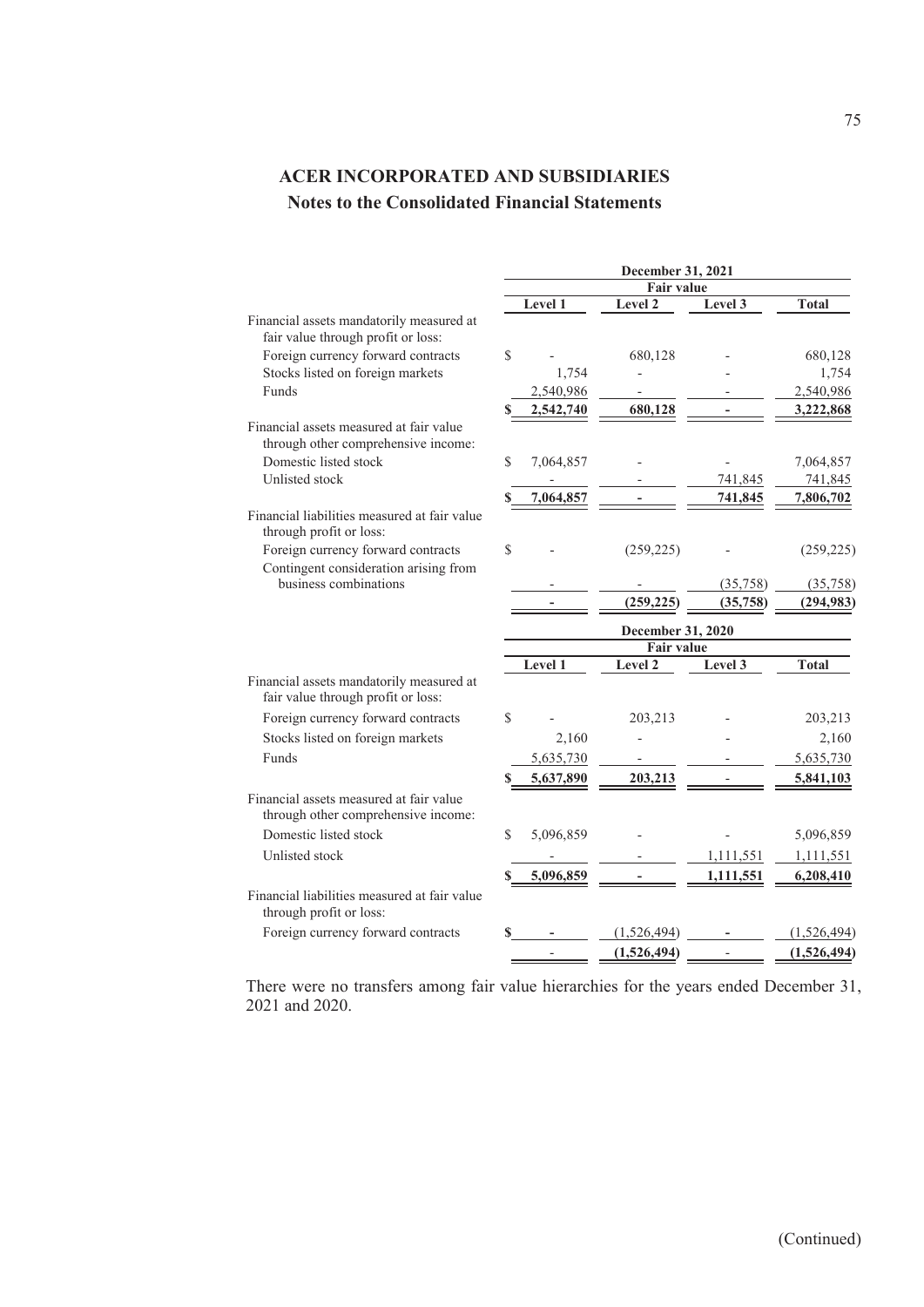| 3) Movement in financial assets included in Level 3 fair value hierarchy |  |  |  |
|--------------------------------------------------------------------------|--|--|--|
|                                                                          |  |  |  |

|                                             |    | 2021                                                                                | 2020                                                                                             |                                                                                                  |  |
|---------------------------------------------|----|-------------------------------------------------------------------------------------|--------------------------------------------------------------------------------------------------|--------------------------------------------------------------------------------------------------|--|
|                                             |    | <b>Financial liabilities</b><br>measured at fair<br>value through<br>profit or loss | <b>Financial assets</b><br>measured at fair<br>value through<br>other<br>comprehensive<br>income | <b>Financial assets</b><br>measured at<br>fair value<br>through other<br>comprehensive<br>income |  |
| Balance at January 1                        | \$ |                                                                                     | 1,111,551                                                                                        | 1,304,346                                                                                        |  |
| Total gains or losses:                      |    |                                                                                     |                                                                                                  |                                                                                                  |  |
| Recognized in other<br>comprehensive income |    |                                                                                     | (295, 230)                                                                                       | (158, 042)                                                                                       |  |
| Additions                                   |    | (35,758)                                                                            | 42,305                                                                                           | 17,421                                                                                           |  |
| Disposals                                   |    |                                                                                     | (99, 122)                                                                                        | (11,966)                                                                                         |  |
| Effect of exchange rate changes             |    |                                                                                     | (17,659)                                                                                         | (40,208)                                                                                         |  |
| Balance at December 31                      | S  | (35, 758)                                                                           | 741,845                                                                                          | 1,111,551                                                                                        |  |

The abovementioned total gains or losses were included in "other gains and losses" and " unrealized gain (loss) from financial assets measured at fair value through other comprehensive income", respectively. The gains or losses attributable to the financial assets held on December 31, 2021 and 2020 were as follows:

|                                                     | 2021 |         | 2020      |
|-----------------------------------------------------|------|---------|-----------|
| Total gains or losses:                              |      |         |           |
| Recognized in other comprehensive income            |      |         |           |
| (included in "unrealized gain (loss) from financial |      |         |           |
| assets measured at fair value through other         |      |         |           |
| comprehensive income")                              |      | (3.193) | (158.042) |

- 4) Valuation techniques and inputs used for financial instruments measured at fair value
	- a) The fair values of financial assets with standard terms and conditions and traded on active markets are determined with reference to quoted market prices (e.g., listed stocks).
	- b) The fair value of derivative financial instruments is determined using a valuation technique, with estimates and assumptions consistent with those used by market participants that are readily available to the Group. The fair value of foreign currency forward contracts and foreign currency option contracts is computed individually by each contract using the valuation technique.
	- c) The fair value of unlisted stocks in Level 3 fair value hierarchy is estimated by using the market approach and is determined by reference to recent financing activities, valuations of similar companies, market conditions, and other economic indicators. The fair value of financial liabilities measured at fair value through profit or loss (contingent consideration arising from business combinations) is determined based on the discounted cash flow model.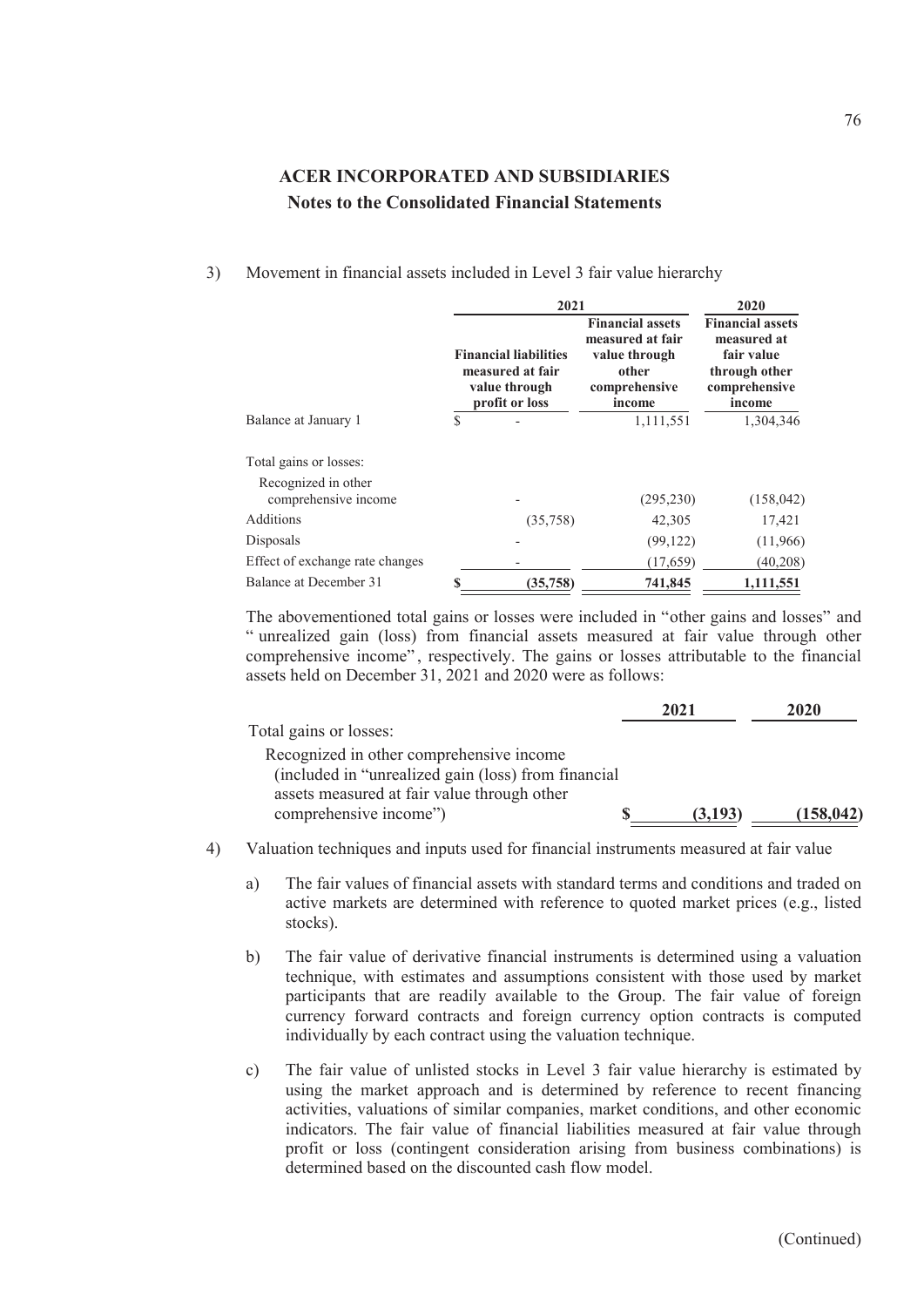5) Quantitative information of significant unobservable inputs

| <b>Item</b>                                                                                                                                      | <b>Valuation</b><br>technique      | Significant unobservable<br>inputs                     | between significant<br>unobservable inputs<br>and fair value<br>measurement                              |  |
|--------------------------------------------------------------------------------------------------------------------------------------------------|------------------------------------|--------------------------------------------------------|----------------------------------------------------------------------------------------------------------|--|
| Financial assets<br>measured at fair value<br>through other<br>comprehensive income                                                              | Comparable<br>company<br>valuation | Discount for lack of<br>marketability<br>$(10\%~30\%)$ | The estimated fair<br>value would decrease<br>if the discount for lack<br>of marketability was<br>higher |  |
| Financial liabilities<br>measured at fair value<br>through profit or loss -<br>Contingent consideration<br>arising from business<br>combinations | Discounted cash<br>flow model      | Discount rate<br>$(10.10\%$ at December<br>31, 2021)   | The estimated fair<br>value would increase<br>if the discount rate<br>was lower                          |  |

6) Fair value measurements in Level  $3-$  sensitivity analysis of reasonably possible alternative assumptions

The Group' s measurement on the fair value of financial instruments may change if different valuation models or inputs are used. For fair value measurements in Level 3, changing one or more of the assumptions would have the following effects on other comprehensive income:

|                                                                                  |                                          | Change in   |           | Net income or loss<br>for current period | Other comprehensive<br>income |             |
|----------------------------------------------------------------------------------|------------------------------------------|-------------|-----------|------------------------------------------|-------------------------------|-------------|
|                                                                                  | Input                                    | assumptions | Favorable | Unfavorable                              | Favorable                     | Unfavorable |
| December 31, 2021                                                                |                                          |             |           |                                          |                               |             |
| Financial assets measured at<br>fair value through other<br>comprehensive income |                                          |             |           |                                          |                               |             |
| Equity investments without<br>an active market                                   | Discount for<br>lack of<br>marketability | $1\%$       |           |                                          | 4,316                         | (4,316)     |
| Financial liabilities<br>measured at fair value<br>through profit or loss:       |                                          |             |           |                                          |                               |             |
| Contingent consideration<br>arising from business<br>combinations                | Discount rate                            | $0.5\%$     | 28        | 83                                       |                               |             |
| December 31, 2020                                                                |                                          |             |           |                                          |                               |             |
| Financial assets measured at<br>fair value through other<br>comprehensive income |                                          |             |           |                                          |                               |             |
| Equity investments<br>without an active<br>market                                | Discount for<br>lack of<br>marketability | $1\%$       |           |                                          | 9,584                         | (9, 584)    |

**Interrelationship**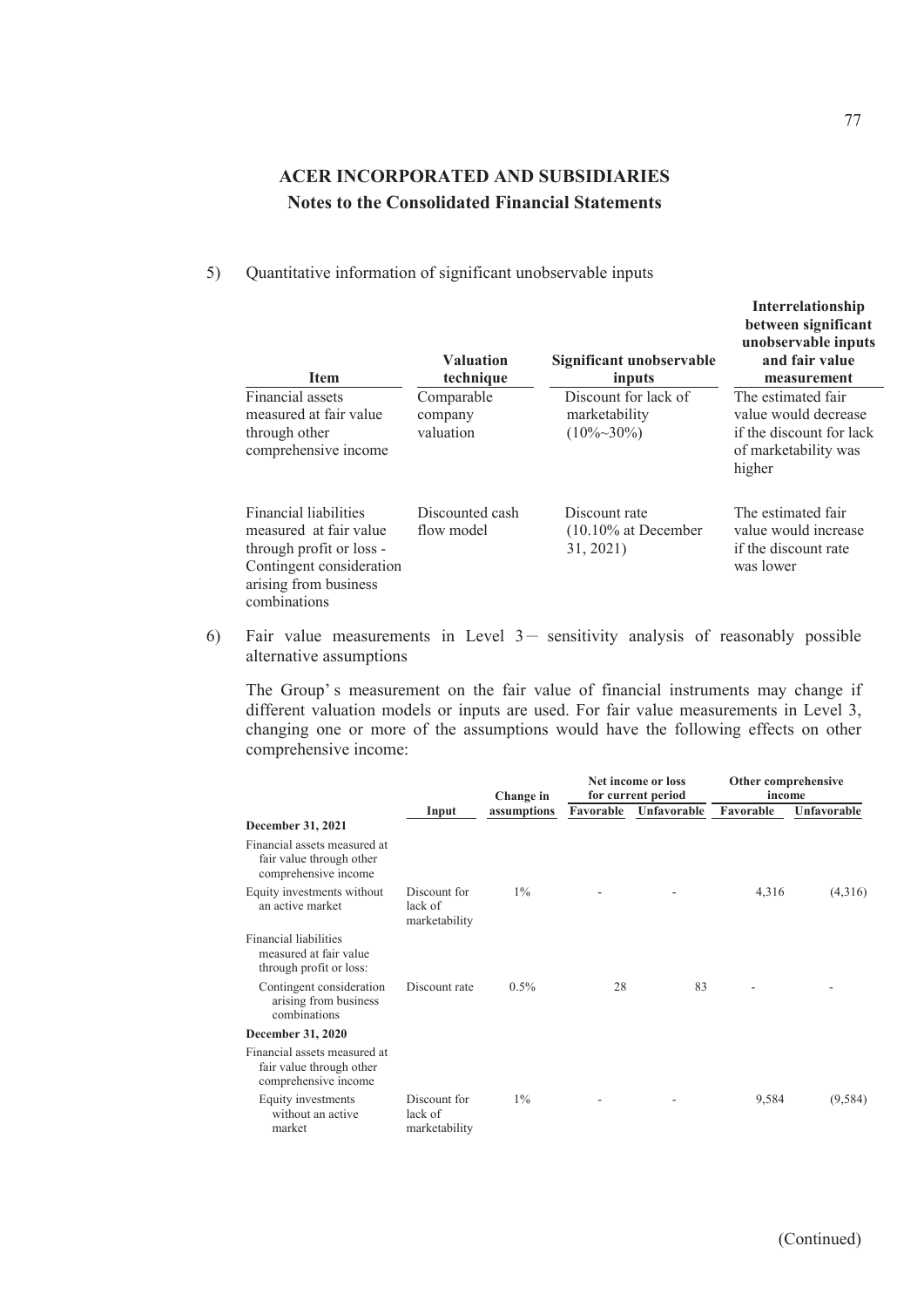The favorable and unfavorable effects represent the changes in fair value, which is based on a variety of unobservable inputs calculated using a valuation technique. If the fair value of a financial instrument is subject to more than one inputs, the analysis above reflects only the effects of changes in a single input and does not include the interrelationship with another inputs.

(iii) Offsetting of financial assets and financial liabilities

The Group has financial instrument transactions which are set off in accordance with paragraph 42 of IAS 32; the related financial assets and liabilities are presented in the balance sheets on a net basis.

The table below summarizes the related information of offsetting of financial assets and liabilities:

|                    |                    |                      | December 31, 2021                   |                  |                                                                                                            |                   |
|--------------------|--------------------|----------------------|-------------------------------------|------------------|------------------------------------------------------------------------------------------------------------|-------------------|
|                    |                    |                      |                                     |                  | Financial assets subject to offsetting, enforceable master netting arrangements or similar agreements      |                   |
|                    |                    | <b>Gross amounts</b> |                                     |                  |                                                                                                            |                   |
|                    | Gross              | of recognized        |                                     |                  |                                                                                                            |                   |
|                    | amounts of         | financial            | Net amount of                       |                  |                                                                                                            |                   |
|                    | recognized         |                      | liabilities offset financial assets |                  |                                                                                                            |                   |
|                    | financial          |                      | in the balance presented in the     |                  | Amounts not offset in the                                                                                  |                   |
|                    | assets             | sheet                | balance sheet                       |                  | balance sheet (d)                                                                                          | <b>Net amount</b> |
|                    |                    |                      |                                     | <b>Financial</b> | Cash collateral                                                                                            |                   |
|                    | (a)                | (b)                  | $(c)=(a)-(b)$                       | instruments      | received                                                                                                   | $(e)=(c)-(d)$     |
| Notes and accounts |                    |                      |                                     |                  |                                                                                                            |                   |
| receivable, net    | \$108,372,011      | 44,332,574           | 64,039,437                          |                  |                                                                                                            | 64,039,437        |
|                    |                    |                      |                                     |                  |                                                                                                            |                   |
|                    |                    |                      | December 31, 2021                   |                  |                                                                                                            |                   |
|                    |                    |                      |                                     |                  | Financial liabilities subject to offsetting, enforceable master netting arrangements or similar agreements |                   |
|                    | <b>Gross</b>       |                      | Gross amounts Net amount of         |                  |                                                                                                            |                   |
|                    | amounts of         | of recognized        | financial                           |                  |                                                                                                            |                   |
|                    | recognized         | financial assets     | <b>liabilities</b>                  |                  |                                                                                                            |                   |
|                    | financial          |                      | offset in the presented in the      |                  | Amounts not offset in the                                                                                  |                   |
|                    | <b>liabilities</b> | balance sheet        | balance sheet                       |                  | balance sheet (d)                                                                                          | <b>Net amount</b> |
|                    |                    |                      |                                     | Financial        | <b>Cash collateral</b>                                                                                     |                   |
|                    | (a)                | (b)                  | $(c)=(a)-(b)$                       | instruments      | received                                                                                                   | $(e)=(c)-(d)$     |
| Notes and accounts |                    |                      |                                     |                  |                                                                                                            |                   |
| payable            | \$102,230,271      | 44.332.574           | 57,897,697                          |                  |                                                                                                            | 57,897,697        |
|                    |                    |                      |                                     |                  |                                                                                                            |                   |
|                    |                    |                      | December 31, 2020                   |                  |                                                                                                            |                   |
|                    |                    |                      |                                     |                  | Financial assets subject to offsetting, enforceable master netting arrangements or similar agreements      |                   |
|                    |                    | <b>Gross amounts</b> |                                     |                  |                                                                                                            |                   |
|                    | Gross              | of recognized        |                                     |                  |                                                                                                            |                   |
|                    | amounts of         | financial            | Net amount of                       |                  |                                                                                                            |                   |
|                    | recognized         |                      | liabilities offset financial assets |                  |                                                                                                            |                   |
|                    | financial          |                      | in the balance presented in the     |                  | Amounts not offset in the                                                                                  |                   |
|                    | assets             | sheet                | balance sheet                       |                  | balance sheet (d)                                                                                          | <b>Net amount</b> |
|                    |                    |                      |                                     | <b>Financial</b> | <b>Cash collateral</b>                                                                                     |                   |
|                    | (a)                | (b)                  | $(c)=(a)-(b)$                       | instruments      | received                                                                                                   | $(e)=(c)-(d)$     |
| Notes and accounts |                    |                      |                                     |                  |                                                                                                            |                   |
| receivable, net    | 95,427,457         | 40,257,347           | 55,170,110                          |                  |                                                                                                            | 55,170,110        |
|                    |                    |                      |                                     |                  |                                                                                                            |                   |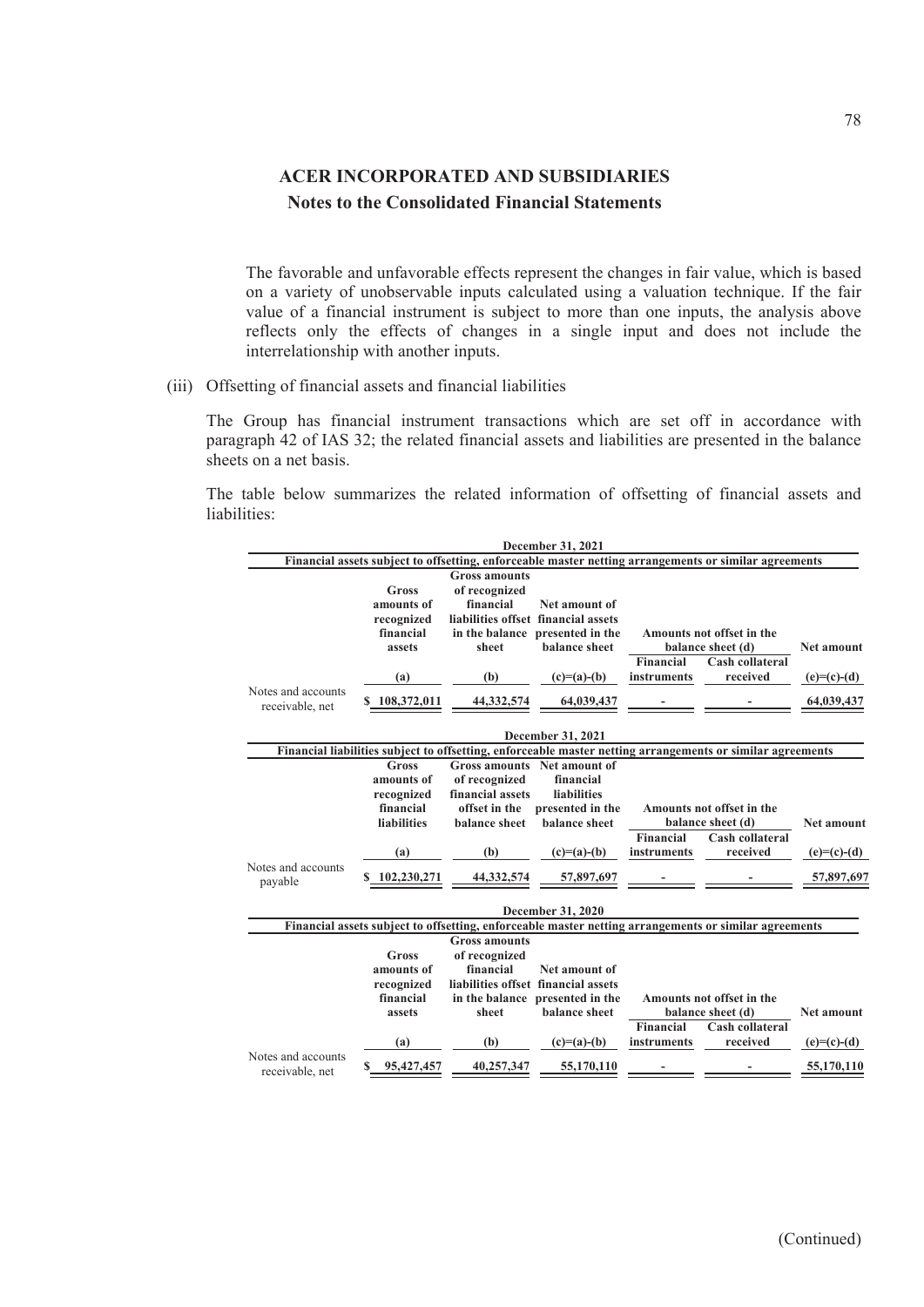|                                                                                                            |                    |                  | December 31, 2020           |                    |                           |               |  |  |  |  |  |  |
|------------------------------------------------------------------------------------------------------------|--------------------|------------------|-----------------------------|--------------------|---------------------------|---------------|--|--|--|--|--|--|
| Financial liabilities subject to offsetting, enforceable master netting arrangements or similar agreements |                    |                  |                             |                    |                           |               |  |  |  |  |  |  |
|                                                                                                            | Gross              |                  | Gross amounts Net amount of |                    |                           |               |  |  |  |  |  |  |
|                                                                                                            | amounts of         | of recognized    | financial                   |                    |                           |               |  |  |  |  |  |  |
|                                                                                                            | recognized         | financial assets | <b>liabilities</b>          |                    |                           |               |  |  |  |  |  |  |
|                                                                                                            | financial          | offset in the    | presented in the            |                    | Amounts not offset in the |               |  |  |  |  |  |  |
|                                                                                                            | <b>liabilities</b> | balance sheet    | <b>balance</b> sheet        |                    | balance sheet (d)         | Net amount    |  |  |  |  |  |  |
|                                                                                                            |                    |                  |                             | <b>Financial</b>   | Cash collateral           |               |  |  |  |  |  |  |
|                                                                                                            | (a)                | (b)              | $(c)=(a)-(b)$               | <i>instruments</i> | received                  | $(e)=(c)-(d)$ |  |  |  |  |  |  |
| Notes and accounts<br>payable                                                                              | 89,662,981         | 40,257,347       | 49,405,634                  |                    |                           | 49,405,634    |  |  |  |  |  |  |

(ac) Financial risk management

The Group is exposed to credit risk, liquidity risk, and market risk (including currency risk, interest rate risk, and other market price risk). The Group has disclosed the information on exposure to the aforementioned risks and the Group's policies and procedures to measure and manage those risks as well as the quantitative information below.

The Board of Directors are responsible for developing and monitoring the Group's risk management policies. The Group' s risk management policies are established to identify and analyze the risks faced by the Group, to set appropriate risk limits and controls, and to monitor adherence to the controls. Risk management policies and systems are reviewed regularly to reflect changes in market conditions and the Group's operations.

The Group' s management monitors and reviews the financial activities in accordance with procedures required by relevant regulations and internal controls. Internal auditors undertake reviews of risk management controls and procedures, and the results of which are reported to the Board of Directors on a regular basis.

- (i) Credit risk
	- 1) The maximum exposure to credit risk

Credit risk is the risk of financial loss to the Group if a customer or counterparty of a financial instrument fails to meet its contractual obligations, and arises principally from the Group' s cash and cash equivalents, derivative instruments, receivables from customers, other receivables and time deposit. The maximum exposure to credit risk is equal to the carrying amount of the Group's financial assets.

2) Concentration of credit risk

The Group primarily sells and markets its multi-branded IT products through distributors in different geographic areas. The Group believes that there is no significant concentration of credit risk due to the Group's large number of customers and their wide geographical spread.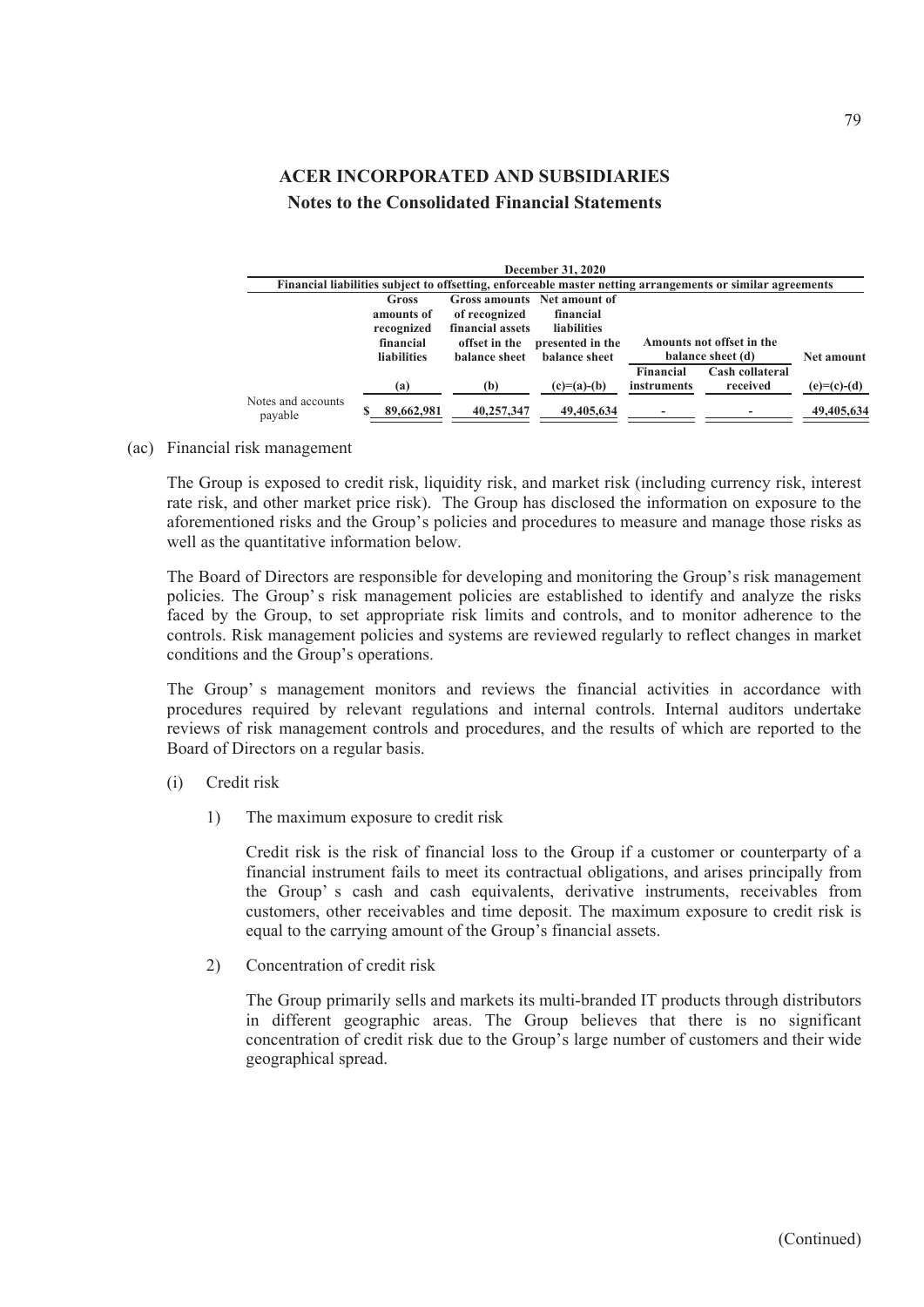#### 3) Credit risk from receivables

Please refer to note 6(d) for credit risk exposure of notes and accounts receivable. Other financial assets measured at amortized cost include other receivables and time deposits (classified as other financial assets). Abovementioned financial assets are considered low-credit-risk financial assets, and thus, the loss allowance is measured using 12-months ECL. Please refer to note  $4(g)$  for descriptions about how the Group determines the credit risk. As of December 31, 2021 and 2020, except for other receivables amounting to \$40,291 and \$40,996, respectively, for which the loss allowance was fully provided, no loss allowance was provided for the remaining receivables after management's assessment.

(ii) Liquidity risk

Liquidity risk is the risk that the Group will encounter difficulty in settling its financial liabilities by delivering cash or another financial assets. The Group manages liquidity risk by monitoring regularly the current and mid- to long-term cash demand, maintaining adequate cash and banking facilities, and ensuring compliance with the terms of the loan agreements. As of December 31, 2021 and 2020, the Group had unused credit facilities of \$40,860,741 and \$37,497,762, respectively.

The table below summarizes the maturity profile of the Group's financial liabilities based on contractual undiscounted payments, including principal and estimated interest.

|                                                           | Contractual<br>cash flows | Within 1<br>vear | 1-2 years | 2-5 years  | Over<br>5 years |
|-----------------------------------------------------------|---------------------------|------------------|-----------|------------|-----------------|
| December 31, 2021                                         |                           |                  |           |            |                 |
| Non-derivative financial liabilities:                     |                           |                  |           |            |                 |
| Short-term borrowings carrying floating interest rates \$ | 1,256,984                 | 1,256,984        |           |            |                 |
| Long-term debt carrying floating interest rates           | 125,834                   | 23,666           | 70,789    | 31,379     |                 |
| Bonds payable carrying fixed interest rates               | 10,329,500                | 69,000           | 69,000    | 10.191.500 |                 |
| Notes and accounts payable                                | 57,897,697                | 57,897,697       |           | ۰          |                 |
| Other payables                                            | 37,249,145                | 34,899,022       | 2,330,465 | 19,658     |                 |
| Lease liability                                           | 1,935,847                 | 558,646          | 396,855   | 667,616    | 312,730         |
|                                                           | \$108,795,007             | 94,705,015       | 2,867,109 | 10,910,153 | 312,730         |
| Derivative financial instruments:                         |                           |                  |           |            |                 |
| Foreign currency forward contracts – settled in gross:    |                           |                  |           |            |                 |
| Outflow                                                   | S<br>78,556,507           | 78,556,507       |           |            |                 |
| Inflow                                                    | 78,866,935)               | (78,866,935)     |           |            |                 |
|                                                           | (310, 428)                | (310, 428)       |           |            |                 |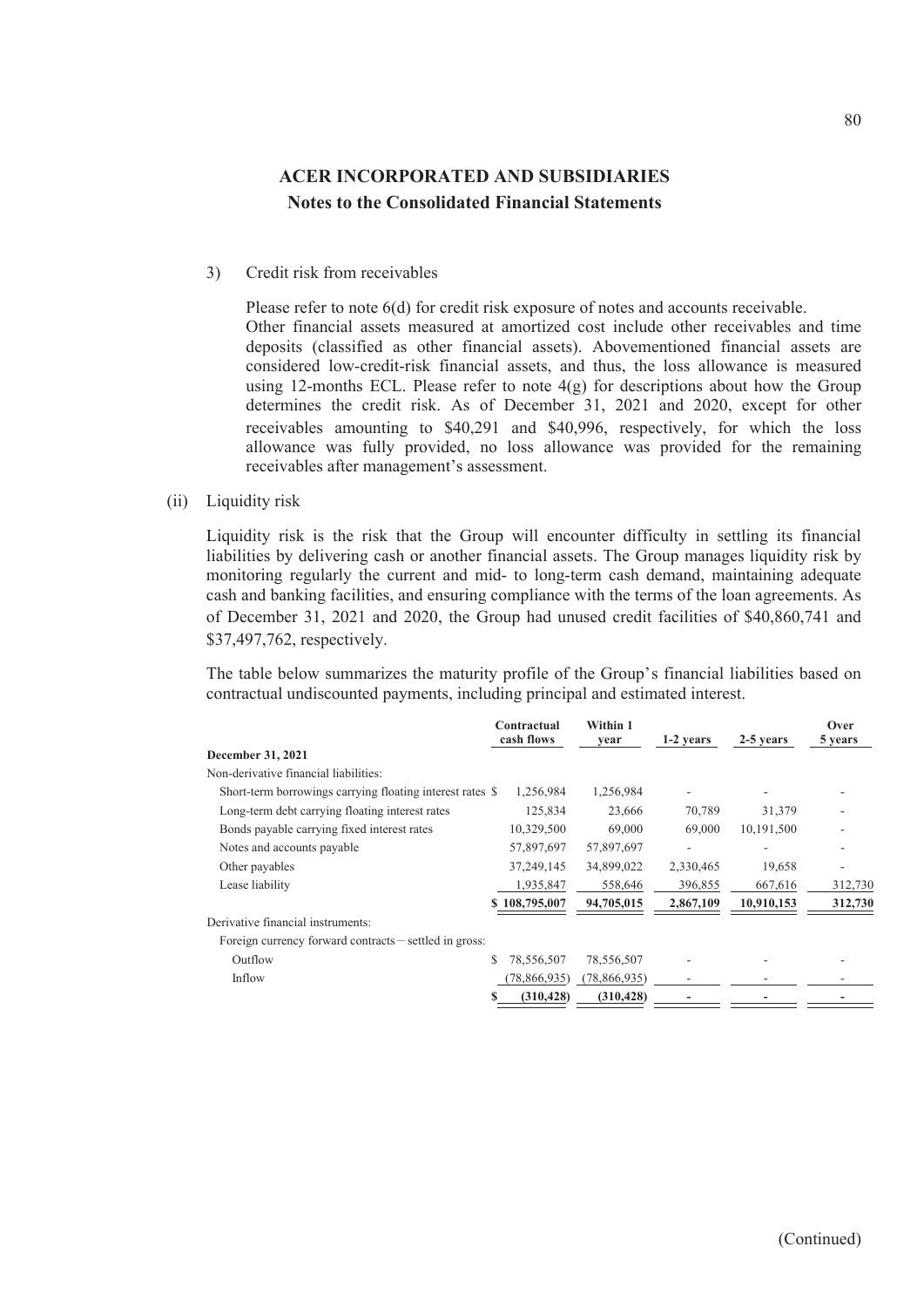|                                                           |   | Contractual<br>cash flows | Within 1<br>vear | 1-2 years | 2-5 years | Over<br>5 years |
|-----------------------------------------------------------|---|---------------------------|------------------|-----------|-----------|-----------------|
| <b>December 31, 2020</b>                                  |   |                           |                  |           |           |                 |
| Non-derivative financial liabilities:                     |   |                           |                  |           |           |                 |
| Short-term borrowings carrying floating interest rates \$ |   | 1,029,985                 | 1,029,985        |           |           |                 |
| Long-term debt carrying floating interest rates           |   | 3,469,242                 | 50,220           | 3,341,025 | 77,997    |                 |
| Notes and accounts payable                                |   | 49,405,634                | 49,405,634       |           |           |                 |
| Other payables                                            |   | 29,810,924                | 27,696,792       | 2,094,176 | 19,956    |                 |
| Lease liability                                           |   | 2,056,634                 | 636,765          | 400,249   | 589,440   | 430,180         |
|                                                           |   | 85,772,419                | 78,819,396       | 5,835,450 | 687,393   | 430,180         |
| Derivative financial instruments:                         |   |                           |                  |           |           |                 |
| Foreign currency forward contracts – settled in gross:    |   |                           |                  |           |           |                 |
| Outflow                                                   | S | 80, 301, 700              | 80, 301, 700     |           |           |                 |
| Inflow                                                    |   | (78, 941, 067)            | (78, 941, 067)   |           |           |                 |
|                                                           | s | 1.360.633                 | 1.360.633        |           |           |                 |

The Group does not expect that the cash flows included in the maturity analysis would occur significantly earlier or at significantly different amounts.

(iii) Market risk

Market risk is the risk that changes in market prices, such as foreign exchange rates, interest rates, and equity prices, and will affect the Group' s income or the value of its financial instruments. The objective of market risk management is to manage and control market risk exposures within acceptable parameters, while optimizing the return.

The Group utilizes derivative financial instruments to manage market risk and the volatility of profit or loss. All such transactions are carried out within the guidelines set by the Board of Directors.

1) Foreign currency risk

The Group is exposed to foreign currency risk on sales and purchases that are denominated in a currency other than the respective functional currencies of the Group entities. The foreign currencies used in these transactions are mainly the Euro (EUR), US dollar (USD), Indian Rupee (INR), Polish Zloty (PLN), Japanese Yen (JPY), Australian dollar (AUD), Russian Ruble (RUB), Great British Pound (GBP), etc.

The Group utilizes foreign currency forward contracts to hedge its foreign currency exposure with respect to its forecast sales and purchases over the following 12 months.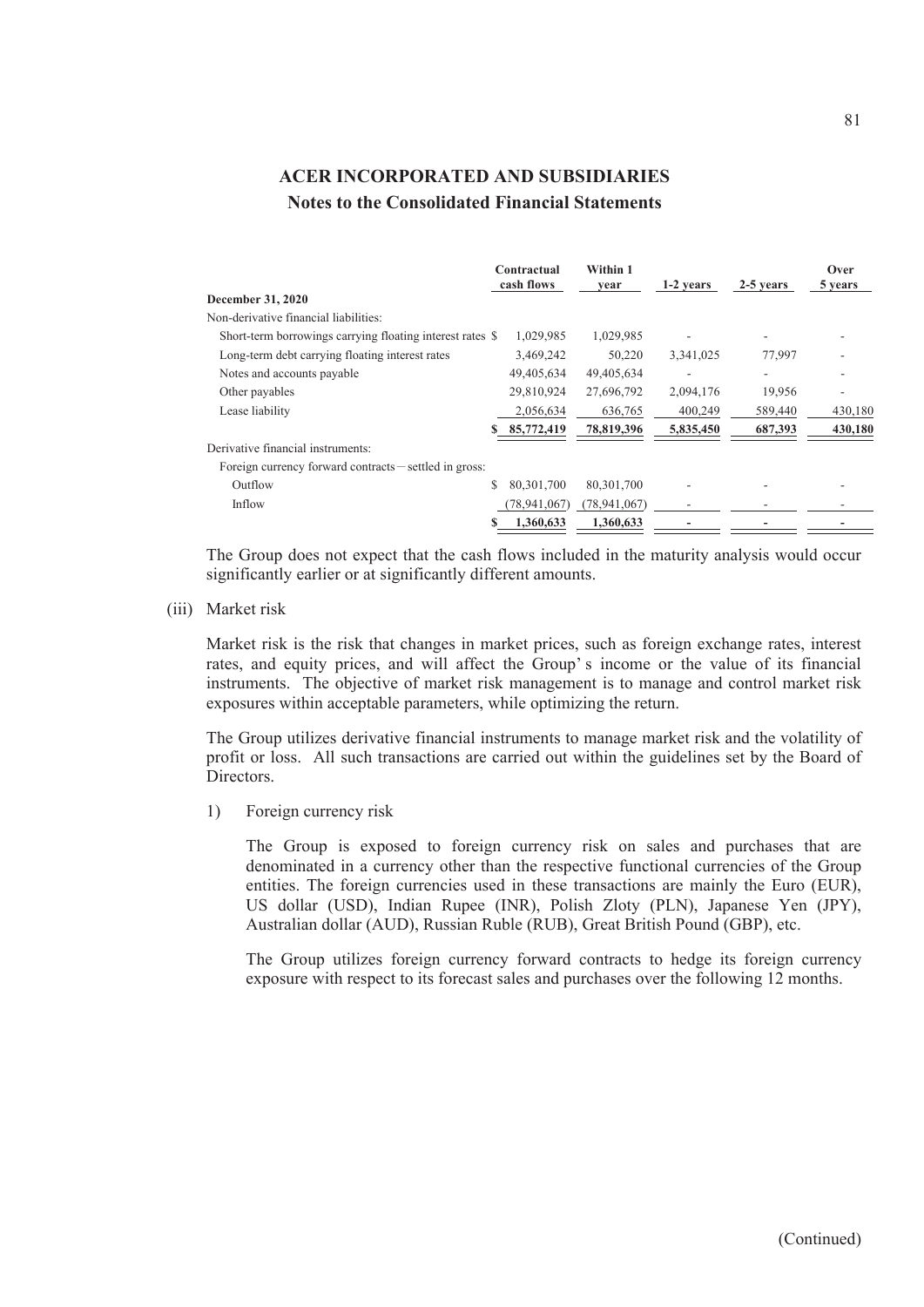a) Exposure to foreign currency risk and sensitivity analysis

The Group' s exposure to foreign currency risk arises from cash and cash equivalents, notes and accounts receivable/payable (including related parties), and other receivables/payables (including related parties) that are denominated in foreign currencies. At the reporting date, the carrying amounts of the Group' s significant monetary assets and liabilities denominated in a currency other than the respective functional currencies of the Group entities and their sensitivity analysis were as follows (including the monetary items that have been eliminated in the accompanying consolidated financial statements):

(in thousands)

|                       | December 31, 2021 |                     |                         |              |                        |                                               |  |  |  |  |
|-----------------------|-------------------|---------------------|-------------------------|--------------|------------------------|-----------------------------------------------|--|--|--|--|
|                       |                   | Foreign<br>currency | <b>Exchange</b><br>rate | <b>NTD</b>   | Change in<br>magnitude | Pre-tax effect<br>on profit or<br><b>loss</b> |  |  |  |  |
| Financial assets      |                   |                     |                         |              |                        |                                               |  |  |  |  |
| Monetary items        |                   |                     |                         |              |                        |                                               |  |  |  |  |
| <b>EUR</b>            | \$                | 224,369             | 31.4835                 | 7,063,921    | $1\%$                  | 70,639                                        |  |  |  |  |
| <b>USD</b>            |                   | 1,998,391           | 27.6900                 | 55, 335, 447 | $1\%$                  | 553,354                                       |  |  |  |  |
| <b>INR</b>            |                   | 13,403,716          | 0.3725                  | 4,992,884    | $1\%$                  | 49,929                                        |  |  |  |  |
| <b>PLN</b>            |                   | 558,313             | 6.8621                  | 3,831,200    | $1\%$                  | 38,312                                        |  |  |  |  |
| <b>AUD</b>            |                   | 115,401             | 20.1112                 | 2,320,853    | $1\%$                  | 23,209                                        |  |  |  |  |
| <b>RUB</b>            |                   | 6,058,373           | 0.3708                  | 2,246,445    | $1\%$                  | 22,464                                        |  |  |  |  |
| <b>GBP</b>            |                   | 64,040              | 37.4701                 | 2,399,585    | $1\%$                  | 23,996                                        |  |  |  |  |
| Financial liabilities |                   |                     |                         |              |                        |                                               |  |  |  |  |
| Monetary items        |                   |                     |                         |              |                        |                                               |  |  |  |  |
| <b>EUR</b>            |                   | 34,702              | 31.4835                 | 1,092,540    | $1\%$                  | 10,925                                        |  |  |  |  |
| <b>PLN</b>            |                   | 272,598             | 6.8621                  | 1,870,595    | $1\%$                  | 18,706                                        |  |  |  |  |
| <b>USD</b>            |                   | 2,926,973           | 27.6900                 | 81,047,882   | $1\%$                  | 810,479                                       |  |  |  |  |
|                       |                   |                     |                         |              |                        |                                               |  |  |  |  |

(in thousands)

|                       | December 31, 2020   |                         |            |                        |                                               |
|-----------------------|---------------------|-------------------------|------------|------------------------|-----------------------------------------------|
|                       | Foreign<br>currency | <b>Exchange</b><br>rate | <b>NTD</b> | Change in<br>magnitude | Pre-tax effect<br>on profit or<br><b>loss</b> |
| Financial assets      |                     |                         |            |                        |                                               |
| Monetary items        |                     |                         |            |                        |                                               |
| <b>EUR</b>            | \$<br>71,197        | 34.8254                 | 2,479,464  | $1\%$                  | 24,795                                        |
| <b>USD</b>            | 1,467,653           | 28.5080                 | 41,839,852 | $1\%$                  | 418,399                                       |
| <b>INR</b>            | 7,102,905           | 0.3902                  | 2,771,554  | $1\%$                  | 27,716                                        |
| <b>JPY</b>            | 14,083,740          | 0.2761                  | 3,888,521  | $1\%$                  | 38,885                                        |
| <b>PLN</b>            | 301,547             | 7.6361                  | 2,302,643  | $1\%$                  | 23,026                                        |
| <b>GBP</b>            | 55,336              | 38.9704                 | 2,156,466  | $1\%$                  | 21,565                                        |
| Financial liabilities |                     |                         |            |                        |                                               |
| Monetary items        |                     |                         |            |                        |                                               |
| <b>PLN</b>            | 152,423             | 7.6361                  | 1,163,917  | $1\%$                  | 11,639                                        |
| <b>USD</b>            | 2,279,170           | 28.5080                 | 64,974,578 | $1\%$                  | 649,746                                       |
|                       |                     |                         |            |                        |                                               |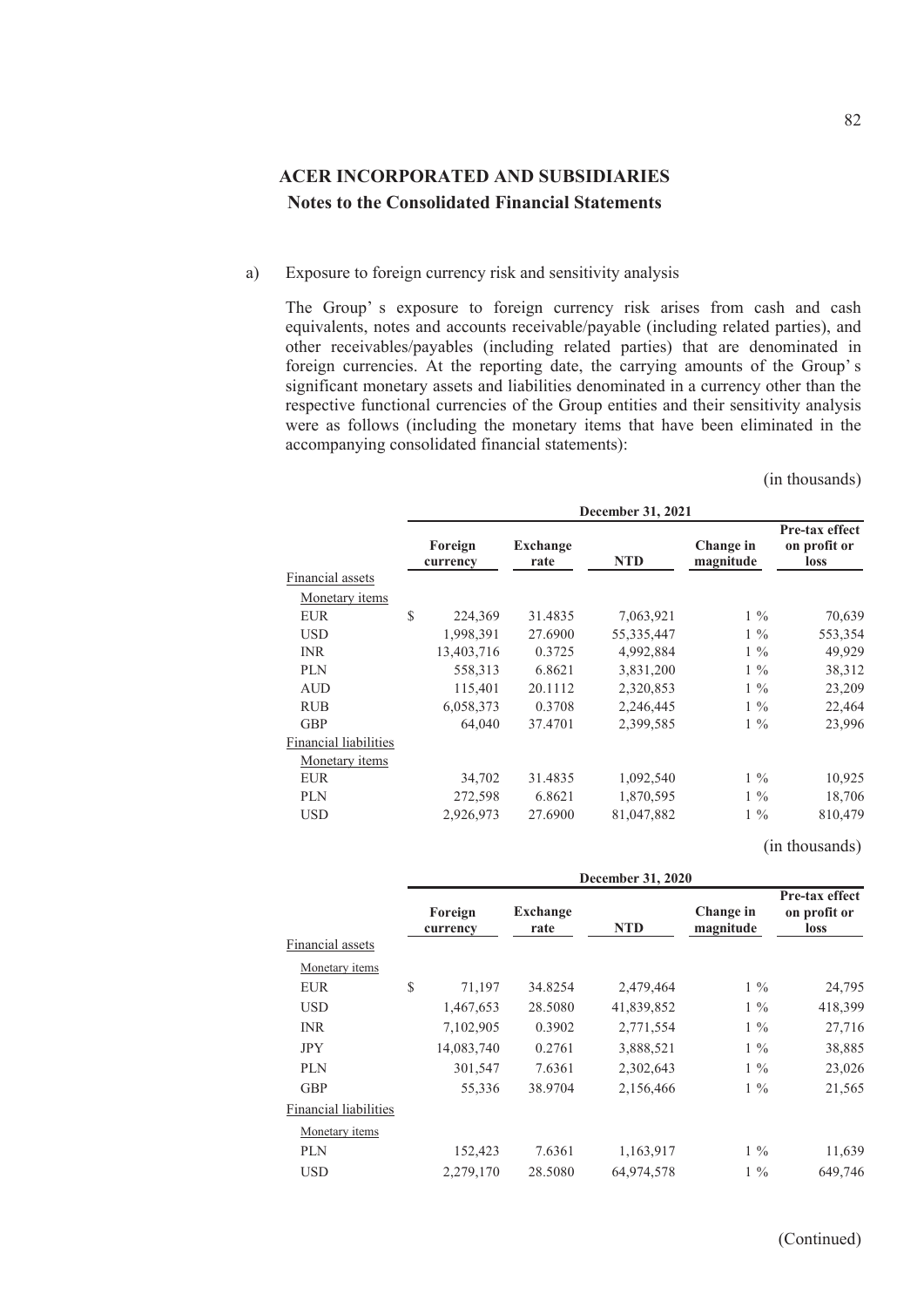With varieties of functional currencies within the consolidated entities of the Group, the Group disclosed net realized and unrealized foreign exchange gain (loss) on monetary items in aggregate. Please refer to note 6(aa) for further information.

2) Interest rate risk

The Group's short-term borrowings and long-term debt carry floating interest rates, and the Group has not entered into interest rate swap contracts to convert floating interest rates to fixed interest rates. To manage the interest rate risk, the Group periodically assesses the interest rates of bank loans and maintains good relationships with financial institutions to obtain lower financing costs. The Group also strengthens the management of working capital to reduce the dependence on bank loans as well as the risk arising from fluctuation of interest rates.

The following sensitivity analysis is based on the risk exposure to floating-interest-rate liabilities on the reporting date. The sensitivity analysis assumes the liabilities recorded at the reporting date had been outstanding for the entire period. The change in interest rate reported to the key management in the Group is based on 100 basis points (1%), which is consistent with the assessment made by the key management in respect of the possible change in interest rate.

If the interest rate had been 100 basis points (1%) higher/lower with all other variables held constant, pre-tax income for the years ended December 31, 2021 and 2020 would have been \$13,735 and \$44,423, respectively, lower/higher, which mainly resulted from the borrowings with floating interest rates.

3) Other market price risk

The Group is exposed to the risk of price fluctuation in securities resulting from its investment in publicly traded stocks. The Group supervises the equity price risk actively and manages the risk based on fair value. The Group also has strategic investments in privately held stocks, in which the Group does not actively participate in their trading.

Assuming a hypothetical increase or decrease of 5% in equity prices of the equity investments at each reporting date, the other comprehensive income for the years ended December 31, 2021 and 2020, would have increased or decreased by \$390,335 and \$310,421, respectively.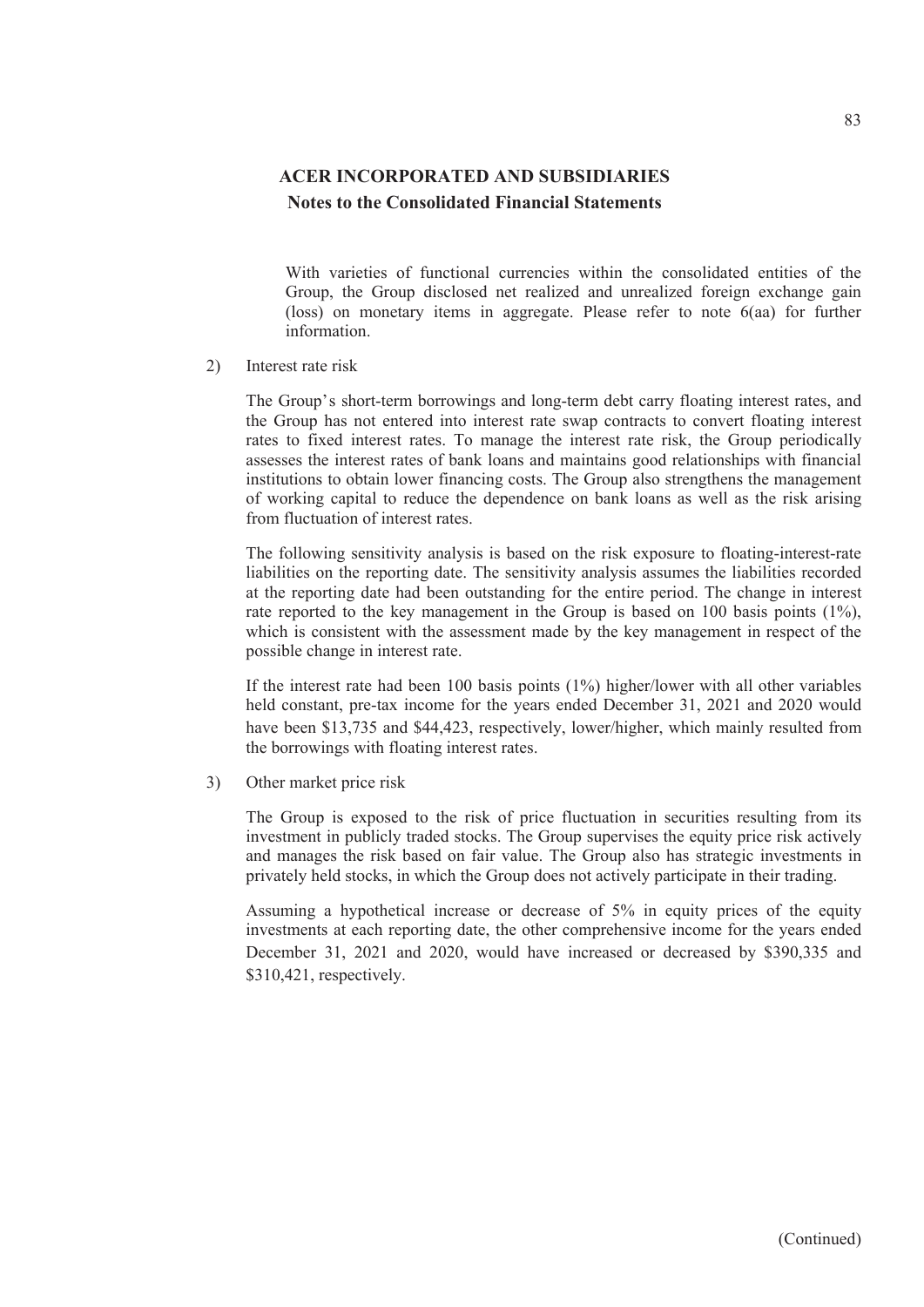#### (ad) Capital management

In consideration of the industry dynamics and future developments, as well as external environment factors, the Group maintains an optimal capital structure to enhance long-term shareholder value by managing its capital in a manner to ensure that it has sufficient and necessary financial resources to fund its working capital needs, research and development activities, dividend payments, and other business requirements for continuing operations and to reward shareholders and take into consideration the interests of other stakeholders.

- (ae) Investing and financing activities not affecting cash flows
	- (i) Please refer to note 6(i) for a description of acquisition of right-of-use assets through leases in 2021 and 2020.
	- (ii) The reconciliation of liabilities arising from financing activities were as follows:

|                                                |                    |                   | Non-cash changes             |                           |                                                      |                      |  |
|------------------------------------------------|--------------------|-------------------|------------------------------|---------------------------|------------------------------------------------------|----------------------|--|
|                                                | January 1,<br>2021 | <b>Cash flows</b> | <b>Movement</b><br>of leases | <b>Business</b><br>merger | <b>Fluctuation</b><br>of foreign<br>exchange<br>rate | December 31,<br>2021 |  |
| Long-term debt                                 | \$ 3,413,215       | (3,284,980)       |                              |                           | (8,309)                                              | 119,926              |  |
| Short-term borrowings                          | 1,029,117          | (593, 550)        | ۰                            | 827,287                   | (9,264)                                              | 1,253,590            |  |
| Lease liabilities                              | 1,956,353          | (679, 795)        | 649,723                      | 38,331                    | (113, 335)                                           | 1,851,277            |  |
| Bonds payable                                  |                    | 10,000,000        |                              |                           |                                                      | 10,000,000           |  |
| Total liabilities from<br>financing activities | \$6,398,685        | 5,441,675         | 649,723                      | 865,618                   | (130,908)                                            | 13,224,793           |  |

|                                                |    |                    |                   | Non-cash changes             |                                                   |                      |
|------------------------------------------------|----|--------------------|-------------------|------------------------------|---------------------------------------------------|----------------------|
|                                                |    | January 1,<br>2020 | <b>Cash flows</b> | <b>Movement of</b><br>leases | <b>Fluctuation of</b><br>foreign<br>exchange rate | December 31,<br>2020 |
| Long-term debt                                 | S  | 5,843,815          | (2,435,290)       |                              | 4,690                                             | 3,413,215            |
| Short-term borrowings                          |    | 1,505,587          | (404, 100)        |                              | (72, 370)                                         | 1,029,117            |
| Lease liabilities                              |    | 2,008,007          | (693, 094)        | 659,557                      | (18, 117)                                         | 1,956,353            |
| Total liabilities from<br>financing activities | \$ | 9,357,409          | (3,532,484)       | 659,557                      | (85,797)                                          | 6,398,685            |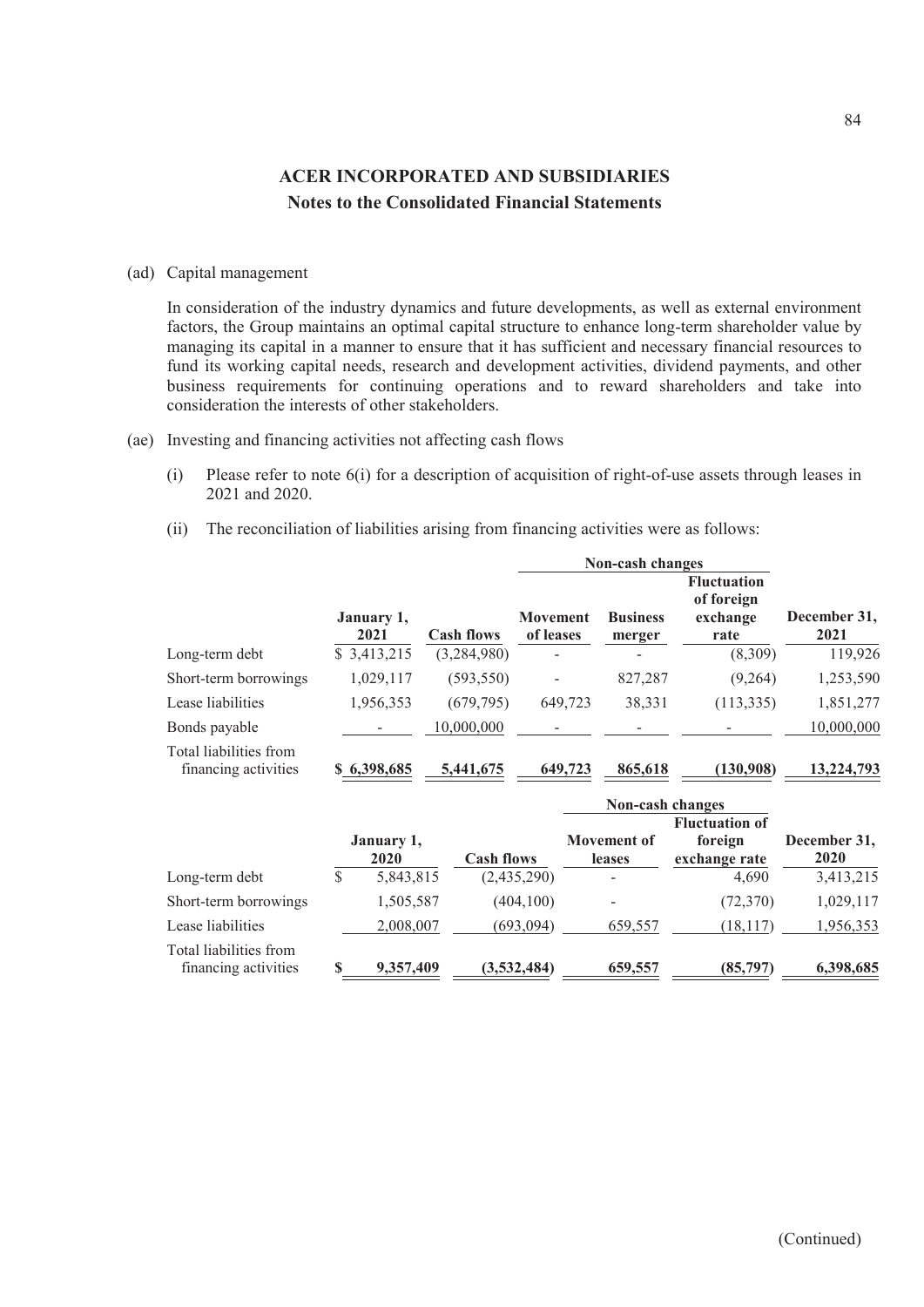#### **7. Related-party transactions**

(a) Related party name and categories

The followings are related parties that have had transactions with the Group during the reporting periods:

| Name of related party               | <b>Relationship with the Group</b>                                                               |
|-------------------------------------|--------------------------------------------------------------------------------------------------|
| Aegis Semiconductor Technology Inc. | Associates, liquidated on August 26th, 2021                                                      |
| GrandPad Inc.                       | Associates                                                                                       |
| Piovision International Inc.        | Associates                                                                                       |
| ECOM Software Inc.                  | Associates                                                                                       |
| Kbest Technology Inc.               | Associates                                                                                       |
| Meldcx Pty Ltd. (MPL)               | Associates, before August 30th, 2021 (note)                                                      |
| Meldex USA Inc.                     | Associates, before August 30th, 2021 (note)                                                      |
| Apex Material Technology Corp.      | Associates                                                                                       |
| Antung Trading Corporation          | Associates                                                                                       |
| Smart Frequency Technology Inc.     | Joint venture                                                                                    |
| <b>Other Related Parties:</b>       |                                                                                                  |
| Erics Co., LTD                      | The entity's chairman is the first-degree relatives<br>of one of the key management of the Group |
| Acer Foundation                     | Substantive related party                                                                        |
| Taurus Insterstellar Inc.           | The entity's chairman is the Company's director                                                  |
| Mu-Jin Investment Co., Ltd.         | Same chairman with the Group                                                                     |

Note:AOI donated partial of its ownership interest in MPL, formerly an investment accounted for using the equity method, to Acer Foundation on August 30, 2021. Consequently, AOI' s ownership interest in MPL decreased from 27.21% to 17.21% and lost significant influence over it. Therefore, AOI reclassified its investment to fair value through other comprehensive income  $(FVOCI)$  -non-current since then.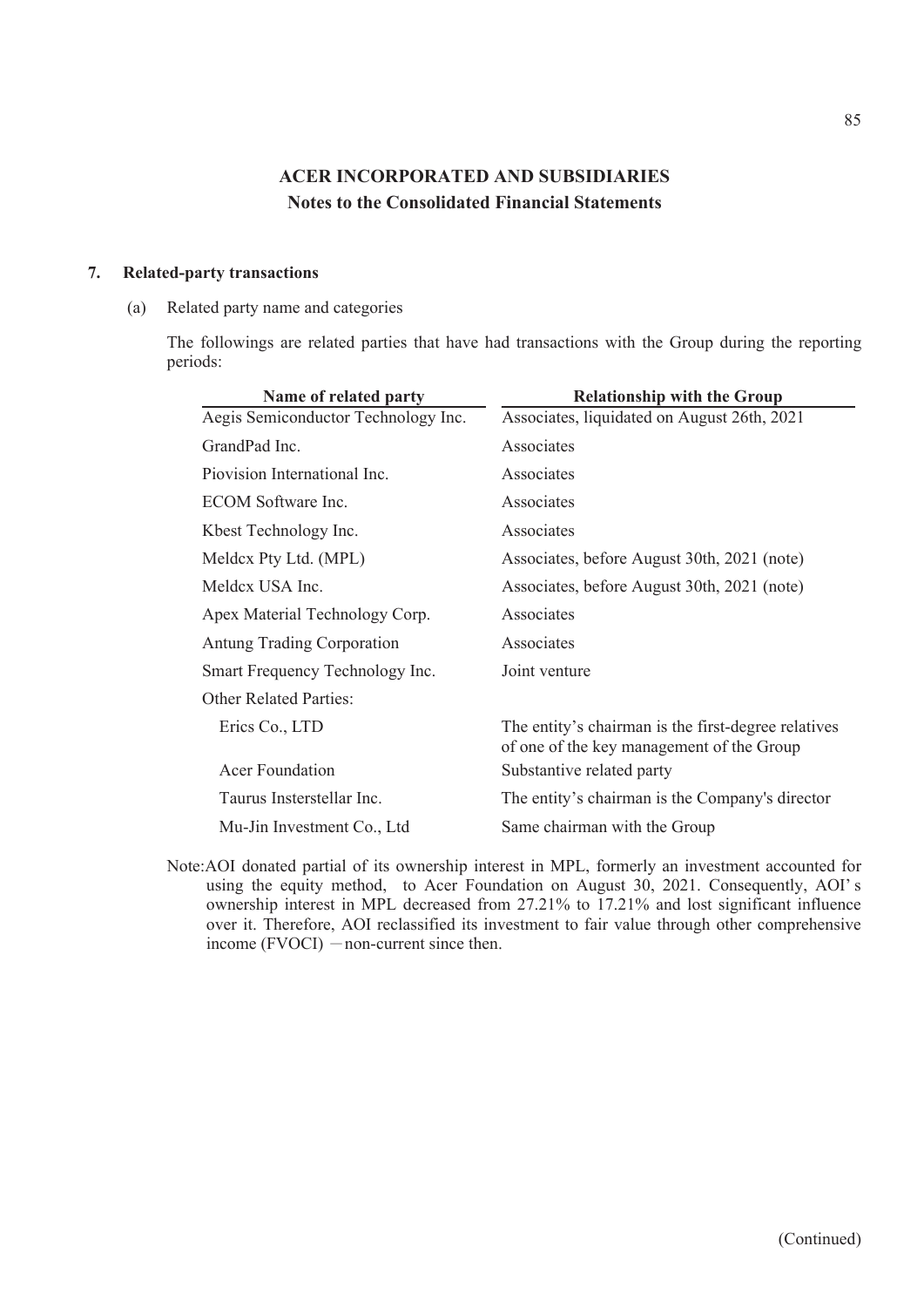#### (b) Significant related-party transactions

#### (i) Revenue

The amounts of significant sales to related parties were as follows:

|                       | 2021    | <b>2020</b> |  |
|-----------------------|---------|-------------|--|
| Associates            | 137,848 | 244,408     |  |
| Joint venture         | 96      | 896         |  |
| Other related parties | 229     | 6.041       |  |
|                       | 138,173 | 251,345     |  |

The sales prices with related parties are not comparable to those with third-party customers due to different product specifications. The credit terms ranged from 30 to 120 days, which were not significantly different from those with third-party customers. Receivables from related parties were uncollateralized.

(ii) Purchases

The amounts of significant purchases from related parties were as follows:

|            | 2021 | 9090<br>2020 |                  |
|------------|------|--------------|------------------|
| Associates | ጡ    | 607<br>4.V   | 39 A<br>$\bm{v}$ |

The purchase price with related parties are not comparable to the purchase price with thirdparty vendors as the specifications of products are different.

(iii) Operating expenses

The operating expenses related to the system maintenance service provided by related parties and the donation to related parties were as follows:

|                        | <b>Related-party</b>  |        |        |
|------------------------|-----------------------|--------|--------|
| <b>Account</b>         | categories            | 2021   | 2020   |
| Operating expense      | Associates            | 1,745  | 6,225  |
| Operating expense      | Other related parties |        | 12,500 |
| Other gians and losses | Other related parties | 11.911 |        |
|                        |                       | 13,656 | 18,725 |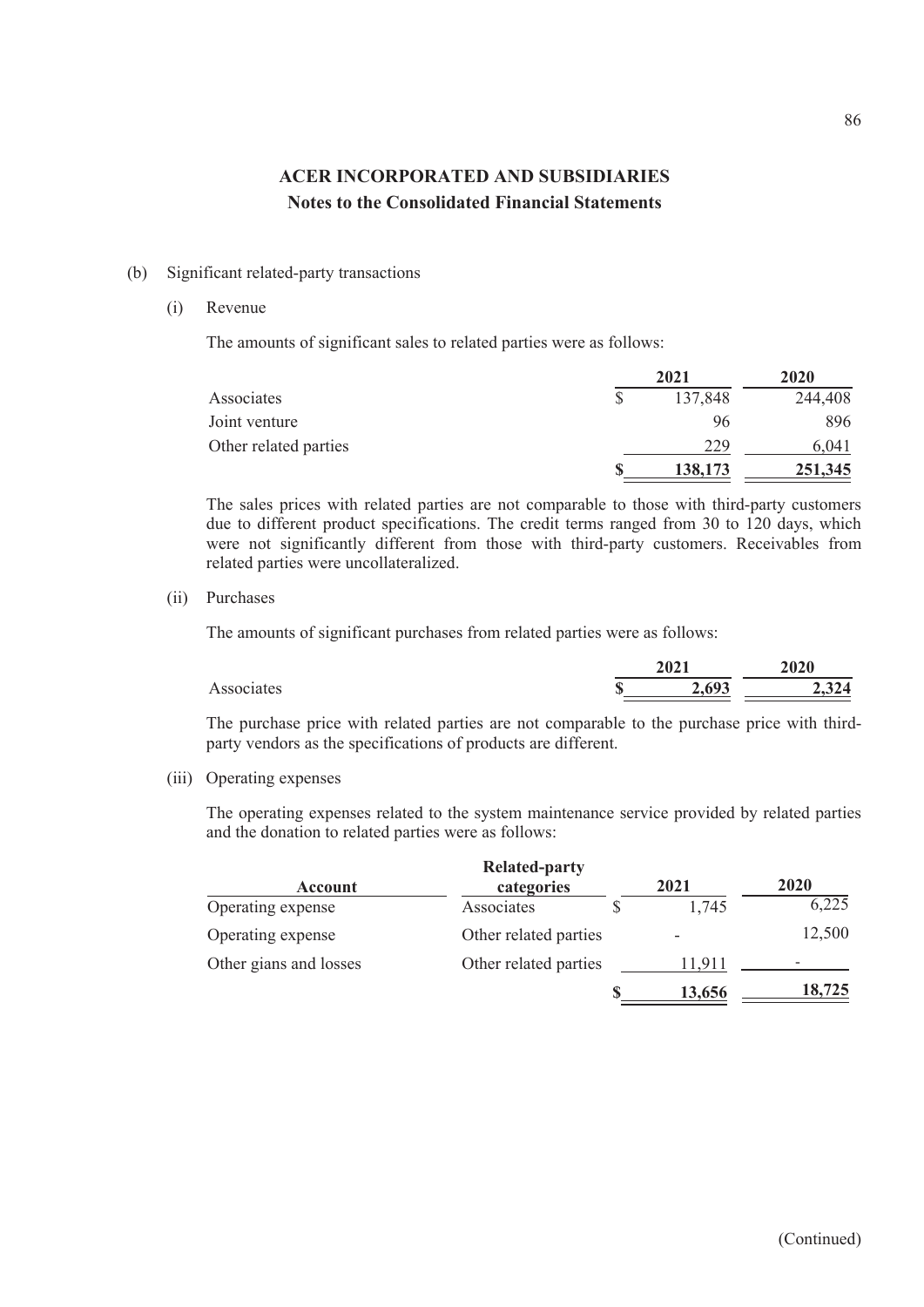#### (iv) Lease

The Group leased its investment property and offices to related parties. The related rental income was included in "other operating income and expenses - net" and was summarized as follows:

|                       | 2021 |       | 2020  |  |
|-----------------------|------|-------|-------|--|
| Associates            |      | 2,623 | 2,491 |  |
| Joint venture         |      | 2,584 | 1,668 |  |
| Other related parties |      |       | 78    |  |
|                       |      | 5,290 | 4,237 |  |

#### (v) Service income

The service income related to the management consulting service provided to related parties was included in "other gains and losses" and was summarized as follows:

|                       | 2021  | 2020  |  |
|-----------------------|-------|-------|--|
| Associates            |       | 48    |  |
| Joint venture         | 3,223 | 3,223 |  |
| Other related parties | 165   | 19    |  |
|                       | 3,436 | ,290  |  |

#### (vi) Receivables from related parties

The receivables from related parties were as follows:

| Account             | <b>Related-party</b><br>categories | December 31,<br>2021 | December 31,<br>2020 |
|---------------------|------------------------------------|----------------------|----------------------|
| Accounts receivable | Associates                         | 1,221                | 27,316               |
| Accounts receivable | Joint venture                      | 92                   | 103                  |
| Accounts receivable | Other related parties              | 16                   |                      |
| Other receivables   | Associates                         | 10                   | 4,678                |
| Other receivables   | Joint venture                      | 294                  | 297                  |
| Other receivables   | Other related parties              | 173                  | 20                   |
|                     |                                    | 1,806                | 32,414               |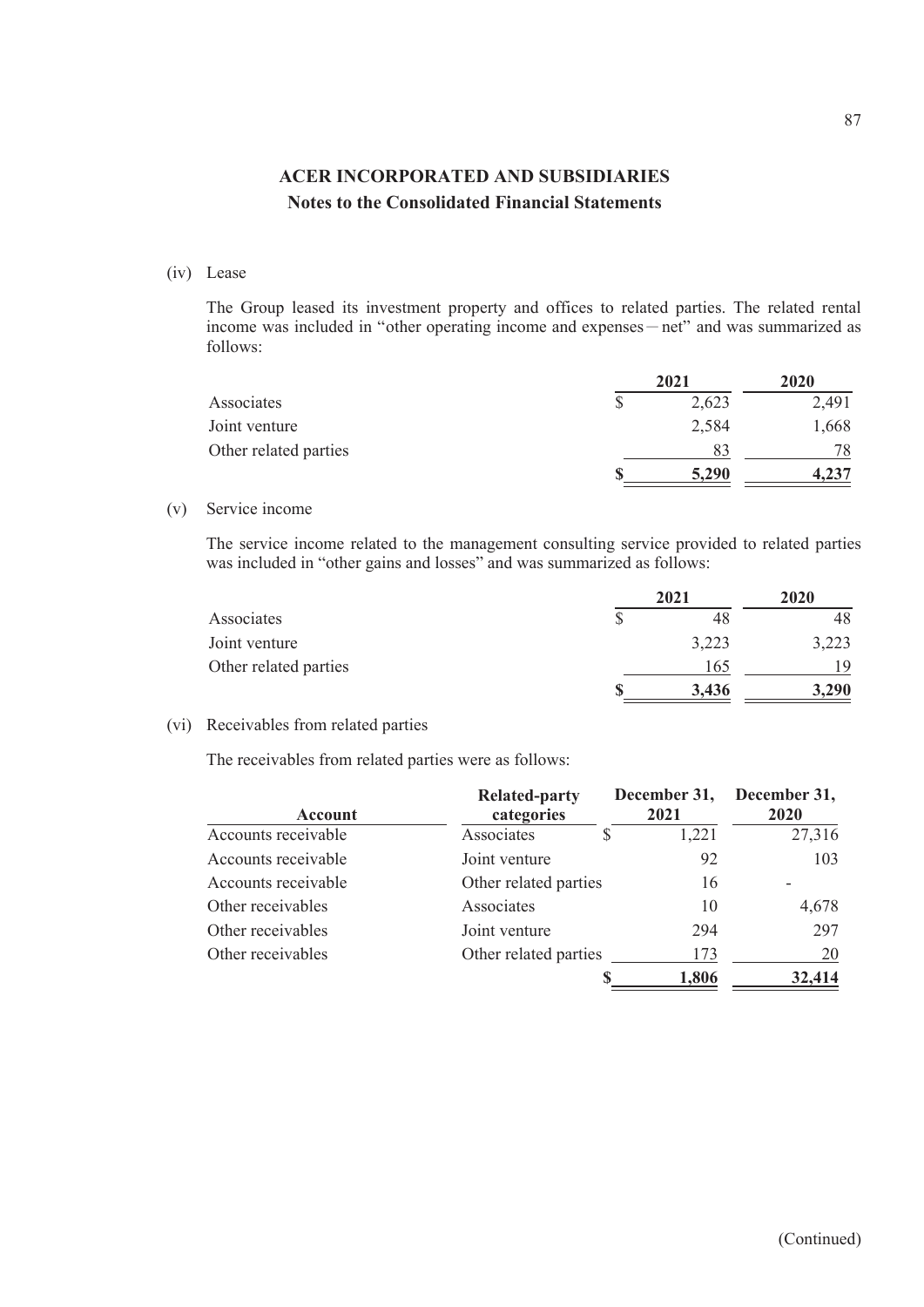### (vii) Payables to related parties

The payables to related parties were as follows:

|     | Account                                   | <b>Related party</b><br>categories | December 31,<br>2021 | December 31,<br>2020 |
|-----|-------------------------------------------|------------------------------------|----------------------|----------------------|
|     | Accounts payable                          | Associates                         | \$<br>89             | 144                  |
|     | Other payables                            | Associates                         |                      | 936                  |
|     | Other payables                            | Other related parties              | 12,500               | 25,000               |
|     |                                           |                                    | <u>12,589</u>        | 26,080               |
| (c) | Compensation for key management personnel |                                    |                      |                      |
|     |                                           |                                    | 2021                 | 2020                 |
|     | Short-term employee benefits              |                                    | 540,826              | 426,431              |
|     | Post-employment benefits                  |                                    | 7,905                | 24,440               |
|     |                                           |                                    | 548,731              | 450,871              |
|     | Pledged assets                            |                                    |                      |                      |

# **8. Pledged assets**

The carrying values of pledged assets were as follows:

| <b>Assets</b>                                                         | <b>Pledged to secure</b>                                                                                                                       | December 31,<br>2021 | December 31,<br>2020 |
|-----------------------------------------------------------------------|------------------------------------------------------------------------------------------------------------------------------------------------|----------------------|----------------------|
| and refundable<br>deposits (reported under<br>other financial assets- | Cash in bank, time deposits Contract bidding, security for letters of<br>credit, project fulfillment, import<br>tariffs, lease guarantee, etc. |                      |                      |
| non-current)                                                          |                                                                                                                                                | 1,126,674            | 1,009,030            |
| Bluechip's assets                                                     | Short-term and long-term loans                                                                                                                 | 824,536              | 788,964              |
|                                                                       |                                                                                                                                                | 1,951,210            | 1,797,994            |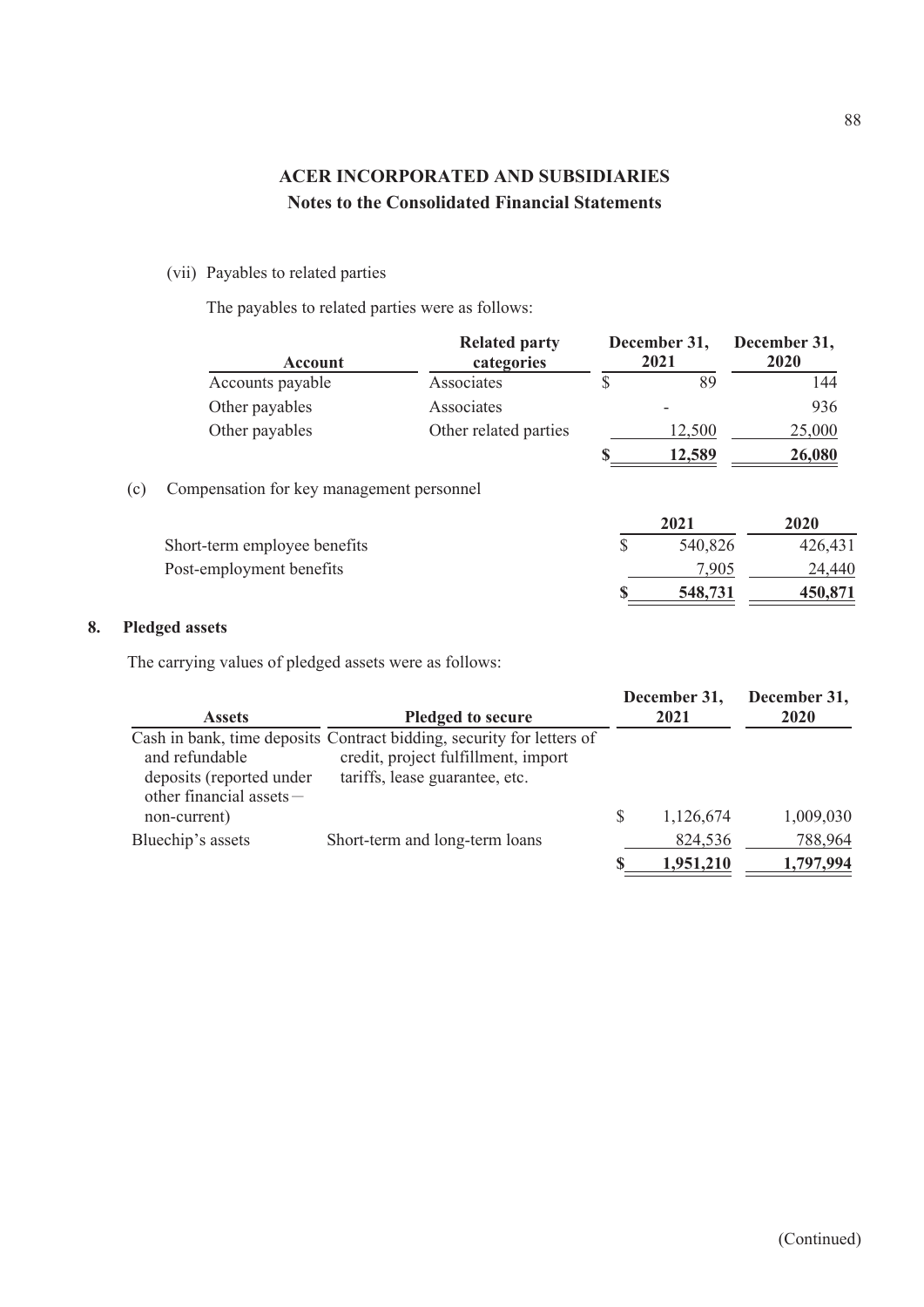#### **9. Significant commitments and contingencies**

- (a) The Company has entered into software and royalty license agreements with Microsoft, IBM, and other companies. The Company has fulfilled its obligations according to the contracts.
- (b) An American company has filed a lawsuit against Acer for violating confidential agreement and trade secret. The Group had appointed outside counsel to handle the case. The lawsuit is still in progress. However, the Group has recognized the litigation provisions based on the development of the aforesaid lawsuit. The management foresees no immediate material adverse effect on the Group' s business operations and finance.
- (c) In the ordinary course of its business from time to time, the Group received notices from third parties asserting that Acer has infringed certain patents and demanded that Acer should obtain certain patent licenses. Although the Group does not expect that the outcome of any of these legal proceedings (individually or collectively) will have a material adverse effect on the Group's business operations and finance, the litigation is inherently unpredictable. Therefore, the Group could incur judgments or enter into settlements of claims that could adversely affect its operating results or cash flows in a particular period.
- (d) The Group faces various taxation challenges around the world due to rapid changes in international tax environment. The Group held different position with various local tax authorities for certain tax audits and has provided the accruals for the cases (including but not limited to income taxes, withholding taxes and business taxes) that met the criteria for recognizing a provision. Nevertheless, the tax disputes are inherently complicated and may take years to be approved by the tax authorities. The ultimate result is unpredictable and could adversely affect the Group's operating results or cash flows in a particular period.
- (e) As of December 31, 2021 and 2020, the Company had outstanding stand-by letters of credit provided by the banks totaling \$6,720 and \$14,227, respectively, for purposes of bids and contracts.
- (f) As of December 31, 2021 and 2020, the Group had issued promissory notes amounting to \$40,314,183 and \$39,557,254, respectively, as collateral for obtaining credit facilities from financial institutions.

#### **10. Significant loss from disaster: None**

#### **11. Significant subsequent events:**

The Group was exposed to the risk of recoverability of accounts receivables from customers in Russia and Ukraine due to the conflict between Russia and Ukraine occurred in the end of February 2022. As of March 16, 2022, the exposure of accounts receivable arising from revenue recognized in 2021 amounted to \$1,032,000 approximately. The Group initially assessed that some of such accounts receivable might be impaired as they might not be recovered. The Group has proactively managed to ensure the abovementioned accounts receivable will be collected, and evaluated any ways to reduce the potential impairment loss such as insurance claim and other safeguard actions. The impairment loss of accounts receivable could not be estimated certainly at this stage as the conflict situation is still evolving. The impairment loss of accounts receivable in respect of the above-mentioned conflict, if any, will be recognized in 2022.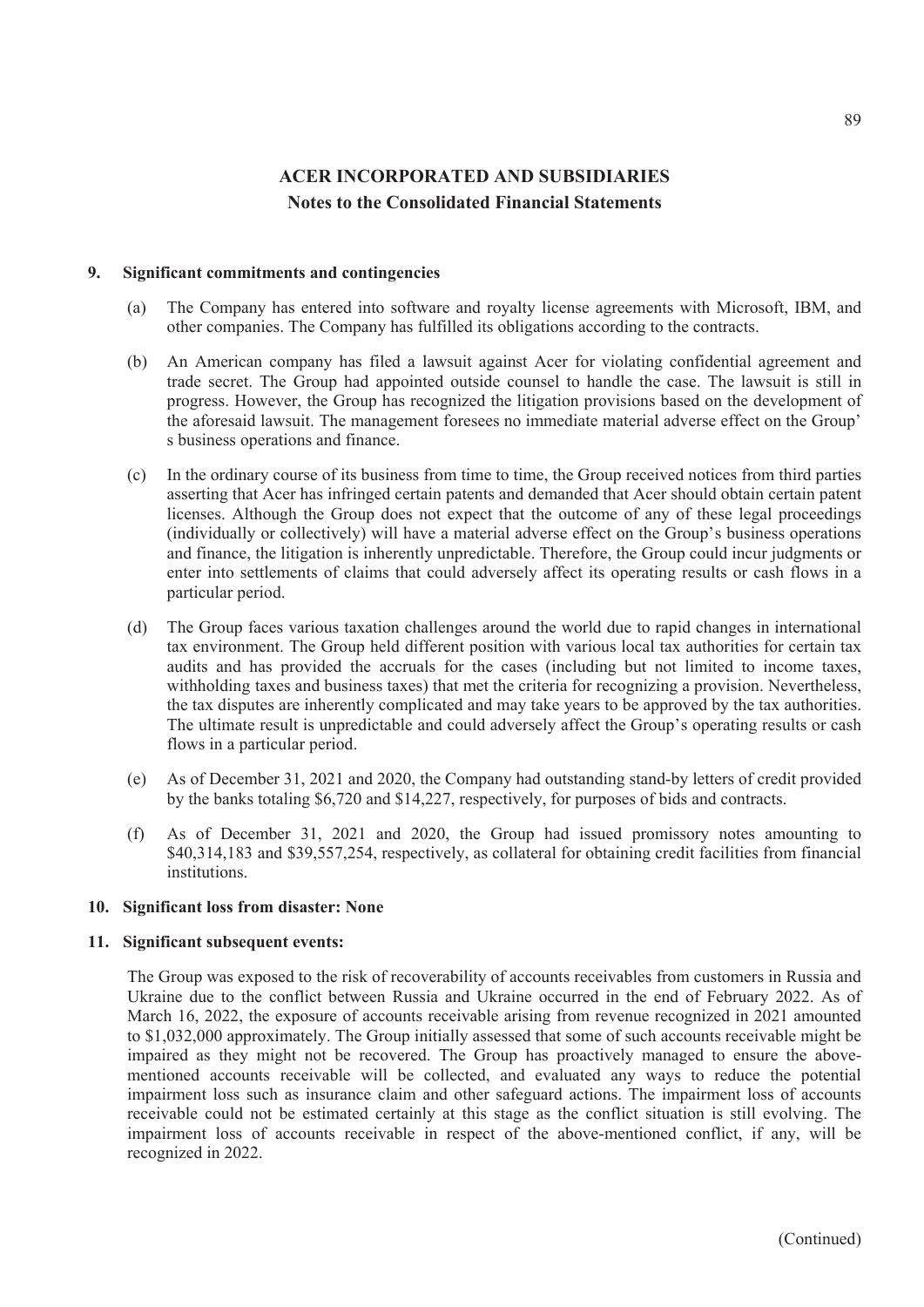#### **12. Others**

(a) A summary of current-period employee benefits, depreciation, and amortization, by function, is as follows:

|                    | 2021      |                  |              | 2020      |                  |              |
|--------------------|-----------|------------------|--------------|-----------|------------------|--------------|
|                    | Cost of   | <b>Operating</b> |              | Cost of   | <b>Operating</b> |              |
|                    | revenue   | expenses         | <b>Total</b> | revenue   | expenses         | <b>Total</b> |
| Employee benefits: |           |                  |              |           |                  |              |
| Salaries           | 1,276,896 | 10,911,880       | 12,188,776   | 1,123,968 | 9,421,925        | 10,545,893   |
| Insurance          | 188,775   | 1,042,580        | 1,231,355    | 163,768   | 987,142          | 1,150,910    |
| Pension            | 34,213    | 537,754          | 571,967      | 33,894    | 544,851          | 578,745      |
| Others             | 109,360   | 799,820          | 909,180      | 74,762    | 761,920          | 836,682      |
| Depreciation       | 188,272   | 834,288          | 1,022,560    | 173,810   | 904,346          | 1,078,156    |
| Amortization       | 428,323   | 64,347           | 492,670      | 503,095   | 70,497           | 573,592      |

#### **13. Additional disclosures**

- (a) Information on significant transactions:
	- (i) Financing provided to other parties: See Table 1 attached;
	- (ii) Guarantees and endorsements provided to other parties: See Table 2 attached;
	- (iii) Marketable securities held at reporting date (excluding investments in subsidiaries, associates, and jointly controlled entities): See Table 3 attached;
	- (iv) Marketable securities for which the accumulated purchase or sale amounts for the period exceed \$300 million or 20% of the paid-in capital: See Table 4 attached;
	- (v) Acquisition of real estate at costs which exceeds \$300 million or 20% of the paid-in capital: None;
	- (vi) Disposal of real estate at prices which exceeds \$300 million or 20% of the paid-in capital: None;
	- (vii) Total purchases from and sales to related parties which exceed \$100 million or 20% of the paid-in capital: See Table 5 attached;
	- (viii) Receivables from related parties which exceed \$100 million or 20% of the paid-in capital: See Table 6 attached;
	- (ix) Information about derivative instruments transactions: See notes 6(b);
	- (x) Business relationships and significant intercompany transactions: See Table 7 attached;
- (b) Information on investees: See Table 8 attached;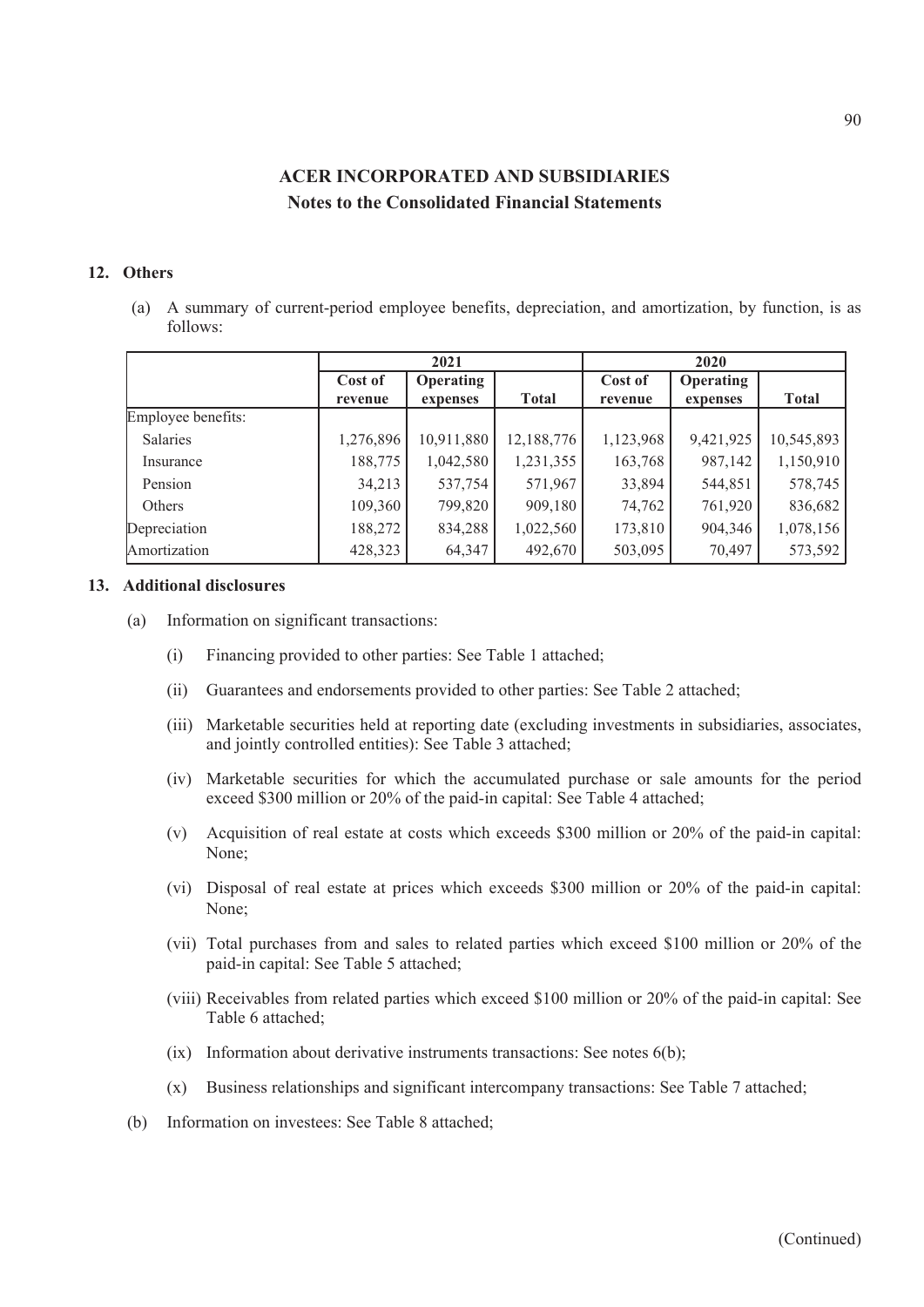- (c) Information on investment in Mainland China:
	- (i) The names of investees in Mainland China, the main businesses and products, paid-in capital, method of investment, information on inflow or outflow of capital, percentage of ownership, income (losses) of the investees, share of profits (losses) of investees, ending balance, amount received as earnings distributions from the investment, and limitation on investment: See Table 9 attached;
	- (ii) Significant direct or indirect transactions with investee companies, the prices and terms of payment, unrealized gain or loss, and other related information which is helpful to understand the impact of investment in Mainland China on financial reports: For the Group's significant direct or indirect transactions (eliminated when compiling the consolidated financial statements) with investee companies in Mainland China for the year ended December 31, 2021, please refer to "Information on significant transactions" and "Business relationships and significant intercompany transactions" above.
- (d) Major shareholders:

According to the information provided by Taiwan Depository & Clearing Corporation, none of the shareholders hold over 5% of the Company's stocks.

#### **14. Segment information**

(a) General information

The Group's reportable segments comprise the device business group ("IT Hardware Products") and other business groups. The IT Hardware Products engages mainly in the research, design, and marketing of personal computers, IT products, and tablet products. Other business groups, which do not meet the quantitative reporting threshold, mainly engage in the activities of e-commerce, cloud services, sales and distribution of smart devices, distributors and agency, new energy devices, and handheld devices, as well as real estate services.

Strategic investment expenditures (such as global branding expenditures, depreciation of the capital expenditures for the strengthening of the global information structure, and non-routine long-term strategic expenditures) are not allocated to reportable segments. Operating profit is used as the measurement for segment profit and the basis for performance evaluation. The reporting amount is consistent with the report used by the chief operating decision maker. There was no material inconsistency between the accounting policies adopted for the operating segments and the significant accounting policies of the Group.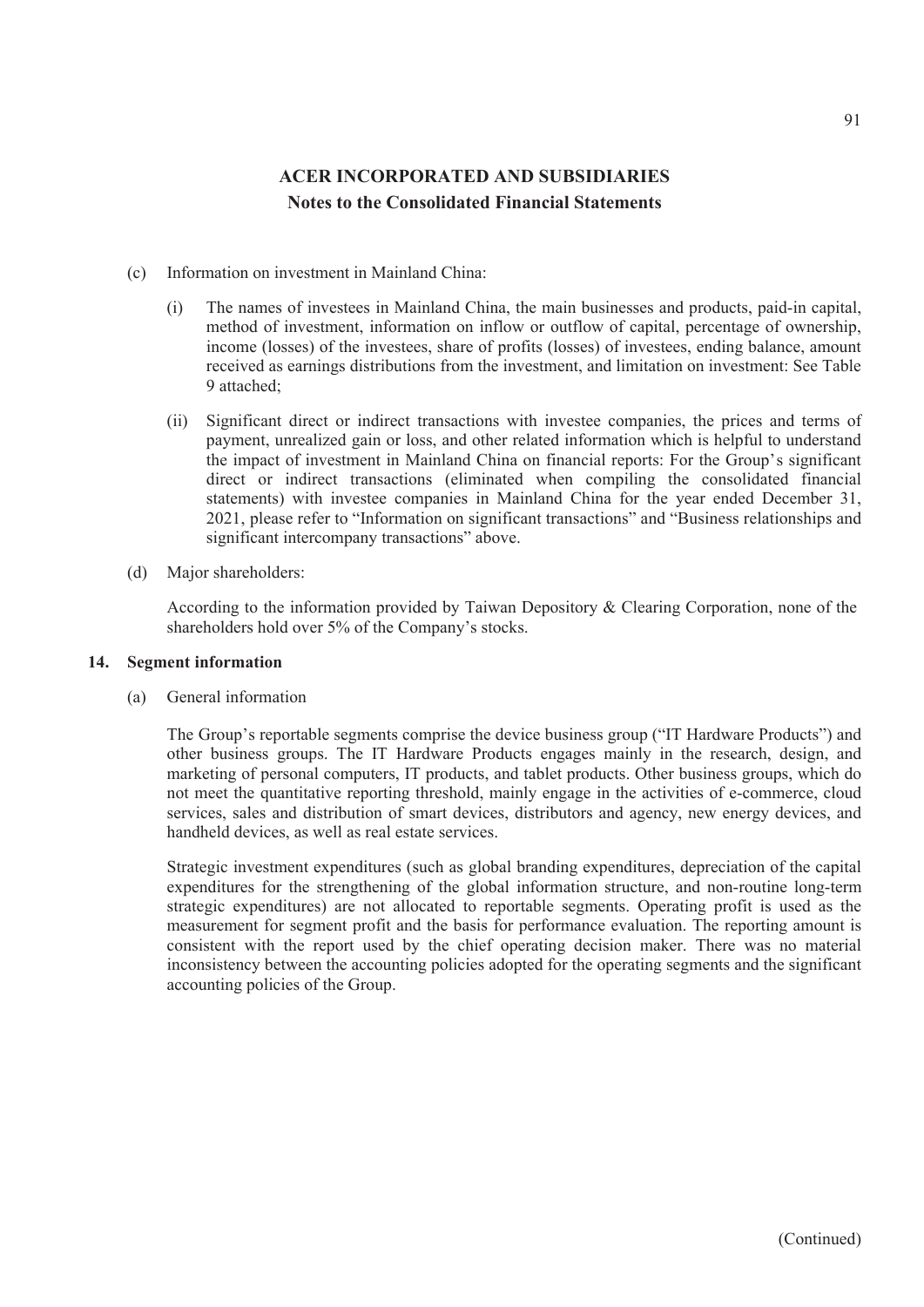The Group's operating segment information and reconciliation was as follows:

|                                  | 2021                                                      |               |                           |              |  |
|----------------------------------|-----------------------------------------------------------|---------------|---------------------------|--------------|--|
|                                  | <b>IT</b><br><b>Hardware</b>                              |               | <b>Adjustments</b><br>and |              |  |
|                                  | <b>Products</b>                                           | <b>Others</b> | eliminations              | <b>Total</b> |  |
| Revenues from external customers | \$281,640,355                                             | 37, 365, 101  |                           | 319,005,456  |  |
| Intra-group revenue              | 1,676,566                                                 | 2,524,042     | (4,200,608)               |              |  |
| Total revenues                   | \$283,316,921                                             | 39,889,143    | (4,200,608)               | 319,005,456  |  |
| Segment profit (loss)            | 15,845,251                                                | 1,024,627     | (2,707,017)               | 14,162,861   |  |
|                                  | 2020                                                      |               |                           |              |  |
|                                  | <b>IT</b><br><b>Adjustments</b><br><b>Hardware</b><br>and |               |                           |              |  |
|                                  | <b>Products</b>                                           | <b>Others</b> | eliminations              | <b>Total</b> |  |
| Revenues from external customers | \$247,608,295                                             | 29,504,182    |                           | 277,112,477  |  |
| Intra-group revenue              | 1,964,841                                                 | 1,928,939     | (3,893,780)               |              |  |
| Total revenues                   | 249,573,136                                               | 31,433,121    | (3,893,780)               | 277,112,477  |  |
|                                  |                                                           |               |                           |              |  |

#### (b) Product and service information

Revenues from external customers are detailed below:

| <b>Products and services</b> | 2021          | 2020        |
|------------------------------|---------------|-------------|
| Personal computers           | \$237,437,820 | 206,616,248 |
| Peripherals and others       | 81.567.636    | 70.496.229  |
|                              | \$319,005,456 | 277,112,477 |

(c) Geographic information

In presenting information on the basis of geography, segment revenue is based on the geographical location of customers, and segment assets are based on the geographical location of the assets.

Revenues from external customers are detailed below:

| Region         | 2021          | <b>2020</b>   |
|----------------|---------------|---------------|
| U.S.A.         | 72,123,742    | 75,134,328    |
| Mainland China | 17,067,580    | 12,034,262    |
| Taiwan         | 50,521,591    | 37, 364, 653  |
| Others         | 179, 292, 543 | 152,579,234   |
|                | 319,005,456   | 277, 112, 477 |